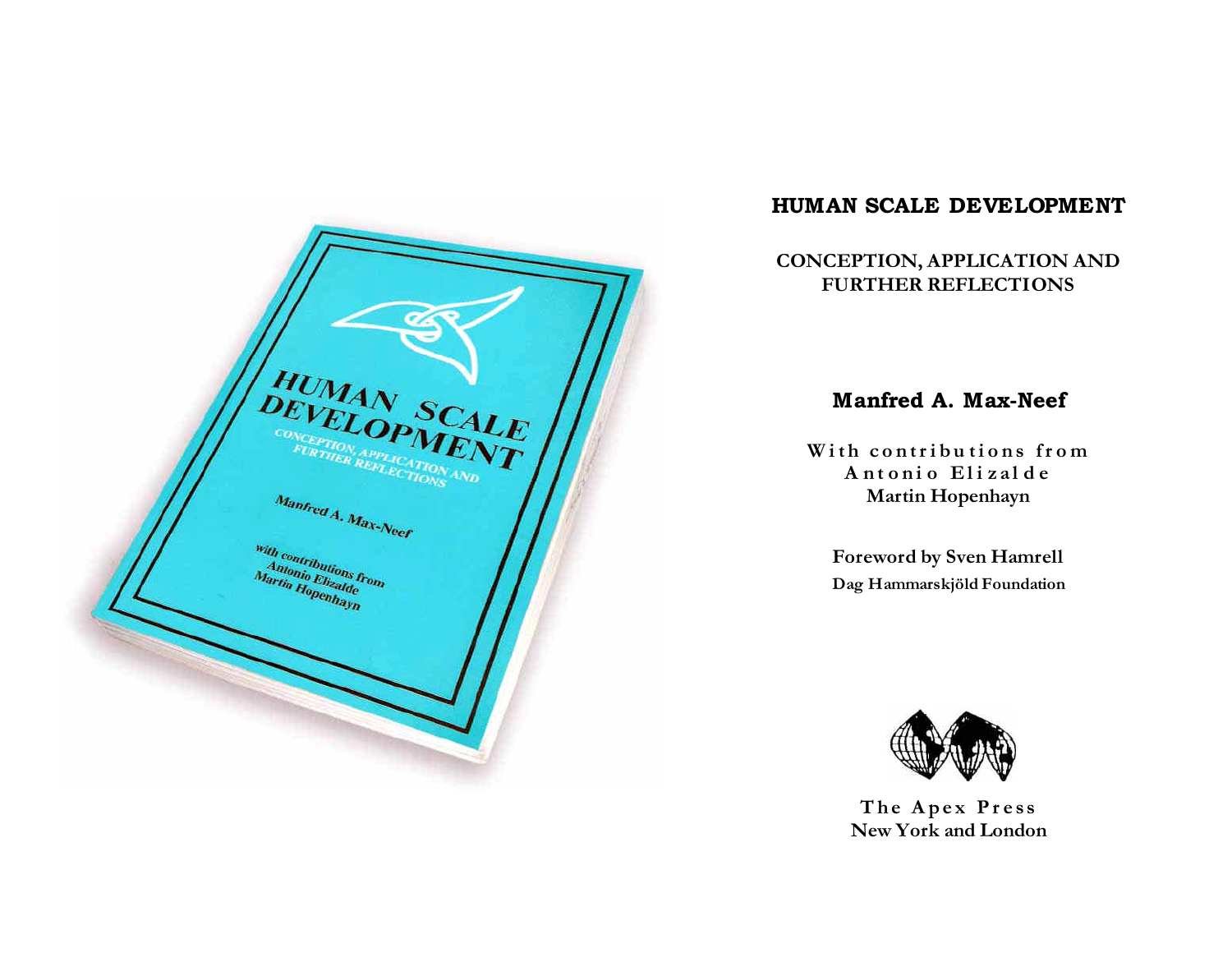Published in 1991 by The Apex Press, an imprint of the Council on International and Public Affairs, 777 United Nations Plaza, New York, New York, USA (212/953-6920) and 57 Caledonian Road, London, N1 9BU, U.K. (01-837-4014)

Part One of this book w as published under the title, *Desarollo a Escala Humana: una opción para el futuro,* by the Dag Hammarskyöld Foundation, Uppsala, Sw eden.

## **Library of Congress Cataloguing-in-Publication Data**

Max-Neef, Manfred A.

Human scale development: conception, application and further reflections / by Manfred Max-Necf, with contributions from Antonio Elizalde, Martin Hopenhayn ; foreword by Sven Hamrell.

#### p. cm. "Part One of this book was published in Spanish as a special issue of Development Dialogue in 1986 under the title, Desarrollo a escala humana: una opción para el futuro"—P. xii.

## **British Library Cataloguing-in-Publication Data**

Max-Neef, Manfred A.

Typeset and printed in the United States of America

# **CONTENTS**

| Forew ord by Sven Hamrell, Dag Hammarskjöld |     |
|---------------------------------------------|-----|
| Foundation                                  | vii |
| Preface                                     | xi  |
| About the Contributors                      | XIV |

## PA RT ONE: HUMA N SCALE DEV ELOPMENT

| Elizalde, Martin Hopenhayn; foreword by Sven Hamrell.<br>cm.<br>p.<br>"Part One of this book was published in Spanish as a special issue of<br>Development Dialogue in 1986 under the title, Desarrollo a escala<br>humana: una opción para el futuro"—P. xii.<br>ISBN 0-945257-35-X |          | <sup>1.</sup> Re-reading the Latin American Situation: Crisis<br>and Perplexity, Manfred Max-Neef,<br>Antonio Elizalde and Martin Hopenhayn<br>A Crisis of Proposals and a Crisis of Utopias<br>Limitations to Our Development |                      |
|--------------------------------------------------------------------------------------------------------------------------------------------------------------------------------------------------------------------------------------------------------------------------------------|----------|--------------------------------------------------------------------------------------------------------------------------------------------------------------------------------------------------------------------------------|----------------------|
| 1. Latin America-Economic policy. 2. Economic development. I.                                                                                                                                                                                                                        |          | Objectives of Human Scale Development                                                                                                                                                                                          |                      |
| Elizalde, Antonio. II. Hopenhayn, Martin. III. Title.                                                                                                                                                                                                                                |          |                                                                                                                                                                                                                                |                      |
| HC125.M347 1991                                                                                                                                                                                                                                                                      |          | 2. Development and Human Needs, Manfred Max-Neef,                                                                                                                                                                              |                      |
| 338.98—dc20                                                                                                                                                                                                                                                                          | 91-12713 | Antonio Elizalde and Martin Hopenhayn                                                                                                                                                                                          | 13                   |
| ish Library Cataloguing-in-Publication Data                                                                                                                                                                                                                                          |          | Reflections on a New Perspective                                                                                                                                                                                               | 13                   |
| :-Neef, Manfred A.<br>Human scale development : conception, application and further<br>reflections.                                                                                                                                                                                  |          | Argumentation<br>Foundations for a Possible Systematization<br>A Note on Methodology<br>Options That Determine Development Styles                                                                                              | 23<br>29<br>39<br>47 |
| I. Title<br>745.2<br>ISBN 0-945257-35-X                                                                                                                                                                                                                                              |          | 3. Development and Self-reliance, Manfred Max-Neef,<br>Antonio Elizalde and Martin Hopenhayn                                                                                                                                   | 55                   |
| Typeset and printed in the United States of America                                                                                                                                                                                                                                  |          | Tow ard a Self-reliant Development<br>On the Invisible World<br>On Micro-organizations<br>On Resources                                                                                                                         | 55<br>65<br>71<br>76 |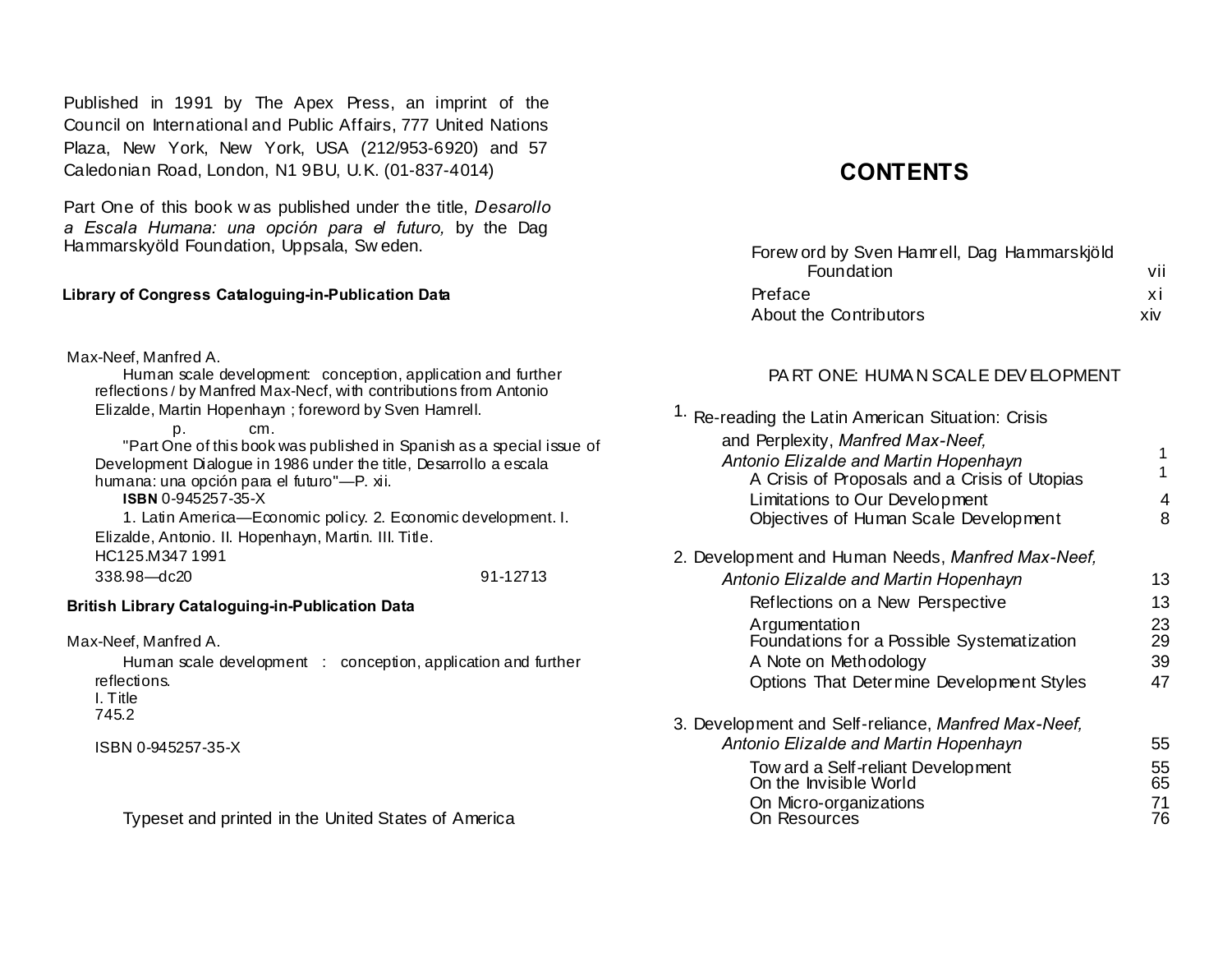| 4. The Unresolved Problem of Micro-macro Articulation, |    |
|--------------------------------------------------------|----|
| <b>Manfred Max-Neef</b>                                | 87 |
| <b>Seeking Solutions</b>                               | 87 |
| The Problem of Aggregation                             | 88 |
| Articulation and Sense of Direction of the System 91   |    |

## PA RT TWO: FIRST STEPS INTO FURTHER REFLECTIONS

|    | 5. About the Pruning of Language (and Other<br>Unusual Exercises) for the Understanding<br>of Social |     |
|----|------------------------------------------------------------------------------------------------------|-----|
|    | Improvement, Manfred Max-Neef                                                                        | 93  |
|    | The Problem                                                                                          | 93  |
|    | Manifestations of the Problem                                                                        | 94  |
|    | Searching for Answers                                                                                | 99  |
|    | Conclusion                                                                                           | 103 |
| 6. | A Stupid Way of Life, Manfred Max-Neef                                                               | 105 |
|    | <b>Insight</b>                                                                                       | 105 |
|    | Crisis                                                                                               | 106 |
|    | On Constraints of Language                                                                           | 108 |
|    | Some Solutions?                                                                                      | 110 |
|    | <b>Future Scenarios</b>                                                                              | 112 |

# **FOREWORD**

The Dag Hammarskjöld Foundation has since the publication of the 1975 Dag Hammarskjöld Report, *What Now: Another Development,* concentrated heavily on the sectorial aspects of the alternative development strategies advocated in this seminal document. A long series of seminars has been organized under the Foundation's auspice or in cooperation with like-minded organizations to test the applicability of the ideas of Another Development—need-oriented, self-reliant, endogenous, ecologically sound and based on structural transformations—in areas such as rural development, health, education, science and technology (especially plant genetic resources and biotechnology), international monetary policy, information and communication, and participation.

An interesting and unusual example of this is the Latin American project on Human Scale Development, the objective of which was lay a foundation for future action programs by analyzing the concepts of human needs, scale and efficiency and by focusing on unemployment and local development financing, that is, concepts and problems that had not been penetrated in depth in *What Now.* This project was undertaken in 1985 and 1986; it was organized by the Development Alternatives Centre (CEPAUR) in Chile and the Dag Hammarskjöld Foundation, Sweden, and was directed by Manfred Max-Neef.

Ever since the results of the project were published in a Spanish edition of *Development Dialogue* in 1986, under the title of *Desarrollo*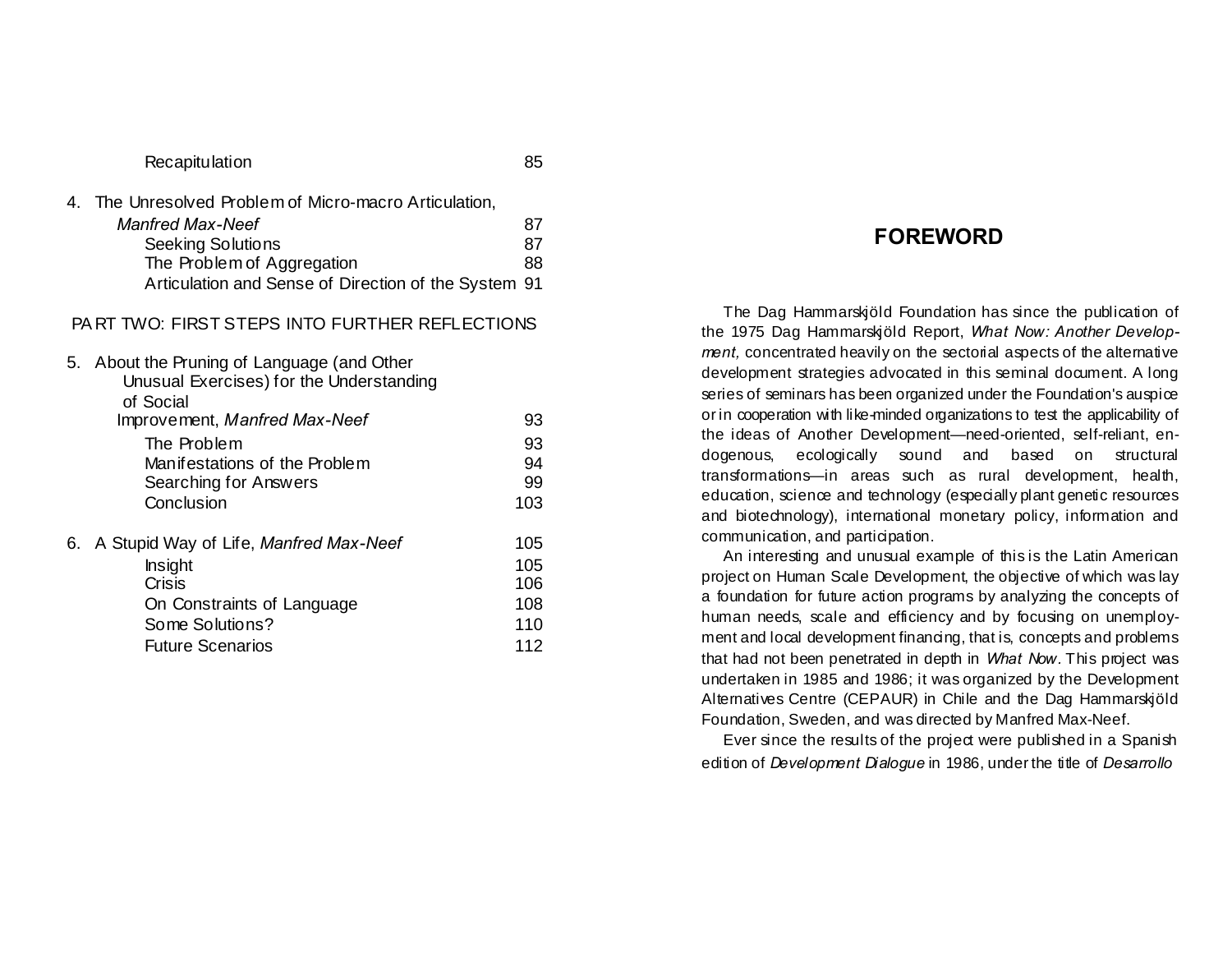a Escala Humana: una opción para el futuro, it has attracted wide attention in Latin America. And it is probably not an exaggeration to say that it is perhaps one of the most photocopied documents of its kind, having found its way to the most unexpected and remote places. According to records kept at CEPAUR, dose to fifty seminars, symposia and workshops have been held on the basis of the report in different parts of the continent, many of them spontaneously organized by interested bodies without assistance from CEPAUR. Thus, "Human Scale Development" has become an important topic of the development discussion in South and Central America.

But there are also more concrete examples of the impact of the report on policymakers at the national and local levels. Governmental bodies in Colombia, Venezuela and Argentina have taken a keen interest in the ideas advanced. In Argentina, for instance, the National Mental Health Program is being adapted to accord with the ideas set out in the report, and in the Argentine province of Mendoza, communities, schools and hospitals are applying the principies and methodology of Human Scale Development in their work.

More significant, however, is the extent to which social movements and grassroots organizations have been inspired by the report, and this despite its, in pan, highly theoretical character it has, in fact, been popularized by grassroots organizations through posters and even through comic book style publications aimed at nonacademic readers. Further evidence of this interest are the hundreds of letters received by CEPAUR and the Dag Hammarskjöld Foundation, requesting not only additional copies of the repon and copies of the project papers, but also assistance in the organization of seminars and workshops as well as practical and financial assistance in the implementation of Human Scale Development programs.

One can speculate about the reasons for this unexpectedly positive response, but one of them is probably that Human Scale Development, with its strong emphasis on the role of human creativity in development, has provided a conceptual framework which seems to show a way out of the sterile confrontation between traditional developmentalism and neo-liberal monetarism. Based on the principle that "the purpose of the economy is to serve the people, and not the people to serve the economy" and on a sophisticated but unavoidably controversial in-depth analysis of 11 te nature of human

needs, it is a challenging new contribution lo development philosophy.

This book is both an English translation of the original Spanish work and an extension of that work finto what the author calls "Further Reflections." It should merit the attention of the international development community as should the action programs now being worked out by different grassroots organizations and by CEPAUR. Many of them, including CEPAUR, also deserve being financially assisted. It is, therefore, sad to note that so far almost no such support has been forthcoming; development agencies still seem to prefer to lose their funds in conventional failures rather than having to justify their use in unconventional successe s.

Dag Hammarskjöld Foundation Sven Hamrell Dag Hammarskjöld Centre **Executive** Director Övre Slottsgatan 2 S-752 20 Uppsala, Sweden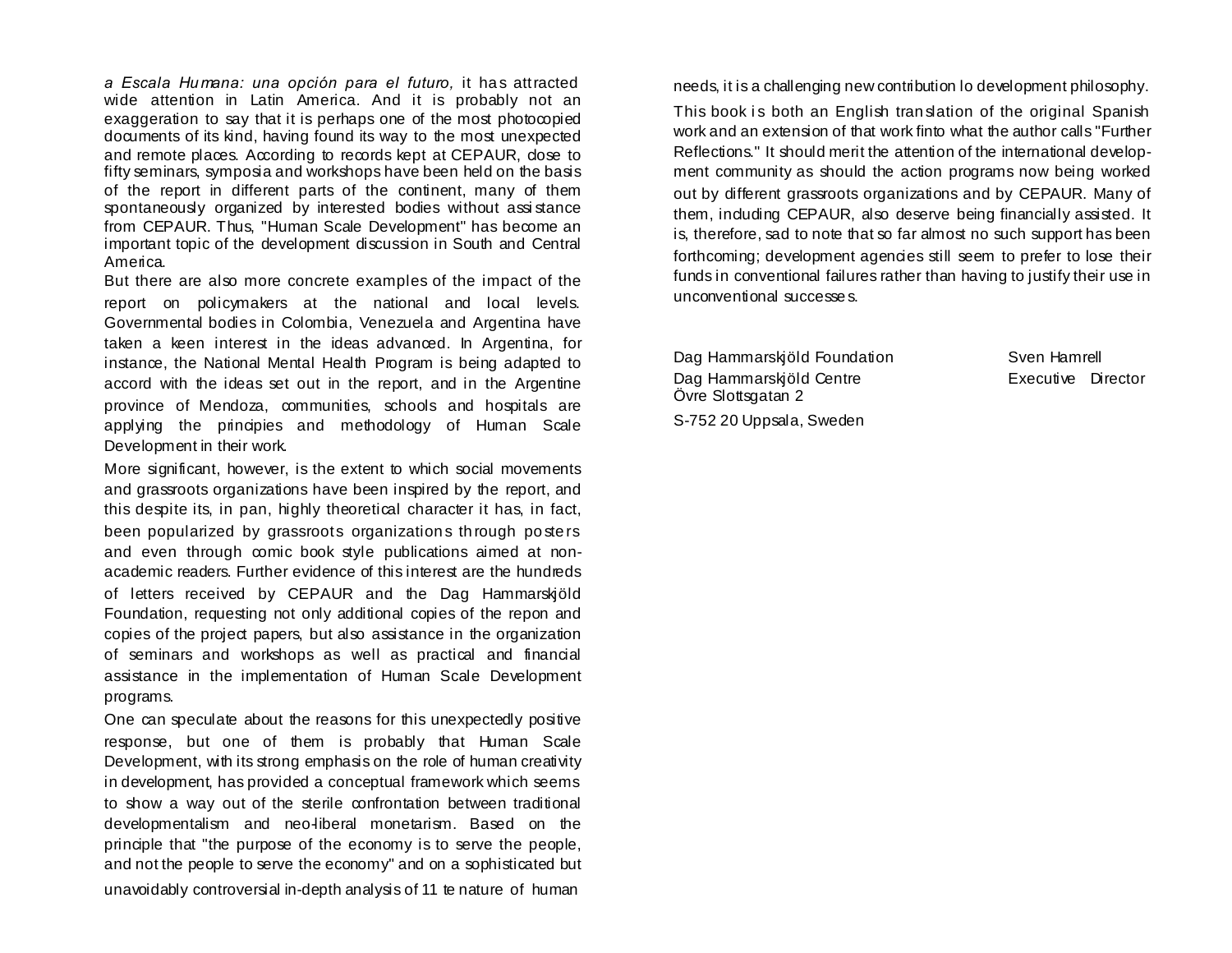## **PREFACE**

The essays contained in Part One of this book crystallize the work, essentially transdisciplinary in nature, carried out in various countries in Latin America by a team of researchers. It was prepared over a period of eighteen months with the collaboration of professionals from Chile, Uruguay, Bolivia, Colombia, Mexico, Brazil, Canada and Sweden. Their expertise covered such academic disciplines as economics, sociology, psychiatry, philosophy, political science, geography, anthropology, journalism, engineering and law. The participants constituted a stable core group that guaranteed continuity in the processes of collective investigation and reflection inherent in the project. From the beginning, dose working relations were established, thus nurturing an intense intellectual exchange. The participants gathered together three workshops during the project, which was conducive to a profound reflection on various aspects of the development problematique. In addition, special guests were invited to each of the three workshops and enriched the quality of the debate.

The proceedings of each of the workshops and the working papers produced by the participants form the basis of this book. The final compiling and editing was the responsibility of the CEPAUR staff, whose challenge was to integrate in a coherent manner the diverse inputs rather than just reflect the particular opinion of each of the participants. The document produced on the basis of the three workshops was then discussed at a final evaluation seminar at the Dag Hammarskjöld Centre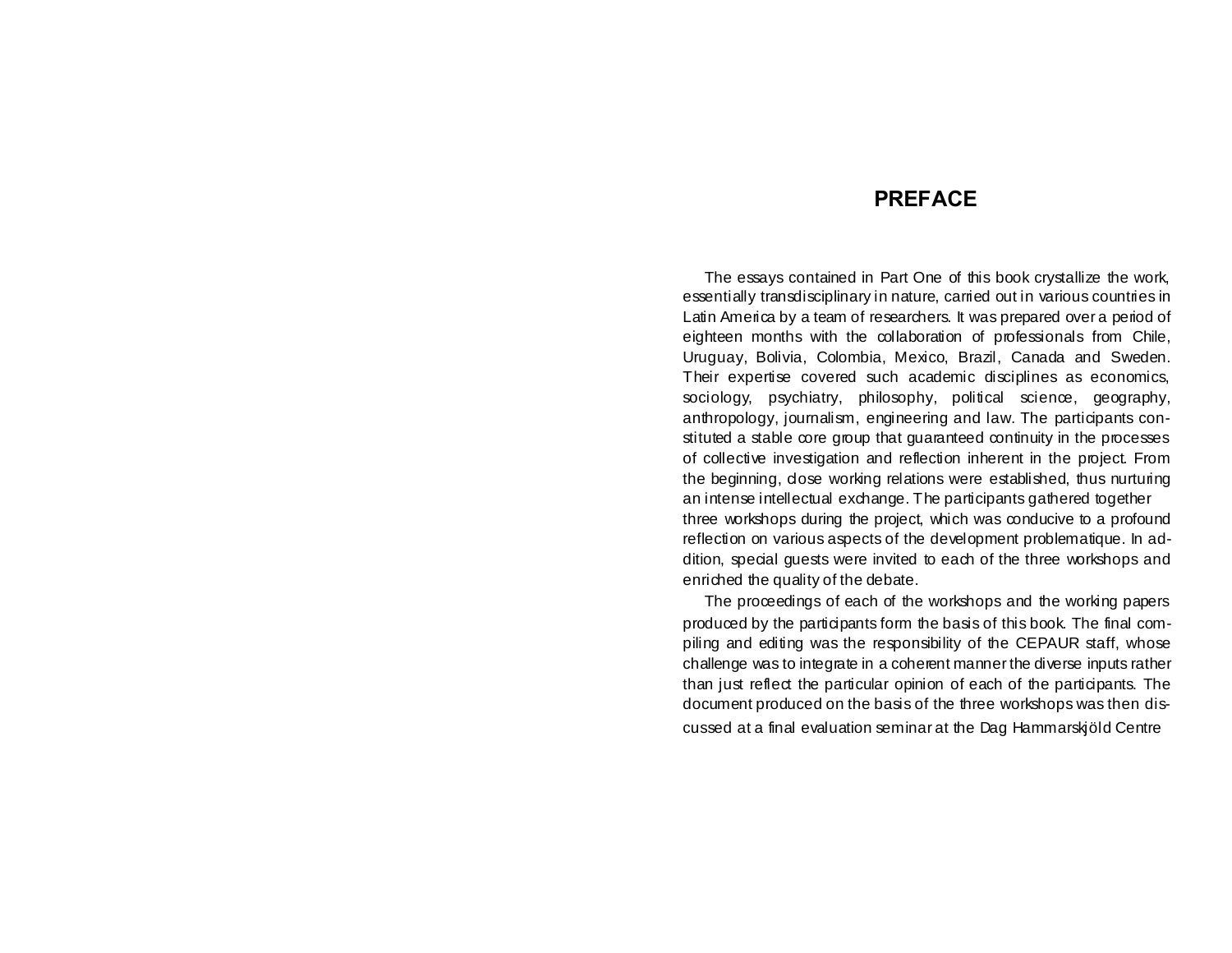in Uppsala. \*

The conception presented in this book is a contribution to development philosophy. As such, it offers suggestions, while remaining open to further elaboration.

This project was the result of the joint efforts of the Development Alternatives Centre (CEPAUR) in Chile and the Dag Hammarskjöld Foundation in Sweden. It grew out of the need to place the Dag Hammarskjöld Report of 1975, entitled *What Now: Another Development,* in the Latin American context, giving special consideration to the myriad changes that have occurred in the last decade. The text that follows aspires to have as interlocutors persons involved in regional and local development, planning, politics, academic disciplines concerned with development and, most importantly, those dedicated to the humanization of a world in crisis. Thus, the ideas presented here are an attempt to integrate fines of research, reflection and action that substantially contribute to the construction of a new paradigm of development, less mechanistic and more humane.

Part One of this book was published in Spanish as a special issue of *Development Dialogue* in 1986 under the title *Desarollo a Escala Humana: una opción para el futuro.* That version was then translated into English by Joey Edwardh and Manfred Max-Neef and appeared in 1988 as another special issue of *Development Dialogue.*

A new section, "A Note on Methodology," has been added to this book version, as have the final two chapters which constitute Part Two of the book.

The first of these new chapters is an expanded version of an essay on "The Pruning of Language," which was published in 1988 in modified form in *Development,* the journal of the Society for International Development. The second chapter is an edited version of the

Schumacher Memorial Lecture delivered by the author in October 1989 in Bristol, England.

Both of these additions to the present book represent, if not finished products, at least paths into new and open fields of research and reflection. They underscore the elusive and never-ending search for final answers in the quest for human bettement through development.

The Development Alternatives Centre, CEPAUR, is a nongovernmental organization of international scope, dedicated, through research of a transdisciplinary nature and action projects, to the reorientation of development by stimulating forms of local self-reliance, satisfying fundamental human needs and, in a more general sense, to promoting human scale development.

> Manfred Max-Neef Executive Director, CEPAUR

The project team wishes to express its gratitude to the functionaries and academics of the Univ ersity of La Serena in Chile, the Federal Univ ersity of Pernambuco, Brazil, and the Foundation for Dev elopment of the XII Region, Chile, for their enthusiastic support f or an efficient execution of the various regional seminars held throughout the duration of this project. Without the intellectual and material support of these institutions, the successful completion of this project would not have been possible.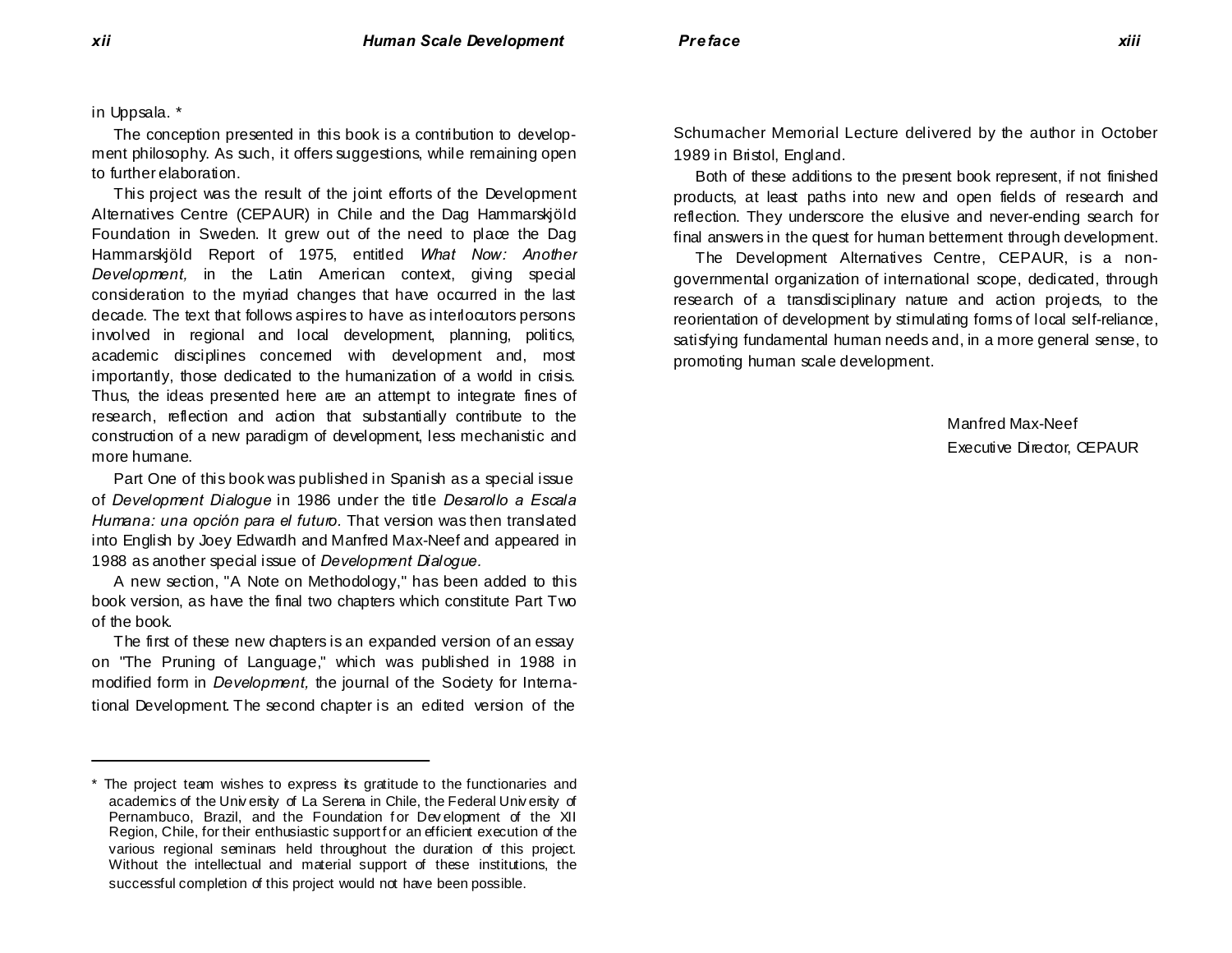# **ABOUT THE CONTRIBUTORS**

**Manfred Max-Neef,** Chilean economist, is the founder and Executive Director of the Development Alternatives Centre—CEPAUR—in Chile. During the early 1960s he taught at the University of California, Berkeley, and later served at FAO and ILO as general economist and asproject director, respectively. He is the Rector of the Universidad Bolivariana, a member of the Club of Rome and the author of *From the Outside Looking In: Experiences in Barefoot Economics.* In 1983 he received the Right Livelihood Award, frequently described as the Alternative Nobel Prize, at a ceremony in the Swedish Parliament.

**Antonio Elizalde,** Chilean sociologist, is the Deputy Director of CEPAUR, Secretary-General of the Universidad Bolivariana and Professor of Development Theories at the Diego Portales University in Santiago. He was formerly an expert with UNICEF and Director of Regional Planning in Southern Chile before the dictatorship.

**Martin Hopenhayn,** a U.S.-born philosopher of Argentinean parents, taught in the School of Economics of the University of Chile and worked as a Research Fellow in CEPAUR. A prolific and talented young writer of essays and aphorisms, he presently serves as an expert for the United Nations Economic Commission for Latin America and the Caribbean in Santiago.

In 1987 the three co-authors shared the National Prize for the Defense and Promotion of Human Rights awarded by Editorial Emisión of Chile.

# PART ONE: HUMAN SCALE DEVELOPMENT

**1.**

# **RE-READING THE LATIN AMERICAN SITUATION: CRISIS AND PERPLEXITY**

# *M anfred M ax-Neef, Antonio Elizalde and Martin Hopenhayn*

# **A Crisis of Proposals and a Crisis of Utopias**

Nowadays, it is almost commonplace to state that Latin America is in a state of crisis. The descriptions and interpretations of this crisis are many; hence, the diagnosis of the disease is seemingly complete. Due to the complexity of the symptoms that we are faced with, no consensus as to the treatment has been generated. Perplexity, the outcome of a situation for which we cannot recognize a precedent, has kept us in a deadend alley and barred the road to imaginative, novel and bold solutions. However, intuition suggests that the convencional and tradicional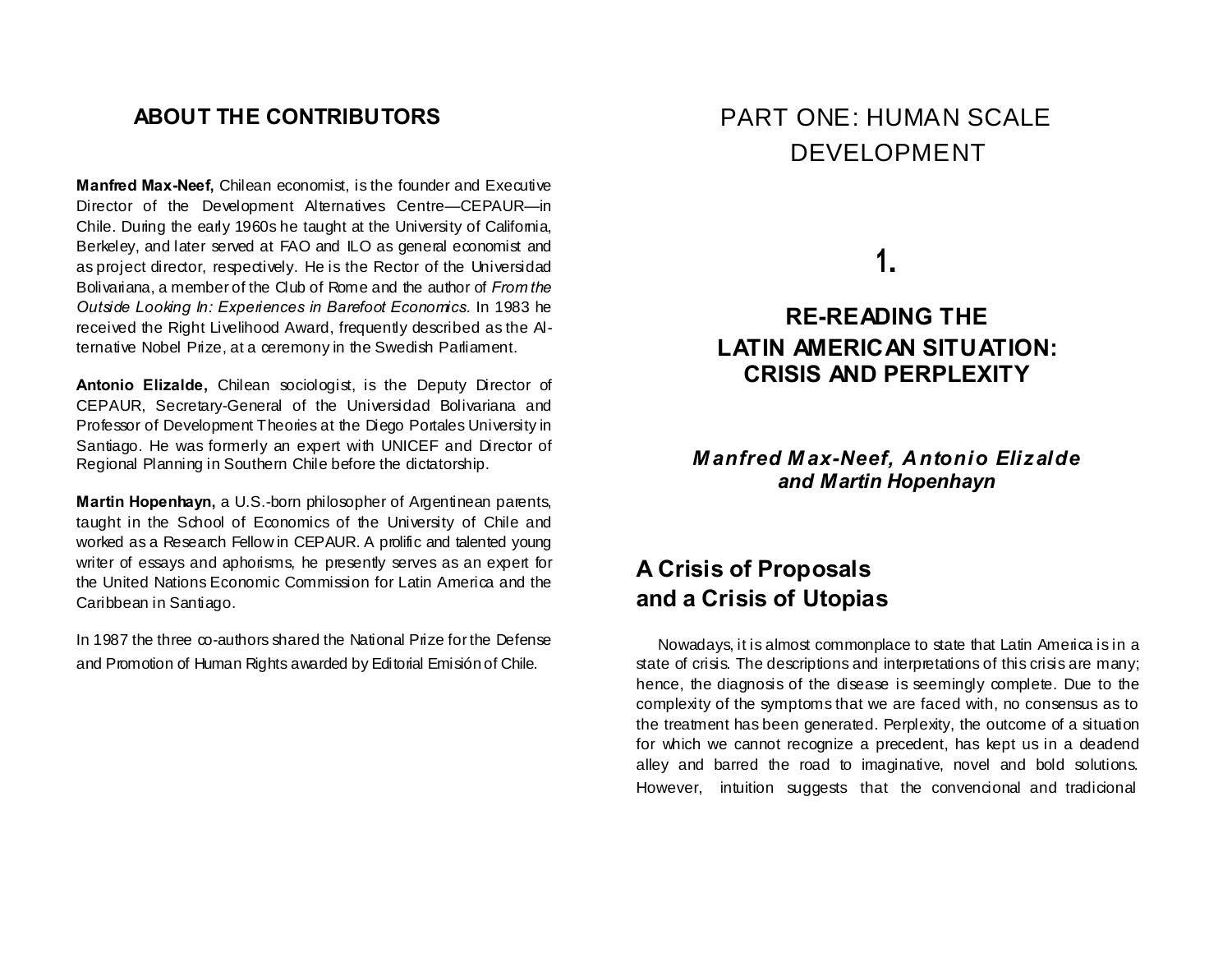prescriptions, regardless of whoever may have proposed them, will not work. Nonetheless, there is a kind of paralyzing fear inhibiting the design of radically different approaches that could eventually emancipate us from this state of confusion.

This fear is quite understandable. It is not easy to put aside theoretical and ideological constructions along with their corresponding strategies for action that over the years has been the basis not only of beliefs, explanations and hopes but also of passions. But the fact is that the extent of this crisis seems to go far beyond our capacity to assimilate it fully, understand it and, hence, internalize it. This crisis is not just economic, nor just social, cultural or political. On the contrary, it is the convergence of all these, which, added together, become an entirety exceeding the sum of its parts.

At a political level, the crisis becomes very acute owing to the inefficiency of the existing representative political mechanisms in coping with the actions of the financial power elite, the increasing internationalization of political decisions and the lack of control of the citizenry over public bureaucracies. The increase in technological control over society, the arms race and the lack of a deep-rooted democratic culture in Latin American societies also contributes to the configuration of a political universe which does not have an ethical foundation.

At a social level, the increasing fragmentation of socio-cultural identities, the lack of integration and communication between social movements and the increasing impoverishment and marginalization of the masses have made the conflicts within the societies unmanageable as well as rendering constructive responses to such conflicts impossible.

At an economic level, the system of domination is undergoing widespread changes as a result of the following processes: the internationalization of the economy; the boom of financial capital with its enormous power of concentration; the crisis of the welfare state; the increasing participation of the military complex in the economic life of the countries; and the multiple effects of successive technological changes on the patterns of production and consumption.

These complex and interacting forces place Third World countries in a position of enormous disadvantage. They are forced, with the complicity of government and the ruling classe s, to demand tremendous sacrifices at great social cost in order to "heal" their financial systems

## *Re-reading the La tin America n Situa tion: 3 Crisis and Perplexity*

and meet their well-known debt-servicing obligations to the creditor countries of the industrialized world. In the face of this uncertain combination of circumstances, which is more awesome than gratifying, the answe rs and que sts for alterna tive s to autho rita rianism , to neoliberalism, to developmentalism\* and to populism become bogged down in ill-considered reactions and short-term programs.

We have dubbed this situation the "crisis of utopia" because in our opinion its most serious manifestation seems to lie in the fact that we are losing, if we have not lost already, our capacity to dream. We are struggling in an exhausting insomnia which impairs the lucidity so desperately needed to cope with our problems forcefully and imaginatively. Instead, we have become drowsy managers of a crisis which we feel is impossible to solve by our own means. This drowsiness, a product of the crisis of utopia, takes many forms: a sense of defeat, a loss of will, an over-excessive individualism, fear, anxiety, cynicism and demobilization.

The issues and causes of the past, for which we fought—successfully or unsuccessfully—seem today to be shrouded in mist. Our reasons become diffuse, and those of us who still retain a will to struggle end up, without realizing it, fighting causes that do not correspond to the real development issues at stake. Thus, our first desperate effort is to come to terms with ourselves and in so doing persuade ourselves that the best development that we can expect—over and above any of the conventional indicators that often instilled an inferiority complex in us—would be the development of countries and cultures capable of being coherent with themselves.

The proposal contained in this book does not purport to be a solution to our crisis. It is, nonetheless, an option. It is an alternative stemming from a long process of collective thinking by a group of Latin Americans who were supported in their reflections by a handful of friends from Sweden and Canada. In this book, we share our revitalized capacity to dream.

<sup>\*</sup> We have chosen "dev elopmentalism" as the best translation for the Spanish "desarrollismo." It refers to the development philosophy promoted mainly by the United Nations Economic Commission for Latin America (ECLA) during the 1950s and 1960s.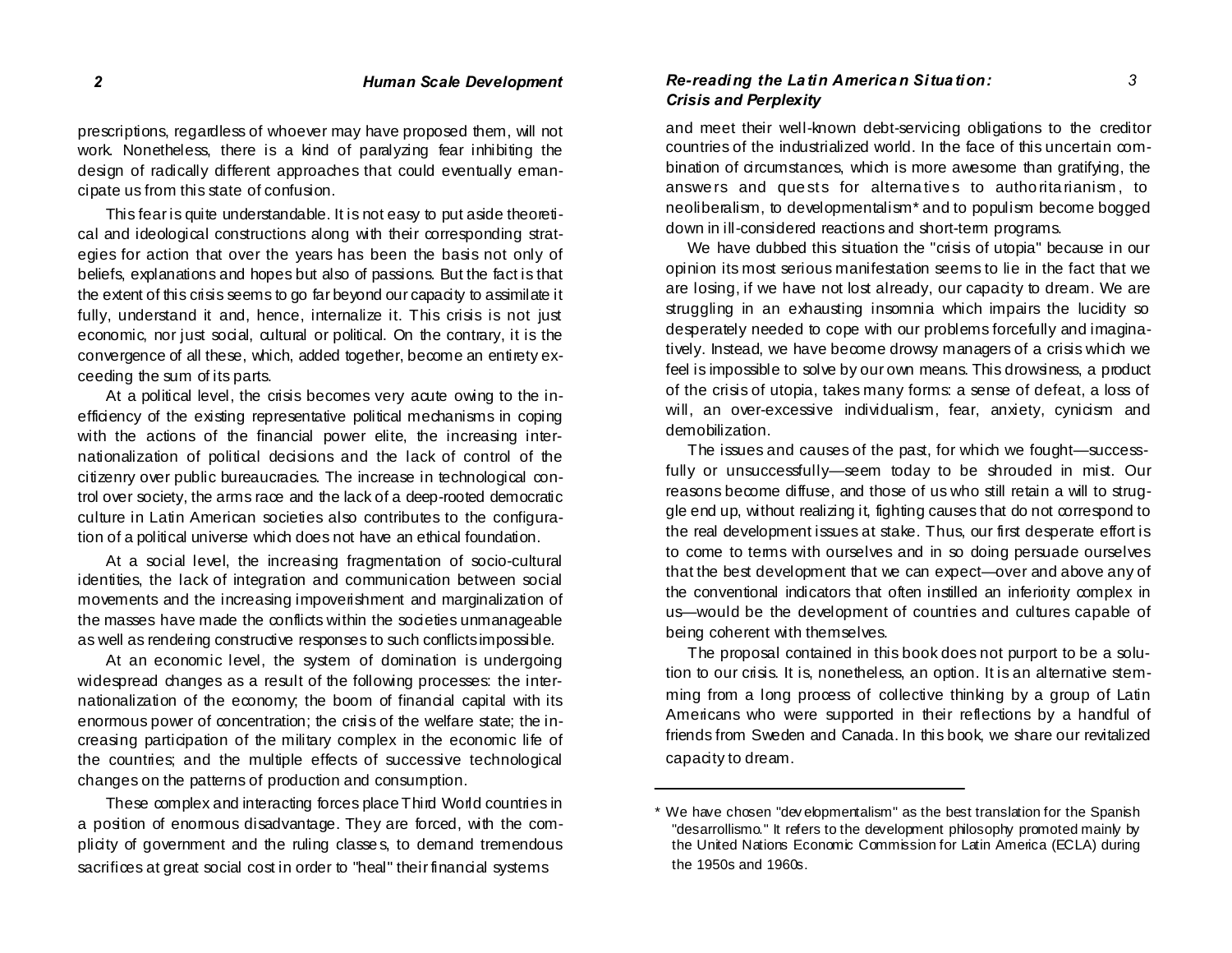#### **Limitations to Our Development**

If we restrict our analysis to the economic components of the crisis and observe their historical behavior in the economic and development policies implemented in Latin America over the last four decades, we observe a clear pendular process. The periods of expansion eventually generate financial and monetary imbalances resulting in stabilizing responses which, in turn, ultimately bring about high social costs leading to further expansion.

In this pendular tendency, we can identify dearly the two great economic factions which have been predominant in the Latin American context: developmentalism and neo-liberal monetarism. For different reasons, neither orientation accomplished its original objectives. However, not everything is negative in a failure so it is well worth devoting some careful thought to the manner in which each of these two perspectives have marked the economic and socio-political history of the region.

**Frustrations of Developmentalism and Monetarism.** Developmentalism was a deeply mobilizing experience. It was a generator of ideas and of currents of thought. During its period of predominance a number of important institutions were created: the United Nations Economic Commission for Latin America (ECLA), the Inter-American Development Bank (IDB), the Latin American Free Tra de Asso ciation (LAFTA), the Andean Pact and important regional initiatives such as the Alliance for Progress. Within the different nation states many initiatives were encouraged, including planning agencies, various kinds of development organizations, policies that nurtured industrialization, banking reforms, improvement of statistical systems, people's movements and varied attempts at structural reforms. Also, during this period emerged the first strong arguments and theses advocating the need to protect our exports affected by an ongoing deterioration of the terms of trade.

Finally, it was those Latin American economists, a scribing to developmentalism, who became the determinant actorsin the setting up of the United Nations Conference on Trade and Development (UNC-TAD).

During the 1950s and I 960s, it made perfect sense to speak of an ECLA current of thought or of a philosophy of the IDB. A creative effervescence dominated these times. The positions of these organizations generated debate and for the first time the centers of power in the North argued back, if defensively. In the decade of the 1970s, this creative energy was slowly contained. The Latin American international agencies began to lose their original identity. Neo-liberal monetarism, which had already made its sporadic incursions—without managing to impose its character beyond the periods of stability in the economic cycle—began to break forth with all its vigor.

Obviously, the failure of developmentalism cannot be ascribed either to a lack of ideas or to a dearth of creativity. Much to the contrary, its contributions in creating a rich and diversified economic structure have been colossal. Its failure was due to (a) its inability to control monetary and financial imbalances; (b) the productive structure—particularly industry—that it generated placing great emphasis on the concentration of resources; and (c) the fact that its approach to development was predominantly economic, thus neglecting other social and political processe s that emerged with increasing strength and relevance, especially after the triumph of the Cuban Revolution.

The history of monetarist neo-liberalism is quite different. *If developmentalism was a generator of thought, monetarism has been a concocter of prescriptions;* at least this is true of the way in which it has manifested itself in our countries. Within our context, it is not possible to detectin a dearcut way a neo-liberal thought or philosophy as such. This is not because this current of thought lacks foundations; it is only necessary to read the Austrian economists to understand this. The problem arises from praxis where this perspective has been applied dogmatically and without sensitivity to the Latin American context. Unlike developmentalism, monetarist neo-liberalism has had calamitous re sults over a shorter time period. In Latin America, it has been sustained by dictatorial or pseudo-democratic regimes. There is evidence enough that the pressure generated by the social costs of this model can only be kept under control by repression. Monetarist neo-liberalism resembles a Phoenician collapse that leaves nothing after it but a tremendous void, the positive appearance (in some cases like Chile) of conventional economic indicators notwithstanding.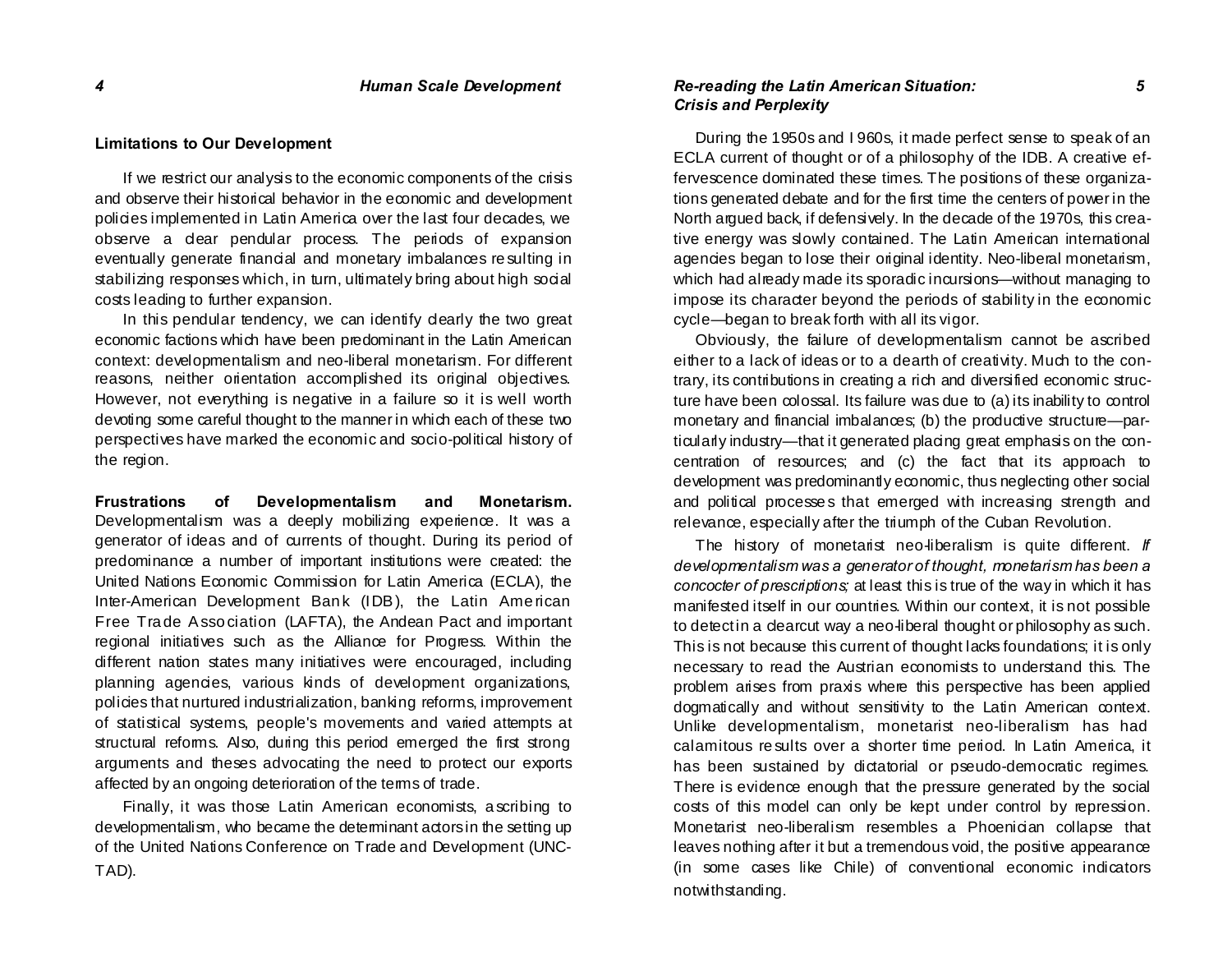#### *6 Huma n Scale Development*

No doubt, monetarist neo-liberalism should have been applied more congruently with the wealth of thought of its creators—especially the Austrians—but its failure in the Latin American context would have been unavoidable. This is true for at least three reasons. First, it isable to encourage economic growth, but it is not a generator of "development" in the widest sense of the word. Second, its assumptions of economic rationality are profoundly mechanistic and therefore cannot be adapted to the conditions of poor countries, where it is impossible to uproot poverty through the liberalization of a market from which the poor are excluded. Third, in restricted and oligopolistic markets, where the economic power groups are not confronted with forces able to check their behavior, economic activity is very speculative, resulting in a concentration of resources that is socially unbearable.

We must stress, finally, that both schools of economic thought share some elements, although with different intensity. Both have been affected by mechanistic tendencies and have generated economies based on concentration. From the point of view of neo-liberalism, growth isan end in itself and concentration is accepted as a natural consequence.

As for developmentalism, growth is an economic condition which will bring about development. Both assume that concentration encourages growth \_\_an ascertainable fact in statistical terms. However, neo-liberalism does not see any seed whatsoever to check growth, while developmentalism acknowledges that there are limitations to growth but fails to control it. The denouement of this story spanning forty years finally brings us to the situation of perplexity in which we live today.

**Reactions to Frustra tions.** There are different reactions to the current situation. There are those, for instance, who hold that the disaster has not taken place after all. They make their point by stating that over the last two and a half decades income levels have more than doubled, that there has been a remarkable economic growth in most of the region and exports have multiplied. All of this is true. There are, however, those who unveil the other face of reality: that poverty is increasing in the popular sectors; that more than one-third of the economically active population struggles between unemployment and underemployment; that social deficits such as inadequate housing have escalated; and, finally, that the existence of a foreign debt which,

## *Re-reading the La tin America n Situa tion:* 7 *Crisis ami Perplexity*

regardless of ethical considerations as to this solution, is clearly unpayable and may increase our poverty and deplete our resources to structurallyirreversible limits.

There are also those who envisage the possibility of revitalizing schemes that were attractive in the past by amending some mistakes. Others, induding the authors of this book, perceive an immense void where there is room to design radical alternatives. The second position is based not only on the perception of a worn-out historical experience, but also on an awareness that serious errors could be made if conventional solutions are applied to overcome this crisis.

In creating the future, there is either the risk of making errors of perception, or of making errors of action. Concerning perception, two serious mistakes are often made. The first is to believe that the Latin American crisis can be ascribed principally to an external crisis. The second, stemming from the first, is to assume that our depression is just a passing historical circumstance. Although it is true that external conditions do considerably influence dependent and vulnerable economies like ours, it is, nonetheless, also probable that a recovery of the capitalistic economy in the North will not affect significantly our own recovery. As the following paragraphs illustrate, the reason lies in our possible errors of action.

It would be a delusion to base a strategy for future development on the expansion of exports of primary products. Very simply, indicators suggest that the bulk of primary products will be affected, for different reasons, by unfavorable terms of trade. Moreover, others are already being replaced by more efficient substitutes. Another strategy based on the diversification of exports, that is, of manufactured goods, would inevitably come up against the protectionist policies of the powers in the North. Also, to assume a type of development that is nurtured by external' contributions of capital is ruled out altogether due to the serious and insoluble condition of indebtedness in which we are forced to live.

From what has been argued, it follows that our situation is not the result of a historical accident. In our opinion, the future lies in mustering all our energy to design imaginative but viable alternatives. The conditions for these alternatives seem to be quite dear. If the two schools of economic thought which have prevailed in the Latin American setting have not been able to satisfy the legitimate needs of the Latin American masses, a new perspective is called for which aims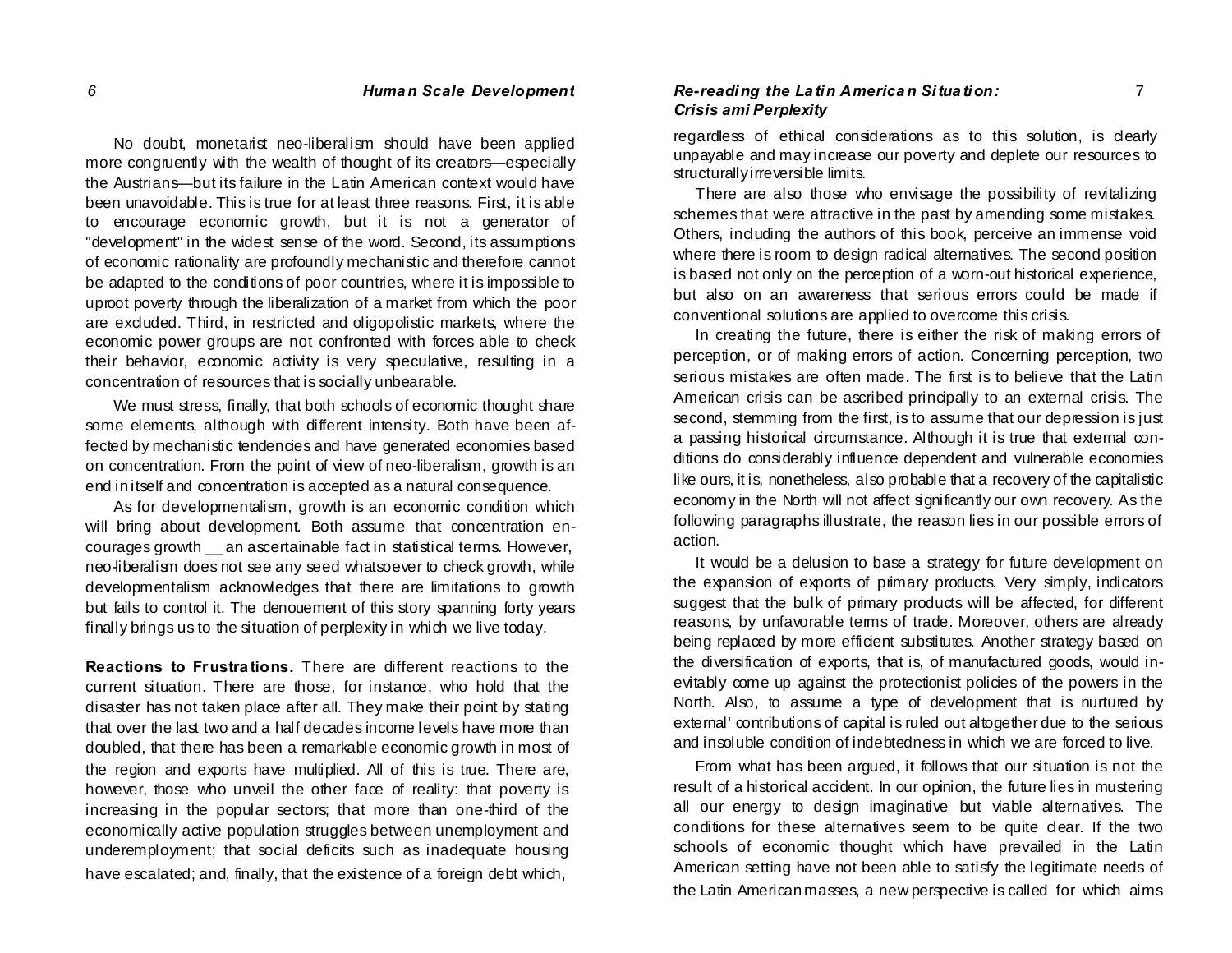at an adequate satisfaction of human needs. Furthermore, if future development cannot be sustained through the expansion of exports or through substantial injections of foreign capital, an alternative development must generate a capacity for greater self-reliance.

# **Objectives of Human Scale Development**

This book proposes an orientation which would enable us to create conditions for a new praxis based on Human Scale Development. Such development is focused and based on the satisfaction of fundamental human needs, on the generation of growing levels of self-reliance, and on the construction of organic articulations of people with nature and technology, of global processes with local activity, of the personal with the social, of planning with autonomy and of civil society with the state. \*

Human needs, self-reliance and organic articulations are the pillars which support Human Scale Development. However, these pillars must be sustained on a solid foundation which is the creation of those conditions where people are the protagonists in their future. If people are to be the main actors in Human Scale Development, both the diversity as well as the autonomy of the spaces in which they act must be respected. Attaining the transformation of an object-person into a subject-person in the process of development is, among other things, a problem of scale. There is no possibility for the active participation of people in gigantic system s which a re hiera rchically org anized and where decisions flow from the top down to the bottom.

**The State a nd Social Participa tion in La tin Ame rica.** Human Scale Development assumesa direct and participatory democracy.This form of democracy nurtures those conditions that will help to transform the traditional, semi-paternalistic role of the Latin American state into a role of encouraging creative solutions flowing from the bottom upwards. Thisis more consistent with the real expectations of the people. Although we do not claim to offer a historical and sociological

## *Re-reading the Latin American Situation: 9 Crisis and Perplexity*

analysis of the models of the states in the region, it seems important, however, to point out the historical inability of these states to create spaces for popular participation. The conditions that led to independence and the creation of national states in Latin America were followed by development processes which were promoted and controlled by the national oligarchies. In the realm of the political, these new states appeared as liberal democracies, while in the realm of the economic, their aim was capitalist development and integration into foreign markets. These democracies excluded the popular masse s from political life, hence, depriving them of channels for social participation and access to political power.

The crisis of the oligarchic state was triggered by the restricted character of the spaces for participation and the limited access of the majority to social benefits. This situation generated populist regimes, the purpose of which was to combine increased popular participation with the formulation of homogeneous national projects geared to rapid yet secure modernization. The policies of populism paved the way for new forms of political representation—universal suffrage—and mechanisms for sectoral representation. As a form of government, the main contribution of populism was to recognize social groups which, until then, had been excluded from political activity. Since the state itself assumed responsibility for the integration of new actors in development, this resulted in a considerable increase in its regulating function. Greater political participation of sectors incorporated into the sociopolitical involved redistributive policies managed by the state.

The populist state was strong enough to gain legitimacy in the eyes of the traditional oligarchy. However, it was compelled to consolidate homogeneous national projects under pressure from such internal forces as powerful economic interest groups and from such external forces as imperialist policies imposed by the rich countries. These homogeneous projects were unable to reflect the heterogeneous nature of the sectors and communities which make up civil society. Hence, social participation and popular action were undermined by the authoritarianism inherent in the "single project," and by bureaucratic and paternalistic mechanisms which strengthened vertical social relations and the concentration of power.

The tension between homogeneous national projects and the diver-

<sup>\*</sup> By "articulation" we mean the construction of coherent and consistent relations of balanced interdependence among giv en elements.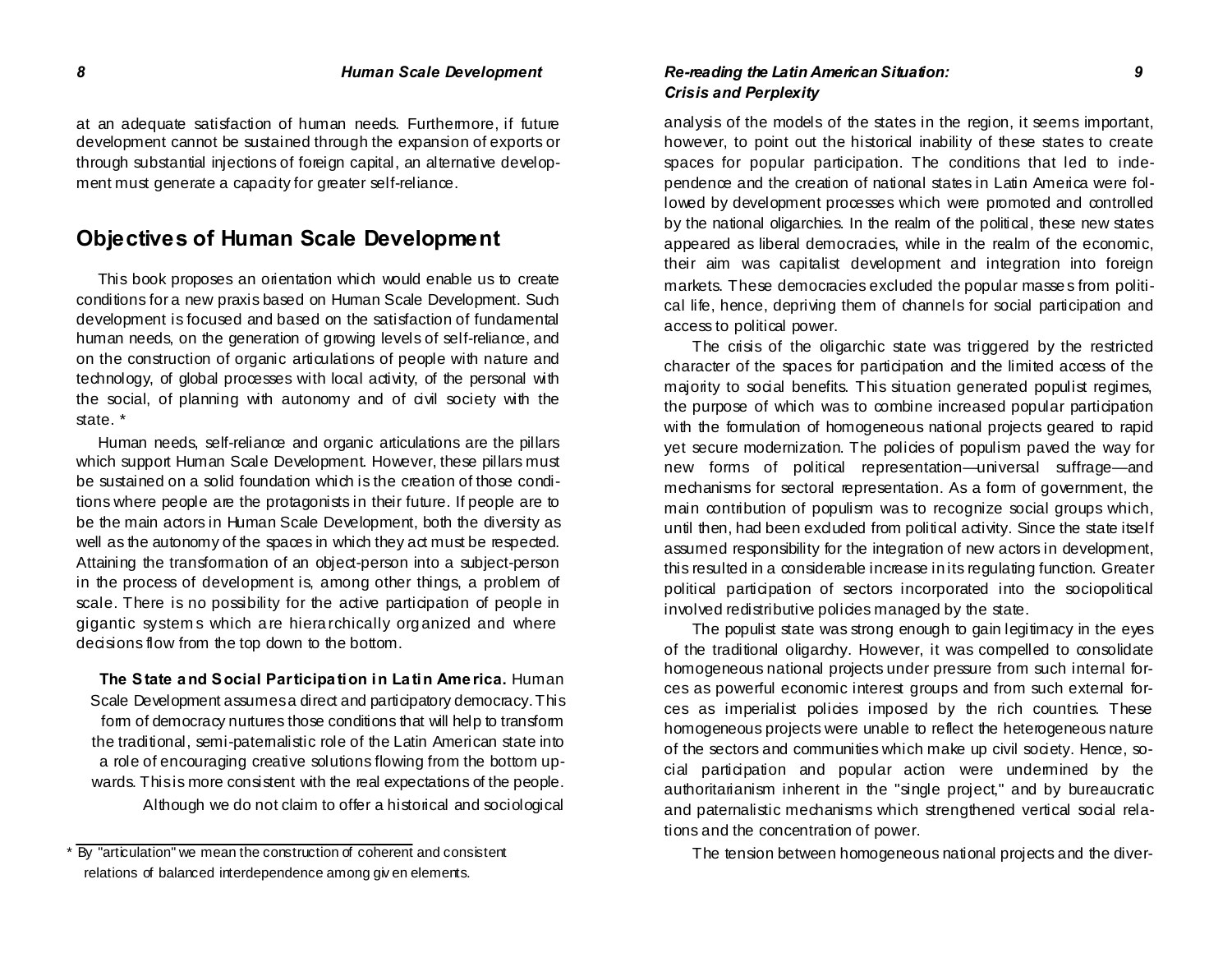sity of social actors demanding a role as protagonists in their future is repeated in the number of progressive regimes to be found in the region. These regimes did not seek legitimacy through political democracy which makes them different from the populism constituted by universal suffrage—but via popular support obtained through the expansion of social benefits and through making corporate-type trade unions believe that they were in control of many of the functions of the state.

In the last two decades, regimes based on authoritarianism and neoliberal monetarism have dominated the Southern Cone of Latin America. In these states, political power is buttressed by the physical and psychological repression of the civil populations. Moreover, the policies implemented have meant the systematic decimation of the socio-economic benefits which wide sectors had attained under the protection of the populist or progressive regimes. It is in these repressive regimes that those processes of social participation and popular protagonism have been arrested. It is precisely within these regimes and in conjunction with the acute economic crisis that the democratic opposition is reassessing the need to establish an order based on political democracy with real social participation.

We wish to emphasize at this point the democratic nature of the alternative proposed. Instead of relying on stereotyped ideological options, this book advocates the need to develop processe s of economic and political decentralization, strengthen genuine democratic institutions and encourage increasing autonomy in the emerging social movements.

The creation of a political order that can represent the needs and interests of a heterogeneous people is a challenge to both the state and civil society. The most pressing question, not only for a democratic state but also for a society based on a democratic culture, is how to respect and encourage diversity rather than control it. In this regard, development must nurture local spaces, facilitate micro-organizations and support the multiplicity of cultural matrixes comprising civil society. This type of development must rediscover, consolidate and integrate the diverse collective identities that make up the social body.

Processes which nurture diversity and increase social participation and control over the environment are decisive in the articulation of projects to expand national autonomy and to distribute the fruits of

## *Re-reading the Latin American Situation: 11 Crisis and Perplexity*

economic development more equitably. Hence, it is essential to prevent the increasing atomization of social movements, cultural identities and communities. To articulate these movements, identities, strategies and social demands in global proposals is not possible through the programs of homogenization that have characterized the Latin American political tradition. New institutional mechanisms capable of reconciling participation with heterogeneity are required on the part of the state. Also required are more active forms of representation and greater translucency in the practices of the public sector.

It is not the purpose of this document to propose a state model that promotes Human Scale Development. Rather, our emphasis is on empowering civil society to nurture this form of development. This is not to minimize the importance of the state but to develop further the potential role of social actors, of social participation and of local communities. Our preoccupation is a "social democracy" (or rather a "democracy of day-to-day living"), which does not imply a lack of concern for "political democracy" but a firm belief that only through rediscovering the "molecular" composition of the social fabric (micro-organizations, local spaces, human scale relations) is a political order founded on a democratic culture possible. We believe that in order to avoid the atomization and the exclusion of people—be it in political, social or cultural terms—it is absolutely necessary to generate new ways of conceiving and practicing politics. Thus, this book attempts to open up a space for critical reflection on the way we live and, more importantly, on the urgent need to develop a new political praxis.

**Fads and Biases in Development Discourse.** Beyond the limited synthesis provided in the preceding sections, our shared thinking has enabled us to reach some condusions about the pressing need to modify substantially our concepts and approaches to development.

We live and work within a historical age which ignores the sub-history that makes it possible. Hence, on a day-to-day basis we observe the serious discrepancies that exist between the rhetoric and actions of political leaders and the expectations and ambitions of the popular sectors. We seek to justify our actions in the thoughts ascribed to the defunct hero of the day. We do this without even realizing the wisdom of the men and the women who raise the corn, and in sharing it with those who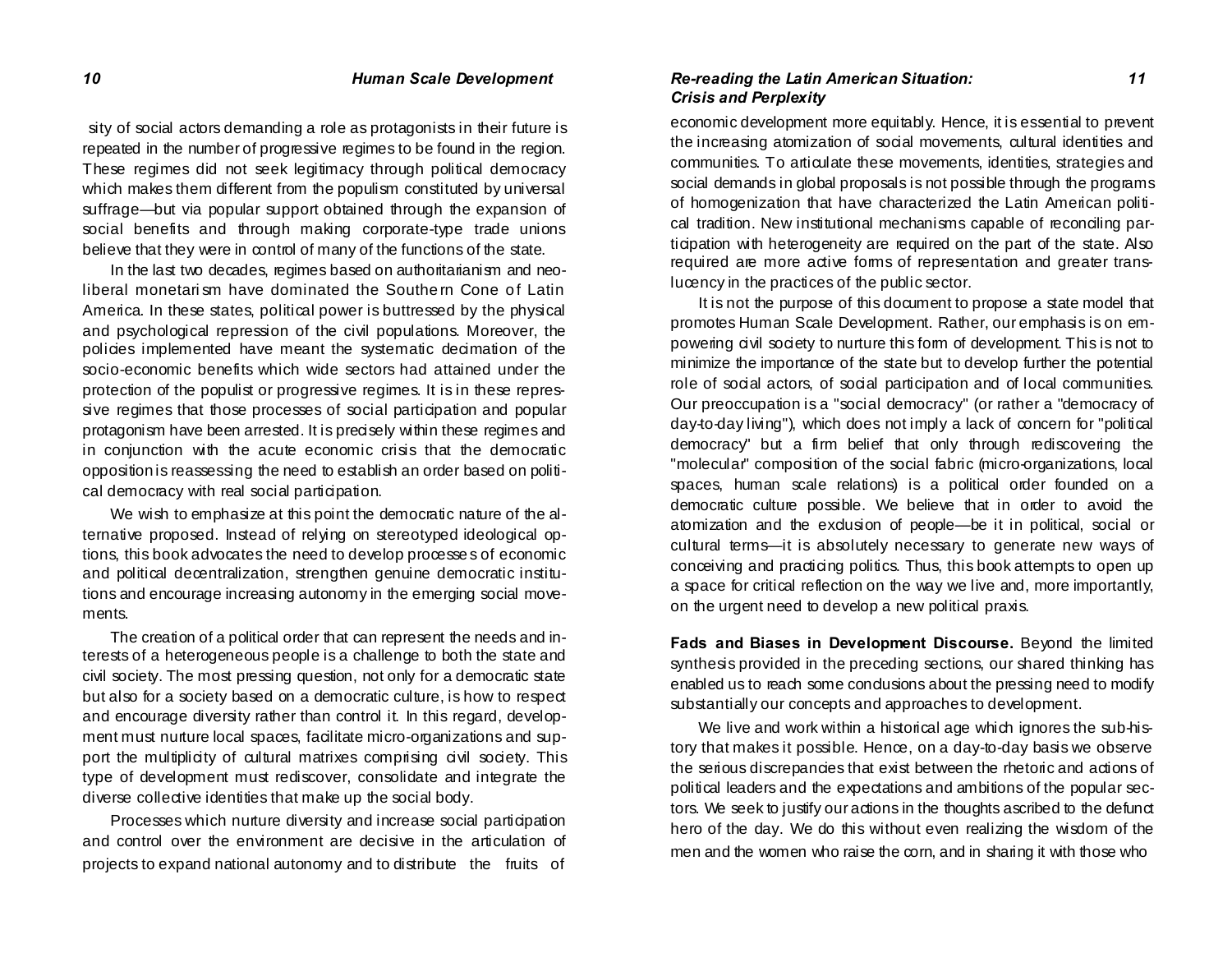share their misery, manage to survive—not because of what we have done, but despite of w hat we have not done.

We live and w ork w ithin models of society that overlook the growing complexity of the real society in which we are immersed. Therefore, we watch the feverish and obsessive doings of the technocrats who design solutions before having identified w here the real problems lie. We seek the justification of the models in the models themselves, so that w hen the solutions fail, it is not due to a failure of the model but to entrapments set up by reality. That reality, the presence of which is strongly felt, is not perceived as a challenge to be faced, but rather as a problem to be brought under control by re-applying the model w ith greater tenacity.

We live and w ork according to the tenets of our formally acquired know ledge. Thus, w e see in so many leaders a pathological fear of people's action and of freedom. The people are to be helped and guided by those w ho arrogantly ignore w hat the people need and want. Thus, programs are designed to develop "aw areness," because for some odd reason it is assumed that those w ho suffer are not aware of the reasons for their suffering.

We live and w ork to construct an order, without understanding what can be ordered or w hat we are putting in order. We constantly witness an obsession w ith form, w hich allows us to conceal our unconscious fear about the uncertainties underlying the problems at stake. We confuse law with justice and regulations w ith efficiency. We identify generosity with charity and participation w ith favors granted from the top. We use w ords without living up to their content and we eventually come up with caricatures instead of consistent contexts within which to sustain the construction of our individual and collective life projects.

Taking into account w hat has been stated, the proposal w e have developed is not a model. It is an open option w hich is justified only to the extent that w e understand it, internalize it and implement it through a praxis that is in itself a process in constant motion. There is nothing in it that advocates a final solution, since we are fully aware that human beings and their surroundings are part of a permanent flow which cannot be arrested by rigid and static models.

# **2.**

# D E V E L O P M E N T A N D HUMAN NEEDS

# *Manfred Max-Neef, Antonio Elizalde and Martin Hopenhayn*

# **Reflections on a New Perspective**

# **Is There Anything to Be Added to That Already Stated?**

The literature on human needs is vast and in many cases has contributed substantially to our understanding of this issue. It has influenced the fields of philosophy and psychology and has become a focus of attention in the political, economic and social disciplines in general. In recent years, international agencies, concerned with promoting development, have adopted as their criterion for action the satisfaction of so-called basic needs. In 1975, the Dag Hammarskjöld Report, *What Now: Another Development,* established such an aim as one of the pillars of a new type of development to be established urgently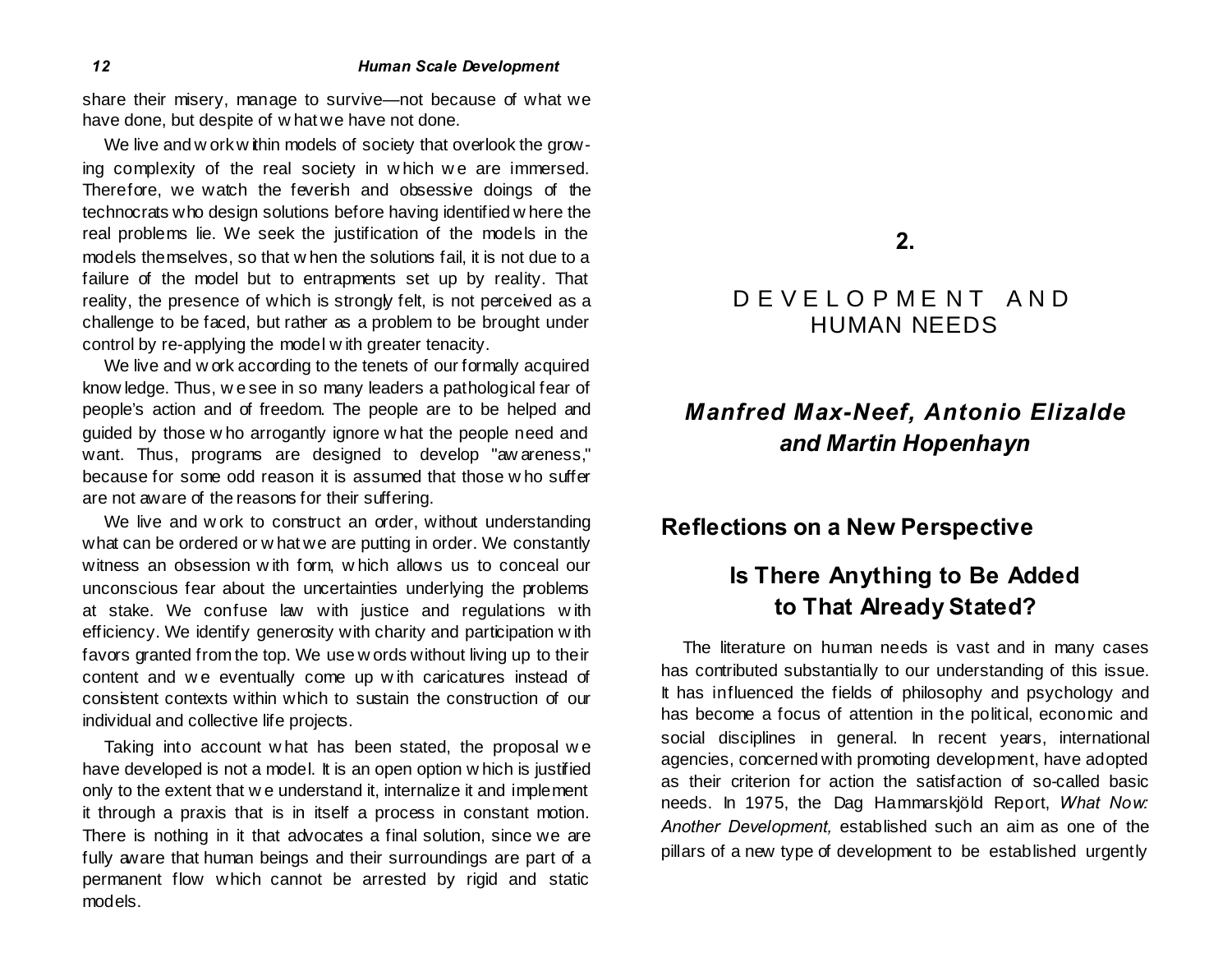in order to overcome the degrading state of impoverishment that holds the majority of the inhabitants of the Third World in its clutches. Nowadays, it is accepted almost as commonplace that development and human needs are irreducible components of a single equation. However, within this perspective there is still much to be done.

First, this new approach, interweaving development and human needs, must go far beyond a simple makeshift rehashing of a paradigm in a state of crisis. From the very outset, it involves creating conditions for a new way of conceptualizing development. It mean a substantial modification of the prevailing perceptions about strategies for development. For instance, no "New International Economic Order" can be relevant if it is not supported by the structural reformulation of a compact network of "New Local Economic Orders."

Likewise, it means acknowledging that the social and economic theories, which have sustained and directed the processes of development, are not only incomplete but also inadequate. It entails becoming aware that new and more disquieting frustrations will dominate our increasingly heterogeneous and interdependent world if development models, based on mechanistic theories and misleading aggregate indicators, are applied.

Human Scale Development, geared to meeting human needs, requires a new approach to understanding reality. It compels us to perceive and asse ss the world, that is, people and their processes in a manner which differs completely from the conventional one. Likewise, a theory of human needs for development must be understood precisely in those terms—as a theory for *development.\**

In much the same way that a geologist in examining a stone will see attributes other than those perceived by an architect, human needs are discerned differently, according to the ideological and disciplinary lens of the viewer. This is not to suggest that we should come up with new forms of reductionism; on the contrary, the different perceptions and understandings are interwoven facets of the human needs issue. What is at stake here is a question of form and of emphasis. The challenge to all of us is to internalize an approach to development based on human needs which, once understood, will guide our actions and expectations.

**The Need for Transdisciplinary Approaches.** The purpose of this section is to make a theory of human needs understandable and operational for development. This effort is not grounded in any particular field of study, as the new reality and the new challenges inevitably compel us to adopt transdisciplinary approaches.\* Evidence for this orientation is provided by the fact that we are rarely analyzing a specific problem but instead a web of complex issues that cannot be resolved through the application of conventional policies founded upon reductionist disciplines.

In much the same way that a disease is a medical problem, and that the same disease having become an epidemic transcends the field of medicine, our present challenge lies not only in how to deal with problems, but also in how to cope with the tremendous magnitude of the problems. Their growing magnitude and complexity is transforming problisciplinary contours into problem complexes of a diffuse transdisciplinary character. In the throes of the terror of the French Revolution, Marquis de Sade uttered in dismay: "There is no longer any beautiful individual death." In an analogous way, in the midst of the present reality that overpowers us we can exclaim: "There is no longer any beautiful specific problem."

Only a transdisciplinary approach allows us to understand, for example, how politics, economics and health have converged. Thus, we discover an increasing number of cases where poor health is the outcome of unsound politics and bad economics. If economics policies designed by economists, affect, which they do, the whole of society,

<sup>\*</sup> We use here the notion of theory as a deductive process evolv ingf rom a set of postulates.

<sup>\*</sup> Transdisciplinarity is an approach that, in an attempt to gain greater understanding, reaches beyond the f ields outlined by strict disciplines. While the language of one discipline may suffice to *describe* something (an isolated element, for instance), an interdisciplinary effort may be necessary to *explain* something (a relation between elements). By the same token, to *understand* something (a sy stem as interpreted f rom another sy stem of higher complexity) requires a personal inv olvement that surpasses disc iplinary f rontiers, thus m aking it a t rans disciplinary experience.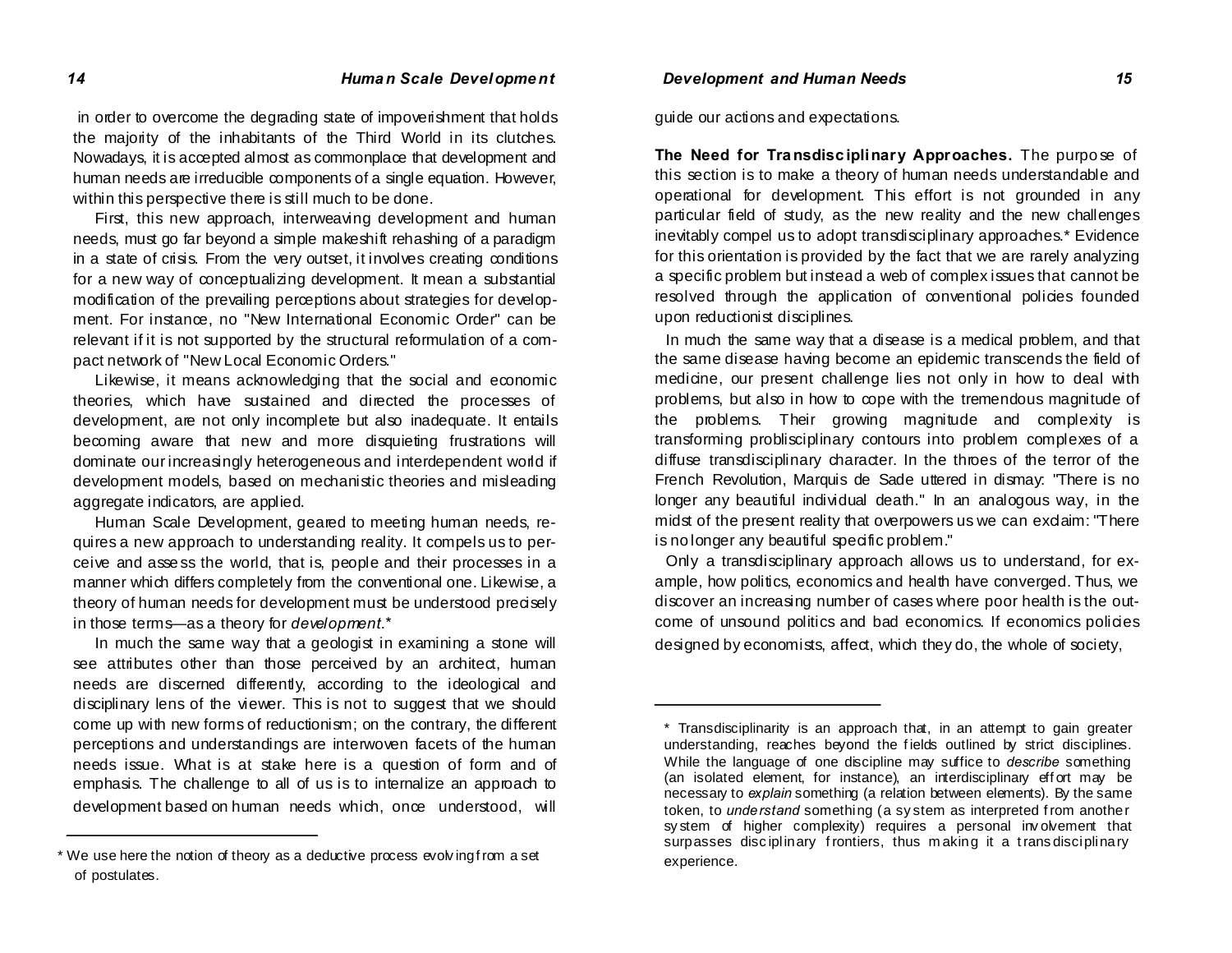#### *16 Huma n Scale Developme nt Development and Human Needs 17*

economists can no longer daim that they are solely concerned with the economics field. Such a stance would be unethical, sine it would mean avoiding the moral responsibility for the consequences of an action.

We face bewildering situations where we understand less and less. If we do not devote considerably more energy and imagination to designing significant and consistent transdisciplinary approaches, our societies will continue to disintegrate. We live in a period of transition, which means that paradigm shifts are not only necessary but indispensable.

## **Three Postulates and Some Propositions**

*Development is about people and not about objects.* This is the basic postulate of Human Scale Development.

The acceptance of this postulate—whether on intuitive, ethical or rational grounds—leads to the following fundamental question: How can we determine whether one development process is better than another? In the traditional paradigm, we have indicators such as the gross national product (GNP) that is in a way an indicator of the quantitative growth of objects. Now we need an indicator about the qualitative g ro wth o f p eople. What should that be? Let us answer the question thus: best development process will be that which allows the greatest improvement in people's quality of life.The next question is: What determines people's quality of life? Quality of life depends on the possibilities people have to adequately satisfy their fundamental human needs. A third question therefore arises: What are those fundamental human needs, and/or who decides what they are? These questions need to *be* examined before any answers can be suggested.

**Needs and satisfiers. It** is traditionally believed that human needs tend to be infinite, that they change all the time, that they are different in each culture or environment and that they are different in each historical period. It is suggested here that such assumptions are inaccurate, since they are the product of a conceptual shortcoming.

A prevalent shortcoming in the existing literature and discussions about human needs is that the fundamental difference between *needs* and *satisfiers*of those needsis either not mide explicit or isoverlooked

altogether. A dear distinction between both concepts is necessary, as will be shown later, for epistemological as well as methodological reasons.

Human needs must be understood as a system: that is, all human needs are interrelated and interactive. With the sole exception of the need of subsistence, that is, to remain alive, no hierarchies exist within the system. On the contrary, simultaneities, complementarities and trade-offs are characteristics of the process of needs satisfaction.

As the literature in this area demonstrates, human needs can be satisfied according to many criteria. We have organized human needs into two categories: existential and axiological, which we have combined and displayed in a matrix. (See Table 1, page 32.) This allows us to demonstrate the interaction of, on the one hand, the needs of Being, Having, Doing and Interacting; and, on the other hand, the needs of Subsistence, Protection, Affection, Understanding, Participation, Idleness, Creation, Identity and Freedom.\*

From the classification proposed, it follows that, food and shelter, for example, must not be seen as needs but as satisfiers of the fundamental need for Subsistence. In much the same way, education (either formal or informal), study, investigation, early stimulation and meditation are satisfiers of the need for Understanding. The curative systems, preventive systems and health schemes in general are satisfiers of the need for Protection.

There is no one-to-one correspondence between needs and satisfiers. A satisfier may contribute simultaneously to the satisfaction of different needs or, conversely, a need may require various satisfiers in order to be met. Not even these relations are fixed. They may vary according to time, place and circumstance. For example, a mother breastfeeding her baby is simultaneously satisfying the infant's needs for Subsistence, Protection, Affection and Identity. The situation is ob-

<sup>\*</sup> Although in Judeo-Christian culture, we havebeen told that "idleness is the mother of all v ices," we strongly believe that it carries many virtues. In fact, Idleness and Creation seem to be inseparable if the former is understood as "the state of mind and spirit that is inviting to the muses." A brilliant argumentation about the subject may be found in Bertrand Russell's *In Praise of Idleness*. In any case, idleness is not laziness.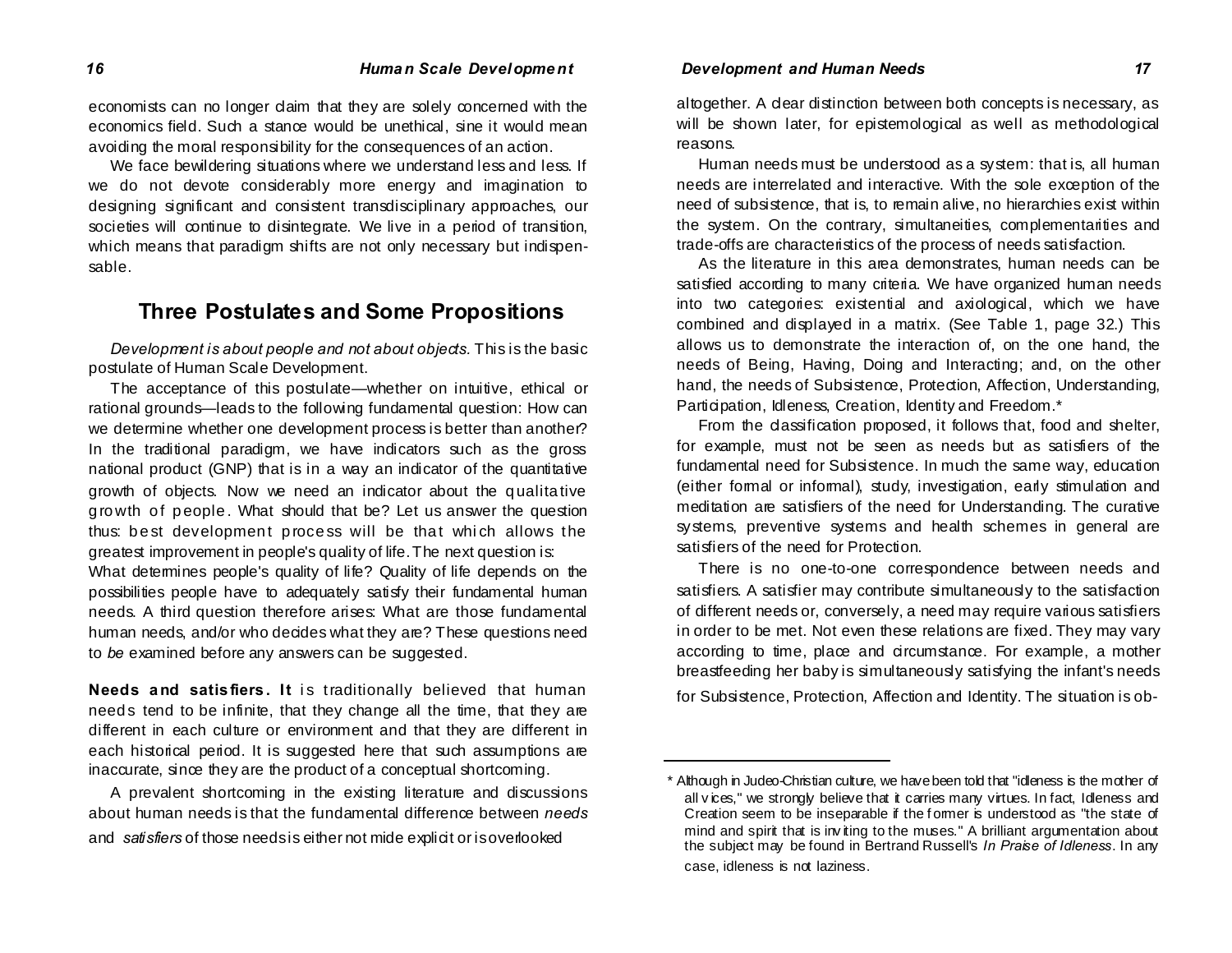viously different if the baby is fed in a more mechanical fashion.

Having established a difference between the concepts of needs and satisfiers it is possible to state two additional postulates. First: *Fundamental human needs are finite, few and classifiable.* Second: *Fundamental human needs* (such as those contained in the system proposed) *are the same in all cultures and in all historical periods. What changes, both over time and through cultures, is the way or the mean by which the needs are satisfied.* (See Argumentation, pages 23-28.)

Each economic, social and political system adopts different methods for the satisfaction of the same fundamental human needs. In every system, they are satisfied (or not satisfied) through the generation (or non-generation) of different types of satisfiers. We may go as far as to say that one of the aspects that define a culture is its choice of satisfiers. Whether a person belongs to a consumerist or to an ascetic society, his/her fundamental human needs are the same. What changes is his/her choice of the quantity and quality of satisfiers. In short: *What is culturally determined are not the fundamental human needs, but the satisfiers for those needs.* Cultural change is, among other things, the consequence of dropping traditional satisfiers for the purpose of adopting new or different ones.

It must be added that each need can be satisfied at different levels and with different intensities. Furthermore, needs are satisfied within three contexts: (a) with regard to oneself *(Eigenwelt);* (b) with regard to the social group *(Mitwelt);* and (c) with regard to the environment *(Umwelt).* The quality and intensity, not only of the levels but also of contexts, will depend on time, place and circumstances.

Poverty and Poverties. The proposed perspective allows for a reinterpretation of the concept of poverty. The traditional concept of poverty is limited and restricted, since it refers exclusively to the predicaments of people who may be classified below a certain income threshold. This concept is strictly economistic. It is suggested here that we should speak not of poverty but of poverties. In fact, any fundamental human need that is not adequately satisfied reveals a human poverty. Some examples are as follows: poverty of subsistence (due to insufficient income, food, shelter, etc.); of protection (due to bad health systems, violence, arms race, etc.); of affection (due to authoritarianism,

*18 Huma n Scale Developme nt Development and Human Needs 19*

oppression, exploitative relations with the natural environment, etc.); of understanding (due to poor quality of education); of participation (due to marginalization and discrimination of women, children and minorities); and of identity (due to imposition of alien values upon local and regional cultures, forced migration, political exile, etc.). But poverties are not only poverties. Much more than that, *each poverty generates pathologies.* This is the crux of our discourse.

## **Economics and Pathologies**

The great majority of economic analysts would agree that rising unemployment everywhere and Third World international indebtedness rank as the two most important economic problems of today's world. In the case of Latin America, hyperinflation should be added.

**Unemployment.** Unemployment is a problem that has always existed in industrial civilization to a greater or lesser degree, but because it has become a structural component of the world economic system as we know it, everything seems to indicate that we are now facing a new type of unemployment that is here to stay. It is known that a person suffering from extended unemployment goes through an emotional "rollercoaster experience" which involves at least four phases: (a) shock, (b) optimism, (c) pessimism and (d) fatalism. The last phase represents the transition from frustration to stagnation and from there to a final state of apathy, where the person reaches his/her lowest level of self-esteem. It is quite evident that extended unemployment will totally upset a person's fundamental needs system. Due to subsistence problems, the person will feel increasingly unprotected, crisis in the family and guilt feelings may destroy affections, lack of participation will give way to feelings of isolation and marginalization and declining self-esteem may very well generate an identity crisis.

Extended unemployment generates pathologies. But, given the present circumstances of generalized economic crisis, we must no longer think of pathologies as affecting individuals. We must necessarily recognize the existence of *collective pathologies of frustration,* for which traditional treatments have been inefficient.

Although unemployment is caused by economic processes, once it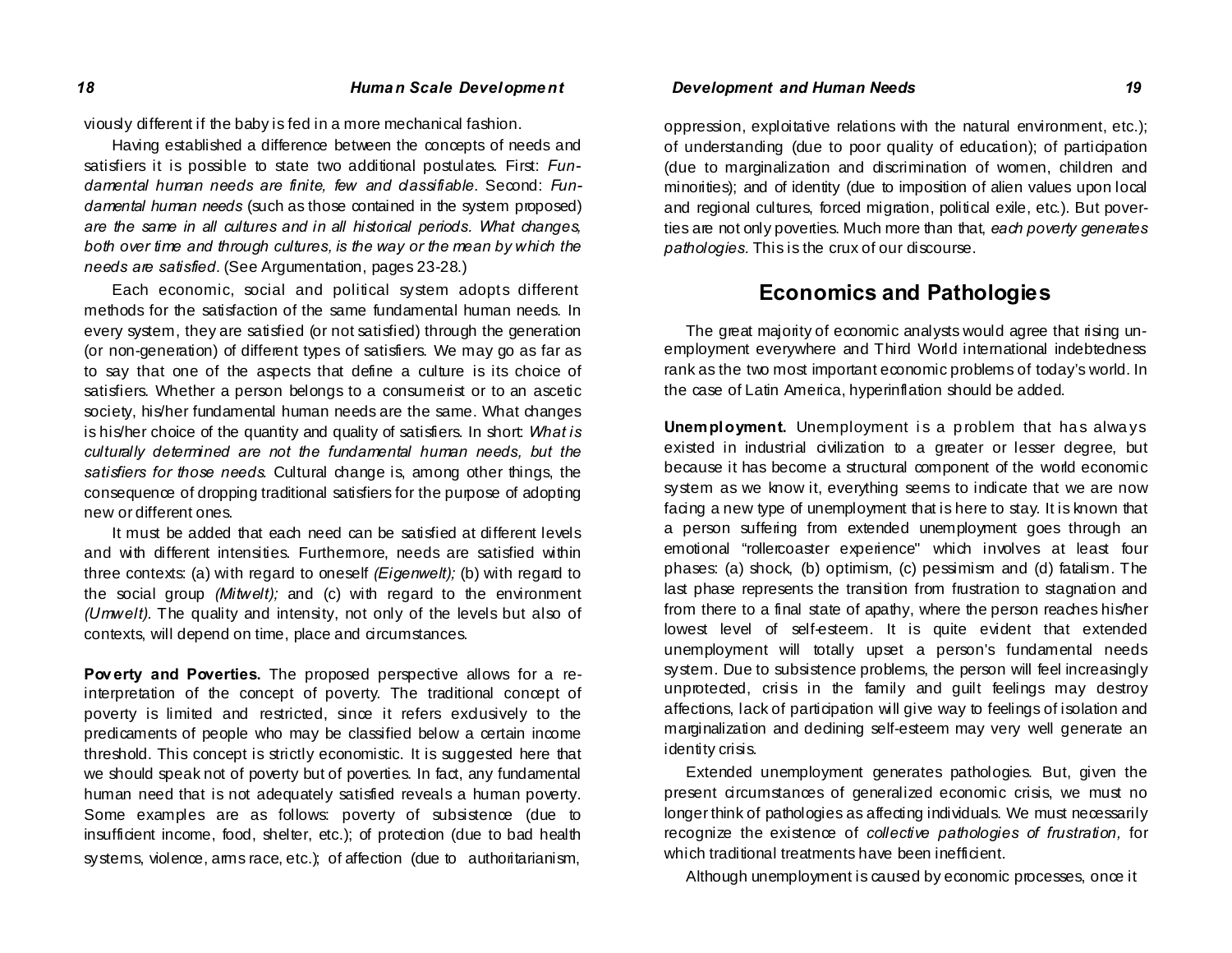### *20 Huma n Scale Developme nt Development and Human Needs 21*

has reached critical proportions, both in quantity and duration, there is no economic treatment capable of solving the problematique. It has become an issue of transdisciplinary proportions that still remains to be understood and constructed. This, in terms of a program for the future, represents the first challenge.

**External Debt.** The external debt of the Third World is also responsible for another set of collective pathologies. Very simply, the soundness of the international banking system is maintained at the expense of the health and well-being of Third World peoples. As John Gummer, President of the British Conservative Party, commented in 1985 in *The Guardian:* "The United States imports the savings of the rest of the world and exports inflation. This is a serious problem." Due to prevailing circumstances the debtor countries must initiate an era based on the politics of hardship so as to maximize their revenues through exports. This occurs unavoidably at the expense of the irreversible depredation of many natural resources and the increasing impoverishment of people. This process of impoverishment does not vary with the ups and downs of the market for it is structural in nature. To ascertain the nature of the terrible collective pathologies, which are arising in the poor countries as a consequence of this aberrant situation, is the second challenge.

**Hyperinflation.** The Latin American experience demonstrates that hyperinflation is a phenomenon that goes far beyond the economic field and affects all aspects of society. During the last few years, countries, such as Brazil, Argentina, Bolivia and Peru, have been devastated psychologically and socially by a currency in which their users have little  $\overline{\text{confidence}}$ . Over and abo<sup>v</sup>e the economic consequences of daily devaluation (financial speculation, a chronic decrease in productive investments and a systematic deterioration of real wages), constant inflation, with annual rates of three or even four digits, erodes a people 's faith in their country and gives rise to a deep uncertainty about the future. Concern for the "health" of a currency generates collective feelings of growing pessimism in relation to the country, the state and the future of each individual.This acute deterioration in confidence, along with a sense of uncertainty and scepticism create a phenomenon which is difficult to reverse and an environment where innovative alternatives

capable of overcoming an inflationary crisis are almost impossible to generate.

The issue of hyperinflation has economic, social and psychological component. The new concept of inertial inflation acknowledges that inflation, in part, feeds on itself. That is to say, inflationary expectations condition the behavior of individuals in such a way that the inflationary spiral is accelerated, thus becoming a self-fulfilling prophecy. Hence, the only effective way to cope with this issue is through a consistent transdisciplinary strategy.

Only three examples have been given here. However, there are many other economic processes which, when conceived and designed in a technocratic manner and within a reductionist perspective, can generate collective pathologies. All economists should exercise the necessary self-criticism in order to recognize these maladies and anticipate their detection. This implies, of course, the willingness to adjust to a principle which is almost always forgotten: *the purpose of the economy is to serve the people, and not the people to serve the economy.*

#### **Politics and Pathologies**

Persecutions that arise from political, religious and other forms of intolerance are as old as humanity. However, the "achievement" of our times is the tendency of the political leaders to direct their actions according to such incredibly schizophrenic generalizations about "the enemy" that we are heading straight toward omnicide, that is, the destruction of us all.

**Fear.** Such political schizophrenia is not only to be found at the level of global confrontations between the big powers; it also has its counterparts (mirror images) at many national levels. They are all accountable for the great increase in *collective pathologies of fear.*

We suggest four categories of collective pathologies of fear organized according to their o rigin: (a ) tho se cau sed by semantic confusions due to ideological manipulation; (b) those that sp ring from violence; (c) tho se cau sed by i solation, exile or marginalization; and (d) those that come from the frustration of life p roje cts. Mo st ce rtainl y, there are others bot 'hese seem to be enough by Gay off example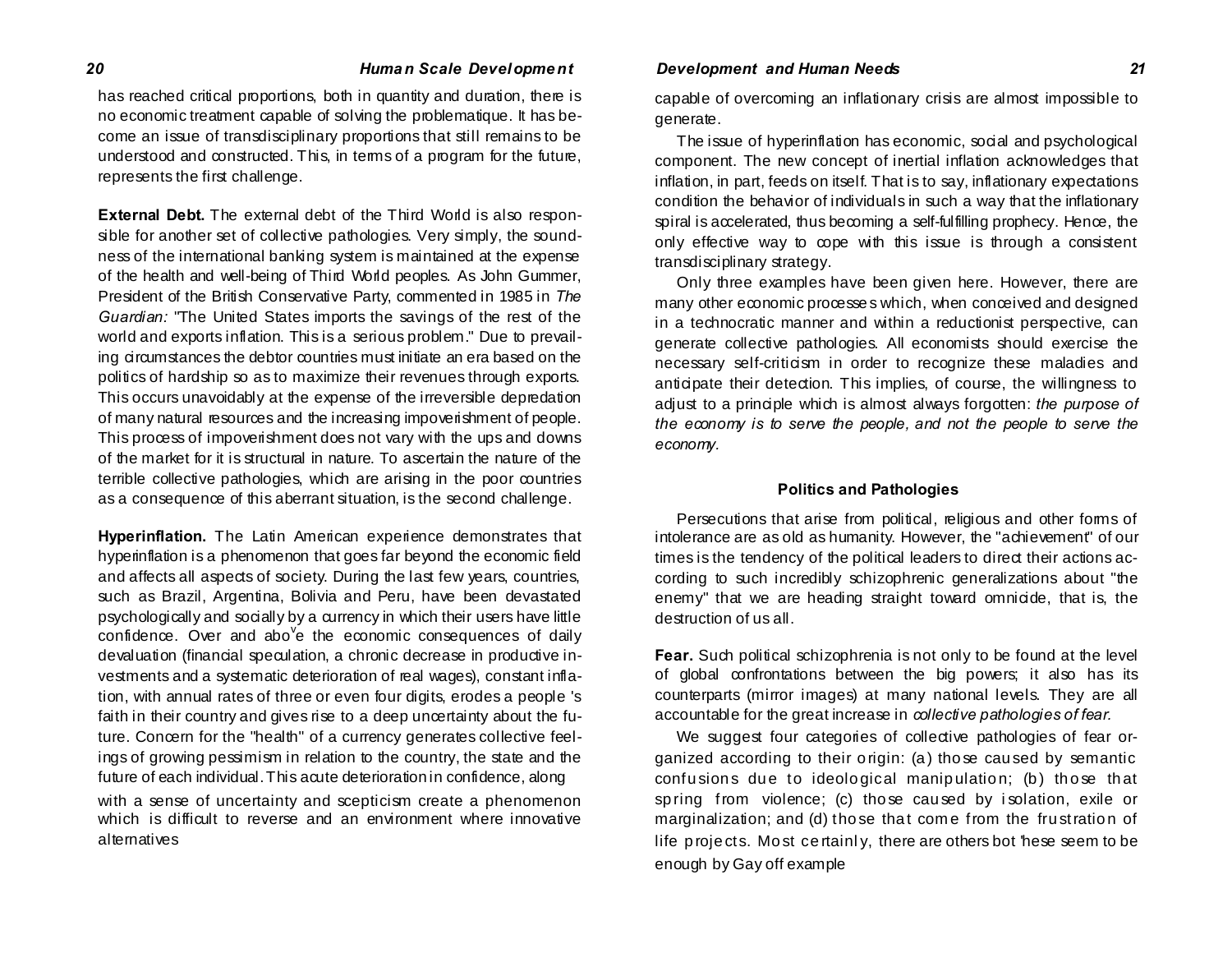### *22 Huma n Scale Developme nt Development and Human Needs 23*

**Euphemisms.** The discourses of power are full of euphemisms. Words no longer fit with facts. Annihilators are called nudear arms, as if they were simply a more powerful version of conventional arms. We are "the free world", a world full of examples of the most obscene inequities and violations of human rights. In the name of the people, systems are created where people must simply comply obediently with the dictums of an "almighty state." Peaceful protest marchers are severely punished and imprisoned for public disorder and subversion, while state terrorism is accepted as law and order. Examples could fill many pages. The end result is that people cease to understand and, as a consequence, either turn into cynics or melt into impotent, perplexed and alienated masses.

**Violence, Marginalization and Exile.** Violence directly upsets the need for Protection, thus inducing intense anxiety. Isolation, marginalization and political exile destroy people's identity and break up families, destroying natural affection and creating guilt feelings which are often accompanied by suicidal fantasies or attempts. The frustration of life projects by political intolerance systematically erodes the creative capacity of people, leading them slowly from active resentment into apathy and loss of self-esteem.

Our third challenge consists of recognizing and assessing those collective pathologies generated by diverse socio-political systems. Every system creates in its own way obstacles to the satisfaction of one or more needs, such as Understanding, Protection, Identity, Affection, Creation and Freedom.

# **Summary**

The main conclusions we can raw are:

- 1. Any fundamental human need not adequately satisfied generates a pathology.
- 2. Up to the present we have developed treatments for individual and small group pathologies.
- 3. Today, we are faced with a dramatic increase in collective pathologies for which treatments have proved

4. The understanding of these collective pathologies requires transdisciplinary research and action.

The fourth challenge is to develop a fruitful dialogue in pursuit of a constructive interpretation of the issue s and solutions raised in this book. New collective pathologies will be generated within the short and long term if we maintain traditional and orthodox approaches. There is no sense in healing an individual who is then expected to go back and live in a sick environment.

Every discipline, in becoming increasingly reductionist and technocratic, has given way to a process of dehumanization. To humanize ourselves again from within our own disciplines is the great challenge. Only such an effort can build the foundations for a fruitful transdisciplinary endeavor that may truly contribute to the solution of the real problematique affecting our world today.

A sense of re sponsibility for the future of humanity along with transdisciplinary action is crucial. This may be our only defense. If we do not take up the challenges, we will all be accomplices in creating and maintaining sick societies.

# **Argumentation**

## **Human Needs: Deprivation and Potential**

A development policy aimed at the satisfaction of fundamental human needs goes beyond the conventional economic rationale because it applies to the human being as a whole. The relations established between needs and their satisfiers make it possible to develop a philosophy and a policy for development which are genuinely humanistic.

The very essence of human beings is expressed palpably through needs in their twofold character: as deprivation and as potential. Understood as much more than mere survival, needs bring o ut the con stant tension between depravation and potential that is so peculiar to human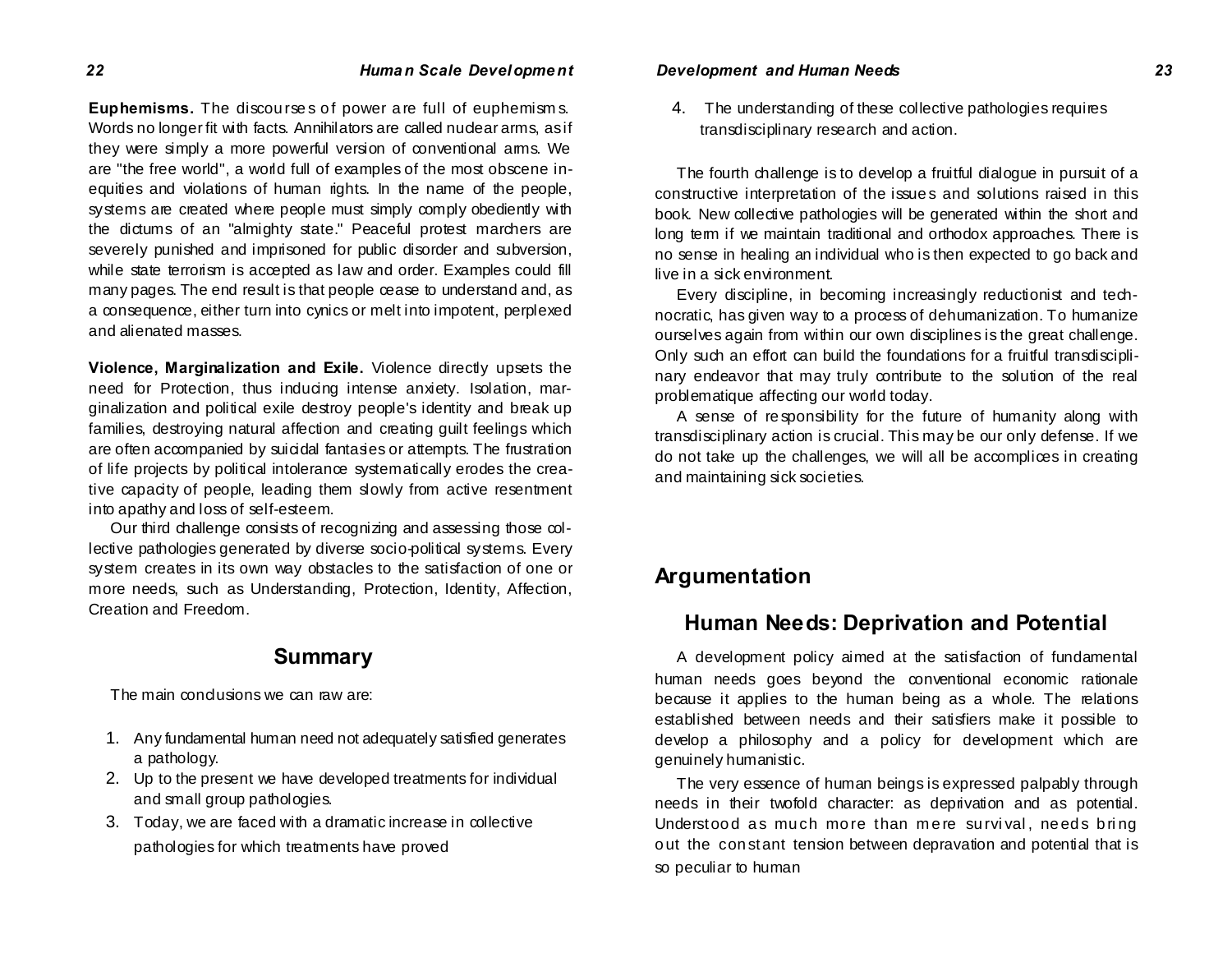Needs, narrowly conceived as deprivation, are often restricted to that which is merely physiological and as such the sensation that "something which is lacking is acutely felt." However, to the degree that needs engage, motivate and mobilize people, they are a potential and eventually may become a resource. The need to participate is a potential for participation, just as the need for affection is a potential for affection. To approach the human being through needs enables us to build a bridge between a philosophical anthropology and a political option; this appears to have been the motivation behind the intellectual efforts of, for example, Karl Marx and Abraham Maslow. To understand human beings in terms of needs, that is, conceived as deprivation and potential, will prevent any reduction of the human being into a category of a restricted existence. Moreover, if needs are conceptualized in this way, it is inappropriate to speak of their being "satisfied" or "fulfilled." They reflect a dialectic process in as much as they are in constant movement. Hence, it may be better to speak of realizing, experiencing or actualizing needs through time and space.

# **Human Needs and Society**

If we wish to define and assess an environment in the light of human needs, it is not sufficient to understand the opportunities that exist for groups or individuals to actualize their needs. It is necessary to analyze to what extent the environment represses, tolerates or stimulates opportunities. How accessible, creative or flexible is that environment? The most important question is how far people are able to influence the structures that affect their opportunities.

**Satisfiers and Economic Goods.** It is the satisfiers which define the prevailing mode that a culture or a society ascribes to needs. *Satisfiers are not the available economic goods.* They are related instead to everything which, by virtue of representing forms of Being, Having, Doing and Interacting, contributes to the actualization of human needs. (See page 30.) Satisfiers may indude, among other things, forms of organization, political structures, social practices, subjective conditions, values and norms, spaces, contexts, modes, types of behavior and attitudes, al I of which are in a permanent state of tension between consolidation

### *24 Huma n Scale Developme nt Development and Human Needs 25*

and change.

For example, food is a satisfier of the need for Protection in much the same way that a family structure might be. Likewise, a political order may be a satisfier of the need for Participation. The same satisfier can actualize different needs in different cultures and in different time periods.

The reason that a satisfier may have diverse effects in various contexts is due to the breadth of the goods generated, how they are generated and, how consumption is organized. Understood as objects or artifacts which make it possible to increase or decrease the efficiency of a satisfier, goods have become determinant elements within industrial civilization. In industrial capitalism, the production of economic goods along with the system of allocating them has conditioned the type of satisfiers that predominate.

While a satisfier is in an *ultimate sense* the way in which a need is expressed, goods are in a *strict sense* the means by which individuals will empower the satisfiers to meet their needs. When, however, the form of production and consumption of goods makes goods an end in themselves, then the alleged satisfaction of a need impairs its capacity to create potential. This, in turn, leads to an alienated society engaged in a senseless productivity race. Life, then, is placed at the service of artifacts, rather than artifacts at the service of life. The question of the quality of life is overshadowed by our obsession to increase productivity.

Within this perspective, the construction of a human economy poses an important theoretical challenge, namely, to understand fully the dialectic between needs, satisfiers and economic goods. This is necessary in order to conceive forms of economic organization in which goods empower satisfiers to meet fully and consistently fundamental human needs.

This situation compels us to rethink the social context of human needs in a radically different way from the manner in which it has better approached by social planners and designers of policies for development. **It** is not only a question of having to relate needs to goods and se rvice s, but also to relate them to social practices, of organization, political model s and value s. All of the se ha ve an impact on the ways in which needs are expressed.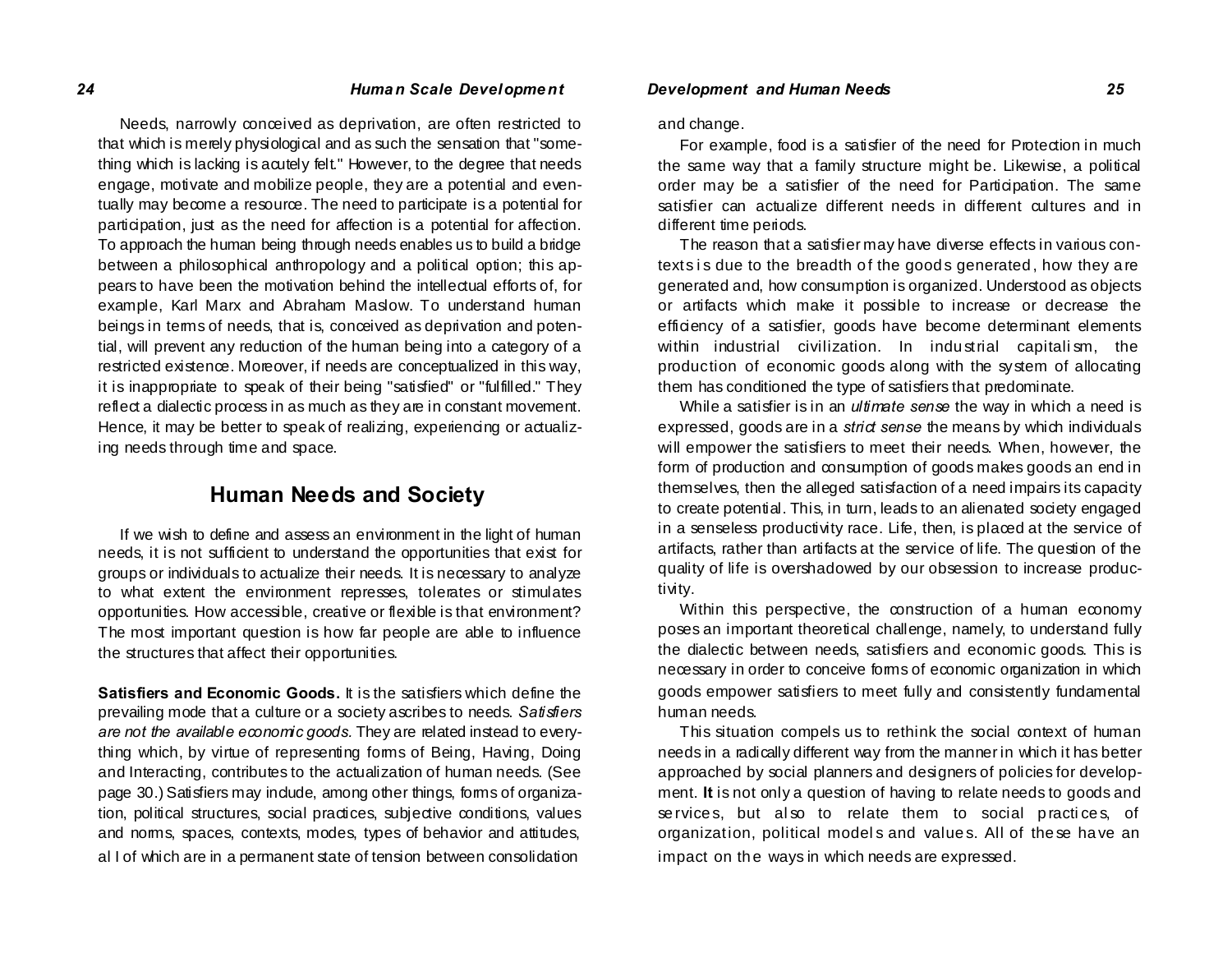In a critical theory of society, it is not sufficient to specify the predominant satisfiers and economic goods produced within that society. They must be understood as products which are the result of historical factors and, consequently, liable to change. Thus, it is necessary to retrace the process of reflection and creation that conditions the interaction between needs, satisfiers and economic goods.

## **The Vindication of Subjectivity**

To assume a direct relation between needs and economic goods has allowed us to develop a discipline of economics that presumes itself to be objective. This could be seen as a mechanistic discipline in which the central tenet implies that needs manifest them selves through demand which, in turn, is determined by individual preferences for the goods produced. To include satisfiers within the framework of economic analysis involves vindicating the world of the "subjective" over and abo<sup>v</sup>e mere preferences for objects and artifacts.

We can explain how needs are met—our own and those of others in our milieu, family, friends, members of the community, cultural groups, the economic system, the socio-political system, the nation and so forth. We can try to understand how satisfiers and predominant economic goods are related in our environment to the manner in which we emotionally express our needs. We can detect how satisfiers and the availability of goods constrain, distort or enhance the quality of our lives. On this basis, we can think of viable ways to organize and distribute the satisfiers and goods so that they nurture the process of actualizing needs and reduce the possibilities of frustration.

The ways in which we experience our needs, hence the quality of our lives is, ultimately, subjective. It would seem, then, that only universalizing judgment could be deemed arbitrary. An objection to this statement could well arise from the ranks of positivism. The identification which positivism establishes between the subjective and the particular, although it reveals the historical failure of absolute idealism, is a sword of Damocles for the social sciences. When the object of study is the relation between human beings and society, the universality of the subjective cannot be ignored.

Any attempt to observe the lile of human beings must recognize the

social character of subjectivity. It is not impossible to advance judgments about the subjective. Yet, there is a great fear of the consequences of such a reflection. Economic theory is a clear example of this. From the neo-dassical economists to the monetarists, the notion of preferences is used to avoid the issue of needs. This perspective reveals an acute reluctance to discuss the subjective-universal. This is particularly true if it is a question of taking a stand in favor of a free market economy. Preferences belong to the realm of the subjective-particular and therefore are not a threat to the assumptions that underlie the rationale of the market. Whereas to speak of fundamental human needs compels us to focus our attention from the outset on the subjective universal, which renders any mechanistic approach sterile.

The way in which needs are expressed through satisfiers varies according to historical period and culture. The social and economic relations, defined by historical and cultural circumstances, are concerned both with the subjective and the objective. Hence, *satisfiers are what* render needs historical and cultural, and economic goods are their *material manifestation.*

## **Human Needs: Time and Rhythms**

Owing to the dearth of empirical evidence, it is impossible to state with absolute certainty that the fundamental human needs are historically and culturally constant. However, there is nothing that prevents us from speaking of their socio-universal character because people everywhere want to satisfy their needs. In reflecting on the nine fundamental needs proposed in this book, common sense, along with some socio-cultural sensitivity, surely points to the fact that the needs for Subsistence, Protection, Affection, Understanding, Participation, Idleness and Creation have existed since the origins of "homo habilis" and, undoubtedly, since the appearance of "homo sapiens."

Probably at a later stage of evolution the need for Identity appeared and, at a much later date, the <sup>n</sup>eed for Freedom. In much the same way, it is likely that in the futu re the need for Tran scendence, which is not included in our proposal a s we do not yet con sider it universal, will be-come as universal as the (other needs. If seems Men, to as sume that fundamental human needs change witb the pace of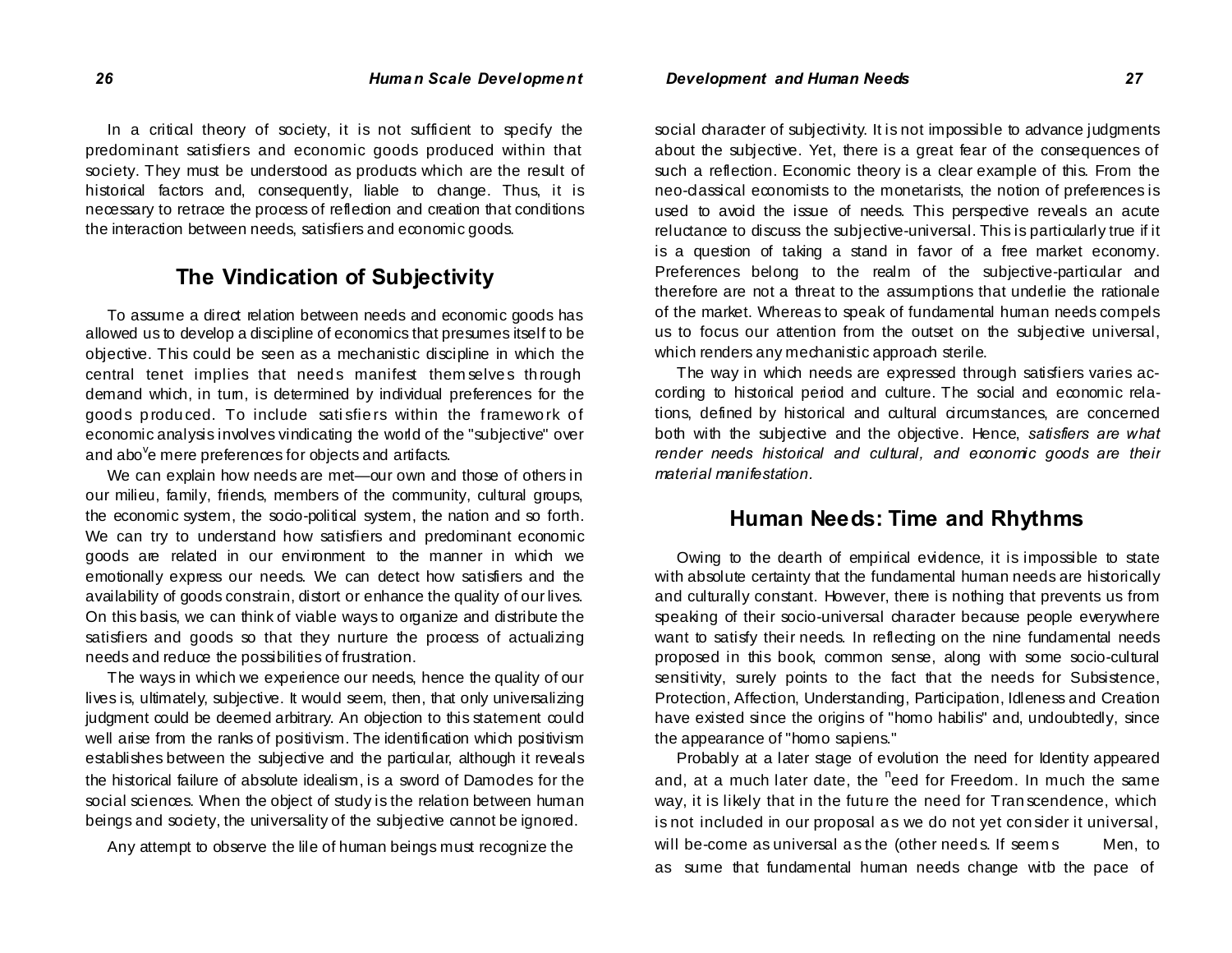evolution, that is to say, at a very slow rate. Therefore, fundamental human needs are not only universal, but are also entwined with the evolution of the species. They follow a single track.

Satisfiers behave in two ways: they are modified according to the rhythm of history and vary according to culture and circumstance.

Economic goods (artifacts, technologies) behave in three different ways: they are modified according to episodic rhythms (vogues, fashions) and diversify according to cultures and, within those cultures, according to social strata.

In summary, perhaps we may say that fundamental human needsare essential attributes related to human evolution; satisfiers are forms of Being, Having, Doing and Interacting related to structures, and economic goods are objects related to particular historical moments.

Evolutionary, structural and episodic changes take place at different paces and in different rhythms. The movement of history places the human being in an increasingly unrhythmical and unsynchronized domain in which human concerns are neglected more and more. In the present moment, this situation has become extreme.

The speed of production and the diversification of objects have be-come ends in themselves and as such are no longer able to satisfy any need whatsoever. People have grown more dependent on this system of production but, at the same time, more alienated from it.

It is only in some of the regions marginalized by the crisis, and in those groups which defy the prevailing styles of development, that autonomous processes are generated in which satisfiers and economic goods become subordinated once again to the actualization of human needs. It is in these sectors that we can find exarnples of synergic types of behavior which offer a potential response to the crisis that looms over us. These autonomous processe s, which are well worth studying and understanding, are discussed in Chapter 3.

# **Foundations for a Possible Systematization**

# **Classification of Human Needs**

We have emphasized that what we require is a needs theory for development. This poses the problem of constructing a taxonomy of fundamental human needs which may serve as an instrument for both policy and action. Undoubtedly, there are many ways in which needs may be dassified. Hence, any categorization must be regarded as provisional and subject to modification as new evidence arises and calls for change s. For the purposes of development, a multi-dimensional taxonomy which establishes a clear-cut difference between needs and satisfiers is a useful and feasible tool. Unfortunately, in formulating such a classification, we lay ourselves open to the charge of arbitrariness. But, considering that the task is absolutely necessary, we can minimize the risks if we abide by the following conditions:

- *1. The classification mustbe understandable.* The needs listed must be readily recognizable and identifiable as one's own.
- *2. The classification must combine scope with specificity.* I*t mu*st arrive at a limited number of needs which can be clearly yet simply labeled but, at the same time, be comprehensive enough to incorporate any fundamental felt need.
- *3. The classification must be operational.* For every existing or conceivable satisfier, one or more of the needs stated must cap pear as a target-need of the satisfier; the dassification should allow for an analysis of the relationship between needs and the ways in which they are satisfied.
- *4. The classification must be critical.* It is not sufficient for the categorization to relate satisfiers to needs. It is essential to detect needs for which no desi rable sati sfier exi sts. Also, it i s to identify and restrain those satisfiers that inhibit the actualization of needs.
- 5. The dassification must be propositional. To the extent that it is critical and capable of detecting inadequacies in the relation between the existing satisfiers and the fulfillment of needs, classification should serve as a trigger mechanism to work out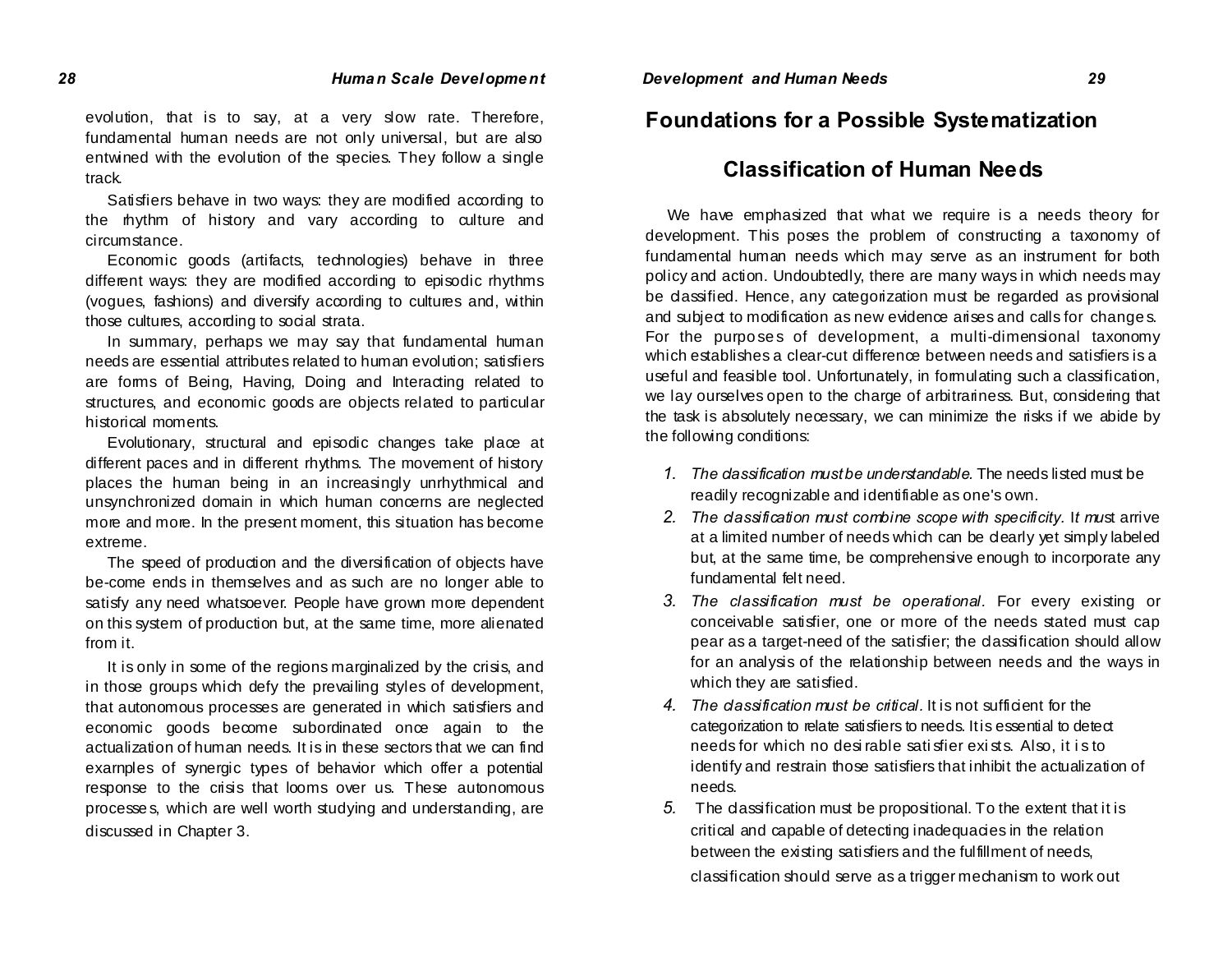an alternative order capable of generating and encouraging satisfiers for the needs of every man and woman as integral beings. It should also replace non-inclusive satisfiers by others of a more comprehensive nature, thus attempting to actualize several needs.

The categorization suggested represents one option. It is related to development and we consider it operational for development. Nonetheless, it must be regarded as an open proposal on which improvements must be made.

## **Needs, Satisfiers and Economic Goods**

We have already stated that within the context of our proposal, needs not only indicate deprivations but also, and at the same time, individual and collective human potential. On the other hand, satisfiers are individual or collective forms of Being, Having, Doing and Interacting in order to actualize needs. Finally, economic goods are objects or artifacts which affect the efficiency of a satisfier, thus altering the threshold of actualization of a need, either in a positive or negative sense.

A **Matrix of Needs and Satisfiers.** The interrelationship between needs, satisfiers and economic goods is permanent and dynamic. A dialectic relationship exists among them. If economic goods are capable of affecting the efficiency of the satisfiers, the latter will be determinant in generating and creating the former. Through this reciprocal causation, they become both pan and definition of a culture which, in turn, delimits the style of development.

As Table 1 indicates below on pages 32-33, satisfiers can be organized within the grids of a matrix which, on the one hand, dassifies needs according to the existential categories of Being, Having, Doing and Interacting and, on the other hand, according to the axiological categories of Subsistence, Protection, Affection, Understanding, Participation, Idleness, Creation, Identity and Freedom. This matrix is neither normative nor condusive. It merely gives an example of possible types of satisfiers. In fact, this matrix of satisfiers, if completed by

individuals or groups from diverse cultures and in different historical moments, might vary considerably.

An examination of the different squares in the matrix with their possible satisfiers demonstrates clearly that many of the satisfiers can give rise to different economic goods. If we take, for instance, square 15, showing different ways of Doing to actualize the need for Understanding on page 32, we see that it indudes such satisfiers as investigating, studying, experimenting, educating, analyzing, meditating and interpreting. These satisfiers give rise to economic goods, depending on the culture and the resources, such as books, laboratory instruments, tools, computers and other artifacts. The function of these goods is to empower the *Doing of Understanding.*

# **Examples of Satisfiers and Their Attributes**

The matrix presented is only an example and in no way exhausts the number of possible satisfiers. Because satisfiers have various characteristics, we suggest for analytical purposes five types that may be identified, namely: (a) violators or destroyers, (b) pseudo-satisfiers, (c) inhibiting satisfiers, (d) singular satisfiers and (e) synergic satisfiers. (See Tables 2 through 6.)

**Destroyers.** Violators or destroyers are elements of a paradoxical nature. When applied with the intention of satisfying a given need, not only do they annihilate the possibility of its satisfaction over time, but they also impair the adequate satisfaction of other needs. These paradoxical satisfiers seem to be related particularly to the need for Protection. This need may bring about aberrant human behavior to the extent that its non-satisfaction is associated with fear. The special attribute of these violators is that they are invariably imposed on people. (Table 2.)

**Pseudo-satisfiers.** Pseudo-satisfiers are elements that generate a false sense of satisfaction of a given need. Although not endowed with them aggressiveness of violators or destroyers, they may on occasion annul, in the not too long term, the possibility of satisfying the need they were originally aimed at fulfilling. Their main attribute is that they are generally induced through propaganda,

advertising or other means of persuasion. (Table 3.)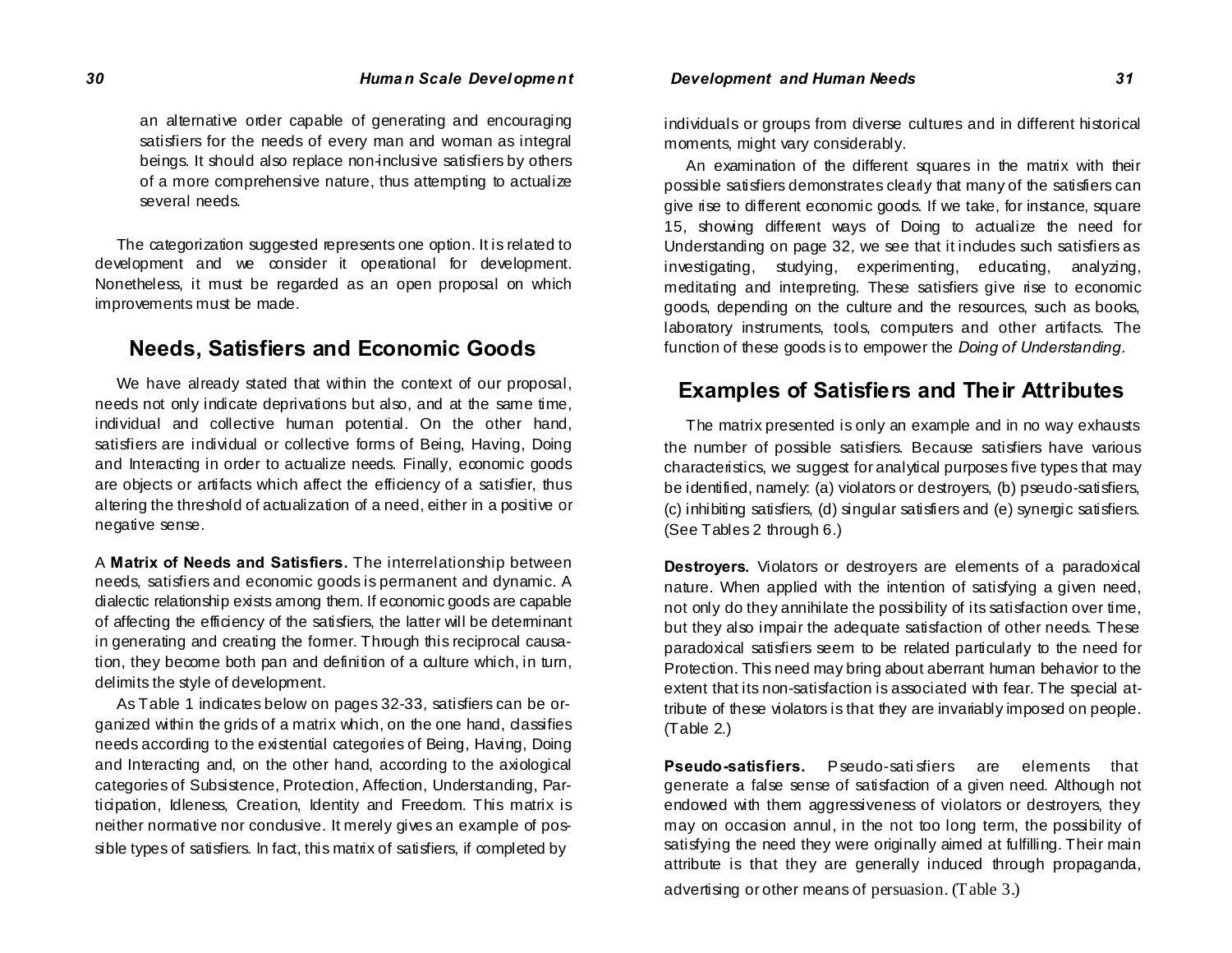#### **Table 1: MATRIX OF NEEDS AND SATISFIERS\***

| Needs according<br>to existential<br>categories<br>Needs<br>according<br>to axiological<br>categories | <b>BEING</b>                                                                                                                                                                   | <b>HAVING</b>                                                                                   | <b>DOING</b>                                                                                                                             | <b>INTERACTING</b>                                                                                                                              |
|-------------------------------------------------------------------------------------------------------|--------------------------------------------------------------------------------------------------------------------------------------------------------------------------------|-------------------------------------------------------------------------------------------------|------------------------------------------------------------------------------------------------------------------------------------------|-------------------------------------------------------------------------------------------------------------------------------------------------|
| <b>SUBSISTENCE</b>                                                                                    | 1/<br>Phíasical health, Food,<br>mental<br>health,<br>equilib rium ,<br>sense of humor,<br>adaptabilit y                                                                       | 2/<br>shelte r.<br>work                                                                         | 3/<br>Feed, procreate,<br>rest. work                                                                                                     | 4/<br>Living en viron -<br>ment, social se-<br>tting                                                                                            |
| <b>PROTECTION</b>                                                                                     | 5/<br>Care, ada pta -<br>tability, autonomía, tems, sa vings,<br>e quitibrium, social securitía,<br>solidarity                                                                 | 6/<br>insurance s ys-<br>health síastems,<br>rights, family,<br>work                            | 7/<br>Coope rate, p re -<br>vent, ptan, take<br>care of, cure, help                                                                      | 8/<br>Living space, so-<br>cial envi ronment.<br>dwelling                                                                                       |
| <b>AFFECTION</b>                                                                                      | 9/<br>Self-esteem,<br>s oli da ri t y,<br>re-<br>spect, tole rance,<br>generositía,<br>re-<br>ceptiveness, pas-<br>sion, dete mina -<br>tion.<br>sensuality,<br>sense of humor | 10/<br>Friendships,<br>family,<br>partner-<br>ships,<br>relation-                               | 11/<br>Make love,<br>caress, express<br>emotions, share,<br>ships with nature Cake care of, cut-<br>tivate, appreciate                   | 12/<br>Privac y, intimac y,<br>home, space of<br>togethe mess                                                                                   |
| <b>UNDER-</b><br><b>STANDING</b>                                                                      | 13/<br>Critical<br>con-<br>science, recep -<br>tiveness,cu rio -<br>sity, astonish-<br>ment, dis -<br>cipline, intuition, cies<br>ration ality                                 | 14/<br>Literature,<br>teachers, meth-<br>od, educational<br>policies, com-<br>munication poli - | 15/<br>investigate,<br>study,<br>expe ri-<br>ment, e ducate,<br>analía ze,<br>meditate                                                   | 16/<br>Settings of forma-<br>interaction.<br>tive<br>schools.<br>unive r-<br>sities, academies,<br>groups,<br>com-<br>munities, family          |
| <b>PARTICIPATION</b>                                                                                  | 17/<br>Adaptabilitía,<br>recepti veness,<br>solidaritía, witling-<br>ness, dete mina -<br>tion, dedication,<br>respect, passion,<br>sense of hu mor                            | 18/<br>Rights,<br>sibilities, duties, filiated,<br>privile ges, work                            | 19/<br>respon - Become<br>af-<br>coop-<br>erate, p ropose,<br>share,<br>dissent,<br>obeía,<br>interact,<br>agree on, express<br>opinions | 20/<br>Settings of par-<br>ticipative interac-<br>tion, parties, as-<br>sociations, chur-<br>ches, commun-<br>ities, neighbor-<br>hoods, family |
| <b>IDLENESS</b>                                                                                       | 21/<br>Curiositía, recep - Gam es, spec-<br>tiveness,<br>im-<br>agination.<br>tessness, sense<br>of humo r, tran-<br>quility, se nsualit y                                     | 22/<br>tacles, dubs, par- brood, dream,<br>reck-ties, peace of<br>mind                          | 23/<br>Daydream ,<br>recall old times,<br>qive waía to fan-<br>tasies, remem-<br>ber, relax, have<br>fun, pla y                          | 24/<br>Privac y, intimac y,<br>spaces of close-<br>ness, free time,<br>surroundings,<br>landscapes.                                             |
| <b>CREATION</b>                                                                                       | 25/<br>Passion, deter-<br>mination,<br>intui-<br>tion.<br>imagination<br>boldnoss, ration<br>ality, autonomy,                                                                  | 26/<br>Abilities,<br>skilis, Work,<br>method, work                                              | 27/<br>invent.<br>build,<br>desian.<br>compose, inter-<br>pret                                                                           | 28/<br>Productive and<br>feedbacksettings,<br>workshops, cul-<br>lural groups, audi-<br>ences, spaces for<br>expression, tem-<br>poral freedom  |

inventi ve ness,

**Table 1 - c ontinued**

| Needs according<br>to existential<br>categorice<br>Needs.<br>according<br>to axiological<br>categories | <b>BEING</b>                                                                                                                                                     | <b>HAVING</b>                                                                                                                                                                                              | <b>DOING</b>                                                                                                          | <b>INTERACTING</b>                                                                                       |
|--------------------------------------------------------------------------------------------------------|------------------------------------------------------------------------------------------------------------------------------------------------------------------|------------------------------------------------------------------------------------------------------------------------------------------------------------------------------------------------------------|-----------------------------------------------------------------------------------------------------------------------|----------------------------------------------------------------------------------------------------------|
| <b>IDENTITY</b>                                                                                        | 29/<br>Sense of belong - Symbois,<br>differentiation,<br>self-esteem , as -<br>serti veness                                                                      | 30/<br>lan-<br>ing, consistency, guage, religion, integrate oneself,<br>habits, customs,<br>reference groups,<br>sexuality, values, oneself, recog-<br>norms, historical nize onesetf, ac-<br>memory, work | 31/<br>Commit oneself,<br>confront, decide<br>on, get to know<br>tualize oneself,<br>grow                             | 32/<br>Sociat rhythms,<br>everyday settings,<br>settings which one<br>belongs to, matu-<br>ration stages |
| <b>FREEDOM</b>                                                                                         | 33/<br>Autonomía, self-<br>esteem, deter-<br>mination,<br>pas-<br>sion, assertive-<br>ness, openmin -<br>dedness, bold-<br>ness, rebellious-<br>ness, tole rance | 34/<br>Equal rights                                                                                                                                                                                        | 35/<br>Dissent, choose,<br>be different from,<br>run risks, de velop<br>awareness, com -<br>mit oneself, diso-<br>bey | 36/<br>Temporal/spatial<br>plasticity                                                                    |

'The column of BElNG registers *attributes* personat or collective, that are expresed as nouns. Tho column of HAVING registers *institutions, norms, mechanisms, tools* (not in a materiat senso), *laws,* etc. that can be expressed in one or more words. The column of DOlNG registers *actions,* personal or collective, that can be expressed as verbs. The column of INTERACTING registers *locations and milieus* (as times and spaces). ht stands for the Spanish ESTAR or the German BEFINDEN, in rho sense of time and space. Since there is no corresponding word in English, INTERACTING was choson á *faut de mieux.*

#### **Table 2: VIOLATORS OR DESTROYERS\***

| <b>Supposed Sattsfier</b>            | Need to Be Sup-<br>posedh y Satisfied | Needs, the Satistactton of Which it impairs                                |
|--------------------------------------|---------------------------------------|----------------------------------------------------------------------------|
| Arms race                            | Protection                            | Subsistence, Affection, Participation                                      |
| Exile                                | Protection                            | Affection, Participation, Identity, Freedom                                |
| <b>National Security</b><br>Doctrine | Protection                            | Subsistence, Identity, Affection, Understanding,<br>Participation, Freedom |
| Censorship                           | Protection                            | Understanding, Participation, Mimosa,<br>Creation, identity, Freedom       |
| Protection<br>Bureaucracy            |                                       | Understanding, Affection, Participation,<br>Creation, Identity, Freedom    |
| Authoritarianism                     | Protection                            | Affection, Understanding, Participarton,<br>Creation, Identity, Freedom    |

\* Violators or destructors are elements of a paradoxical effect. Applied undor the pretext of satisfying a given need, they not only annihilate the possibility of its satisfaction, but also render the adequate satisfaction of other needs impossible. They seem to be especially related to the need for protection.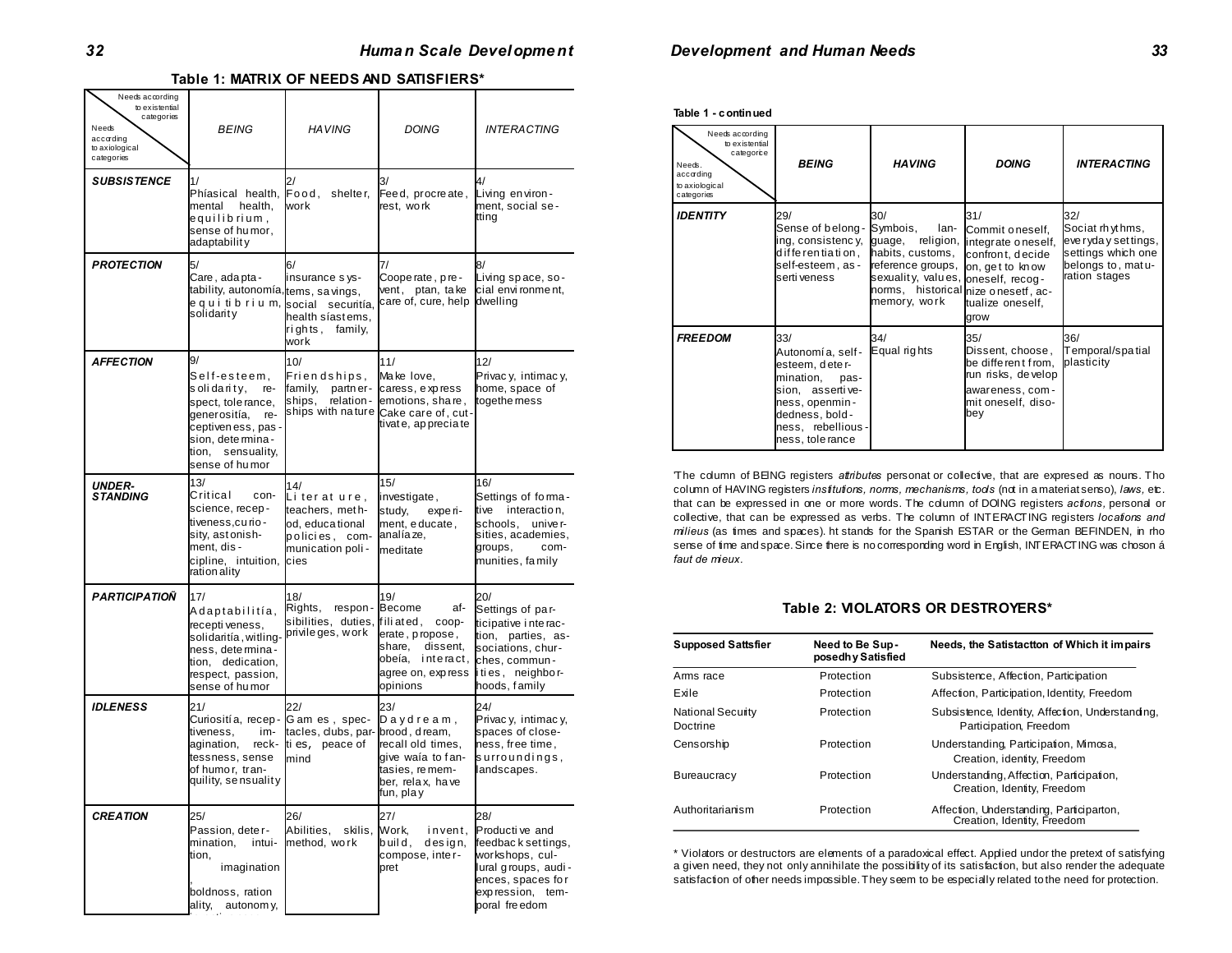Inhibiting Satisfiers. Inhibiting satisfiers are those that generally oversatisfy a given need, therefore seriously curtailing the possibility of satisfying other needs. With some exceptions, they share the attribute of originating in deep-rooted customs, habits and rituals. (Table 4.)

**Singular Satisfiers.** Singular satisfiers are those that satisfy one particular need. In regard to the satisfaction of other needs, they are neutral. They are characteristic of plan and programs of assistance, cooperation and development. These satisfiers are similar in that they are institutionalized; that is, their origins are in institutions of the state, of the private sector or o f the voluntary or non-governmental sector. (Table 5.)

**Synergic Satisfiers.** Synergic satisfiers are those that satisfy a given need, simultaneously stimulating and contributing to the fulfillment of other needs. They share the attribute of being antiauthoritarian in the sense that they constitute a reversal of predominant values, such as competition and coerciveness. (Table 6.)

**Exogenous and Endogenous Satisfiers.** The first four categories of satisfiers are exogenous to civil society as they are usually imposed, induced, ritualized or institutionalized. In this sense, they are satisfiers which have been traditionally generated at the fop and advocated for all. On the other hand, endogenous satisfiers derive from liberating processes which are the outcome of acts of volition generated by the community at the grassroots level. It is this that makes them antiauthoritarian, even though in some cases they may originate in processes promoted by the state.

One of the important aims of Human Scale Development is to affect change in the nature of the Latin American State. It should move from its traditional role as a generator of satisfiers, which are exogenous to civil society, to a stimulator and creator of processes arising from the bottom upwards. Particularly, given the tremendously restrictive conditions which the current crisis imposes on us, an increase in the levels o f local, regional and national Self-reliance should deemed a priority. This objective can be met through the generation of synergic processes at all

| <b>Satisfier</b>                                 | <b>Need Which It Seemingty Satisftes</b> |
|--------------------------------------------------|------------------------------------------|
| Mechanistic medicine ("A pill for every ill")    | Protection                               |
| Exploitation of natural resources                | Subsistence                              |
| Chauvinistic nationalism                         | Identity                                 |
| Format democracy                                 | Participation                            |
| Stereotypes                                      | Understanding                            |
| Aggregate economic indicators                    | Understanding                            |
| Cultural control                                 | Creation                                 |
| Prostitution                                     | Affection                                |
| Status symbols                                   | Identity                                 |
| Obsessive productivity with a bias to efficiency | Subsistence                              |
| Indoctrination                                   | Understanding                            |
| Charity                                          | Subsistence                              |
| Fashions and facs                                | identity                                 |

**Table 3: PSEUDO-SATISFIERS\***

\*Pseudo-satisfiers are elements that stimulate a false sensation of satisfying a given need. Although they lack the aggressiveness of violators, they may on occasion annul in the medium term the possibility of satisfying the need they were originally aimed at.

## **Table 4: INHIBITING SATISFIERS\***

| <b>Satisfier</b>                      | Need          | Needs, the Satisfaction of Which te Inhibited                           |
|---------------------------------------|---------------|-------------------------------------------------------------------------|
|                                       |               |                                                                         |
| Patemalism                            | Protection    | Understanding, Participation, Freedotli, Ichnitity                      |
| Overprotective family                 | Protection    | Affection, Understanding, Participatton, Idtenenn,<br>Identity, Freedom |
| Taylorist-type of<br>production       | Subsistence   | Understanding, Participation, Creation, Identity,<br>Freedom            |
| Authoritarian classroom               | Understanding | Participation, Creation, Identity, Freedom                              |
| Messianism<br>(Millenniatism)         | Identity      | Protection, Understanding, Participation,<br>Freedom                    |
| Unlimited permissiveness              | Freedom       | Protection, Affection, Identity, Participation                          |
| Obsessive economic<br>competitiveness | Freedom       | Subsistente, Protection, Affection,<br>Participation, ideness           |
| Commercial tetevision                 | Leisure       | Understanding, Creation, Identity                                       |

\* Inhibiting satisfiers are those that by the way they satisfy (actually oversatisfy) a given need seriously impair the possibility of satisfying other needs.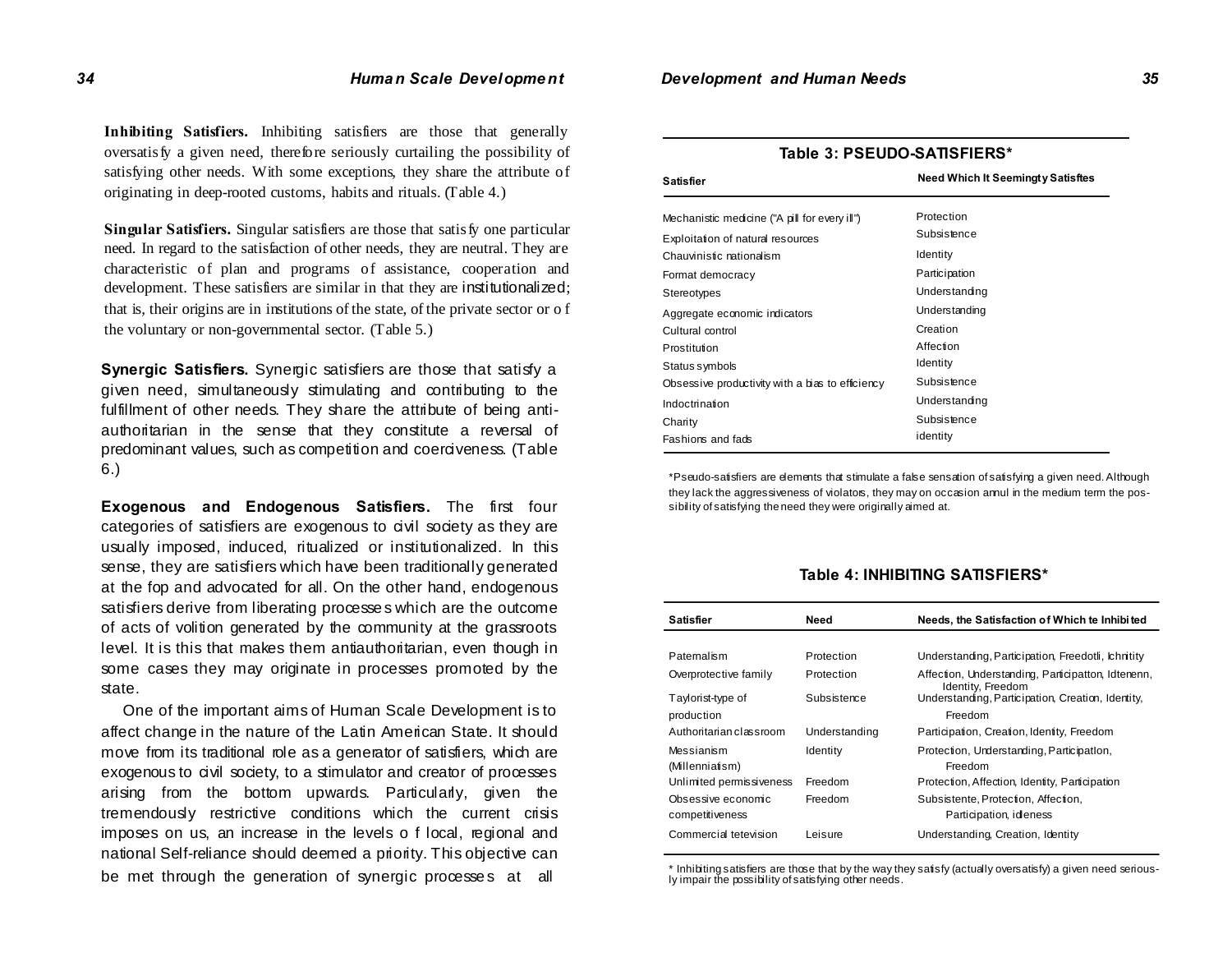#### **Table 5: SINGULAR SATISFIERS\***

| <b>Need that It Satisfies</b> |  |
|-------------------------------|--|
| Subsistence                   |  |
| Subsistence                   |  |
| Protection                    |  |
| Protection<br>Participation   |  |
| Leisure<br>Identity           |  |
| Leisure<br>Affection          |  |
|                               |  |

\*Singutar satisfiers are those that aim at the satisfaction of a single need and are, therefore, neutral as regards the satisfaction of other needs. They are very characteristic of development and cooperation schemes and programs.

#### **Table 6: SYNERGIC SATISFIERS\***

| <b>Satisfier</b>                         | <b>Need</b>   |                                                                |
|------------------------------------------|---------------|----------------------------------------------------------------|
|                                          |               | <b>Needs, the Satisfaction</b><br>of W hich it Stimulates      |
| Breast-feeding                           | Subsistence   | Protection, Affection, Identity                                |
| Setf-managed production                  | Subsistence   | Understanding, Participation, Creation,<br>Identity, Freedom   |
| Poputar education                        | Understanding | Protection, Participation, Geation, Identity,<br>Freedom       |
| Democratic community<br>organizations    | Participation | Protection, Affection, Leisure, Creation,<br>Identity, Freedom |
| Barefoot medicine                        | Protection    | Subsistence, Understanding, Participation                      |
| Barefoot banking                         | Protection    | Subsistence, Partidpation, Creation, Freedom                   |
| Democratic trade unions                  | Protection    | Understanding, Participation, Identity                         |
| Direct demogracy                         | Participation | Protection, Understanding, Identity, Freedom                   |
| Educational games                        | Leisure       | Understanding, Creation                                        |
| Self-managed house-<br>buitding programs | Subsistence   | Understanding, Participation                                   |
| Preventive medicine                      | Protection    | Understanding, Participation, Subsistence                      |
| Meditation                               | Understanding | Leisure, Creation, identity                                    |
| Cultural tetevision                      | Leisure       | Understanding                                                  |

\*Synergic satisfiers are those that by the way they satisfy a given need, stimulate and contribute to the simultaneous satisfaction of other needs.

## *36 Huma n Scale Developme nt Development and Human Needs 37*

levels of society. Chapter 3 of this book is concerned with how such processe s can be unleashed.

The fact that several of the satisfiers offered as examples do not appear in the matrix is due to the fact that the tables are more specific. It must be bome in mind that the matrix is merely illustrative and not normative.

## **Applications of the Matrix**

The schema proposed can be used for purposes of diagnosis, planning, assessment and evaluation. The matrix of needs and satisfiers may serve, at a preliminary stage, as a participative exercise of self-diagnosis for groups located within a local space. Through a process of regular dialogue—preferably with the presence of a facilitator acting as a catalyzing element—the group may gradually begin to characterize itself by filling in the corresponding squares.

The outcome of the exercise will enable the group to become aware of both its deprivations and potentialities. After diagnosing its current reality, it may repeat the exercise in propositional terms: that is, identifying which satisfiers would be required to fully meet the fundamental needs of the group. As the satisfiers are selected with increasing levels of specificity, they should be discussed critically by the group in terms of their characteristics and attributes, in order to determine if they are—or should be—generated exogenously or endogenously by the community itself. Such an analysis will demonstrate the potential capacity for local self-reliance. The same analysis of proposed salisfienrs will enable the group to asse ss not only whether their posi tive effects are singular or synergic, but also whether the negative effects are violators, inhibiting satisfiers or pseudo-satisfiers. The next stage of reflection of the group is to determine whether access exists to thc necessary economic goods and material resources.

The proposed exercise has a twofold value. First, it makes it possible to identify at a local level a strategy for development aimed at the actualization of human needs. Second, it is an educational, creative and participatory exercise that brings about a state of deep critical awareness: that is to Say, the method is in itself a generator of synergic effects. (More about this in the following section.)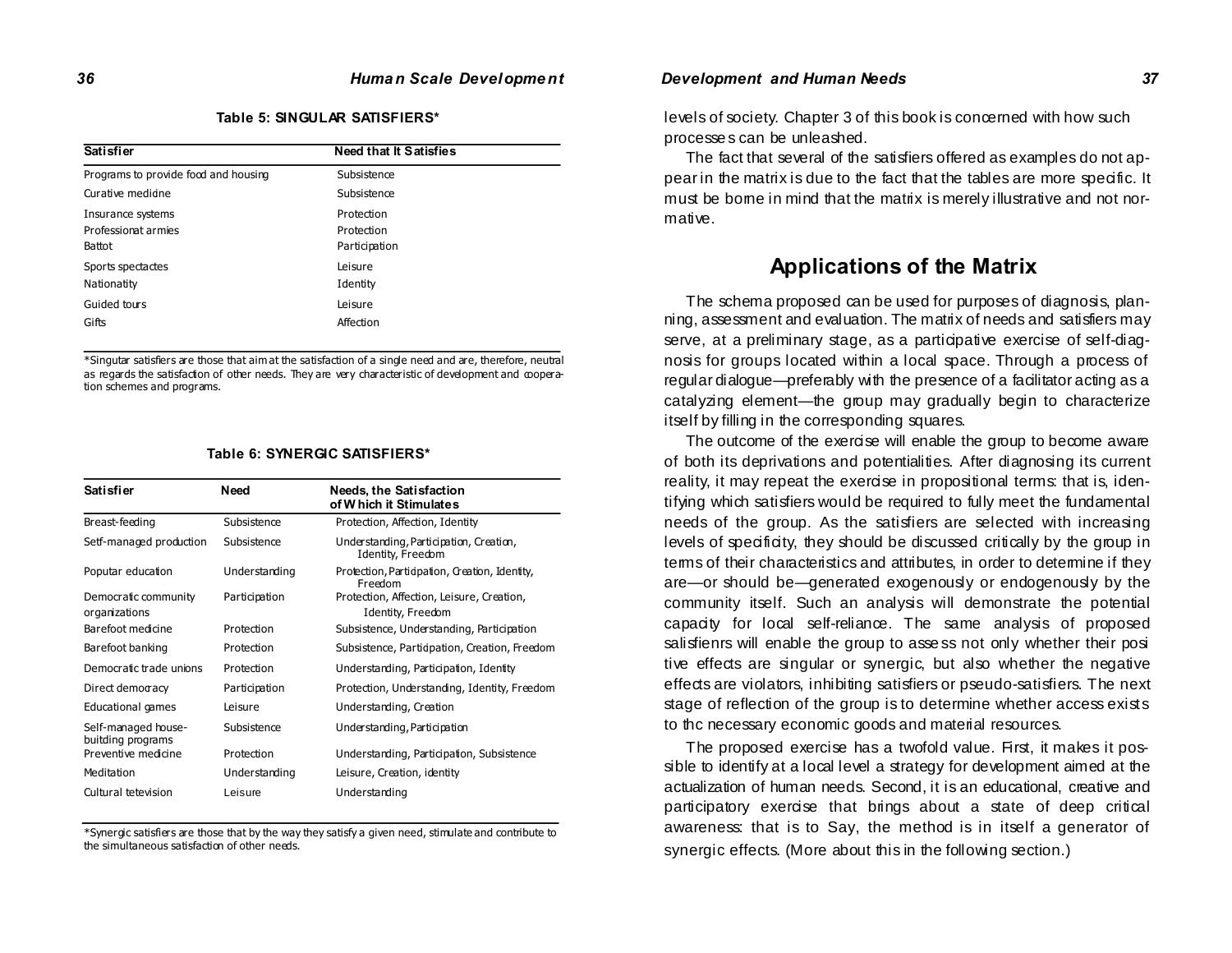The technique described is not restricted only to an analysis of local spaces. It is like wise applicable at regional and national levels. In local space s, it can be a b road-ba sed participation proce ss whe re tho se repre senting the intere st of the economic, political and social domains of the community may express their ideas.

At a regional level!, the exercise should be undertaken by a carefully chosen team that not only represents the different domains of endeavor, but also by virtue of its representative nature combines both public and private interests. At the national level, it is e ssential that the task should be approached in a transdisciplinary manner because of the complexity of the issues.

**Articulating and Regaining Diversity.** In this way, an alternati ve process moving from the local to the regional and to the national makes it imperative to develop suitable methodologies which allow us to reconcile harmoniously the views, expe ctation s and propo sal s a ri sing from the different spaces. In the third part of this book, proposals are made to this end.

De velopment geared to the satisfaction of fundamental human needs cannot, by definition, be structured from the top downwards. It cannot be imposed either by law or by decree. It can only emana te directly from the action s, e xpectation s and creative and critical awareness of the p rotagonists them selve s. Instead of being the traditional objects of development, people must ta ke a leading role in development. The anti-authoritarian nature of Human Scale Development does not involve making the conflict between state and civil society more acute. On the contrary, it attempts to prove, through the method proposed, that the state can assume a role which encourages synergic proce sse s at the local, regional and national levels.

We believe that regaining diversity is the best way to encourage the creative and synergic potential which exists in every society. Therefore, it seems advi sable and consistent to accept the coexistence of different styles of regional development within the same country, in stead of insi sting that "na tional style s" sh ould pre vail, when the se have so far proved to be instrumental in increasing the affluence of some region s at the expense of the impoveri shment of others. These national styles are conceived mostly in order of strengthen or preserve national

### *38 Huma n Scale Developme nt Development and Human Needs 39*

We should not blind ourselves, however, to the fact that unity does not mean uniformity. There may exist a sounder foundation for real unity when a wealth of cultural potential arises freely and creatively, nurtured by op po rtuni tie s, th e techni cal ba ck-up and the supp ort for their development.

# **A Note on Methodology**

## **The Effort to Understand**

Since the publication in 1986 of the Spanish version of *Hu man Scale Develop ment,* con side rable e xpe rience ha s been accumulated about the utilization of the matrix of needs and sati sfiers (outlined the preceding section) for analytical purposes, with diverse groups in different countries. The methodology developed so far has shown that it allows for the achievement of indepth insight into key problems that impede the a ctualization of fundamental human needs in the society, community or institution being studied.

Starting from the assumption the author has developed else where (see Chapter 5, About the Pruning of Language), it can be said that we know how to describe, and that we have learned to explain. Ho weve r, what we often overlook is the fact that describing and explaining do not amount to *unde rstan ding.* The metho dology developed so far may probably allow for that additional step into greater awareness.

For a simple yet comprehen sive pre sentation of the methodology, we shall follow the steps of an imaginary two-day workshop *i* attended by fifty people. The purpose of the exercise is to allow participants to reflect on the reality of their society at large in the light of Human Scale Development theory, in order to design ways of overcoming or coping with the most important problems detected.

**Phase One.** The group is divided into five sub-groups of ten people. (E<sup>x</sup>perience has shown that ten seems to be an optimal size for the purpose.) The proposed task for each group is to construct the matrix containing the destructive elenments (satisfiers) affecting their society –that is, all those "destroyers" that impede the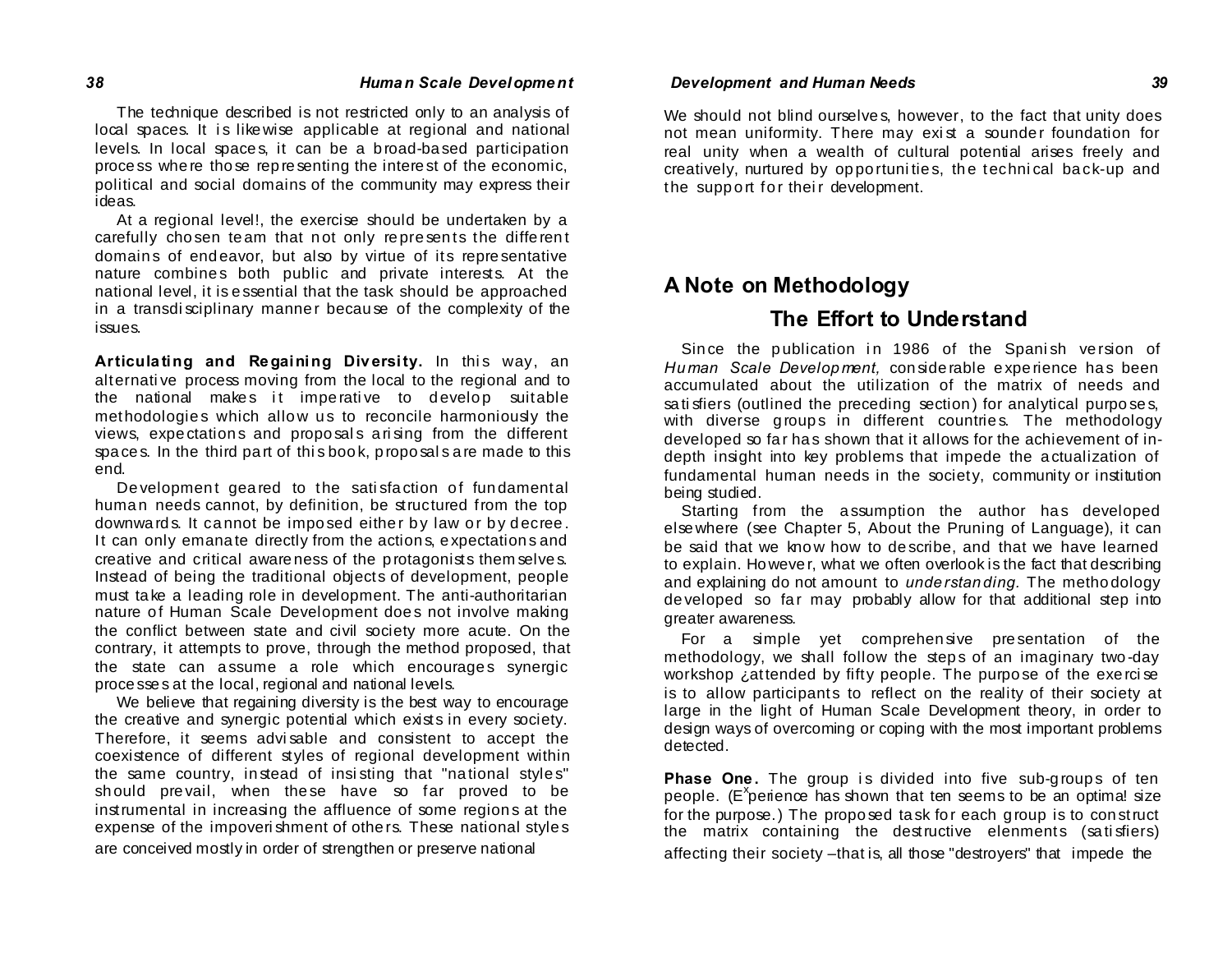actualization of the fundamental human needs. For the purpose, all groups receive thirty-six self-adhesive pads, numbered from 1 to 36, each representing a blank grid of the matrix to be filled in.

Phase Two. For the first two hours, the groups are requested to concentrate on filling in the grids corresponding to the column of Being; that is, grids 1, 5, 9, 13, 17, 21, 25, 29 and 33. Each point entered in the grid must be the result of group discussion. It is stressed by the seminar coordinator that the column headed Being registers *attributes,* personal or collective (negative, in this case), that are expressed as nouns. For example, in grid 17, Participation, negative elements could be: authoritarianism, discrimination, indifference, etc.

Once the two hours are completed, all pads are collected and pinned on the wall, thus representing five columns of Being, at a sufficient distance from one another to allow space for the other three columns to be produced in order to complete five matrixes.

The next two hours are devoted to filling in the grids of the column Having. Participants are reminded that the column Having registered institutions, norms, mechanisms, tools (not in a material sense), laws, etc. that can be expressed in one or more words. Again, examples that have shown up are: national security doctrine, repressive institutions, discriminatory education laws and so on. Once the time is completed, the pads are again collected and placed on the wall next to each of the corresponding previous five columns.

A break of three hours is taken, and the participants gather again in the afternoon. A long break is important because, if properly carried out, the exercise is very intense and demanding.

The next two hours are devoted in an analogous manner to the column Doing. It is stre ssed that the column Doing registers *actions,* personal or collective, that are expressed as verbs. As a mere illustration, examples could be discriminate, oppress, impose, censure.

During the final two hours, the column Interacting must be completed. It is explained to the participants that Interacting refers to *locations or milieus in the sense of times and spaces.*

The day finishes with five negative matrixes of destruction placed on the wall.

**Phase Three.** During the evening, a group of volunteers is requested to consolidate the five matrixes into one. The practical way of doing this is to take all five number 1 grids, eliminate all repetitions and synonyms and produce only one grid representative of the whole. The same is done with all the other grids until a single matrix is produced, representing the perceptions of all fifty participants. The matrix is drawn on a large chart (say, 120 by 80 cms) and placed on the wall so that on the following morning it can be examined by the participants.

**Phase Four.** In the next session, the participants are divided into nine groups; one for each fundamental human need. The matrix is cut with scissors into nine strips so that each group receives one part. It should be clear that each strip represents one need with its four grids filled in with the negative satisfiers.

The group is asked to start a discussion in order to select from each' of the four grids the one element they consider to be the most important and decisive. In other words, that destroyer must be selected that carries the greatest weight in the lot. In exceptional cases, two can be selected from a grid. The selection must in each case be a consensus reached through debate and discussion. This phase should take aslong as it requires.

**Phase Five.** Each group delivers the list of the four to eight negative satisfiers selected. The list is now written into a new blank matrix, will be identified as the synthesis matrix. It represents the picture of the most negative elements affecting that society, community or institution (as perceived by the participants) inasmuch as the actualization of fundamental human needs is concerned. It represents the paramount challenges that must be tackled. Therefore, the discussion and interpretation of the synthesis matrix must be carried out in a plenary session.

**Phase Six.** If time allows, or if the coordinator is able to establish a longterm relationship with the participants, an additional exercise is highly advisable. Employing exactly the same procedure as for the construction of the negative matrix, the participants are asked to produce the ma trix of their Utopia; that is, of how Huir society ought to be for them to fee! really satisfied. When carrying out this part of the exercise, the negative matrix should not be in the handsof the participants, since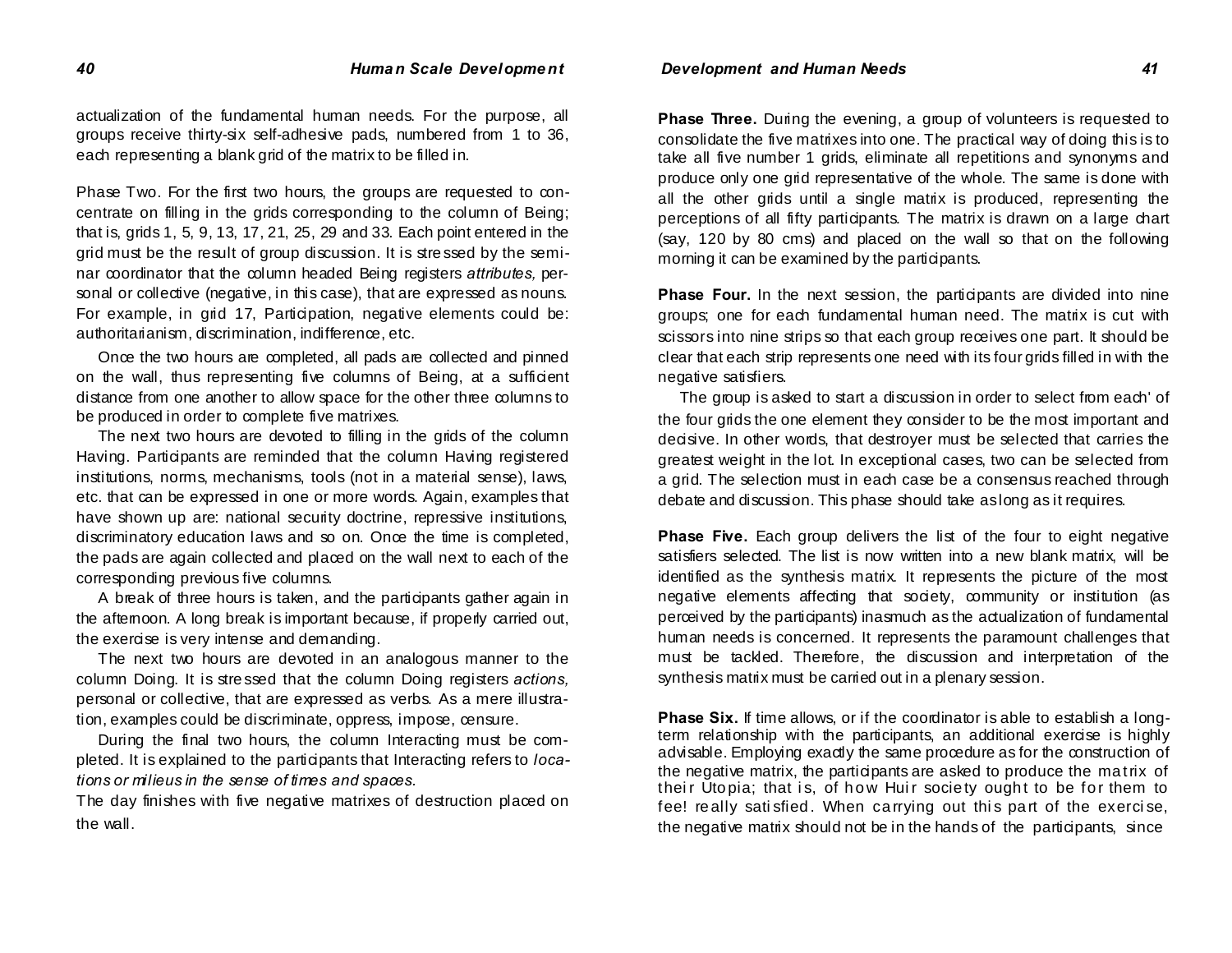they might simply be tempted to fin in the new one just with the opposites of the earlier one.

**Phase Seven.** Once the second exercise is completed, the participants are confronted in a plenary session with both synthesis matrixes: the negative and the positive. What follows is a discussion about the bridging from one to the other. Here again small groups can be organized, the idea being a sort of game where the winning group finds the most synergic "bridging" satisfiers. In fact, the discussion will inevitably consist of selecting satisfiers. Hence, each one that is proposed or suggested must be jointly analyzed in order to establish its characteristics. Is it endogenous or must it come from outside the community? Is it singular, linear or syne rgic? Such a participatory discu ssion can turn out to be rich and stimulating and in itself represents an experience with synergetic effects.

## **The New Awareness**

Early in 1987, a seminar like the one described was carried out in Bogotá, Colombia, with fifty high-ranking university officials and academics from all over the country as participants. After reflecting on the destructive elements affecting Colombian society, and going through the successive phases previously described, they selected from the matrix of synthesis the following list of components as the most significant: Aggressiveness, Indifference, Obedience, Censorship, Acceptance, Apathy, Dependence, Alienation, Neutrality (internal), Uprooting, Ideological manipulation and Repressive institutions.

This list determined the following analysis and condusions. If one asks for a description of Colombian society, the reply may well give an image of a society suffering from a high degree of violence. If one asks for explanations, one may be given a profile of all the different groups that are in conflict and, hence, determine that violence. But, if we lookat the above list, which is the product of an intense process of introspective analysis, we perceive something quite interesting and probably unexpected. There is violence—a great deal of violence — in Colombian society, but the deep underlying problem, as revealed by the list, was deemed to be *Fear.*

Whether that fear is the result of violence or its cause (or both) is difficult

—perhaps impossible— to say. But in any case, what appears to be probable, is that the "disease' the patient is suffering from is fear. Therefore, if the remedies prescribed concentrate exclusively on the attempt to cure violence, one may be applying an inadequate or incomplete prescription for the wrong "disease." The result may be that the patient gets worse.

The final asse ssment of the participants was that the methodology regardless of whether it did or did not reveal *new* truths - allowed for the discovery of unexpected facets of a problem, thus increasing awareness about what was relevant.

# **Further Examples**

Since the Colombian experience, many additional seminars have been carried out both in Northern as well as in Third World countries. Although much more work has to be completed in order to confine some probable tendencies, it is already dear that unsuspected yet significant findings will come to light. One of the most interesting ma y be the fact that no correlation seems to exist between achieved levels of economic growth and relative happiness of the people concerned. The other aspect that comes into light is the poverties (as defined in Human Scale Development theory) that exist in every society.

Without going into any analysis, the examples that follow are quite dramatic in themselves. Table 7 (pages 44-46) is the consolidated negative matrix representing British society, as interpreted by a group of some forty socially concerned business people and activists. It can easilybe seen through the sheer quantity of elements included grid that the exercise stimulates participants to overcome any form of modesty or shyness. In fact, our observations have shown that at Some point during the exercise, the urge to unearth truly and honestly (no matter how painful it may be) what is ailing in one's society is highly testified. Table 8 (page 47) is the synthesis matrix of the previous one, and shows, to say the feast, a society that fans to communicate

Table 9 (page 48) is the synthesis matrix of an experience with particip ants similar to those in the British example, but representing the Swedish Society Looking at it, one soon gets the feeling that one is facing a society of lonely people.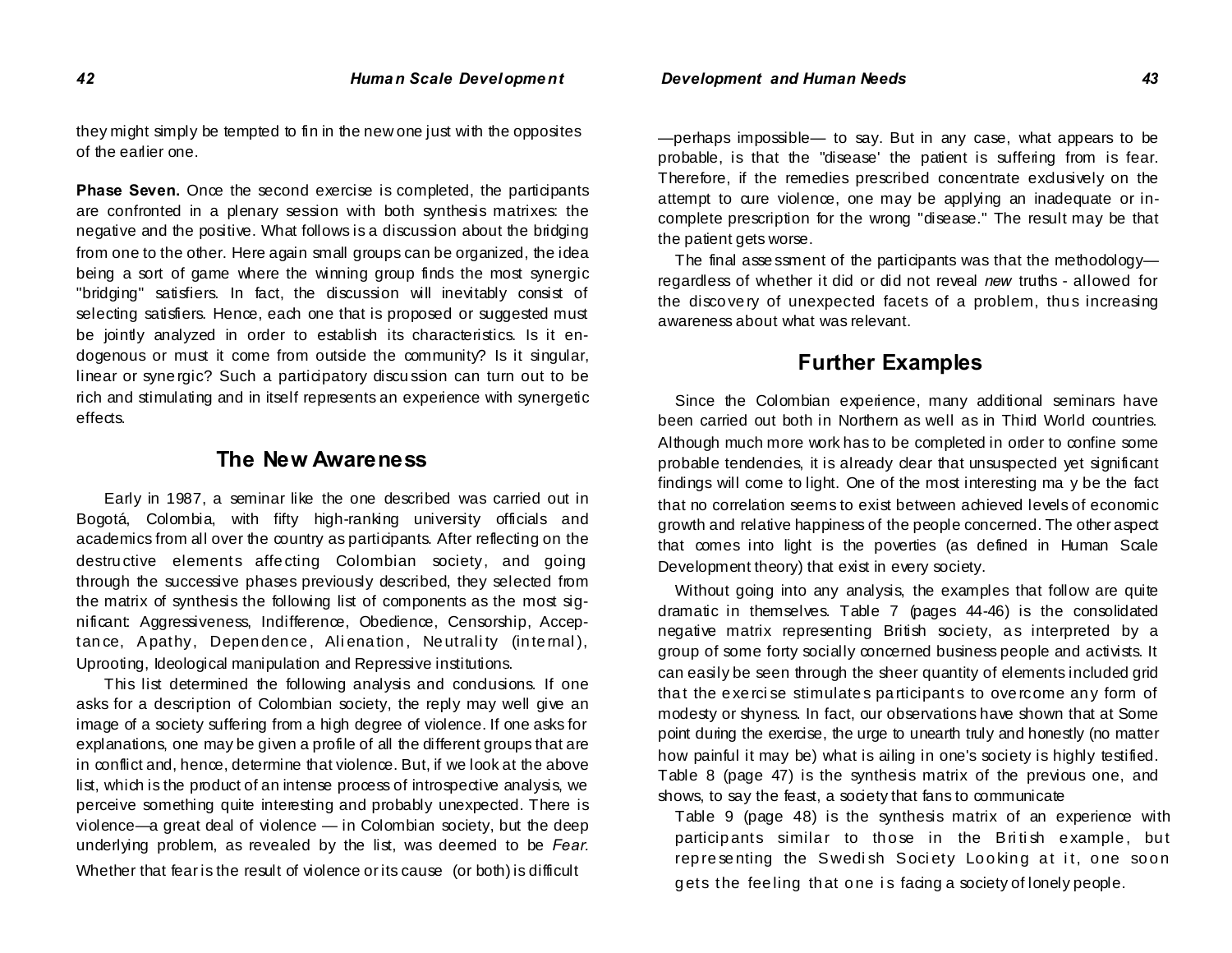## *44 Huma n Scale Developme nt Development and Human Needs 45*

Table 7: CONSOLIDATED NEGATIVE MATRIX (GREAT BRITAIN)

|                    | BEING                                                                                                                                                                                                                                                                                                                                                                                                                                                                                     | <b>HAVING</b>                                                                                                                                                                                                                                                                                                                    | <b>DOING</b>                                                                                                                                                                                                                                       | <b>INTERACTING</b>                                                                                                                                                                                                                                                                                            |
|--------------------|-------------------------------------------------------------------------------------------------------------------------------------------------------------------------------------------------------------------------------------------------------------------------------------------------------------------------------------------------------------------------------------------------------------------------------------------------------------------------------------------|----------------------------------------------------------------------------------------------------------------------------------------------------------------------------------------------------------------------------------------------------------------------------------------------------------------------------------|----------------------------------------------------------------------------------------------------------------------------------------------------------------------------------------------------------------------------------------------------|---------------------------------------------------------------------------------------------------------------------------------------------------------------------------------------------------------------------------------------------------------------------------------------------------------------|
| <b>SUBSISTENCE</b> | Selfishness,<br>wastefulness,<br>disconnected-<br>ness.imbalance.<br>addictive ness,<br>self-indulgence,<br>insatiability, pas-<br>sivity, acquisitive-<br>ness, greed, ego-<br>tism, confusion,<br>anxiety, stress,<br>regression, de-<br>pendence, pow-<br>erlessness                                                                                                                                                                                                                   | Main ourishment.<br>homelessness.<br>ill-health.<br>un-<br>employment,<br>moneta rism, o ve -<br>rproduction, pol -<br>lution, econ omic<br>policy, inequality, ho arding,<br>consumerism,<br>unsustainability,<br>centralization, hy-<br>peru rbani za tion<br>health policy, so-<br>cial acceptance of<br>inequality           | Pollute, steat,<br>degra de, specu-<br>late, mon opoli ze,<br>advertise, close<br>off, ign ore, over-<br>eat, grab, talkto<br>avoid<br>doing,<br>dis-<br>criminate in trade,<br>adulte rate food                                                   | Disharmony with<br>nature, green-<br>- houseeffect,po<br>Ilution, housing<br>develo pments,<br>congestion,sepa-<br>ration<br>from the land,<br>destruction of<br>wildlife habitat,<br>degraded environ-<br>ment, o ve rpla n-<br>tural designs, sys-<br>temic waste                                           |
| <b>PROTECTION</b>  | Fear,nati onalism, Totalitarianism,<br>h os tili t v.<br>par-<br>anoia, sec reti ve-<br>ness,<br>posses-<br>siveness, repres–nationalism,<br>sion,self-destruc - profiteering<br>tiveness, aggres- bu reaucracy,<br>siveness, pacerá - arm y,<br>nalism,<br>ness,<br>unpre -<br>dictability, dog-<br>matism, depend - ket, social accep-<br>en cy,<br>racism,<br>elitism.<br>sion, alienation,<br>subservience,<br>indiffer-<br>greed,<br>ence, compe ti-<br>tiveness, vulner-<br>ability | armamentism.<br>Secrets<br>Official<br>Act, Censorship,<br>prope rt y<br>selfish- "curati vo medi-<br>cine,"<br>housing<br>policy and mar-<br>tance of violence,<br>introver-discrimination,<br>prejudice, van-<br>dalism                                                                                                        | Destroy, poison,<br>exploit, absol ve<br>responsibility,<br>destro y<br>other<br>dislo-<br>species,<br>cate,<br>impose,<br>control, dictate,<br>fight,<br>arming,<br>dange rous d ri-<br>ving, pollute, neg-balanced de mo-<br>lect, o verpro tect | Military<br>bases.<br>degradation of the<br>envi ronme nt, un-<br>safe streets.<br>un-<br>sale<br>transport,<br>badly designed<br>housing, spatial<br>discrimination,<br>ove rcro wding,<br>graphic<br>distribu -<br>tion, lack of<br>secure comm on<br>spaces,<br>urbani zati on                             |
| <b>AFFECTION</b>   | Rationality,<br>cynicism, super-<br>ficiality, fear, nar-<br>cissism, aggres-<br>siveness, jeal -<br>ousy, overprotec-pornography,<br>tiveness, aliena-<br>tion, possessive-<br>ness,<br>English-<br>ness,<br>permissive ness,<br>pro miscuity,<br>loneliness,<br>trust.<br>reserve shyness, caring, automa-<br>arrogance,<br>frigidity, intellec-zation<br>tuality, numbness                                                                                                             | Education sys-<br>tem, o rgani za -<br>tion, medi a, fami-<br>brea kdo wn,<br>l٧<br>generation gap,<br>sexism, prostitu -<br>tion, turning affec-<br>tion finto a com-<br>insecurity, modity, commer-<br>cialization, break-<br>up of extended<br>dis-family, commer-<br>inhibition, ci al i za ti on<br>of<br>tion, compute ri- | Separate, isolate, Isolation in crowd-<br>neglect,<br>dom-<br>inate,<br>destro y,<br>take for granted,<br>abuse, rush, in -<br>hibit.<br>morali ze,<br>put a price on<br>things, trade in af-<br>fection, devalue,<br>fail to comm uni-<br>cate    | edness,<br>loss of<br>feeling<br>of per-<br>manence, design<br>problems, over-<br>crowded sched -<br>ules, visual<br>pollution,<br>ove rcrow ding,<br>spatial paranoia,<br>break-up of family<br>envi ronme nt,<br>warped time pri-<br>orities,<br>climate,<br>lack of time,<br>lack of<br>qualitati ve space |

|                                  | <b>BEING</b>                                                                                                                                                                                                                                                                                                                                                                                                                         | <b>HAVING</b>                                                                                                                                                                                                                                                                                                                                                                                                                                        | <b>DOING</b>                                                                                                                                                                                                                                                                                                                     | <b>INTERACTING</b>                                                                                                                                                                                                                                                         |
|----------------------------------|--------------------------------------------------------------------------------------------------------------------------------------------------------------------------------------------------------------------------------------------------------------------------------------------------------------------------------------------------------------------------------------------------------------------------------------|------------------------------------------------------------------------------------------------------------------------------------------------------------------------------------------------------------------------------------------------------------------------------------------------------------------------------------------------------------------------------------------------------------------------------------------------------|----------------------------------------------------------------------------------------------------------------------------------------------------------------------------------------------------------------------------------------------------------------------------------------------------------------------------------|----------------------------------------------------------------------------------------------------------------------------------------------------------------------------------------------------------------------------------------------------------------------------|
| <i>UNDER-</i><br><b>STANDING</b> | Bigotry,<br>secre-<br>tiveness, "clever-<br>ness," unrece p-<br>prejudice, willful<br>ignorance, fe ar<br>insularity,<br>re-<br>serve,<br>setfish-<br>elitism,<br>ness,<br>competiti veness, British<br>xenoph obia,<br>goal-centred-<br>ness, insecurity,<br>greed, distrust,<br>cynicism, author- load, do gmatism<br>itarianism, sub-<br>servience, caste<br>labeling                                                             | Press/media,<br>education s ys-<br>tem, achie vement plan, complicate,<br>tiveness, apathy, orientation, politi-oversimplify,<br>cal dogmatism,<br>gaialessness,<br>specialization,<br>the Church, Ten<br>Command ments,<br>institu-<br>tions, self-censor-<br>ship, condition -<br>ing, prejudice, in - tering,<br>formation over-                                                                                                                  | Intehlectualize,<br>manipulate, over-<br>ove remp hasize<br>technology, abdi-<br>cate, de valu e in-<br>tuitive ness,<br>de-<br>personalize, mis-<br>inform.<br>use jar-<br>gon, confuso, de-<br>value oneself, fil-<br>getting<br>emotionally<br>flooded,<br>senti-<br>mentalize, ignore,<br>act without com-<br>passion, den y | Distancing from<br>Nature, education<br>structu res<br>re-<br>moved from en-<br>viro nment.<br>fast<br>pace of change,<br>speed of informa-<br>tion and activity in<br>hibits integration,<br>incompatibility of<br>language systems<br>within the social<br>envi ronme nt |
| <b>PARTICIPATION</b>             | tion, snobbish-<br>ness, coercion,<br>apathy, egoism,<br>facelessness,<br>laziness, dosed- sentative domo-<br>mindedness, dis-cracy, food aid,<br>agreement, emo-<br>tionality, ration-<br>alism.<br>collec-<br>tivism, ignorance, sociations and<br>illiteracy, stu-<br>pidity, cynicism,<br>inexperience,<br>intellectualism,<br>complacency,<br>dishonesty,<br>defensiveness,<br>supe nficia-<br>lity,<br>pragmatism,<br>numbness | Inhibition, isola- III-health, British Divide,<br>electoral s ystem,<br>class<br>system,<br>centralized gov-<br>emment, repre-<br>monopolios, sec -<br>ret<br>societies,<br>professional as-<br>bodies, bu rea u-<br>crats,<br>experts,<br>discriminating<br>laws, mental in-<br>stitutions, welfare<br>state, growing<br>power of gove m-<br>ment, hierarchical<br>structures, out-<br>dated<br>social<br>norms, social in e-<br>quality, prejudice | not tol -<br>erate, e xclude,<br>withdraw, censor, of sports, unsafe<br>impose participa-<br>tion, conceal, col-<br>ude, deceive,<br>patronize,<br>re-<br>press the vote,<br>relinquish res-<br>ponsibilities, opt<br>out, control, dis-<br>withhold,<br>trust,<br>desire to know<br>everything going<br>on                      | Elitist clubs, over-<br>professionalization<br>transport, lack ef<br>communal spaces,<br>spatial discrimina-<br>tion, priva teow ner-<br>ship of space, frag<br>mentation of hous<br>ing, conumbations,<br>centrali zation                                                 |
| <b>IDLENESS</b>                  | Hyperactivity,<br>apathy, utilita-<br>rianism, addictive-in sports, work<br>ness, nervous-<br>ness, inflexibility,<br>loneliness, de-<br>pression, egoism,<br>schedulism,<br>fatigue, stress,<br>Calvinism, pro-<br>ductiveness,<br>quilt, confusion,<br>unimaginaai ve -<br>ness, exploita -<br>tion, repression,<br>greod, ebries<br>simia, directivo-<br>ness, loar, in-<br>security,<br>fe ve rishness                           | Unemplo ymen t,<br>professionalism<br>ethic, criminality, results, ove rplan<br>Victorian values,<br>junk entertain -<br>ment, Calvinism,<br>competiti veness, television, family/hard,<br>parents, te ach-<br>ers, consum er-<br>ism, advertising,<br>telephone, ob ti-<br>gations, work,<br>hostile en viron-<br>ment wage ry                                                                                                                      | To win, to run<br>marathons, rush<br>around, try to get<br>timetables,<br>to<br>udge<br>and<br>re-<br>press, work too<br>business,<br>focus outside our- spaces te be idle,<br>ignore<br>selves,<br>what is going on<br>inside us, act from lack of quietness<br>conditioning and<br>habit, to bum out                           | Congostion, cor-<br>porate greed for<br>space,<br>B ritis h<br>weather, package<br>holidays, over-<br>crowded sched -<br>ules,<br>tempo ral<br>paran oia, lack of<br>envi ronme nt no t<br>adapted to climate,<br>and p riva te space                                      |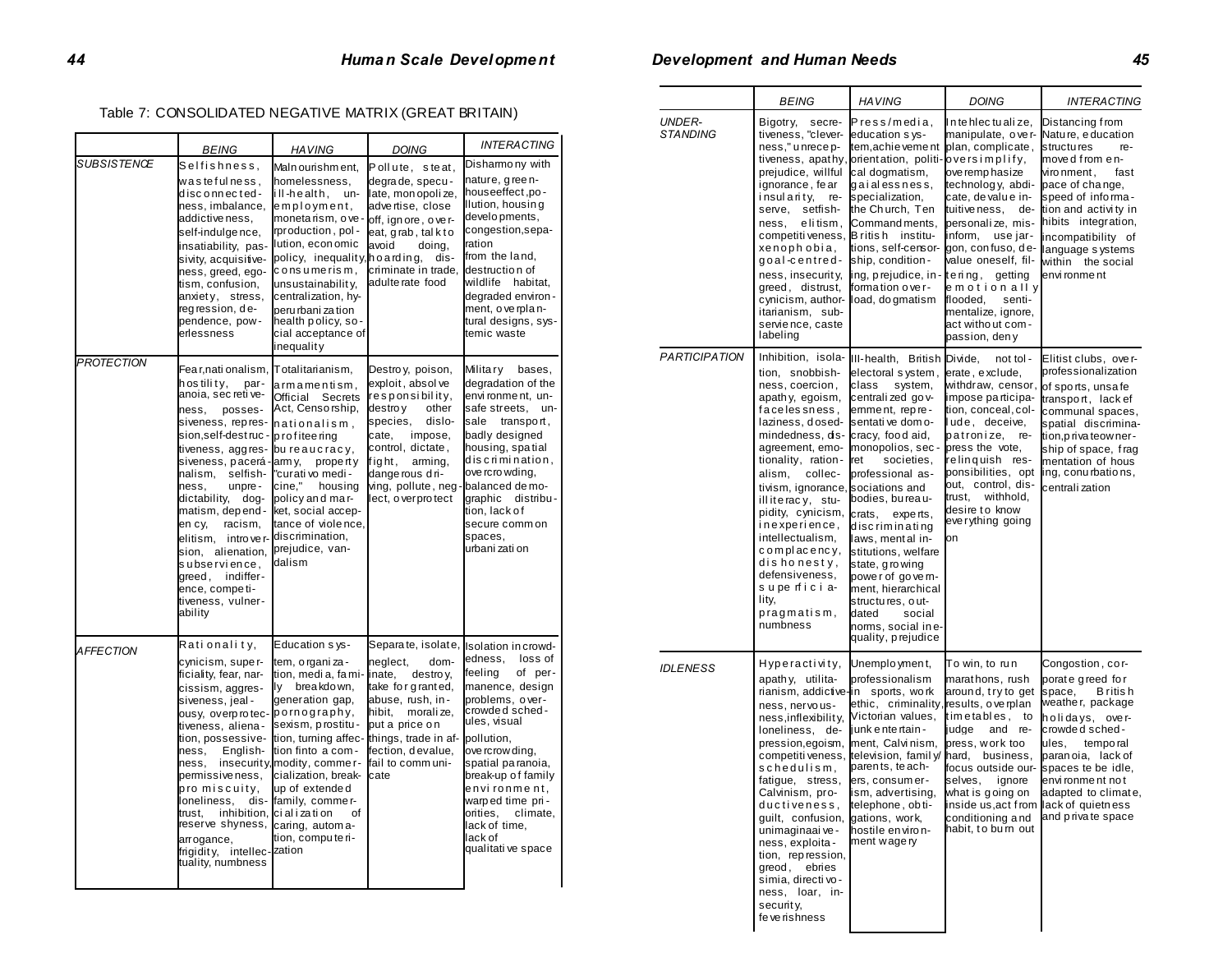**rabio 7 - .ntinued**

|                 | BEING                                                                                                                                                                                                                                                                                                                                                                                                              | <b>HAVING</b>                                                                                                                                                                                                                                                                                                                                                                           | <b>DOING</b>                                                                                                                                                                                                                                                                                                                                                                                           | INTERACTING                                                                                                                                                                                                                                                                                                                                                                                       |
|-----------------|--------------------------------------------------------------------------------------------------------------------------------------------------------------------------------------------------------------------------------------------------------------------------------------------------------------------------------------------------------------------------------------------------------------------|-----------------------------------------------------------------------------------------------------------------------------------------------------------------------------------------------------------------------------------------------------------------------------------------------------------------------------------------------------------------------------------------|--------------------------------------------------------------------------------------------------------------------------------------------------------------------------------------------------------------------------------------------------------------------------------------------------------------------------------------------------------------------------------------------------------|---------------------------------------------------------------------------------------------------------------------------------------------------------------------------------------------------------------------------------------------------------------------------------------------------------------------------------------------------------------------------------------------------|
| <b>CREATION</b> | I n hi bi tio n .<br>re-<br>fear, dull-sorship,<br>serve,<br>ness, boredom,<br>conformity, work-<br>aholicism,<br>ap-<br>athy, a nomie, for-<br>malism,<br>institu-<br>tionalism, inade-scale production,<br>quacy, satu ration, etiquette, media,<br>stubbomness.<br>willfulness, fear,<br>a c ce pta nce,<br>seriousness, left-<br>brai ned nes s,<br>repressiveness,<br>indifference, self-<br>denial, numbness | Oppression, cen-<br>indus-<br>trialization, mass<br>production,<br>di-<br>vision oflabour.<br>adve rtising<br>in-<br>dustry,<br>largo-<br>s pecialization,<br>examination sys -<br>tem, the military,<br>illness, didactic<br>nature of educa-<br>tional<br>system,<br>education<br>for<br>mass production,<br>school systems,<br>predominance of<br>material objec-<br>tives           | Commercialize,<br>devalue<br>local<br>creativity,<br>bias<br>creativo minds to<br>industrial needs.<br>idolize, fetishize,<br>destroy, discour-<br>age, institutional-things,<br>ize, put down<br>others,<br>judge,<br>make compar-<br>isons, moralize,<br>focus on ends<br>rather<br>than<br>means,<br>deny<br>left/right balance                                                                     | Time pressure,<br>lack of space,<br>controlled<br>environme nt,<br>from nature, tamed<br>environme nt, no<br>place for create d<br>no com-<br>munity<br>space,<br>warped sense of<br>approp riate time<br>use, no access to<br>communal facili-<br>ties, poor rhythms<br>in creativity,<br>no<br>time<br>to review,<br>overcrowding,<br>speed required to<br>produce, lack of<br>group creativity |
| <b>IDENTITY</b> | Power lessness,<br>fear, chau vinism,<br>insecurity, elitism,<br>fatigue<br>nation-<br>alism,<br>insignificance,<br>ra tion alism ,<br>centralism,<br>lectivism, agism, the sheer number<br>sexism, racism,<br>lack<br>of self-es-<br>teem,<br>posses-<br>siveness,<br>tion.<br>conformity,<br>rootlessness<br>neurosis, aggres - judices, ridicule,<br>siveness,<br>balance                                       | Caste system, so-<br>cial rules. class<br>structure, media,<br>fashions,<br>gala-<br>saturation, lessness, separa-<br>tion, role conflict,<br>irrelevance,<br>in-<br>col-dustrialization,<br>of people, deper-<br>sonalization, loss<br>оf<br>community,<br>aliena-material poverty<br>statistics, precon-<br>ceptions,<br>pre-<br>im-stereotype, mon-<br>ey, po wer, adve r-<br>tising | ro search for uni-<br>queness, ritual-<br>ize, become ob -<br>sessed, repress,<br>isolate oneself,<br>conform, collude<br>to maintain status ly systems<br>quo, institutional·<br>ize people, wear a<br>uniform, hile and<br>suppress,<br>sur-<br>render to othe rs'<br>expectations,<br>adopt positions,<br>refuse to know<br>oneself,<br>deny<br>connection with<br>others and the en-<br>vironmen t | Com muting, pub<br>culture,<br>over-<br>crowding,<br>regi-<br>mentation,<br>de-<br>graded<br>environ-<br>ment, closed fami-                                                                                                                                                                                                                                                                       |
| <b>FREEDOM</b>  | Constraint,<br>pression, acquisi- pove rty, censor-<br>tiveness,<br>pas-<br>sivity,<br>totalitar-<br>anism,<br>ignor-<br>ance, rationalism,<br>fear, obe dience,<br>resourceless-<br>ness,<br>ci vility,<br>cowardice                                                                                                                                                                                              | op- Deprivation,<br>ship,<br>illness,<br>British electoral<br>system, unequal<br>representation,<br>machismo, injus-<br>ticeofjudicialsys-<br>tem,<br>individual-<br>ism, censorship,<br>central i za ti o n,<br>Whitehall, class<br>system, unem-<br>ployment, Official<br>Secrets<br>Act,<br>mortgages, pen-<br>sions,<br>social<br>norms,<br>stereo-<br>types, p rejudices           | To polarize<br>de-<br>cision-making,<br>distrust, repress,<br>rob, de value fear,<br>self-deception,<br>abdicate respon-<br>sibility,<br>corrupt.<br>control through<br>and/or<br>money<br>power, act from<br>habit, conform,<br>legislate                                                                                                                                                             | Lack of space, 40-<br>hour wo rk wee k,<br>regulating<br>laws<br>hours,<br>opening<br>threatening<br>en-<br>vironments, do-<br>mination by<br>cultural environ-<br>ment to lack in<br>pove rty, lack<br>of rights to com -<br>mon spaces, ra-<br>tional<br>frontiers,<br>overcrowding,<br>creation of poor<br>quality space,<br>majority<br>rights<br>versus<br>individual freedom                |

## **Table 8: NEGATIVE SYNTHESIS MATRIX, (GREAT BRITAIN)**

|                                  | <b>BEING</b>               | <b>HAVING</b>                                  | <b>DOING</b>                                                                                | <b>INTERACTING</b>                                                                                                   |
|----------------------------------|----------------------------|------------------------------------------------|---------------------------------------------------------------------------------------------|----------------------------------------------------------------------------------------------------------------------|
| <b>SUBSISTENCE</b>               | Self-indulgence            | Unsustainability                               | Pollute                                                                                     | Disharmony with<br>nature                                                                                            |
| <b>PROTECTION</b>                | Self-destructive -<br>ness | Profiteering,<br>udice                         | pro-Exploit                                                                                 | Degradation of en-<br>vironment                                                                                      |
| <b>AFFECTION</b>                 | Family<br>break-<br>down   | Rationality, alien-Devalue<br>ation            |                                                                                             | Break-up of family<br>envi ronment,<br>warped<br>time<br>priorities                                                  |
| <b>UNDER-</b><br><b>STANDING</b> | Prejudice                  | Gaialessness                                   | Abdicate                                                                                    | Fast<br>pace<br>of<br>chango<br>incom-<br>patibility<br>of lan-<br>guage systems<br>within<br>social<br>environme nt |
| <b>PARTICIPATION</b>             | Apathy                     | Centralized gov-<br>emment                     | Give up respon -<br>sibilities                                                              | Lack of communal<br>spaces                                                                                           |
| <b>IDLENESS</b>                  | Guilt                      | Junk,<br>entertain-<br>ment                    | Rush around, ig-<br>nore what is going<br>on inside us                                      | Congestion                                                                                                           |
| <b>CREATION</b>                  | Inhibition                 | Predominance of<br>material<br>objec-<br>tives | Commercialize,<br>discourage                                                                | Distance from all<br>natura                                                                                          |
| <b>IDENTITY</b>                  | rootless-<br>Fear,<br>ness | Gaialessness                                   | Refuse to know<br>oneself, denying<br>our connection<br>with others and<br>the envi ronment | Degrade e nvi ron<br>ment                                                                                            |
| <i><b>FREEDOM</b></i>            | Fear                       | Deprivation                                    | Devalue                                                                                     | Creation of poor<br>quality spaces                                                                                   |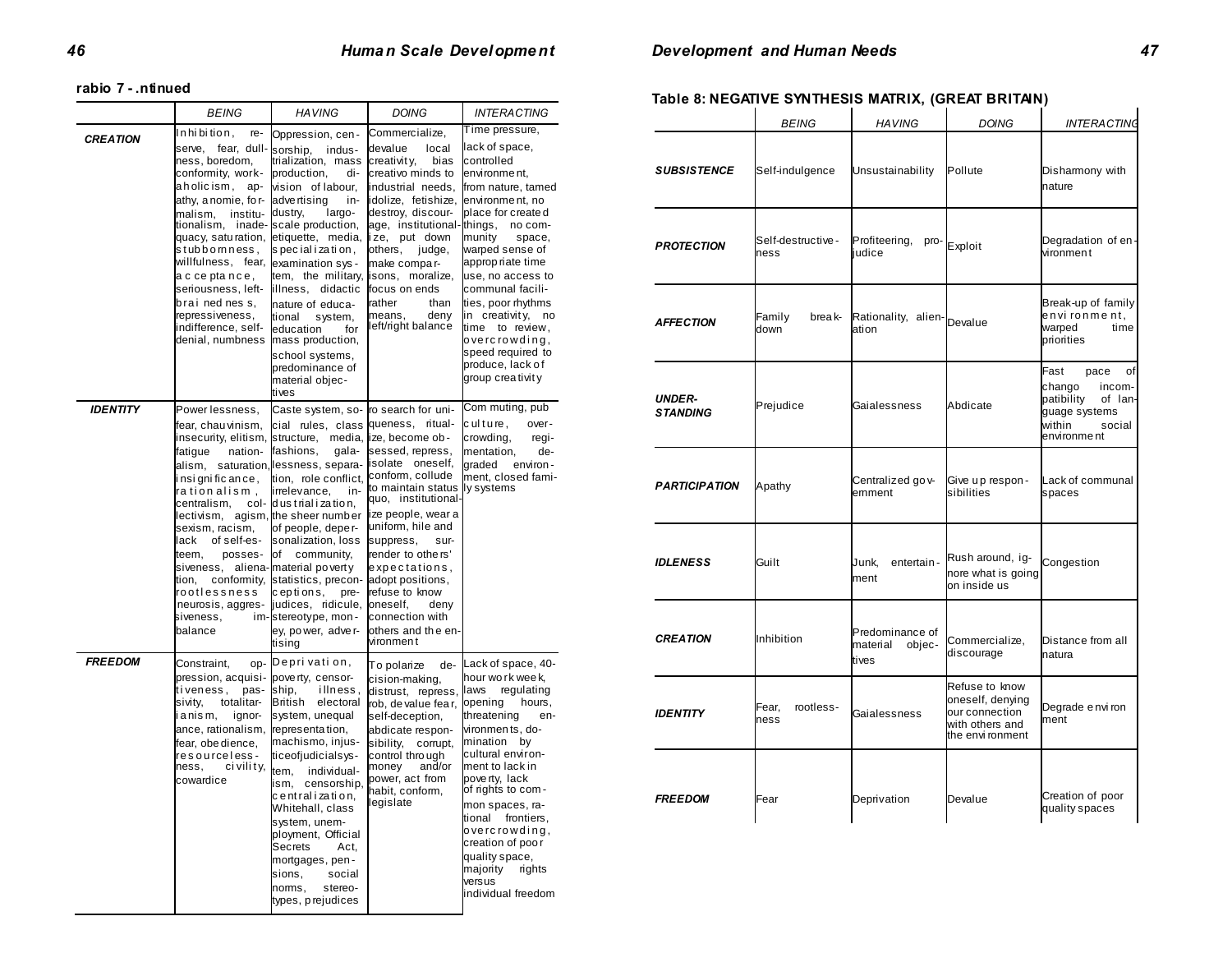**Table 9: NEGATIVE SYNTHESIS MATRIX (SWEDEN)**

|                           | <b>BEING</b>                                     | <b>HAVING</b>                   | <b>DOING</b>                                      | <b>INTERACTING</b>                                                               |
|---------------------------|--------------------------------------------------|---------------------------------|---------------------------------------------------|----------------------------------------------------------------------------------|
| <b>SUBSISTENCE</b>        | Meaningless-<br>ness, gluttony                   | Big scale society               | Self-destroy                                      | Environment ex-<br>ploitation                                                    |
| PROTECTION                | Fear, anonymity                                  | Centralisation                  | Avoid<br>res pon-<br>sibility, avoid con-<br>tact | Pollution                                                                        |
| <b>AFFECTION</b>          | Fear of closeness Mass society                   |                                 | Avoid contact                                     | Dehumanized ar-<br>chitecture                                                    |
| UNDER-<br><b>STANDING</b> | Prejudice                                        | Fragmentation                   | To stress                                         | Isolation                                                                        |
| PARTICIPATION             | Powerlessness                                    | Vast scaleness,<br>expert rule  | Subordinate                                       | Isolation                                                                        |
| <b>IDLENESS</b>           | Lack of self-con-<br>fidence                     | <b>Protestant work</b><br>ethic | Worry, fill up time<br>with "important"<br>things | Lack of time                                                                     |
| <i>CREATION</i>           | "Who-are-you-to-<br>tell-me" attitude            | Mass conformity                 | Ov e restimate<br>technocratic<br>thinking        | Lack of traditional<br>expressions, vast<br>distances between<br>home and places |
| <i><b>IDENTITY</b></i>    | Lack<br>оf<br>con-<br>fidence,<br>false-<br>ness | Official lies                   | Decide against<br>convictions                     | Decisions made<br>far from people<br>affected                                    |
| <b>FREEDOM</b>            | Security-orienta-<br>tion                        | <b>Bureaucracy</b>              | Obey, o ver-regu -<br>late                        | Conformity with<br>city and housing<br>planning                                  |

## *48 Huma n Scale Developme nt Development and Human Needs 49*

The next three tables represent Latin American cases. Table 10 (page 50) is the synthesis matrix of a Bolivian experience carried out with representatives of some forty-five non-governmental organizations working at grassroots levels, especially with peasant communities. Tables 11 and 12 (pages 51-52) correspond to a complete exercise, carried out in its seven phases in the Municipality of La Paz in the Province of Mendoza, Argentina. It is the poorest municipality of the province, and the exercise was conducted by two hundred citizens. Table 11 is the negative synthesismatrix, and Table 12 is the desired synthesis matrix. It is interesting to note that the contents of the last matrix have little to do with what is generally assumed to be of paramount importance in conventional development criteria. Here we have some food for thought!

# **Options That Determine Development Styles**

# **Human Needs: From the Linear to the Systemic Approach**

Fundamental human needs must be understood as a system, the dynamics of which do not obey hierarchical linearities. This means that on the one hand, no need is more important per se than any other; and that on the other hand, there is no fixed order of precedence in the actualization of needs (that need B, for instance, can only be met alter need A has been satisfied). Simultaneities, complementarities and tradeoffs are characteristic of the system's behavior. There are, however, limits to this generalization. A pre-systemic threshold must be recognized, below which a feeling of deprivation may be so severe that the urge to satisfy the given need may paralyze and overshadow any other Impulse or altemative.

The case of subsistence may serve to illustrate this clearly. When the possibilities of satisfying this need are severely impaired, all other needs remain blocked and a single and intense drive prevails. But such a situation does not hold true only in the case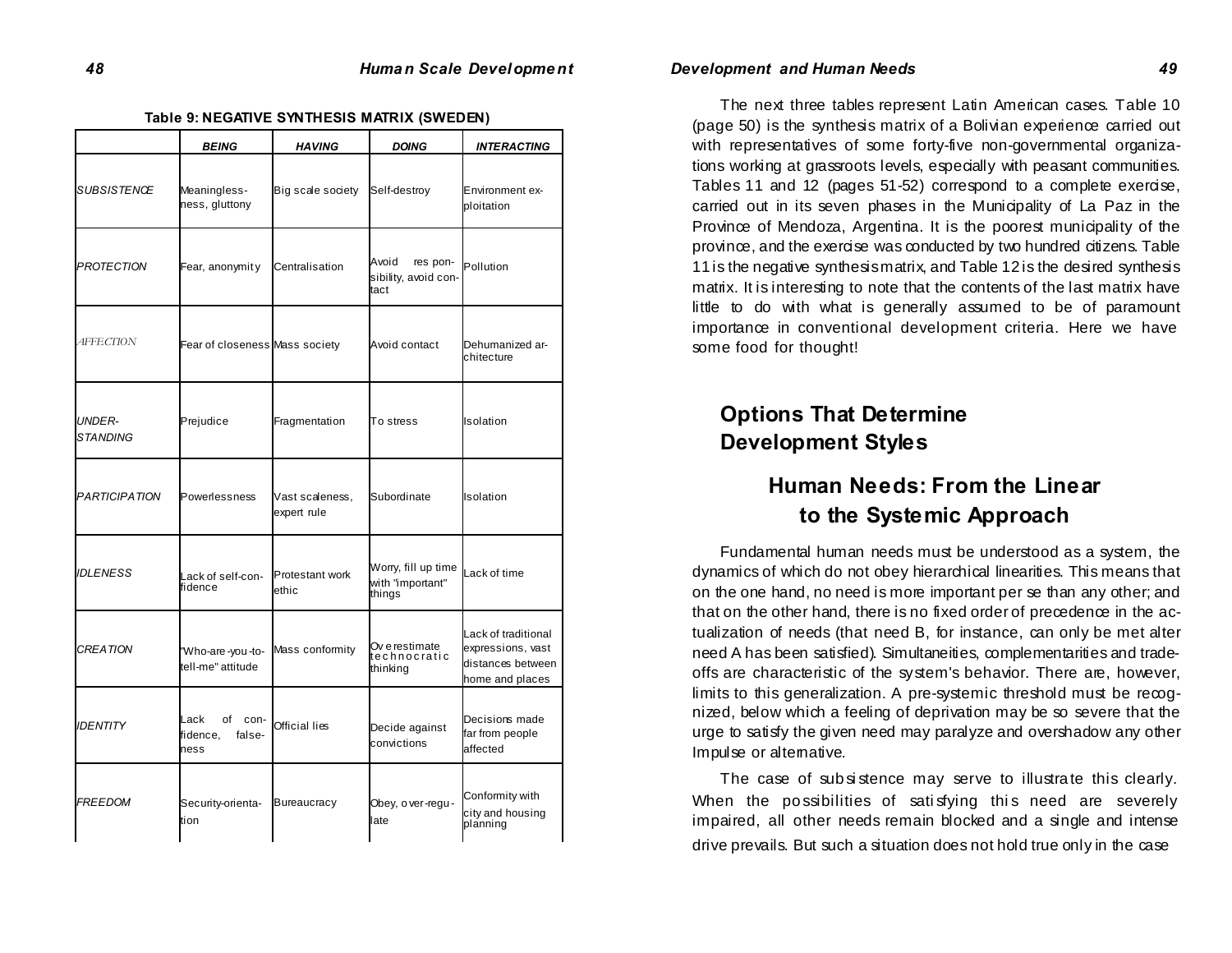**Table 11: NEGATIVE SYNTHESIS MATRIX (Mendoza, ARGENTINA)**

|                                  | <b>BEING</b>                     | <b>HAVING</b>                                             | <b>DOIN</b>               | <b>INTERACTING</b>                                                      |
|----------------------------------|----------------------------------|-----------------------------------------------------------|---------------------------|-------------------------------------------------------------------------|
| <b>SUBSISTENCE</b>               | Dependence                       | Unemployment                                              | Depend                    | Destruction of the<br>environment                                       |
| <b>PROTECTION</b>                | Paternalism                      | Inadequate social<br>security                             | Depend                    | Isolation                                                               |
| <b>AFFECTION</b>                 | Selfishness                      | Lack of positi ve<br>attitudes toward<br>fellow-creatures | Criticize                 | Separation<br>οf<br>families<br>duo to<br>seasonal working<br>schedules |
| <b>UNDER-</b><br><b>STANDING</b> | Incommunica-<br>tion, mediocrity | Authoritarianism                                          | Accept, pseudo-<br>inform | Inadequate demo-<br>graphical distribu-<br>tion                         |
| <b>PARTICIPATION</b>             | Ignorance                        | Ignorance about<br>rights and duties                      | Depend                    | Isolation                                                               |
| <b>IDLENESS</b>                  | Lack of interest                 | Lack of leisure<br>means                                  | Devalue                   | Lack of stimulating<br>milieus, crowded<br>ness                         |
| <b>CREATION</b>                  | Conformism                       | Mediocrity                                                | Destroy                   | Isolation, crowded-<br>ness                                             |
| <b>IDENTITY</b>                  | of<br>Lack<br>per-<br>sonality   | False prejudices                                          | Divide                    | Isolation                                                               |
| <b>FREEDOM</b>                   | Dependence                       | Lack<br>of con-<br>sciousness about<br>true liberties     | Divide, speculate         | Milieus of dopond<br>ence                                               |

Needs will be interpreted exclusively as deprivations and, at best, the satisfiers that the system may gene rate will co rre spond to tho se identified in this book as singular. Last, but not least, linear assumptions will stimulate accumulation regardless of people's human development. Paradoxically, this option results in a circular cumulative causation (in tbe sen se of Myrdal) a nd thus the poor remain poor ina smuch as their dependence on exogenously generated satisfiers increases.

If one opts for the systemic assumptions, the development strategy

**Table 10: NEGATIVE SYNTHESIS MATRIX (BOLIVIA)**

|                                  | <b>BEING</b>                 | <b>HAVING</b>                                       | <b>DOING</b>              | <b>INTERACTING</b>                                                  |
|----------------------------------|------------------------------|-----------------------------------------------------|---------------------------|---------------------------------------------------------------------|
| <b>SUBSISTENCE</b>               | Ignorance                    | Corruption                                          | Exploit                   | Lack of infrastruc-<br>ture, poor demo-<br>graphic distribution     |
| <b>PROTECTION</b>                | Insecurity                   | Institutional<br>arbitrariness                      | Discriminate              | Spatial discrimina-<br>tion                                         |
| <b>AFFECTION</b>                 | Insecurity                   | Loss of moral<br>values                             | Deceive<br>and<br>cheat   | Geographi <mark>cal</mark><br>isolation, split<br>split<br>families |
| <b>UNDER-</b><br><b>STANDING</b> | Ignorance                    | Obsolete educa-<br>tional system                    | Marginate, dog-<br>matize | Inadequate<br>milieus, lack of<br>communication<br>systems          |
| <b>PARTICIPATION</b>             | Discrimination               | Centralization, no<br>respect for hu-<br>man rights | Prejudice                 | Lack of infrastruc-<br>ture                                         |
| <b>IDLENESS</b>                  | Deorientation,<br>repression | Lack of adequate<br>educational sys-<br>tems        | Manipulate                | Lack of time for<br>oneself dueto sur-<br>vival efforts             |
| <b>CREATION</b>                  | Alienation                   | <b>Education based</b><br>on memorizing             | Underestimate             | Lack of adequate<br>milieus                                         |
| <b>IDENTITY</b>                  | Domination                   | Lack of integra-<br>tion policies                   | Indoctrinate              | Irrational<br>urban<br>growth                                       |
| <b>FREEDOM</b>                   | Authoritarianism             | Injustice                                           | Dominate                  | Dependence                                                          |

of subsistence. It is equally relevant to other needs. Suffice it to say, that total lack of affection, or the loss of identity, may lead people to extremes of self-destruction.

The choice of whether to follow the assumptions of linearity or the systemic assumptions is such an important one that it will determine the resulting style of development.

If linearity is favored, the development strategy will most probably establish its priorities according to the observed poverty of subsistence. Programs of social assi stance will be implemented as a means of tack ling poverty as it is conventionally understood.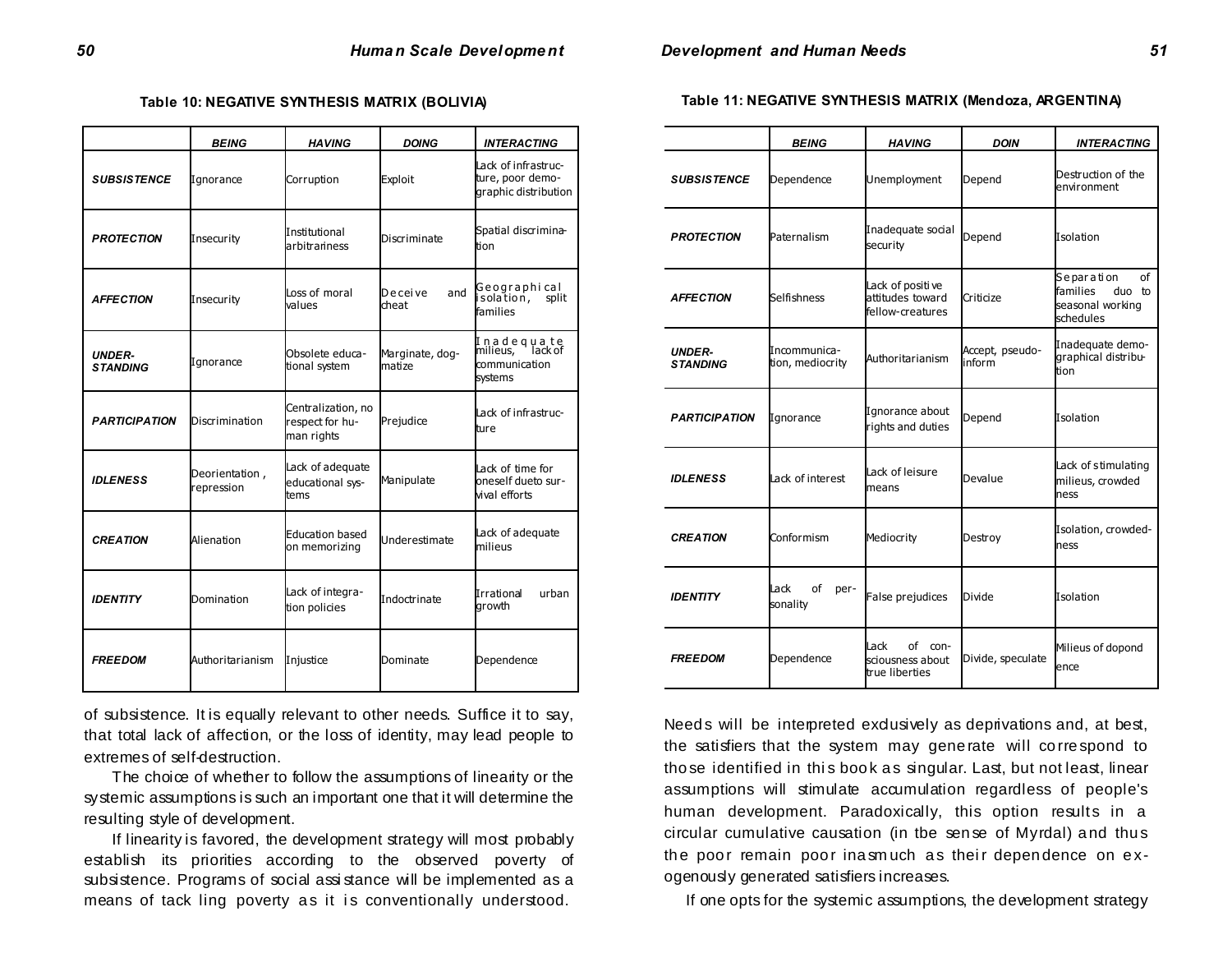**Table 11: NEGATIVE SYNTHESIS MATRIX (Mendoza, ARGENTINA)**

|                                  | <b>BEING</b>                     | <b>HAVING</b>                                             | <b>DOING</b>              | <b>INTERACTING</b>                                                      |
|----------------------------------|----------------------------------|-----------------------------------------------------------|---------------------------|-------------------------------------------------------------------------|
| <b>SUBSISTENCE</b>               | Dependence                       | Unemployment                                              | Depend                    | Destruction of the<br>environment                                       |
| <b>PROTECTION</b>                | Paternalism                      | Inadequate social<br>security                             | Depend                    | Isolation                                                               |
| <b>AFFECTION</b>                 | Selfishness                      | Lack of positi ve<br>attitudes toward<br>fellow-creatures | Criticize                 | Separation<br>of<br>families<br>duo to<br>seasonal working<br>schedules |
| <b>UNDER-</b><br><b>STANDING</b> | Incommunica-<br>tion, mediocrity | Authoritarianism                                          | Accept, pseudo-<br>inform | Inadequate demo-<br>graphical distribu-<br>tion                         |
| <b>PARTICIPATION</b>             | Ignorance                        | Ignorance about<br>rights and duties                      | Depend                    | Isolation                                                               |
| <b>IDLENESS</b>                  | Lack of interest                 | Lack of leisure<br>means                                  | Devalue                   | Lack of stimulating<br>milieus, crowded<br>ness                         |
| <b>CREATION</b>                  | Conformism                       | Mediocrity                                                | Destroy                   | Isolation, crowded-<br>ness                                             |
| <b>IDENTITY</b>                  | Lack<br>οf<br>per-<br>sonality   | False prejudices                                          | Divide                    | Isolation                                                               |
| <b>FREEDOM</b>                   | Dependence                       | Lack<br>of con-<br>sciousness about<br>true liberties     | Divide, speculate         | Milieus of dopond<br>ence                                               |

Needs will be interpreted exclusively as deprivations and, at best, the satisfiers that the system may gene rate will co rre spond to tho se identified in this book as singular. Last, but not least, linear assumptions will stimulate accumulation regardless of people's human development. Paradoxically, this option results in a circular cumulative causation (in tbe sen se of Myrdal) a nd thu s the poor remain poor ina smuch as their dependence on exogenously generated satisfiers increases.

If one opts for the systemic assumptions, the development strategy

**Table 10: NEGATIVE SYNTHESIS MATRIX (BOLIVIA)**

|                                  | <b>BEING</b>                 | <b>HAVING</b>                                       | <b>DOING</b>              | <b>INTERACTING</b>                                              |
|----------------------------------|------------------------------|-----------------------------------------------------|---------------------------|-----------------------------------------------------------------|
| <b>SUBSISTENCE</b>               | Ignorance                    | Corruption                                          | Exploit                   | Lack of infrastruc-<br>ture, poor demo-<br>graphic distribution |
| <b>PROTECTION</b>                | Insecurity                   | Institucional ar-<br>bitrariness                    | Discriminate              | Spatial discrimina-<br>tion                                     |
| <b>AFFECTION</b>                 | Insecurity                   | Loss of moral<br>values                             | Deceive<br>and<br>cheat   | Geographical<br>isolation, split<br>split<br>families           |
| <b>UNDER-</b><br><b>STANDING</b> | Ignorance                    | Obsolete educa-<br>tional system                    | Marginate, dog-<br>matize | Inadequate<br>milieus, lack of<br>communication<br>systems      |
| <b>PARTICIPATION</b>             | Discrimination               | Centralization, no<br>respect for hu-<br>man rights | Prejudice                 | Lack of infrastruc-<br>ture                                     |
| <b>IDLENESS</b>                  | Deorientation,<br>repression | Lack of adequate<br>educational sys-<br>tems        | Manipulate                | Lack of time for<br>oneself dueto sur-<br>vival efforts         |
| <b>CREATION</b>                  | Alienation                   | <b>Education based</b><br>on memorizing             | Underestimate             | Lack of adequate<br>milieus                                     |
| <b>IDENTITY</b>                  | Domination                   | Lack of integra-<br>tion policies                   | Indoctrinate              | <b>Irrational</b><br>urban<br>growth                            |
| <b>FREEDOM</b>                   | Authoritarianism             | Injustice                                           | Dominate                  | Dependence                                                      |

of subsistence. It is equally relevant to other needs. Suffice it to say, that total lack of affection, or the loss of identity, may lead people to extremes of self-destruction.

The choice of whether to follow the assumptions of linearity or the systemic assumptions is such an important one that it will determine the resulting style of development.

If linearity is favored, the development strategy will most probably establish its priorities according to the observed poverty of subsistence. Programs of social assi stance will be implemented as a means of tack ling poverty as it is conventionally understood.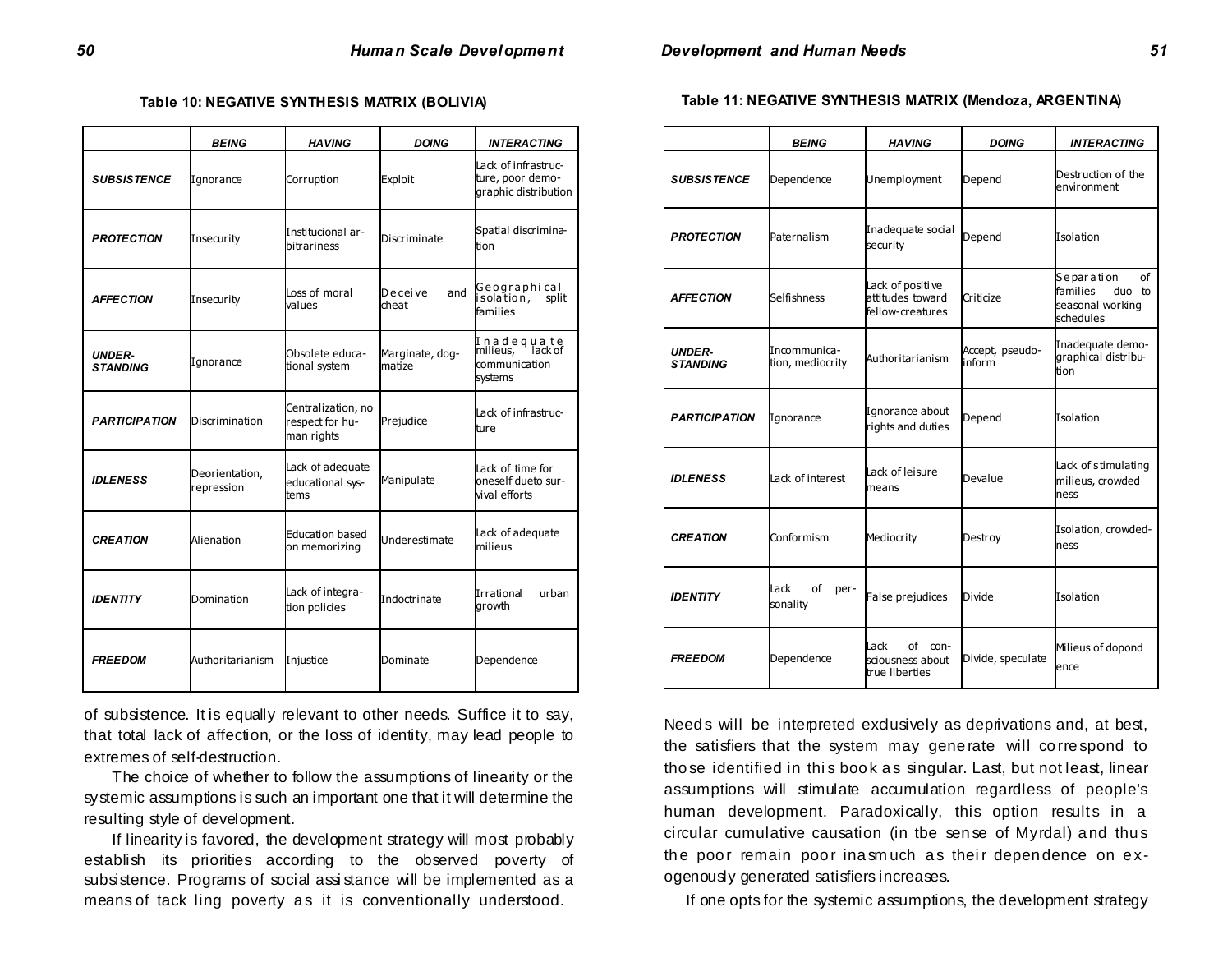|                                  | <b>BEING</b>                                      | <b>HAVING</b>                      | <b>DOING</b>                                 | <b>INTERACTING</b>                             |
|----------------------------------|---------------------------------------------------|------------------------------------|----------------------------------------------|------------------------------------------------|
| <b>SUBSISTENCE</b>               | Drive                                             | Capacity to com-<br>plete projects | Construct system<br>of higher educa-<br>tion | Care about human<br>and natural resour-<br>ces |
| <b>PROTECTION</b>                | Personality                                       | Respect for family                 | Conscientize                                 | Integration                                    |
| <b>AFFECTION</b>                 | Solidarity                                        | Capacity to give<br>of oneself     | Criticize<br>con-<br>structively             | Spaces of encoun-<br>ter                       |
| <b>UNDER-</b><br><b>STANDING</b> | Harmony, dia-<br>logue,<br>critical<br>conscience | Perseverance                       | Value virtues of<br>others                   | Non-discriminatory<br>communication            |
| <b>PARTICIPATION</b>             | Initiative, humility                              | Respect for human<br>rights        | Dialogue                                     | Factories and uni-<br>versities                |
| <b>IDLENESS</b>                  | Willingness, orig-<br>inality                     | Imagination                        | Recreate                                     | Places of encounter                            |
| <b>CREATION</b>                  | Imagination                                       | Originality                        | Work                                         | <b>Stimulating milieus</b><br>of production    |
| <i><b>IDENTITY</b></i>           | Authenticity                                      | Integrated per-<br>sonalities      | Take responsi-<br>bility                     | Feel part of social<br>system                  |
| <b>FREEDOM</b>                   | Respect                                           | Responsibility                     | Take conscience                              | Adequate milieus                               |

will favor endogenously generated synergic satisfiers. Needs will be understood simultaneously as deprivations and potentials, thus allowing for the elimination of the vicious circle of poverty.

It follows from the abo<sup>y</sup>e that the way in which needs are understood, and the role and attributes ascribed to the possible satisfiers, are absolutely definitive in determining a development strategy.

# **From Efficiency to Synergy**

To interpret development as proposed here implies a change in the prevailing economic rationale. It compels us, among other things, to undertake a critical and rigorous revision of the concept of efficiency. This concept is often associated with notions such as the maximization of productivity and of profits, the ambiguity of both terms notwithstanding. If we stretch economic criteria to the most alienated extreme of instrumental reasoning, productivity appears quite inefficient. In fact, by overemphasizing the need for Subsistence, it sacrifices other needs and so ends up threatening Subsistence itself.

The dominant development discourses also associate efficiency with the conversion of labor into capital, with the formalization of economic activities, the indiscriminate absorption of the newest technologies and, of course, the maximization of growth rates. In the eyes of many, development consists of achieving the material living standards of the most industrialized countries in order for people to have access to a growing array of goods (artifacts) which become increasingly more diversified.

It may be asked to what extent such attempts at emulation make any sense at all. First, there is no evidence that people in those countries experience their needs in an integrated manner. Second, in the rich countries, the abundance of goods and economic resources has not proved to be a sufficient condition for solving the problem of alienation.

Human Scale Development does not exclude conventional goals, such as economic growth, so that all persons may have access to required goods and services. However, the difference with respect to the prevailing development styles lies in considering the aims of development not only as points of arrival, but as components of the process itself. In other words, fundamental human needs can and must be realized *from the outset and throughout the entire process of development.* In this manner, the realization of needs becomes, instead of a goal, the motor of development itself. This is possible only if the development strategy proves to be capable of stimulating the permanent generation of synergic satisfiers.

To integrate the harmonious realization of human needs into the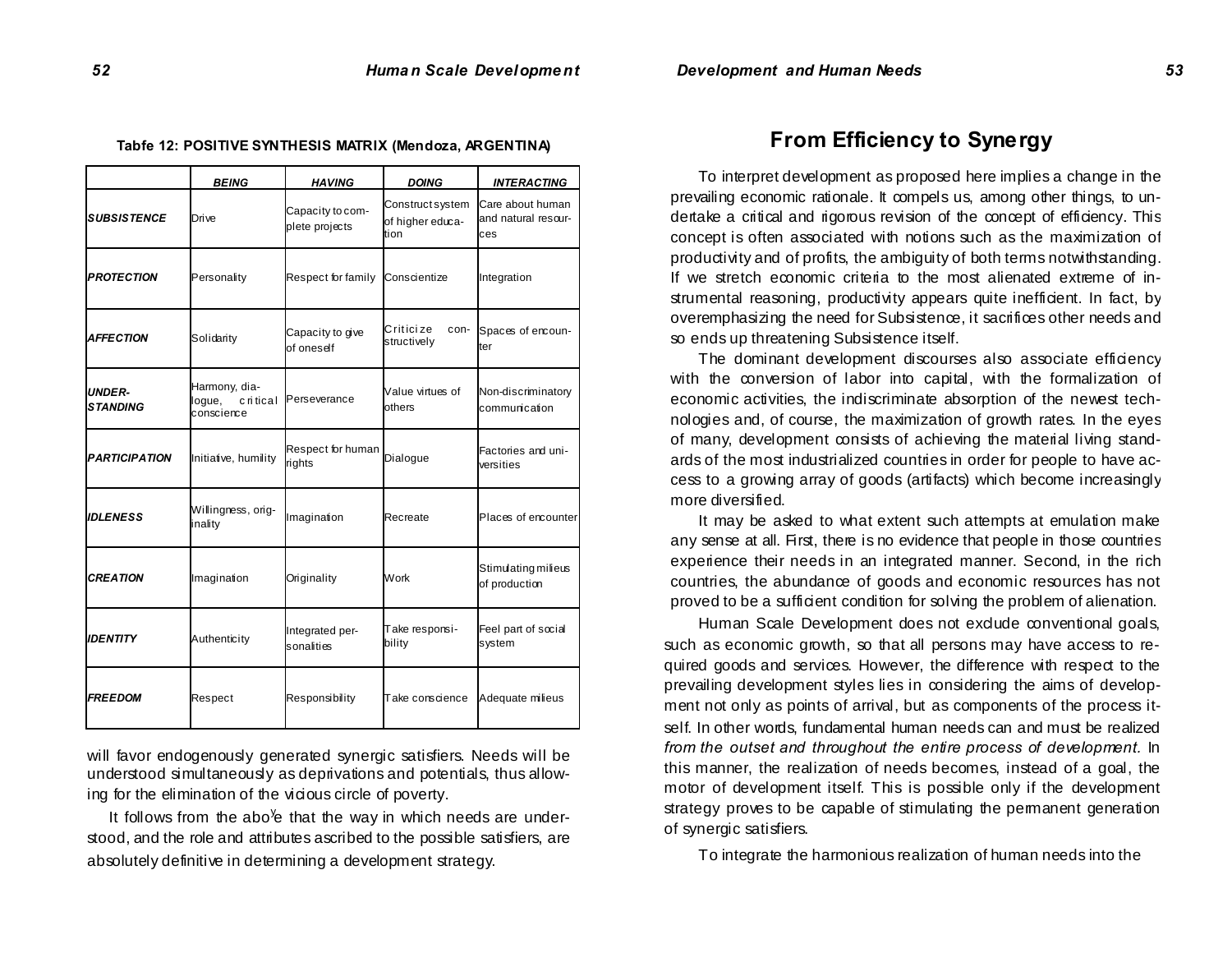process of development gives everyone the possibility of experiencing that development from its very outset. This may give origin to a healthy, self-reliant and participative development, capable of creating the foundations for a social order within which economic growth, solidarity and the growth of all men and women as whole persons can be reconciled.

Development capable of combining synergy with efficiency may not be enough to fully attain that which is desired, but it is surely sufficient to persuade people that the undesirable is not always unavoidable.

# **3.**

# **DEVELOPMENT AND SELF-RELIANCE**

# *Manfred Max-Neef, Antonio Elizalde and Martin Hopenhayn*

# **Toward a Self-reliant Development**

## **On Multiple Dependencies**

Up to the present, the efforts to establish a New International Economic Order and a new international division of labor have been unable to alleviate the economic, financial, technological and cultural relationships of dependence of Third World countries on industrialized nations. The increasing power wielded by financial capital has restricted further the capacity and the right of debtor countries to determine their own destiny. In this regard, the adjustment policies imposed by the International Monetary Fund on Latin American governments, applying for loans to maintain their disproportionate debt service payments, reflects the power of the international banking system to undermine the sovereignty of poor countries.

The patterns of consumption, exported by the affluent countries and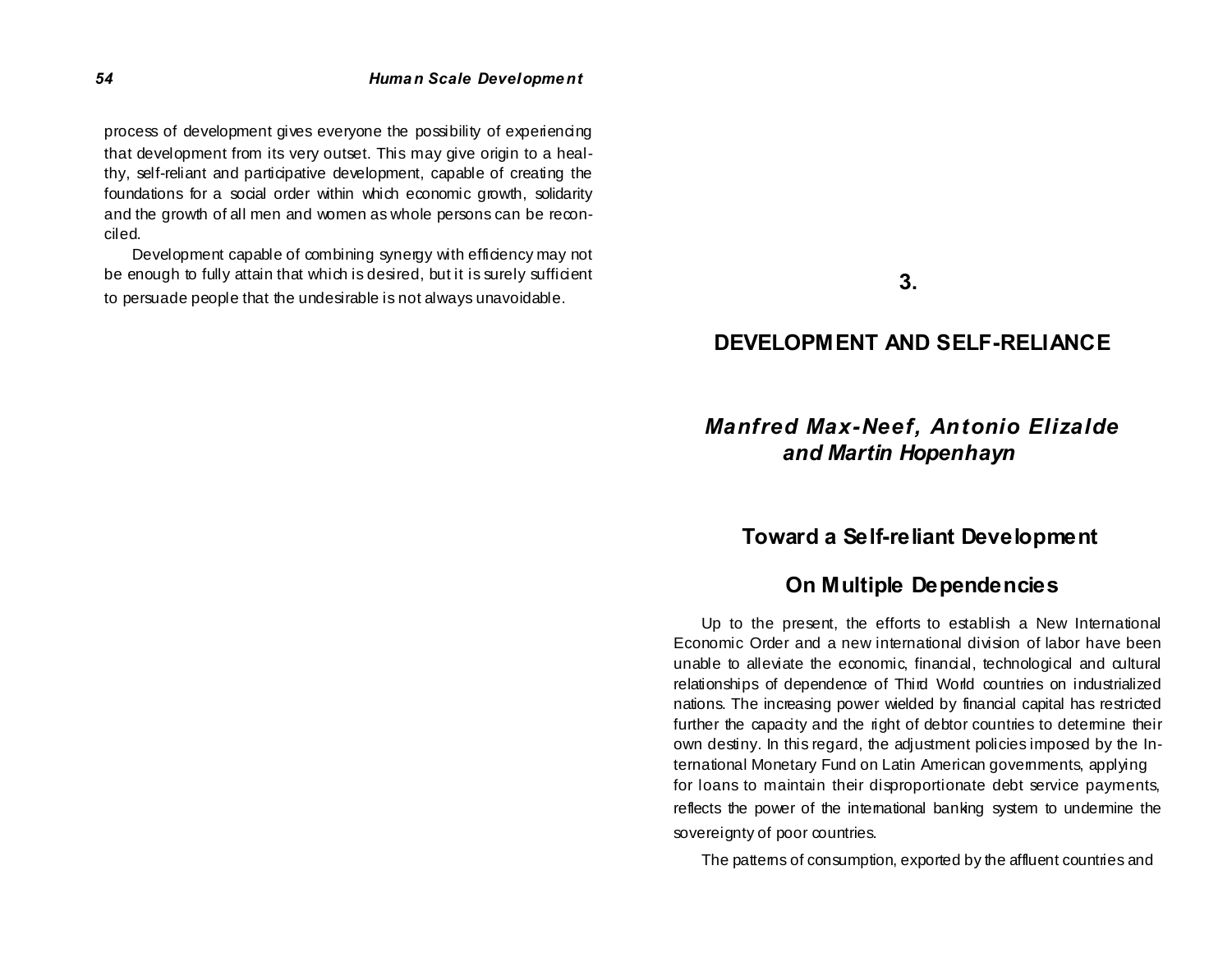imposed upon Third World countries, subject the latter to relationships of exchange that make dependence more acute, perpetuate their internal imbalances and threaten their cultural identity. It is the industrial countries that not only control a substantial part of global industrial production, but also produce and market the new "breakthrough" technologies. They are also responsible for propagating the message that such technologies along with their accompanying products are absolutely essential for any society seeking to improve the welfare of its members.

The dependence on such patterns of consumption is encouraged from within Third World countries by power groups that reap the benefits derived from marketing them. This has contributed significantly to the indebtedness of Latin American countries. According to estimates made by the economist Jacobo Schatan, $^1$  between 1978 and 1981 the amount of non-essential imports rose to \$14 billion in Mexico, to \$10 billion in Brazil and to \$5 billion in Chile. For example, luxury imports accounted for a per capita expenditure of \$79 in Brazil, \$200 in Mexico and soared to \$513 in Chile. India, however, only imposed luxury goods to the value of \$5 per capita, and it is no mere coincidence that its foreign debt is much lower than that of Latin American countries.

To break away from imitative consumption patterns not only frees us from the spell of cultural dependence, but also creates the conditions for a more efficient use of the resources generated in the periphery. It further lessens the negative impact of protectionist policies that industrial countries put into practice to shelter their own products. The various forms of dependence reinforce one another. The different domains of dependence—economic, financial, technological, cultural and political—cannot be viewed in isolation from one another, since the power of one is derived from the support it receives from the otherdomains.

It is because of these multiple dependencies that development geared toward self-reliance and the satisfaction of human needs is inhibited. The satisfaction of such fundamental human needs as Subsistence, Protection, Participation, Creation, Identity and Freedom is restricted by the demands which the international centers of power,

either explicitly or implicitly, impose upon the countries in th e periphery. This is apparent in matters of political models, guidelines for

### *56 Huma n Scale Developme nt Development and Self-reliance 57*

economic growth, cultural patterns, incorporation of technologies, options for consumption, exchange relationships and ways of solving social conflicts. The acceptance of such demands not only nurtures dependencies, but also reinforces them. We are caught in a vicious circle within which little or nothing can be accomplished in terms of satisfying the most vital needs of the great masses in Third World countries. Under such conditions, it would be more accurate to speak of "antidevelopment" countries, rather than of developing countries.

The political issue of Human Scale Development does not consist of seeking spaces which the New International Economic Order might open up for the economies of the periphery. On the contrary, it is a question of de fining a self-reliant development strategy and, from this perspective; look for possible support from the New International Economic Order which can help to promote these objectives. For example, it is not a question of maximizing exports in terms of the demands from the center, and then wondering how to utilize export revenues. Instead, we should begin by regulating the flow of exports and decreasing the flow of imports, as is consistent with more endogenous and self-reliant development.

In much the same way as we have coped with an *interrelationship of domains of dependence* (financial, technological, cultural and political), we are paralyzed by an accumulation of *spaces of dependence* (local, regional, national and international). Economic concentration along with the centralization of political decisions generates and reinforces dependencies among these different levels. Poor countries are subjected to the will of the rich countries; and within poor countries the same pattern exists, where local and regional realities seem doomed to subordinate their development to the decisions of centralized political and economic interests.

## **Self-reliance at the Center of Development**

Dependent relations from the international space to the local spaces, and from the technological to the cultural domain, generate and reinforce processe s of dominance that frustrate the satisfaction of human n ee d s. II is only by generating self-reliance, where people assume a leading role in different domains and spaces, Mat it is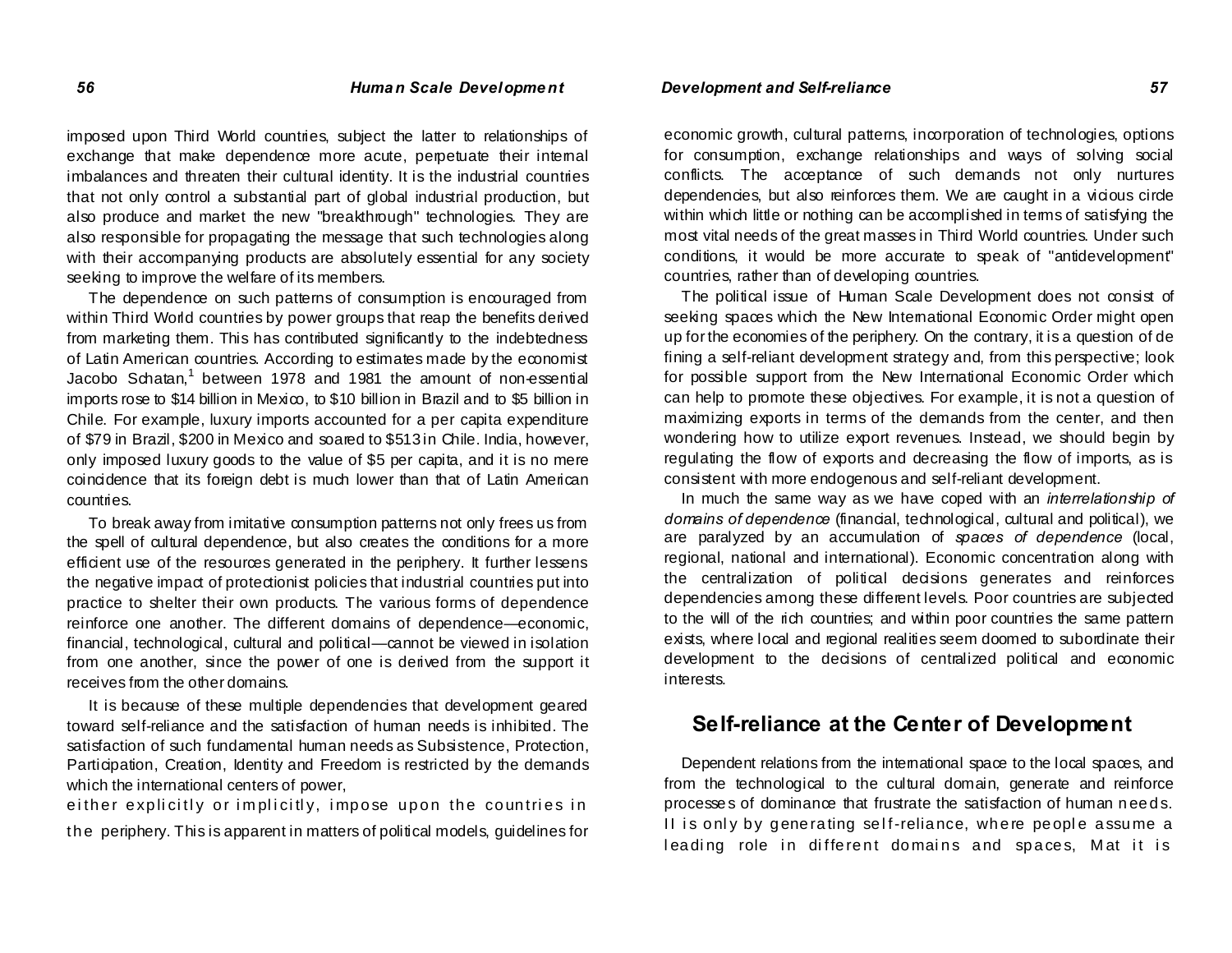possible to promote development processes with synergic effects that satisfy fundamental human needs.

We understand self-reliance in terms of a horizontal interdependence and in no way as an isolationist tendency on the part of nations, regions, local communities or cultures. Interdependence without autho rita rian relation ships is able to combine the objectives of economic growth, social justice, personal development and freedom in much the same way that a harmonious combination of such objectives can achieve both the collective and individual satisfaction of the different fundamental human needs.

Understood as a process capable of promoting participation in decision-making, social creativity, political self-determination, a fair distribution of wealth and tolerance for the diversity of identities, selfreliance becomes a turning point in the articulation of human beings with nature and technology, of the personal with the social, of the micro with the macro, of autonomy with planning and of civil society with the state.

**Articulation Among Human Beings, Nature and Technology. The** behavior generated by an anthropocentric cosmology that places human beings above nature is consistent with the traditional styles of development. Hence, the economistic view of development, measured by means of such aggregate indicators as the GNP, indiscriminatingly regards as positive any processes where market transactions take place, regardless of whether they are productive, unproductive or destructive. As an example, it is in this way that the indiscriminate depredation of natural resources makes the GNP grow, as in the case of a sick population when it increases its consumption of pharmaceuticals or use of hospital facilities.

Seemingly, modem technologies may often be deceptive. A remarkable example is that of the North American farming system, acknowledged for its great efficiency. Highly mechanized and benefiting from subsidized petroleum, it is an extraordinarily inefficient system when measured in terms of the amount of energy used to yield a set amount of kilo/calories. Nonetheless, when measured in monetary terms, it con-tributes to the growth of the GNP. These examples also hold true for the countries of the Third World, very much under the "spell" of the latest technologies.

*58 Huma n Scale Developme nt Development and Self-reliance 59*

In Mexico, according to information provided by the Xochicalli Foundation, it is estimated that 19,000k/cal. are used in order to put 2,200k/cal. of food on the table. Furthermore, the amount of energy consumed in transporting foodstuffs in Mexico is almost equal to the total energy required by the primary sector for food production. The fact that such situations are considered to be positive is undoubtedly a conceptual aberration.

Since Human Scale Development is concerned mainly with the fulfillment of fundamental human needs of present as well as future generations, it advocates a concept of development which is essentially ecological. This implies, on the one hand, creating indicators capable of discriminating between what is positive and what is negative and, on the other hand, designing and using technologies that can be adapted to a truly eco-humanist process of development and thus ensure the conservation of natural resources for the future.

**Articulation Between the Personal and the Social.** The prevailing political models and development styles have been unable to make compatible personal development and social development. The exercise of power, especially when inspired by restrictive ideologies, tends to either lose sight of the person in the archetype of the masses or to sacrifice the masses to the archetype of the individual. In fact, there are many models that postpone social development in the name of consumer sovereignty, while overlooking the fact that reducing a person to the mere category of a consumer also impairs the possibilities of personal development.

Social and personal development are inseparable. Therefore, it would be unreasonable to expect that one of them may automatically be the consequence of the other. A healthy society should advocate above all the development of every person and of the whole person.

Traditionally, it has been thought that owing to scarce resources, we are obliged to choose between personal and social development strategies rather than adopt comprehensive policies. Undoubtedly, such thinking arise s from a conventional conception of efficiency. If, however, we consider conventional resources along with non-conventional resources with their synergic potential (see On Resources, page 76), we realize that comprehensive policies are viable, and that only by combining, personal and social development is it possible to achieve a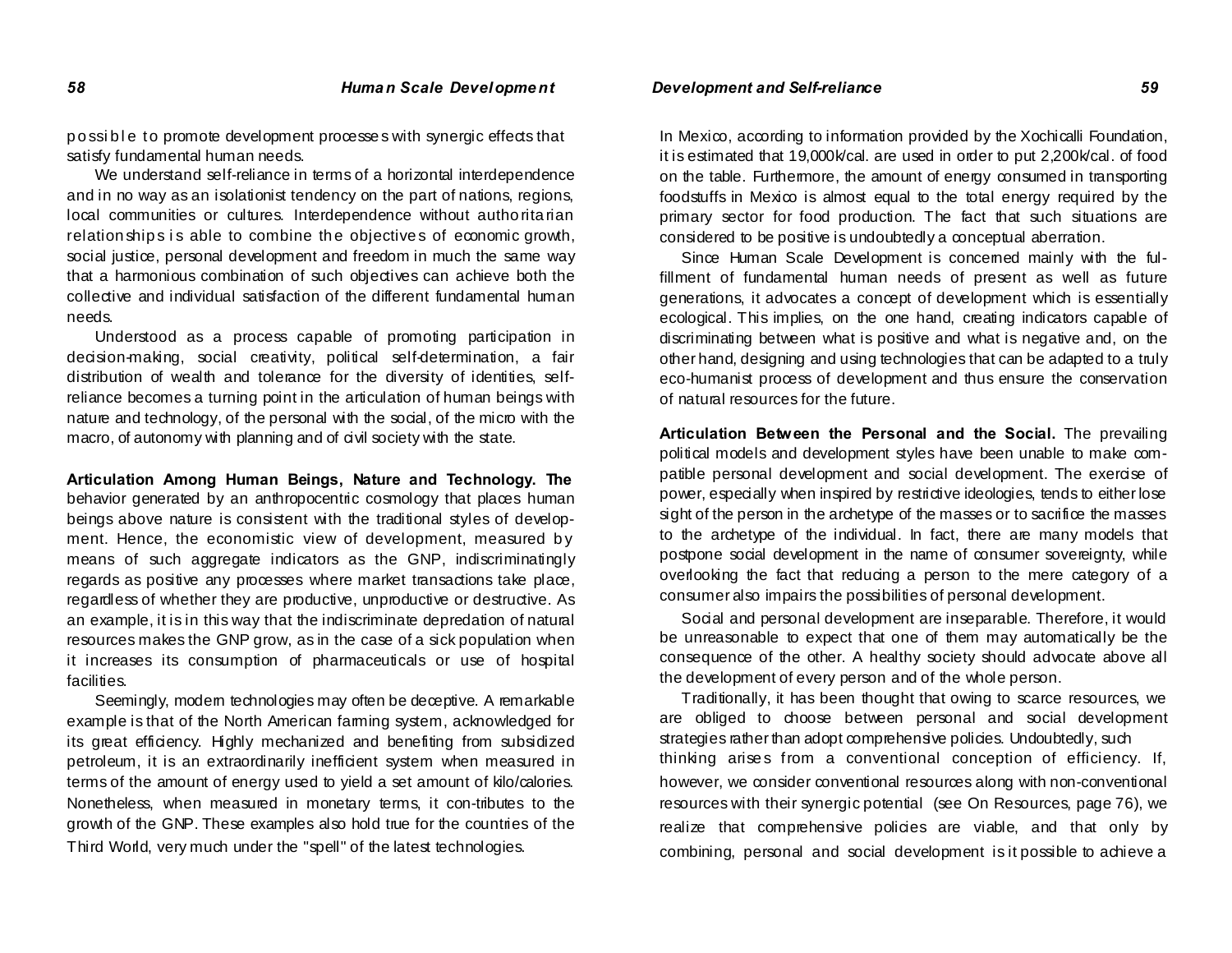healthy society comprised of healthy individuals.

The articulation between the personal and social dimensions of development may be achieved through increa sing levels of selfreliance. At a personal level, self-reliance stimulates our sense of identity, our creative capacity, our self-confidence and our <sup>p</sup>eed for freedom. At the social level, self-reliance strengthens the capacity for subsistence, provides protection against exogenous hazards, enhances endogenous cultural identity and develops the capacity to generate greater spaces of collective freedom. The necessary combination of both the personal and the social in Human Scale Development compels us, then, to encourage self-reliance at the different levels: individual, local, regional and national.

**Articulation Between the Micro and the Macro.** Relationships of dependence flow from the top downwards—from the macro to the micro, from the international level to the local level, from the social domain to the individual domain. Relationships of self-reliance, on the contrary, have greater synergic and multiplying effects when they flow from the bottom upwards; that is to say, to the extent that local selfreliance stimulates regional self-reliance, which in turn fosters national self-reliance. This does not mean that policies at the macro level are intrinsically unable to communicate self-reliance to micro-social levels, but it does imply that two challenges must be met. The first involves minimizing the risk of reproducing vertical relationships in the name of regional and local self-reliance. The second means self-reliant processe s originating from micro-spaces should be less bureaucratic, more democratic and more efficient in combining personal growth with social development. It is precisely these social and physical spaces- family, group, community and local—which have a distinct human scale dimension; that is, a scale where the social does not annul the individual; rather the individual may empower the social. In Human Scale Development, these spaces are fundamental to the generation of synergic satisfiers.

It is not our intention to suggest that self-reliance is achieved simply by social and economic interaction in small physical spaces. Such an assumption would do nothing but replicate a mechanistic perception which has already been very harmful in terms of development policies.

## *60 Huma n Scale Developme nt Development and Self-reliance 61*

f self-reliant processes at the global and local levels do not complement each other, the most likely consequence will be the coopting of the micro by the macro. Complementary relationships between the macro and the micro, and among the variou s microspa ce s, may facilitate the mutual empowering of processes of socio-cultural identity, political autonomy and economic self-reliance. (See pages 85-86.)

**Articula tion Be tween Planning and Autonomy.** To achieve increasing levels of political autonomy and economic self-reliance in local spaces, it is necessary to promote processes with such objectives. This poses a central challenge for Human Scale Development: *to reconcile external promotion with internal initiatives.* The spontaneous activity of local groups or of isolated individuals cannot have any real impact if not nurtured and empowered through the action of planners and politicians. What is needed is global planning for greater local autonomy. This planning should be capable of mobilizing existing groups and communities, to transform their survival strategies into life) options that are organically articulated as political and social projects throughout the national space.

**Articulation Between the State and** Civil **Society.** To transform dependence into autonomy requires deep structural changes in the relationship between the state and civil society. These changes seek not only to create and reinforce self-reliance, but also to solve the conflicts and contradictions that may arise in the process of generating increasing self-reliance. The interconnection between multiple dependencies (from the international to the local, from the technological to the sociocultural) can only be confronted through social mobilization geared to the consolidation of self-reliance and through a deep respect for the diversity of cultures, forms of organization and uses of local space. Furthermore, self-reliance increases critical awareness. This means that more people will assume their role as social protagonists and, as such, this increasing participation must be harmonized within an organic whole.

As long as economic and social organizations remains framed within a pyramidal political logic, it will be extremely difficult locate and diversify resources in a way that comes to terms with the structural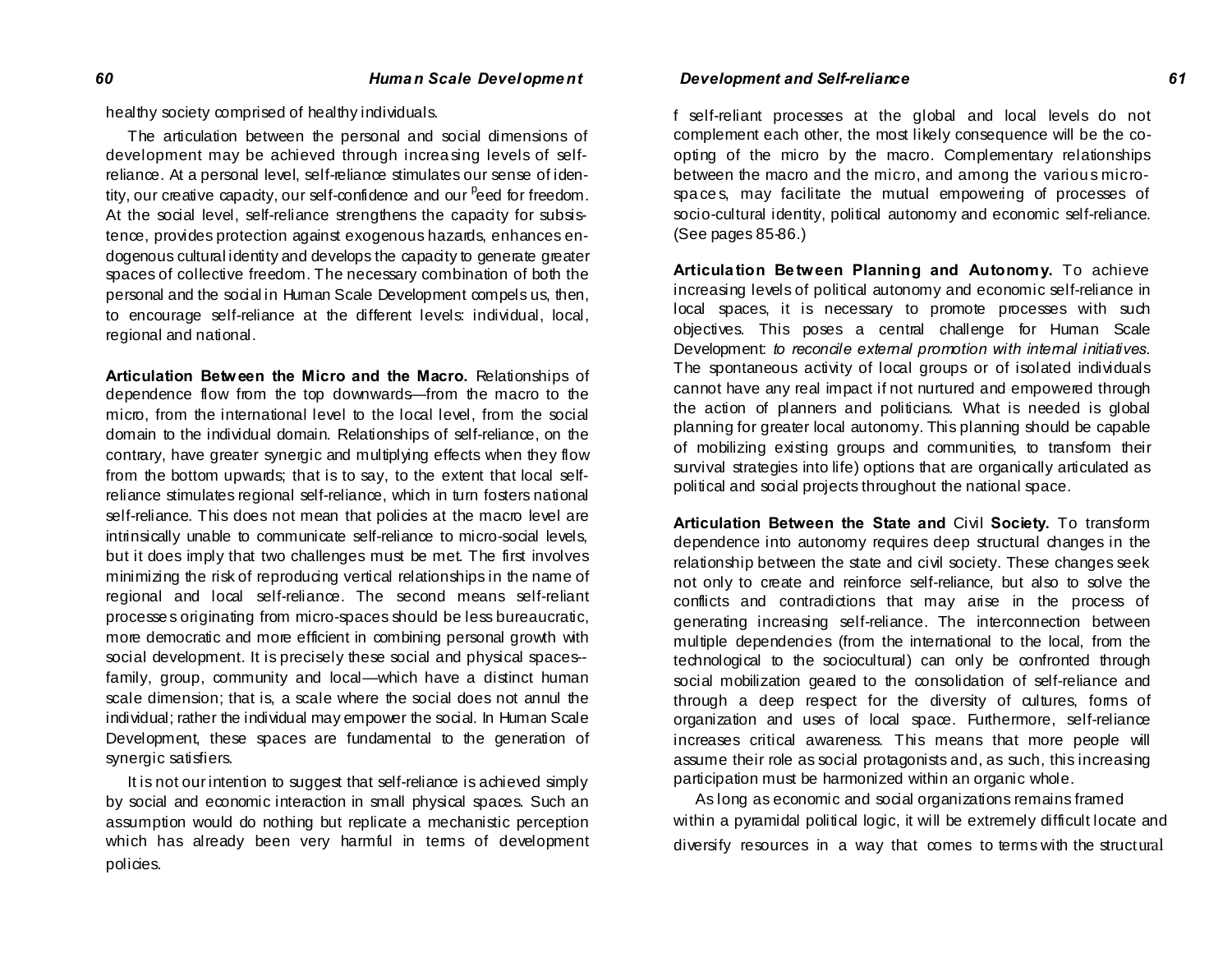heterogeneity of the Latin American population. For this reason, it is necessary to counterbalance the state's logic of power with the demands for political autonomy that arise from civil society—from the people and their organizations. It is through effective experiences of self-reliance that it will be possible to overcome the prejudice that efficiency necessarily goes hand in hand with centralized decisionmaking.

To deny the role of the state and of public policies in the execution of planning and resource allocation is not realistic. On the other hand, the surrender of social and productive organizations, generated by civil society, to a "macrocephalic" state would corrupt the process of developing self-reliance.

Encouraging self-reliance in many spaces means considering development not as an expression of a predominant dass or of a single political project controlled by the state, but as the outcome of a diversity of individual and collective projects capable of empowering one another. In order to guarantee such processes, the state must assume the critical role of opening up spaces for the participation of different social actors. In this manner, the reproduction of mechanisms of exploitation and coercion are controlled, thus guarding against the consolidation of harmful projects acting to inhibit the diversity that needs to be strengthened and reinforced.

## **Empowering Groups and Social Actors**

In contrast with the prevailing economic rationale, Human Scale Development—focused on encouraging self-reliance within the different spaces and domains—does not consider accumulation as an end in itself, or as a panacea that cures all the ills of Third World countries. Although it in no sense minimizes the importance of generating surpluses, its emphasis is on the consolidation of groups, communities and organizations capable of forging self-reliance. Through its expansion and articulation from the micro-spaces to national settings, economic accumulation can eventually help lo progressively satisfy the fundamental human needs of people. The capacity of the different groups and individuals to decide how to use and allocate their own resources will ensure a use of surpluses that is neither discriminatorynor restrictive.

## *62 Huma n Scale Developme nt Development and Self-reliance 63*

**Spaces and Actors.** In local spaces, which are more human in scale, it is easier to generate initiatives in self-reliance that could be potential alternatives to pyramidal structures of power. It is in human scale spaces that personal and social development can reinforce each other. Therefore, there is no dependence which can be done away with effectively until we rediscover and then nurture the initiatives of social organizations at the grassroots level. The role of the state and of public policies is to identify these embryonic initiatives, reinforce them and help them to multiply. Besides, it is within local spaces that people act to satisfy their fundamental human needs.

Alternative policies central to Human Scale Development are needed in order to empower social actors to initiate autonomous, selfsustaining and harmonious development in the different domains. This does not imply, of course, that Human Scale Development is solely concerned with small social and physical spaces. The impact of the international recession on Latin American countries and the structural imbalances of peripheral capitalism make it obvious that development in local spaces i s inadequate unless it is complemented by global policies to alleviate the precarious conditions of the dispossessed masses. However, such policies must indude in their agenda the allocation of resources capable of stimulating self-reliance within local spaces.

**Self-reliance Versus Instrumentalization.** Self-reliance presents a contrast to the uniformity of behavior among social sectors and actors that is conventionally expected. People are no longer just instruments for the efficient accumulation of capital. In the Third World, the price raid for capital accumulation and efficiency is dependence. Yet, dependence inhibits the satisfaction of fundamental human needs and, therefore, is a price which should not be tolerated. It means that the dispossessed masses are manipulated in relation to the demands made by the great centers of economic power and that heterogeneous forms of culture, production and organization are considered mere stumbling blocks to growth.

An economic rationale is needed that does not ascribe importance to indiscriminate accumulation nor to the mere improvement of conven-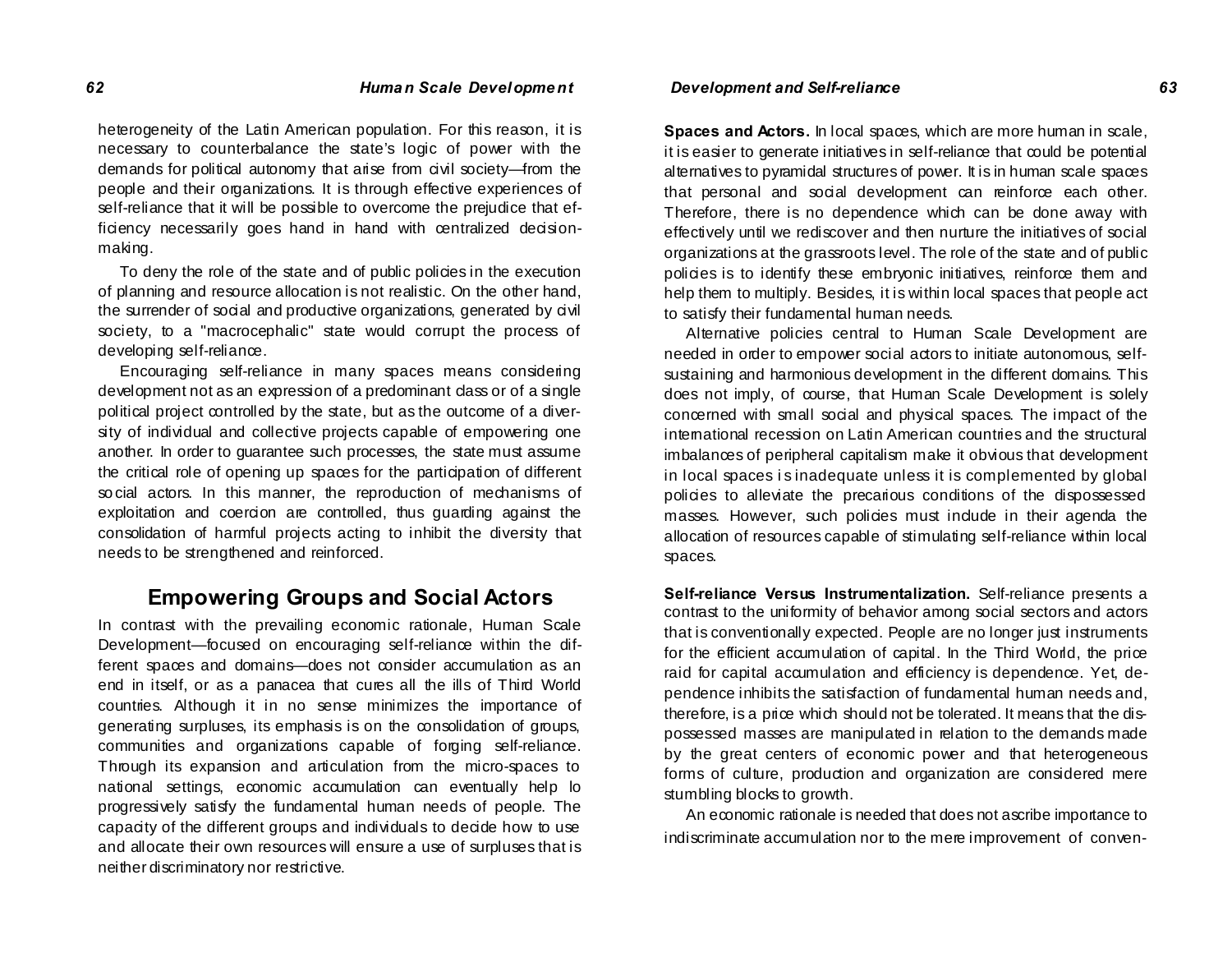tional economic indicators irrelevant to the well-being of people, nor to principles of efficiency unrelated to the satisfaction of human needs. *This rationale is aimed at enhancing people's quality of life and is sustained by re spect fo r dive rsity along with a refusal to turn so me people into instru ments of othe rs and so me countries into instru ments of others.*

**The Logic of Economics Versus the Ethics of Well-being.** It is necessary to counter a logic of economics, which has inherited the instrumental reasoning that permeates modem culture with an *ethics of well-being.* The fetishism of numbers must be replaced by the development of people. The state's vertical management and the exploitation of some groups by others must give way to a social will encouraging participation, autonomy and the equitable distribution of resources.

It is absolutely necessary to do away with a priori categories and assumptions which, thus far, have not been questioned at the levels of macro-economics and macro-politics. A commitment to Human Scale Development makes it necessary to encourage individuals to assume responsibility for a development alternative based on self-reliance. In this respect, the central question for Human Scale Development is: What resources are to be generated, and how should they be used in order to nurture self-reliance in individuals and in micro-spaces?

Self-reliance involves a kind of regeneration or revitalization emanating from one's own efforts, capabilities and resources. Strategically, it means that what can be produced (or worked out) at local levels is what should be produced (or worked out) at local levels. The same principle holds true at the regional and national levels.

**Opting for Self-reliance.** Self-reliance changes the way in which people perceive their own potential and capabilities. Often their sense of value and self-worth has been denigrated as a result of center periphery relations. The reduction of economic dependence, one of the objectives of self-reliant development, is not expected to be a substitute for trade or exchange. These will always be necessary as certain goods or services cannot be generated or provided al a local, regional or na-

tional level. Thus, self-reliance must of necessity acquire a collective nature. It must become a process of interdependence among equal

## *64 Huma n Scale Developme nt Development and Self-reliance 65*

partners so that forms of solidarity prevail over blind competition.

Self-reliant development permits a more complete and harmonious satisfaction of the system of fundamental human needs. By lessening economic dependence, subsistence is safeguarded, since economic fluctuations (recessions, depressions) cause greater damage when a center-periphery structure prevails. Furthermore, it fosters participation and creativity. It stimulates and reinforces cultural identity through an increase in self-confidence. Finally, communities achieve a better understanding of technologies and productive processes when they are capable of self-management.

# **On the Invisible World**

## **The Invisible World and Its Potential**

It is not our intention to present the invisible sectors or the microorganizations as absolute sustainers of a structural transformation of society or as redeemers of contemporary history. If we have devoted an important part of this book to these protagonists, it has been with the purpose of emphasizing what is ignored in a great part of the literature on development, namely, all the "sub-history" of everyday life where productive practices are linked dosely to collective survival strategies, cultural identities and popular memory. Fully aware of all the economic and cultural limitations of the invisible world, we think, however, that such a world contains and generates connections between economic practices, social organizations and cultural features which cannot be disregarded in any discussion concerned with endogenous development. Finally, our emphasis on the invisible world and its micro organizations also conforms to the need to complement other perspectives emphasizing development from the bottom upwards in order to acknowledge as relevant what traditionally has been seen as marginal. Moreover, we are interested in efforts to understand the dynamics of other emerging protagonists, such as youth groups, women's organizations , trade unions , entrepreneurs , indigenous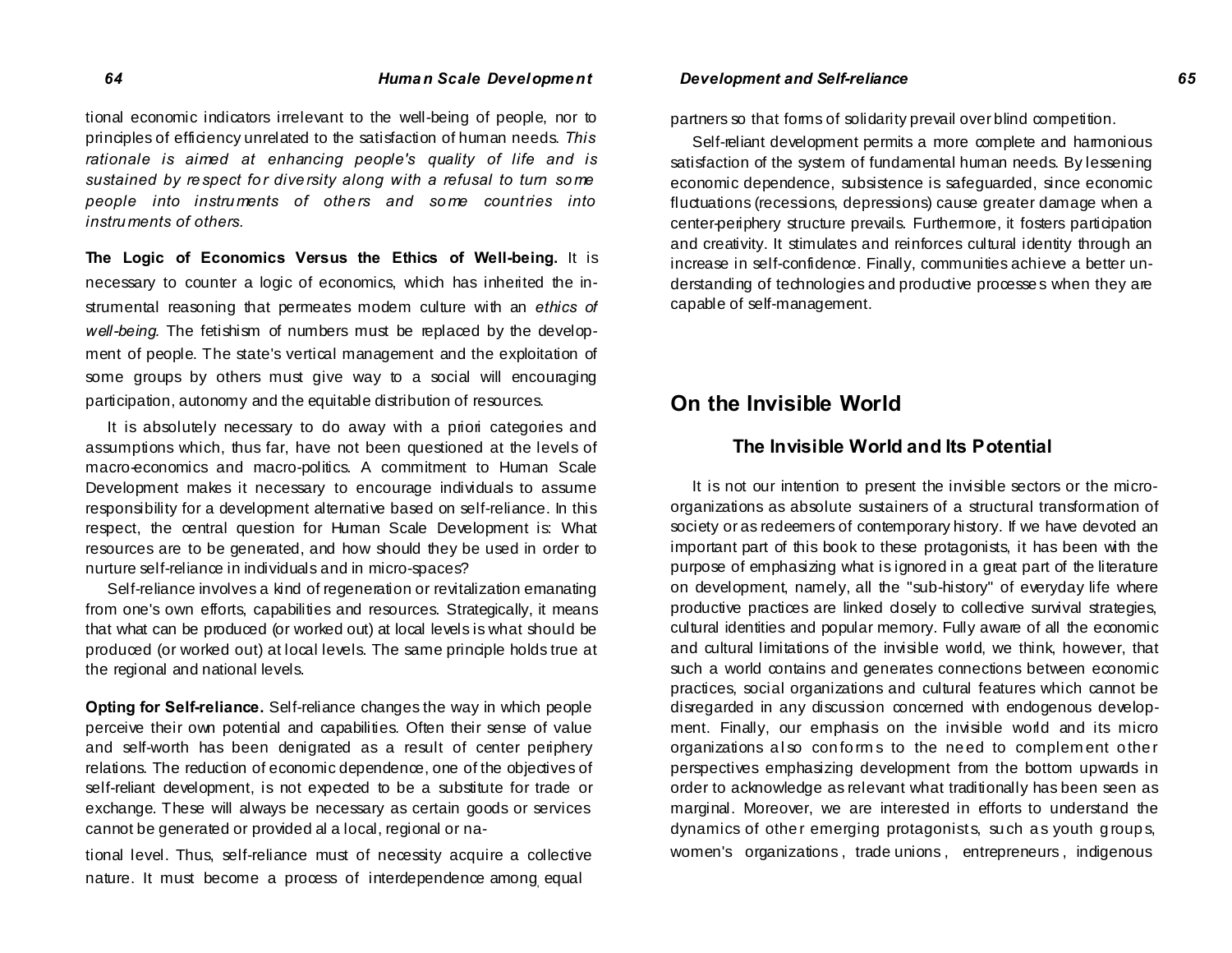## groups, and so forth. We do not wish to contribute to an idealization of the popular sectors. We simply intend to recognize their value and potential as social actors who can help create a participatory and decentralized form of democracy—the practice of democracy at a human scale.

The economic crisis dominating Latin America expresse s itself in many different ways. One of the most significant manifestations of this situation has been the sustained expansion of the invisible sectors over the last few years. In countries with high unemployment levels, the contingent of the active population that holds non-salaried jobs is of such a magnitude that there is no longer any sense in considering it as a residual sector of society. By a strange kind of dialectic, these sectors manifest themselves both as an extreme expression of the crisis and as a possible means of emerging from it. Because they lack opportunities in the formal market, unemployed workers and their families generate alternative forms of productive organization and of work in general, thus giving rise to an extraordinary diversity of survival strategies. The invisible sectors are marked by precarious living and working conditions, the consequences of a permanent lack of security imposed by the competitive market that creates disadvantages for these sectors where productivity is low. All this is aggravated by the fact that the invisible world becomes very useful to a capitalism which is unable to generate sufficient jobs in the formal economy.

**Strengthening Micro-organizations.** As a potential means of solving the crisis, the invisible world creates through survival strategies a myriad of community organizations as well as productive microorganizations. In this sub-world, the ethics of solidarity that have evolved from within are an indispensable resource for survival in the milieu where a dominant logic of competition prevails. In this way, an endogenous force of solidarity confronts permanently the exogenous forces of competition. In this confrontation, there are two diametrically opposed perspectives: (1) that the exogenous pressures may weaken these organizations to the point where they will be dissolved through "inertia" or incorporated into the competitive rationale of the dominant system; or (2) that these organizations will gain strength thus attaining increasing degrees of self-reliance and ultimately transferring the vitality

of their solidarity to other sectors of society. For the latter to happen, it will be necessary to decentralize decisions, to increase access to resources and to promote popular participation.

This does not mean that a self-reliant development policy should concern itself exclusively with the internal reinforcement of the invisible sectors. Such a thesis would be partial and reductionist. What is at stake is to liberate the wealth of social creativity, of solidarity and of selfmanaging initiatives which the invisible world has spawned in order to survive in a restrictive environment. These initiatives, through more generally applied policies, will challenge the logic of indiscriminate competition and dependence.

**The Need for Horizontal Networks.** The invisible actors should organize horizontal networks, undertake mutually supportive action, articulate individual and group practices and thus develop shared projects. In this way, they will be able to do away with the fragmentation which presently threatens their existence. National projects that indude these sectors in decision-making and planning can minimize the effects of exogenous pressures and strengthen the endogenous potential.

# **The Invisible World and the Latin American Crisis**

An unmistakable feature of Latin America's development is the inability of the formal economic sector to absorb the steady increase in the economically active population. It generates a surplus labor force comprised of the unemployed and the underemployed, who insert themselves in the labor market through a variety of low income-generating self-employment schemes, that is, survival trades. This heterogeneous sector of society has spawned a multiplicity of organizations where the non in stitutionalized productive unit is predominant. All the se heterogeneous activities take place outside the formal productive sector.

Individuals and families, organized in small economic units that fill the empty spaces of the system and undertake economic activities spurned by the modem capitalistic sector, make up a significant part of the labor force in almost all I in American countries. The participation of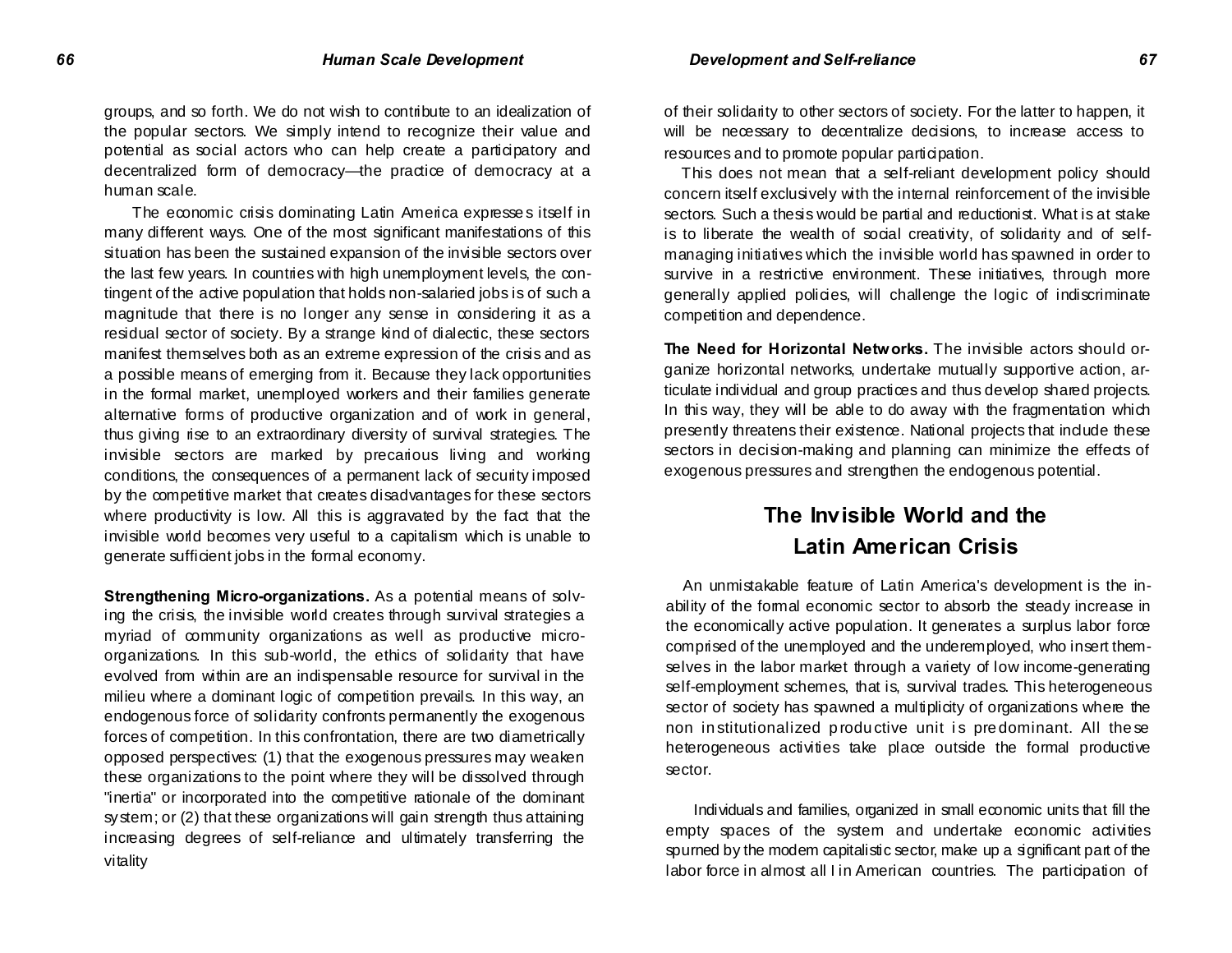whether organizad on an individual or on a social basis. Although these organizations are embryonic in character, it is necessary to investigate and to verify if they g cnuinely represent alternativa fo rm s pe rtincnt a new style of development. Such an evaluation would involve studying the multiplicity of rationales that underlie these organizations. But if theoretical investigation is to be translated finto political change, it is also necessary to identify those new social protagonists that are emerging from within the invisible world and are potential agents of change. A comprehen sive study of both rationales and of so cial protagonists would help to pave the way for new forms of organiza tion capable of changing social reality.

This inve stigation would in no way diminish the hi sto rical role of capital as the majos instrument of economic mode mization in the region, nor the role of the state as an instigator of capitalist initiatives. Capital and the state are far too important in our countrie s to be o ve rlooked. To ignore them may leal to serious errors of analysis and the implementation of erroneous development policies and actions.

**Self-reliance and Production** of Knowledge. Human Scale Development calls for a restructuring of the way we pursue knowledge in order to create critical awareness throughout society. The cognitive instruments needed to counteract the multiple forms of dependence

ust be made accessible to all. Such a task requires thai the new ideas con front the dominant ones in the spaces where public policies are constructed. The refore, it is necessary to coordinate action in order to guarantee that ideas are undcrstood and di scu ssed in all tho se domains and settings promoting people-centered development.

We require research leading to the creation of data bases capable of measuring and e valuating what i s relevant lo Human Scale Development. It is, therefo re, advi sable to modify the stati stical and qualitative systems of information in such a way that they reflect the structural heterogeneity and psychocultural specificities of the different regions and, abo<sup>y</sup>e all, the potential that underlies this diversity.

It is necessa ry to encourage popular participation in the production of relevant information. This will require, on the one hand, redesigning our re sea rch methodologie s and practice s in su ch a way that they not only make information available to the

people, but also insure that it is relevant to their interests. This type of data must be generated through participatory practices and widely accepted community self-diagnosis techniques.

It might be app ropriate to encou rage the creation of idea ban ks at national levels and then interconnect them throughout the Latin American region. These banks would gather information on grassroots initiative s aimed al local self-reliance. Thcy would also collect information on the use of non-conventional re sou rces (see On Re sou rces, page 76), and on technologies and public policies conducive to the promotion of the ideas of Human Scale Development.

It is advi sable to modify the educational curricula in the centers of higher learning so that they systematically consider development alternatives, especially their epistemological, propositional and methodological a spects. The training of researchers is essential to generate information crucial to Human Scalc Development, and also

countera ct the tyranny of reductionist ideologies and the unilaterally adopted views on the topic of development.

It is important to improve the quality of adult education as well as the work of development promoters and activists so that it may be consi stent with the objectives of community participation, self-reliance and the satisfaction of fundamental human needs. Moreover, post-graduare programs in teaching and research should be encouraged to emphasize the systematiza tion of the problems that a rise in connection with the quest for de velopment alte matives in our countries. Finally, it is advi sable to organize a netwo rk of clo sely lin ked re sea rch and training centers in ordcr to create a system of permanent feedback that may con-tribute to the design of a new development paradigm.

# On Micro-organizations Micro-organizations in the Invisible Sectors

One of the most remarkable manifesta tion s of the invisible world is the wide spectrum of micro - enterprises and other small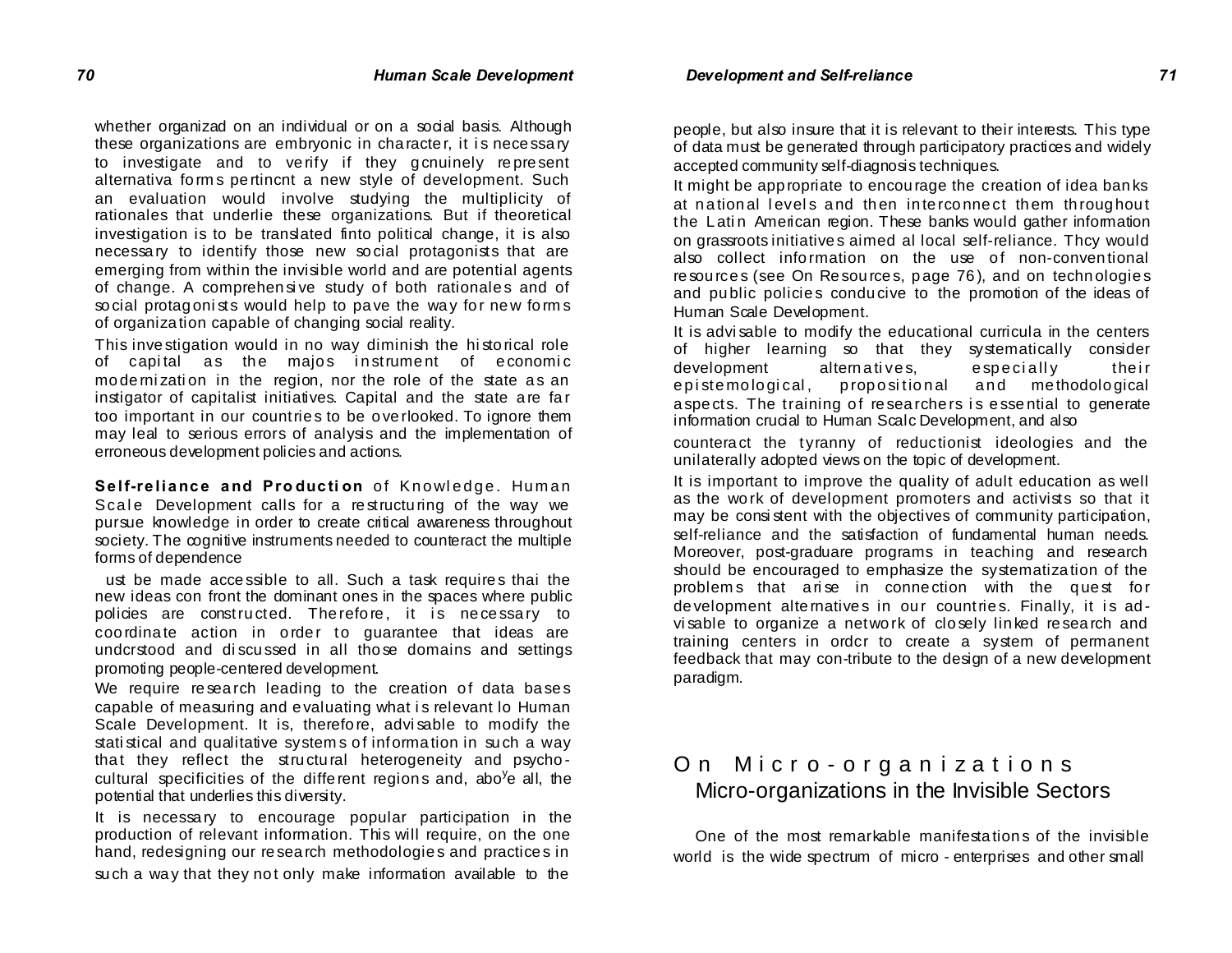economic organizations which operate in the empty spaces left by the capitalist market. The rationale that characterizes these microorganizations may be determined by such factors as the need to survive in a situation of acute crisis, the lack of opportunities offered by the modem market economy or a conscious decision to adopt an altemative to employment in the formal sector of an economy governed by its own internal discipline, hierarchy and tradition. The rationale governing micro-organizations is based only partially on the capitalist principle of accumulation through profit.

**Heterogeneity of Micro-organizations.** Often these economic microorganizations are subordinated to modem capitalism. Nonetheless, their diversity, together with their alternative rationale, distinguishes them from the enterpri se s of the modem sector that operate s on capitalist principles in increasingly oligopolistic markets. Some studies have indicated that the structures through which these micro-organizations operate generate low productivity and low incomes. This renders the jobs performed in such non-institutionalized sectors unattractive except to the poorly qualified, and to those who for other reasons (the handicapped, migrants, women, etc.) have limited access to the formal labor market. There are instances, however, where micro-organizations have emerged as deliberate alternatives to salaried employment, or as a defense mechanism against an environment that is socially and politically hostile. In such cases, the prevailing motivation might be solidarity expressed through a new social experience—that is, work as a creative endeavor and not just as a survival strategy. The heterogeneity of the sector is multi-dimensional; there is a great diversity of activities performed, of methods of marketing goods and services and of ways of organizing work (individual micro-units, cooperatives, family enterprises and so on).

Lack of Stability **of Micro-organizations.** Another feature of microorganizations is their instability demonstrated by their high birth and death rates. Such organizations face serious difficulties in surviving due to such factors as the size of the market, location, structure of costs, opportunities for entering into a competitive market, the potential for diversifying sources of inputs and raw materials, the capacity to

## *72 Human Scale Development Development and Self-reliance 73*

avoid dependence on a few buyers (especially middlemen), access lo credit and the like. These constraints, which determine whether microorganizations are able to reproduce themselves, may be overcome with the help of assistance programs sponsored by public or private agencies. A new concept of economic and social resource management (see On Resources below), along with an alternative view of the process of development, makes it possible to minimize the dependent, unstable and random character of the micro-organizations of societies which, like those of Latin America, show a great structural heterogeneity.

In the absence of a new vision, the life span of most of the economic micro-organizations will be short and they will be characterized by limited periods of accumulation followed by frustrated attempts at growth. Although it seems paradoxical, these experiences, inherent in the invisible world, represent a potential alternative to the scourge of unemployment. Since the modem sectors of the economy will not be able to solve the negative effects of the crisis by themselves, the need to support and stimulate these micro-organizations becomes obvious.

**Micro-organizations and Macro-policies.** In order to secure the development and the continuity of these organizations, the role of the state becomes fundamental. The state can undermine their existence either by neglect or by the repression of social movements which, originating within the micro-organizations, tend lo form alliances with other sectors of civil society in the struggle to regain the power concentrated in the state. Therefore, to promote micro-organizations, emphasis must be given to structural changes and to an organic articulation between the micro and macro levels of society. The socio-political and economic impact of the micro-organizations comprising the invisible world will depend on their capacity to relate to the whole of the society. Furthermore, their eventual influence will also depend on whether they limit themselves to organizing survival strategies or, whether in addition and by means of these strategies, they become the embryos of an alternative form of development.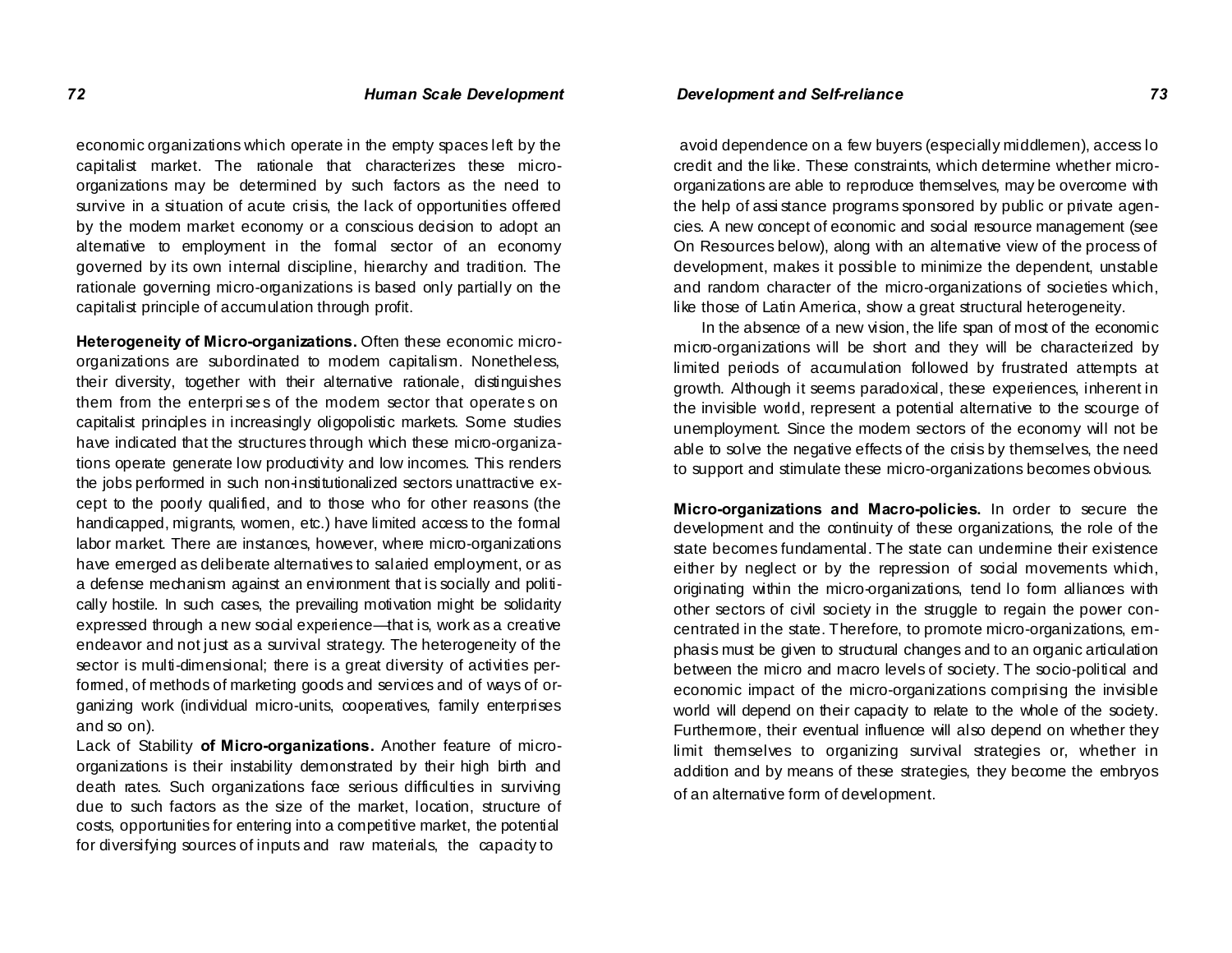# **Limitations and Potentials of the Micro**-**organizations**

It would be absurd to identify Human Scale Development, in its broader sense, with only the invisible world, and even more so with a sub-division of these, which we call economic micro-organizations. We should, however, try to identify within these units the embryos of different forms of social organization of production and work, which could be incorporated into new styles of development.

One of the manifestations of the economic and social crisis affecting the countries of the region is the problematique of the invisible world. Hence, they play a critical role in the search for policies and programs to overcome the crisis. Even though alternatives to the existing order may have their origins in some micro-social spaces of the invisible world (anti-authoritarian spaces which combine an economy, a culture and a political will), their transformation into viable alternatives affecting the global situation will depend on the identification of, and support for, those protagonists and those social organizations capable of putting their vision into practice.

Therefore, the question of invisibility has to be induded in the problematique of the transition to new forms of social organization. In this regard, we must not overlook the fact that certain experiences associated with the invisible world are proving to be perfectly capable of surviving the crisis from which they originated in the first place.

Whatever the structure that defines the invisible world, the political bearing of these on the rest of society will also depend on the creativity of the persons involved. In other words, in order to foster structural changes, it is necessary to separate within the invisible world the mere mechanisms of resistance to the crisis from mechanisms which are motivated by a search for greater autonomy. The latter may eventually contribute to a more lasting structure and inspire the creation of new development strategies.

**Self-relia nce as a Socio-ec onomic Process.** The degree of self-reliance that popular organizations may reach in their operation and management is directly determined by the, way in which such organizations insert themselves and participate in the market. We

## *74 Human Scale Development Development and Self-reliance 75*

must acknowledge, however, that absolute self-reliance is utopian. What is both desirable and possible is *the achievement of increasing degrees of self- reliance.* In other words, self-reliance will be determined by the way in which the micro-organizations relate to other social actors and organizations. Since self-reliance is forged through these connections, it must be understood as a process defined by a system of relationships. If, as a consequence of the crisis, many popular economic organizations attempt to construct practices of selfmanagement, this constitutes an important step toward self-reliance as well as greater autonomy. It indicates that groups and communities have the will to exert control over their own conditions of life. It is in this sense that these micro-organizations are the embryos of Human Scale Development. They represent a potential for the transformation of economic and social relationships basic to the construction of a democratic culture.

All this must, of course, go hand in hand with the availability of resources that lead to the generation of economic surpluses and thus allow for the reproduction and growth of these organizations.

**Challenges for the State.** A permanent threat to micro-organizations wishing to attain greater levels of self-reliance and autonomy are the cooptive strategies of the state, political parties and other institutions which operate according to a logic of power. Economic micro-organizations and social movements in general are frequently neutralized by a political landscape dominated by pyramidal structures in which struggles for hegemony are constantly taking place.

The problem of cooptation is critical in shaping the articulations between local organizations and global processe s. Cooptation is achieved through the identification and political manipulation of the social actors. This invariably leads not only to a loss of their identity, but also to actions that ultimately defeat their endogenous objectives. Within these dynamics, the system of relations established between the micro-organizations and the macro-structures of power eventually result in micro-organizations losing control over their own resources and their own destiny.

The direction of these articulations depends to a great extent on the ideology of the state. Within the context of authoritarian and antidemocratic political processes, public resources are distributed with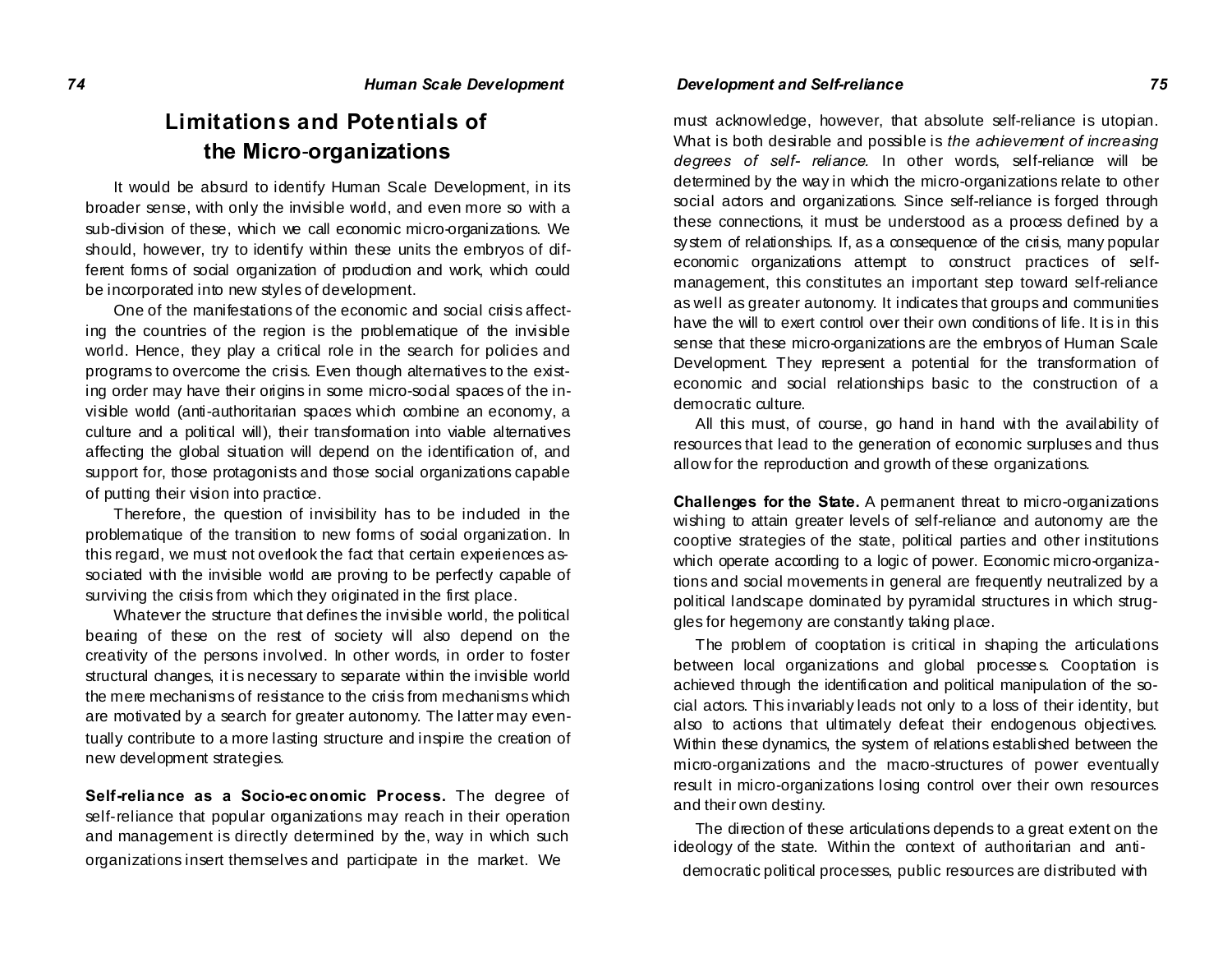#### *76 Human Scale Development Development and Self-reliance 77*

strings attached. They are aimed at inducing the recipient communities to adopt particular types of behavior or perform actions which the state considers convenient for the established social and political order. In the case of a merely representative democracy, the allocation of public resources occurs within policies of social reform integral to an ideological perspective which also conditions the functioning of micro-organizations and of social movements, thus undermining their capacity for autonomy and self-reliance. However, it is obvious that a representative democracy presents more favorable conditions for the coexistence of multiple socio-cultural identities than authoritarianism does. In any case, democratic political activity, together with an economic system that allocates resources according to the real needs of the different social groups, are indispensable requirements for the propagation of Human Scale Development.

# **On Resources**

# **Resources for Self-reliance**

In implementing concrete policies aimed at Human Scale Development in Latin America, a decisive step is the strengthening of local organizations that operate with an anti-authoritarian rationale (solidary, synergic, participatory) and increasing self-reliance. If such "organizational embryos" can be strengthened, it will be possible to lessen the risk of cooptation of the micro by the macro, and increase the permeability of the macro by the micro. A policy that promotes resources *for* local development (which implies decentralization and participation) and *from* the local organizations is the cornerstone of structural transformation "from the bottom upwards."

To this end, it is necessary to examine the problem of resources within small economic organizations, to evaluate critically the conventional concepts of resources, to seek alternative ways of mobilizing financial resources and, above all, to consider the importance of nonconventional resources for local development and, in particular, for the development of small economic organizations.

## **Work as a Multi-resource**

When analyzing a productive unit in order to evaluate its efficiency and its method of organization, the orthodox paradigm of economic theory, based on the concept of production functions, advocates that the flow of production during a given period of time depends (among other things) on the stock of capital and on the use of a certain amount of work, both combined in a given proportion. From this it follows that both work and capital are mere factors of production, that is to say, inputs for the productive process. Within such a perspective nothing, in a formal sense, makes a machine different from human work, which is purchased in the market just as other goods are since it has a price (wages) and is subject to the free play of supply and demand.

Economic theory's primitive interpretation of work and capital as homogeneous was superseded by the so-called "Controversy of Capital" or "Cambridge Controversy." The idea of homogeneity was transcended by the "Theory of Human Capital." Yet, in the new version, human work appears restricted to the process of accruing capital through investments in education and training. Apart from being objectionable on ethical grounds, this theory contains a conceptual sophism by virtue of which the workers appear, to a certain extent, as capitalists.

Over and above this reductionism, these notions omit a set of resources that are work-related and which historical experience compels us to consider. Work constitutes much more than a factor of production: it fosters creativity, mobilizes social energy, preserves communal identity, deploys solidarity and utilizes organizational experience and popular knowledge for the satisfaction of individual and collective needs. Work has, then, a qualitative dimension which cannot be accounted for either by instrumental models of analysis or by economic manipulations of production functions.

Within the framework of the current crisis, the qualitative dimension of work becomes all the more evident in those activities that are undertaken by many micro-organizations. They are intangible elements 1101 measurable or definable in units comparable with those used for the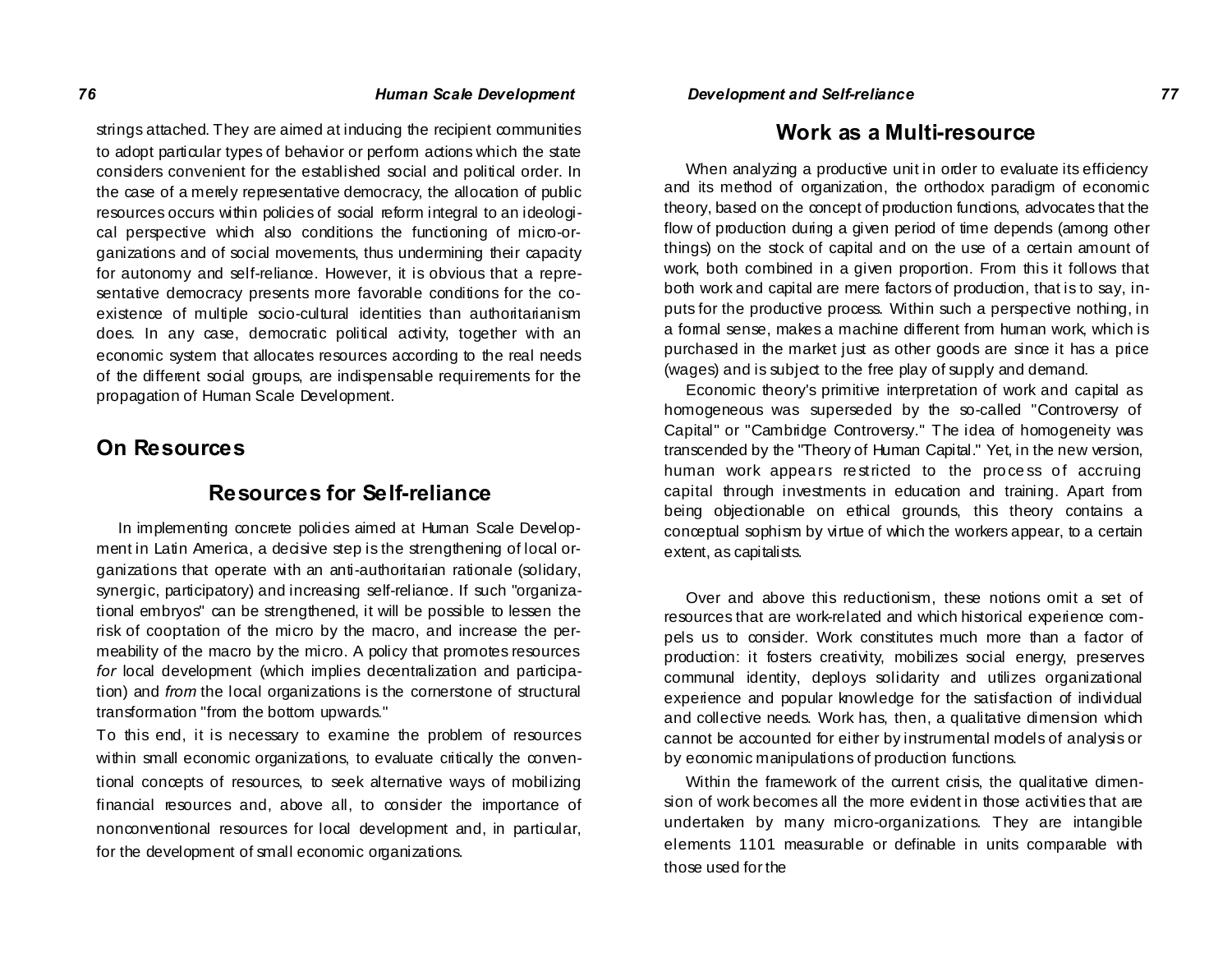conventional factors of production. Linked to a broader concept of work, these resources have a decisive role in compensating the scarcity of capital with qualitative elements for the increase of productivity. Understood as a force which mobilizes social potentialities, *work, more than just a resource, is a generator of resources.*

A reconceptualization of resources—work included—is both necessary and viable. It enables us to overcome one-dimensional views, which tend to subordinate development to the exdusive logic of capital.

The new concepts to which we have made reference, and the choice of alternatives for generating re source s, require two fundamental aspects to be considered. Both will be examined in the following sections. The first is related to non-conventional resources, and the second to financial alternatives for local development.

# **Non-conventional Resources**

Non-conventional resources are important not only for the survival of micro-organizations, but also for the constitution and development of social movements in different countries of Latin America. We find examples in the Popular Economic Organizations in Chile (PEO), in the grassroots Christian communities of Brazil, in the organizations of squatter settlements in Peru, in youth and women's movements, native peoples associations, ecological groups and so forth.

Analogous organizations exist in all the countries of the region, and are made up of people who have decided to muster their energies to share the task of satisfying their fundamental needs through the construction of collective life projects.

There are many cases of micro-organizations that are created not only to overcome the absence of work opportunities in the more modem sectors of the economy, but also to come up with deliberate alternatives both to alienation and to the hierarchical organization of work dictated by capitalism, in factories, offices and in other organized services. A good number of these organizations devote themselves to economic activities which guarantee their self-reproduction, while also promoting social, cultural and recreational activities. Production and marketing of goods and services is complemented with such activities as communal

## *78 Human Scale Development Development and Self-reliance 79*

house-building projects, organic farming in small family plots, cooking community meals in "common pots," collective purchasing, popular theater and others.

**Beyond Economic Resources.** The resources that such movements and organizations avail themselves of is not limited to those that are conventionally understood as economic resources. While the latter are restricted to work with its different characteristics, as well as to capital, other possible resources are:

- 1. Social awareness;
- 2. Organizational know-how and managerial ability;
- 3. Popular creativity;
- 4. Solidarity and ability to provide mutual aid;
- 5. Expertise and training provided by supporting agencies;
- 6. Dedication and commitment from internal and external agents.

It is necessary to stress a very special peculiarity that distinguishes conventional from non-conventional resources. While the former are depleted when used, the latter are lost only to the extent to which they are *not* used. For instance, power that is relinquished is power that is lost, money that is given is money we no longer have, whereas solidarity that is shared with others is solidarity that grows, knowledge that is transmitted is knowledge that expands itself.

Non-conventional resources enable development to take place that goes far beyond the notion of accumulation (while including it), sine it is also based on the acquisition of practical knowledge generated by the community itself. Such an accumulation of knowledge expands, in turn, the potentiality of the resources themselves. Another distinctive trait of these resources (and one which reverses the usual economistic perspectives) is that unlike conventional economic resources, which are characterized by scarcity, non-conventional resources are plentiful. They also have a tremendous capacity to preserve and transform social energy for processe s of deep change.

**Complementarity of Conv entional and Non-conv entional Resources.** The use of non-conventional resources, such as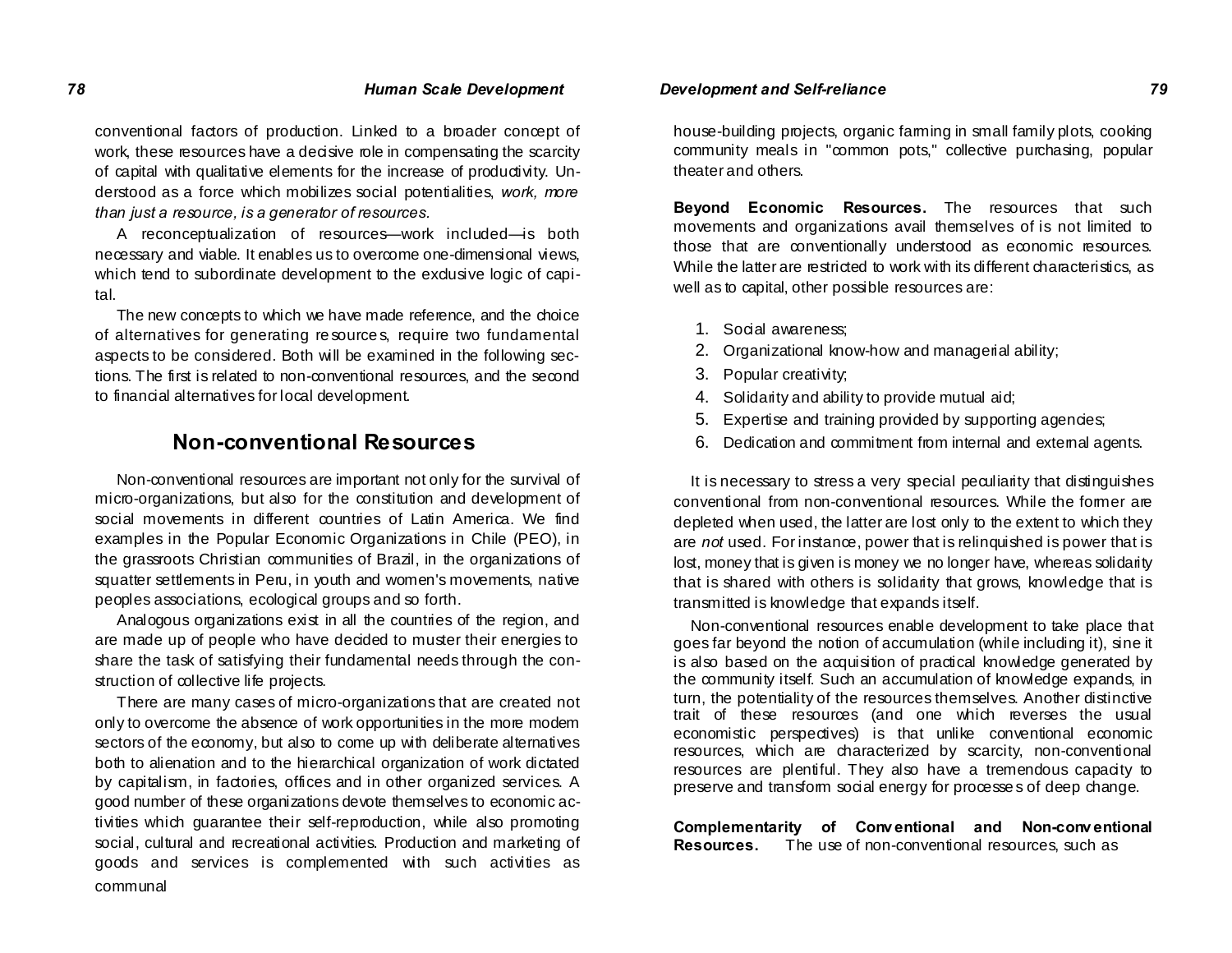those listed above, not only stimulate self-reliance, but also insure a better performance of conventional resources, especially of capital. This is lustrated by the experience of many local projects undertaken in Latin America with the support of international organizations. Unfortunately, a great number of projects, which have all the necessary financial support, vanish into thin air because of their inability to motivate people and to arouse the endogenous potential of the groups that they intend to benefit. Hence, any conventional resource which is not supported in the community by a "will to be" and a "will to do"—that is to say, by the emergence of non-conventional resources which the community decides to mobilize—will end up collapsing.

This reconceptualization of resources not only widens the options that are possible in matters of policies and planning; it also underlines the fact that the main agent of transformation is the capacity of the human being to activate his or her sensitivity, imagination, volition and intellectual talent in an effort that extends itself from personal development to social development thereby generating a process of integration of the individual and the collective. It is precisely this synergic capacityof non-conventional resources which make them indispensable for Human Scale Development. And it is because of their historical and cultural dimension that a policy of using non-conventional resources is much more than an economic policy.

## **Non-c onv e ntiona l Res ources and Social De moc rac y.** These

resources will be important instruments for transformation when they are rooted in the communities and "stored" in their historical and cultural tradition. It is the community which can enhance these resources and make the use of them viable because they are inherent in it. Thus, *the stren gthenin g o f non-con ven tional re sou rces also in volve s the strengthening of communityparticipation and of self-reliance.*

To the non-conventional resources mentioned, we may add other analogous ones that flow from historical-anthropological contexts as well as the social structures that indude social networks, collective memory, cultural identity and world views.

Any alternative that aims to achieve Human Scale Development will necessarily entail a policy of activating non-conventional resources. This forces us to meet a great ideological challenge, namely, to

advance along the lines of:

- 1. Identifying and making use of favorable historical circumstances in order to multiply the initiatives which civil society creates to manage the available resources in a new way.
- 2. Identifying and broadening those social spaces which contain a greater potential in terms of non-conventional resources.
- 3. Identifying and motivating social actors capable of using these resources for structural changes conducive to Human Scale Development.

## **Alternatives for Local Financing**

The conventional financial system has neither adjusted itself to promote local development, nor provided any support to alternative experiences of economic organization. This is part of a political context that needs to be critically reviewed. This review is all the more important when we become aware of the economic crisis which the countries of the region are undergoing. Stabilization policies aimed at solving the problems of internal imbalances and external indebtedness were undermined by irresponsible lending by the international system of private finance, the powerful economic groups and the state. Far from helping our countries to develop, these processes precipitated a profound economic and social crisis which has no precedent in the history of Latin America. A fact that should not be overlooked is that channeling huge funds to both the powerful economic groups and the state reinforced a crisis which further impoverished all those sectors that have traditionally been exduded, in social, economic and political terms, from the historical process of economic expansion.

One of the main problems in relation to local financing is the abnormal enlargement and centralization of the state in Latin America. More resources would be available to promote self-reliance of local spaces in many countries of the region if tax, monetary and financial reforms were undertaken. This would allow public and private resources to be related more directly to local needs and to the less favored groups in the population. The discussion about decentralization versus centralization than acquires great significance for Human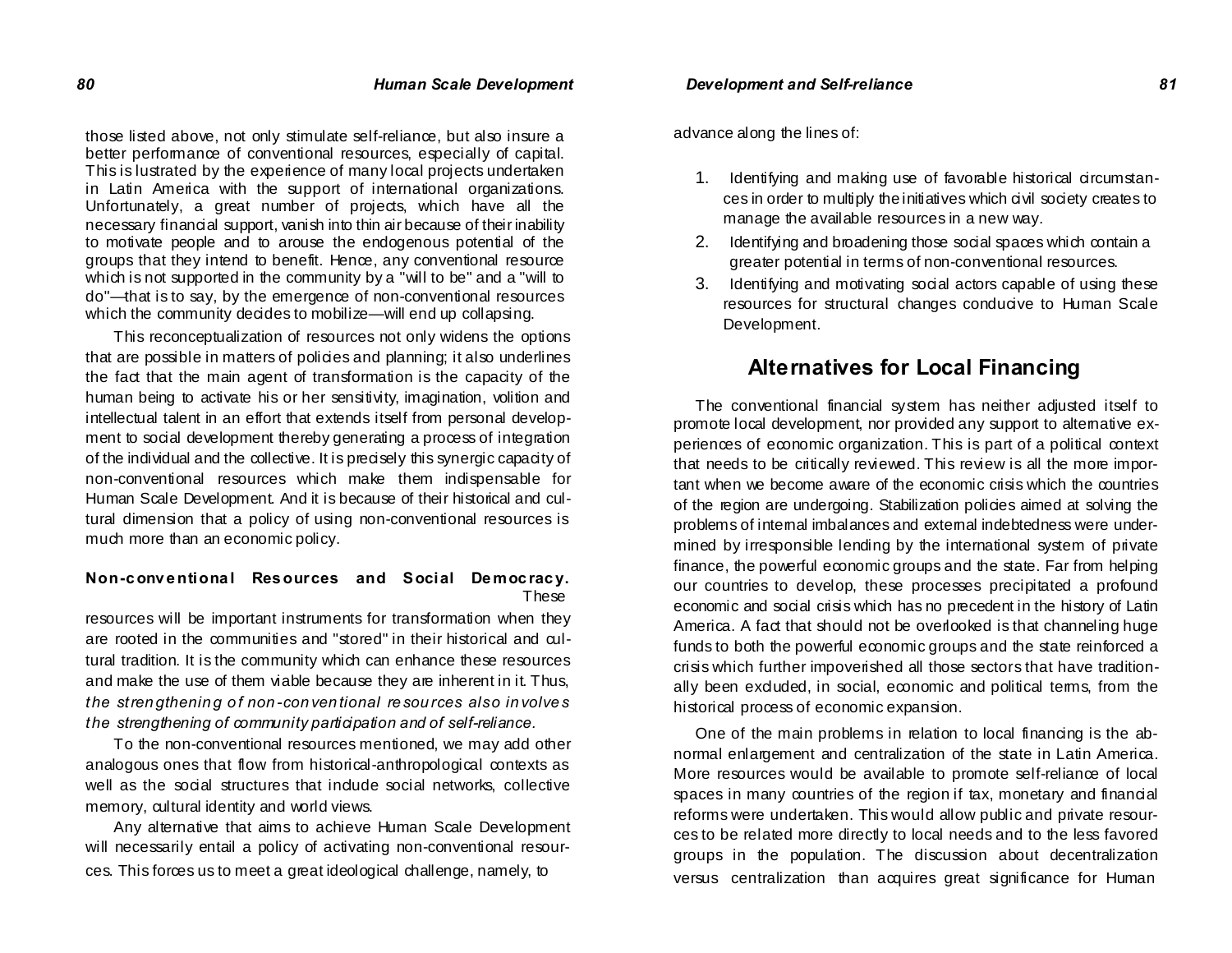Scale Development. In this manner, the role of the state is redefined as an allocator of resources to favor development geared to strengthening local spaces.

The financial institutions that may be concerned with local financing of Human Scale Development must state goals and forms of operation going far beyond conventional principles. In the first place, these institutions must promote local creativity and support community initiatives that are organized through solidary, horizontal and equitable relationships. Second, they must encourage the greatest possible circulation of money at the local level. This means attracting locally generated surpluses and making them circulate as many times as possible within the local space, thus increasing the multiplier effect of a given level of deposits and savings. Third, these institutions must adjust themselves so that the savers, or the generators of surpluses, may decide on the use of their resources, thus allowing for a greater transparency in the relationship between saver and investor that may, in turn, promote greater participation in activities devoted to making development alternatives in the local space more viable. Fourth, these financial institutions must be managed in a cooperative way by people in the community itself, which means that the management should also be local in origin. Finally, if the local financial institution is to gain credibility, it must be protected against any potential liquidity crisis. This protection could be provided by an organization such as a Central Bank or any other sound public banking agency.

In terms of the above, it is necessary that the banking system in Latin America should adopt a new orientation which may broaden its concept of funding. In this way, it could overcome restrictive practices, doing away with the conservative barriers which demand guarantees in property or collateral as an indispen sable condition of any loans granted.

Without reducing their autonomy, local banks should also be related to the national and international financial systems. With regard to the latter, one could think of creating a Latin American regional bank, the primary function of which would be to supportlocal financing. Such a bank, regional in character, could be conceived as a cooperative institution composed of local banks.

Another form of local financing is barefoot bauking Thisis

a mechanism which is generally connected with some official financial institution. Its objective is that of allocating resources to activities undertaken by local groups which otherwise would have no access to funding from any other banking institution, either public or private. The system has many variations but, in general, it operates through the identification of investment opportunities carried out by especially trained people who live within the community. Such agents choose activities according to their suitability to local conditions and their potential for development. In these cases, support is adapted to the real possibilities of the local project, instead of the project having to adapt itself to exigencies of the financial market.

Local financing also requires that the funding institution itself (or any other public or private agency) should provide, if necessary, technical support to organize and undertake projects which will avail themselves of the economic opportunities to be found in the local space. This requirement should not be understood as a formal one, but as an instrument to enable the viability of the effort to be asse ssed and to improve extemal support.

In the case of the Grameen Bank Project in Bangladesh, the loans generated savings, which is fairly unusual. What usually happens is the opposite, namely, that savings generate credit. The relation between savings and loans has been the subject of new proposals in recent reports. It has been advocated—in the light of the problems Paced by the poorer communities see king alternative forms of development that the mobilization of savings, combined with loans at the local level, is one of the most important means to promote the development of the community. On the other hand, there are experiences that show that the informal sector has a great potential for generating savings and that thispotential has scarcely been explored. The savings institutionsin the local spaces emerge, then, as important agencies for the support of alternative experiences, particularly if they are cooperative and restrict themselves to small geographical spaces, thus taking up the role of popular banks. In order to give greater consistency to local development, these institutions must also: (1) have a decentralized structure; (2) relate, in the closest possible way, the generation of savings to local credit needs; and (3) overcome or find alternative waysof usual demands of guarantees for grarlting credit.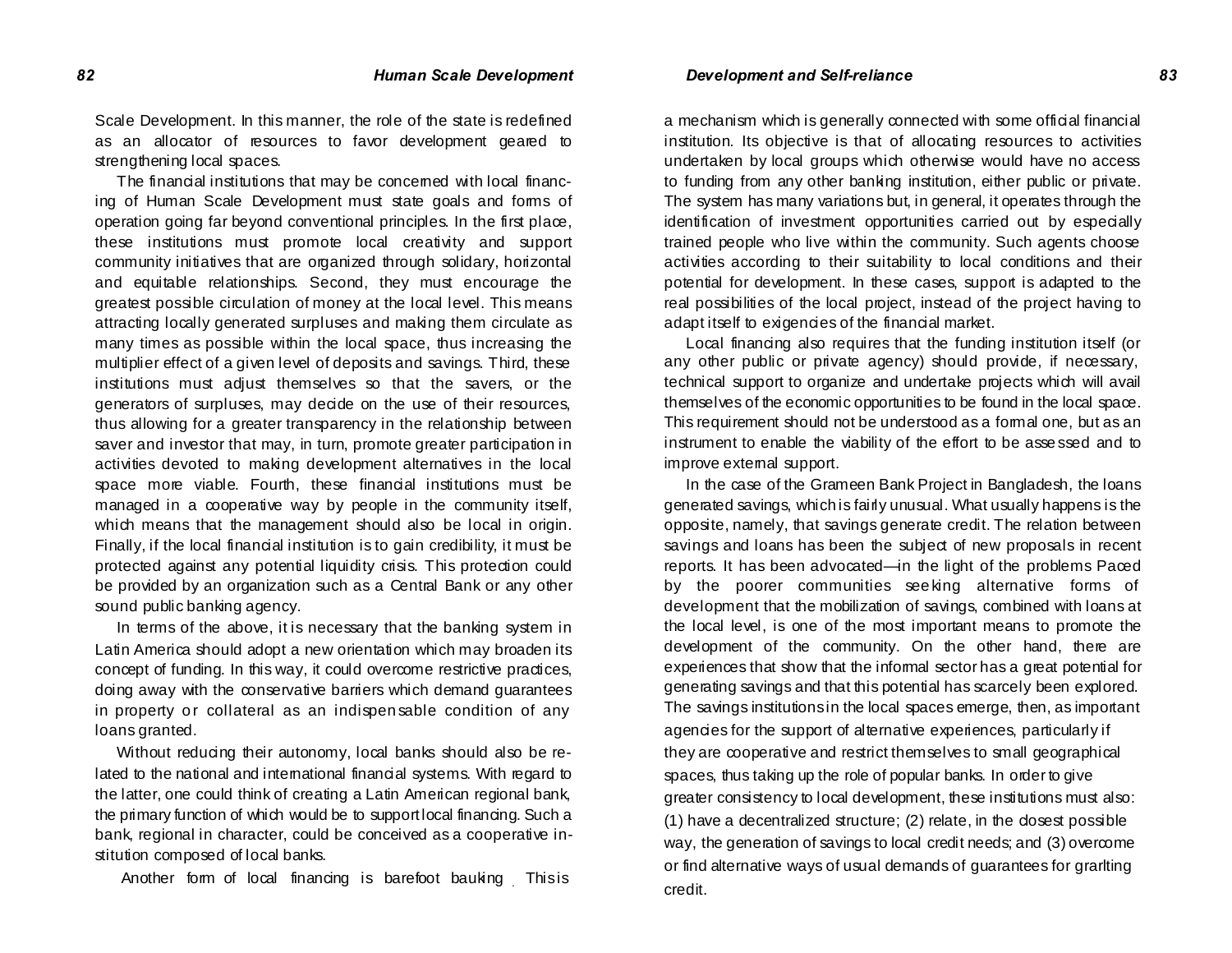# **Autonomy and Macro-policies**

It is essential to design policies to support the development of the invisible sectors by means of training programs, credit and technical assistance to small producers, favoring in particular those micro-organizations that are capable of deciding on and managing their projects by themselves in a collective and solidary manner.

Likewise, training programs, credit and technical assistance must have the fundamental objective of increasing the capacity of micro-organizations and community groups to exercise control over the goods and services required to reduce poverty, enhance the quality of life and improve habitat and environment, thus stimulating self-reliance in the communities, municipalities and regions.

It would also be appropriate to encourage the application of development strategies which acknowledge and respect the diversity of realities and of forms of organization that characterize Latin America at the local, regional and national levels and thus transform diversity into a promoter of development. This must involve a systematic effort to deconcentrate political power so that it can be exercised in a more egalitarian way in the different domains of society, thus ensuring adequate consideration of local and regional interests.

Finally, there is an urgent need to research ways of fundamentally restructuring the financial and banking systems within our countries in such a way that they contribute to development not only in global terms, but also specifically in the regional, municipal and community spaces, giving special emphasis to the potential for self-reliance in local organizations. In this connection, we must consider the creation of local banks (not branches of national banks) that stimulate community savings and the circulation of surpluses inside the communities which generate them.

# **Recapitulation**

## **Challenges and Alternatives**

Human Scale Development, geared to the satisfaction of human needs, attains through self-reliance its true and irreducible value. At a practical level, opting for this kind of development requires as an initial impulse a policy for mobilizing civil society. In order to promote structural changes, the mobilization must meet two challenges. First, it must stimulate the use of non-conventional resources in setting up collective life projects aimed at achieving self-reliance and the actualization of human needs. Second, it must support and strengthen local development initiatives so that their influence overcomes spatial limitations and contributes to the construction of a new hegemony in the national domain. If the different local micro-spatial practice s a re to become a new social reality, they must be articulated within a project that calls for global development. Hence, the decisive political importance of the micro-macro articulation. The fundamental issue is to enable people from their many small and heterogeneous spaces to set up, sustain and develop their own projects.

**Challenges Within the Political Sphere.** The existing poli tical structures are faced with the challenge of recognizing and regaining the wealth of dynamism contained in the social movements of the invisible world in order to integrate them as significant, rather than residual, protagonists in a new project for society. In the present circumstances, owing to such factors as economic and social marginalization and the inefficiency of conventional political practices, we witness with increasing frequency responses of social struggle which do not match the traditional patterns of political activity. A willingness to set up groups and organizations with informal nonbureaucratic structures, to participate in collective forms of decisionmaking and to be pragmatic, rather than ideological, in setting objectives are all traits which political institutions seeking to redefine themselves should take into account.

Such a redefinition compels these institutions to develop mechanisms for sharing in decisiou-making, to combine ideological and strategical requirements with those of a more practical and ethical nature and to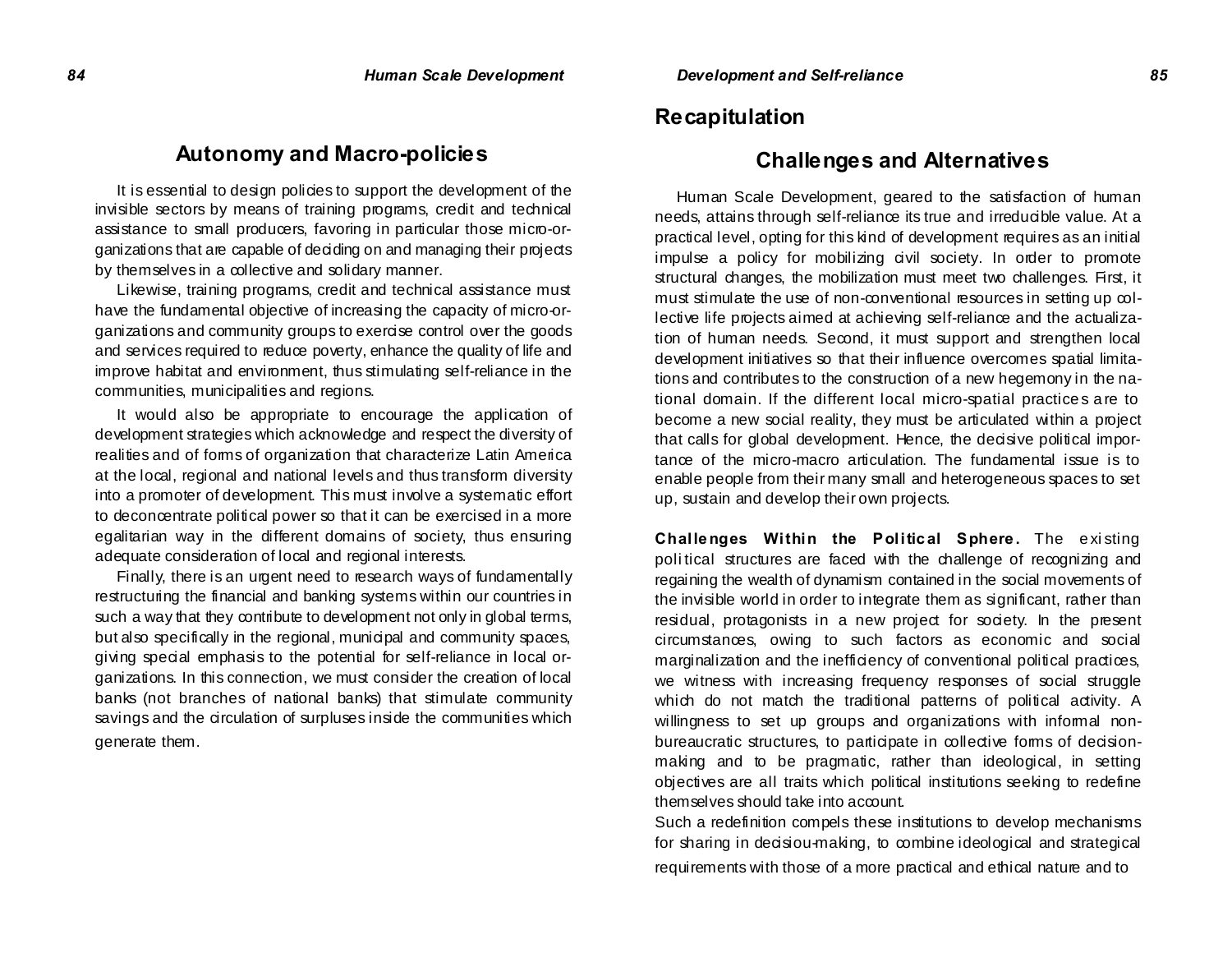engage in a revitalized dialogue expressed in terms of needs *felt* and *mobilized* by the communities themselves.

**Articulation Without Cooptation.** A critical problem is that of the size of an organization, since this isnot unrelated to the system of values that can be generated within it. Smaller organizations have the scope to develop internal horizontal relationships of greater solidarity and less constrained by ideology. However, they lack the capacity to promote global alternatives. Within this context, the central problem for the development alternative we seek is how to build up the movement but avoid bureaucratization or, to put it another way, how to achieve *articulation without cooptation.* This challenge is unresolved, and can only be solved through the interaction between social theory and praxis. If the problem is not dealt with, Human Scale Development will be restricted to a mechanism that favors people in the micro-social spaces, thus perpetuating in the larger spaces an order that excludes the mass of the people and, eventually, reduces this altemative to a mere idea which cannot be put into practice more widely.

Only a development style that aims to satisfy human needs can take up the postponed challenge to stimulate the growth of all men and women, and of their entire personalities. Only increasing self-reliance in the different spaces and domains can give root to such development on the Latin American continent. Only absolute respect for the diversity of the m any worlds that make up the wide world of Latin America will ensure that autonomous development is not restricted to the realm of utopia. Only the articulation of these diversities in a democratic project committed to deconcentration and decentralization of political power can release the combined energies needed to bring about development that is truly designed for human beings.

## **NOTE**

1. Jacobo Schatan, *World Debt: Who ls to Pay?* London: Zed Books, 1987.

## **4.**

# **THE UNRESOLVED PROBLEM OF MICRO-MACRO ARTICULATION**

# *Manfred Max-Neef*

# **Seeking Solutions**

The problem of micro-macro articulation remains to be resolved within economic theory and in development policies as well. Indeed, a satisfactory solution is still a long way off. It is therefore legitimate to wonder whether it is in fact a real problem and, if so, whether it has a solution. In considering this question, it is important to be aware that the history of economic theory has itself been a history of options rather than solutions.

**The Ebb and Flow of Economic Theory.** The first "world view" of economics as a discipline as such—mercantilism—was a macroeconomic view. The aftermath of the crisis of mercantilism determined that the three ensuing economic revolutions, represented in succession by the physiocrats, the classical school and the neo-classical school, should correspond to micro-economic views, the differences among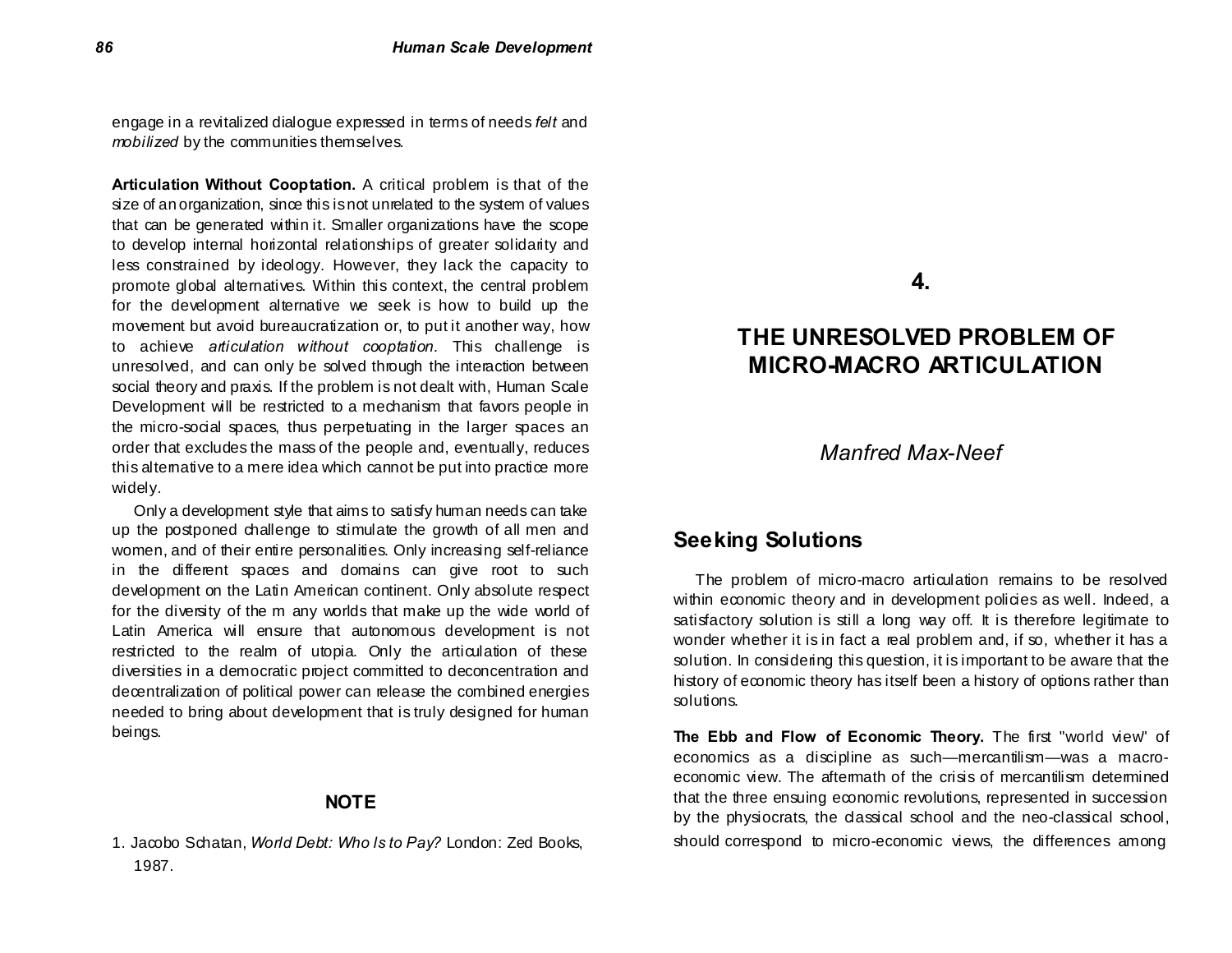them being in the main determined by diverging criteria as to the notion of value.\* The fourth revolution—Keyne sianism—again envisaged economics as macro-economics, and gave rise, among many other contributions which are difficult to discard, to be notion of aggregate indicators.

Post-Keynesians, neo-Keynesians and present-day monetarists, no matter how much they endeavor to rid themselves of their immediate past, are still dwelling in the macro-economic abode that Keynes erected. But the very crisis itself once again restates the dilemma: Is economics mainly micro-economics or macroeconomics? In all likelihood, an answer does not exist. It is quite possible that alter nearly 400 years we may well condude that the problem lies not in the fact that we have not found an answer, but that we have been unable to pose the question properly.

The theories, policies, strategies and development styles that sprouted in the aftermath of the Second World War have been influenced or even determined by the prevailing economic theory. If it has been macro-economic in scope, development has also been understood as macro-development, and the preferred indicators for development have been the aggregate indicators of Keynesian macro-economics. The problem of micro-macro articulation, unresolved by economic theory, has therefore not met with a visible solution in development processes either.

# **The Problem of Aggregation**

The bewilderment which characterizes the current situation becomes overt in the somewhat extreme debates and stands taken on the different approaches. On the one hand, the economists from the neoAustrian School, committed to "methodological individualism," bold that every type of behavior can only be understood in individual termsand that, consequently, there are no collective entities, such as communities, societies and governments, the attributes of which are

different from those of individuals. With the revival of "homo economicus," who acts rationally by resorting to the most efficient means to attain his goals, it is concluded that the new economic theory should restrict itself specifically to the only real and concrete level, that is, the micro-economic level.

On the other hand, we come upon arguments that warrant the existence of both levels as real entities. Such arguments stem from paradoxical findings sustained both in empirical evidence as well as in mathematical demonstrations. In this sense, examples are offered to show that what each individual pursues as the best for himself can, at the aggregate level, rests in a situation that nobody desires. From such evidence it is conduded that individual decisions cannot be aggregated with the purpose of constructing a meaningful totality. Over and beyond a given critical threshold, the aggregate consequences may eventually fully negate the individual intentions.

**A Dialectic Interpretation.** Without purporting to come up with an eclectic solution, it is necessary to acknowledge, in our opinion, that there exist sound and persuasive elements in the two arguments that we have chosen as extreme examples. It seems sensible to admit, on the one hand, that observable and understandable behavior does in fact occur at the level of the individual, that is to say, at the micro-level. In much the same way, we would have to accept the factual existence of *macro-situations ,* which does not mean, however, that it is possible to speak of *macro-behavior.*

A more suitable approach might be to suggest a dialectic interaction between *macro-states* and individual *behaviors* in such a way that even though they exert a reciprocal influence on each other, neither can be predicted mechanically merely by observing its counterpart. In other words, what we advocate is that a given macro-state (political, economic, environmental, etc.) should exert an influence on individual behavior, and that the latter, in turn, should bring about changes in macro-states. Since human systems are not mechanical, the non-linear interactions between the micro-elements of a system may give rise to various macro-states which reflect the interactions at the micro-level.

The impossibility of making mechanical predictions about human systems compels us to devote energy to dealing with such notions

<sup>\*</sup> The neo-classicists work with macro-concepts which however, are based on rather naive postulates.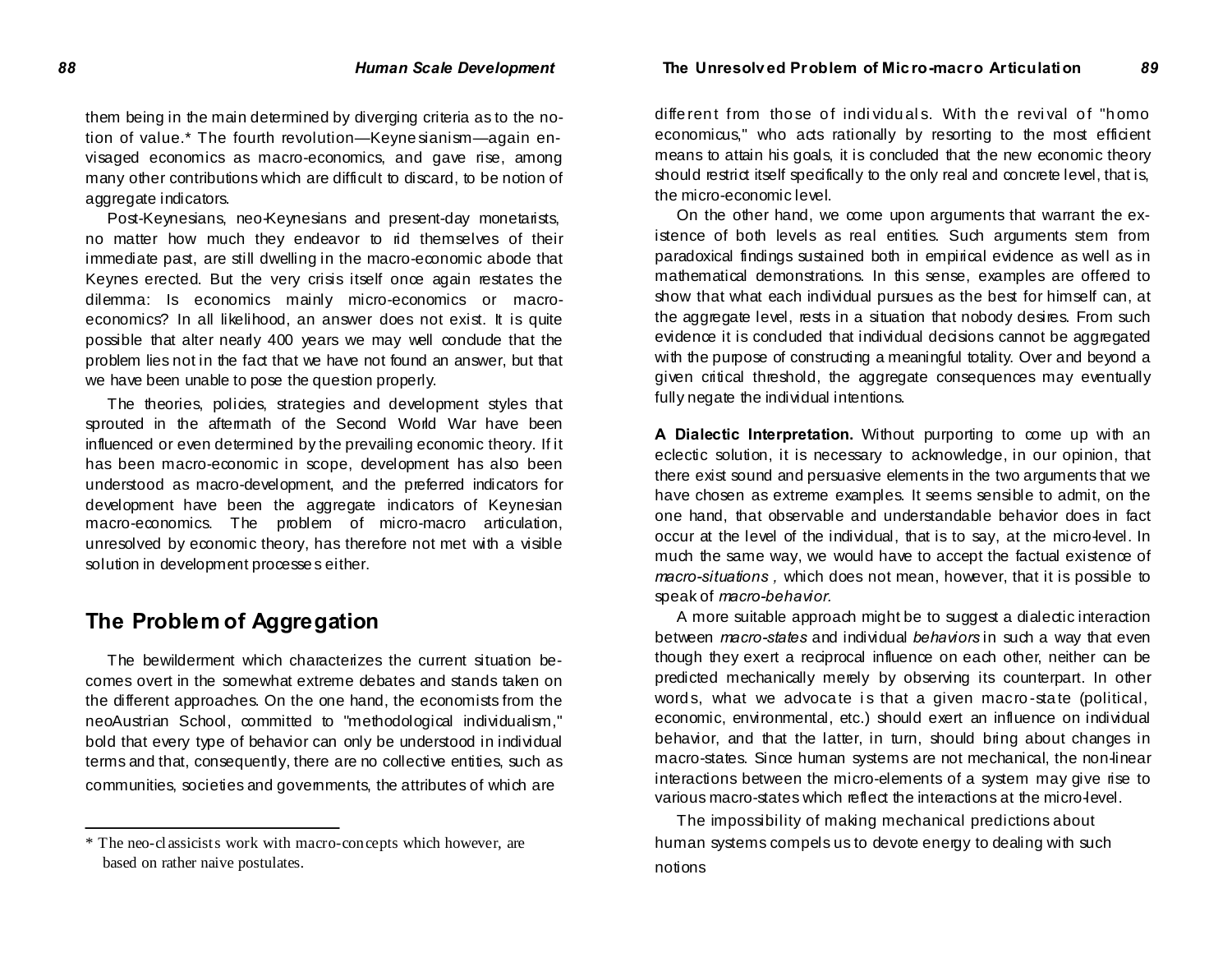instability, chance, uncertainty, choice, thresholds of different types and catastrophes.

From all that has been suggested it is only possible to arrive at the conclusion that even though there exists between the micro and the macro an indissoluble *relationship,* it is nonetheless true that it in no way involves an *articulation.\** Thus, we are confronted with two fundamental questions: (a) what would the micro-macro articulation in itself be? and (b) is it really possible to achieve it?

Micro-macro Articulation. By articulation we mean, in this ca se, that global processes and self-reliant micro-spatial proce sse s complement each other effectively *without there being a cooptation of the micro by the macro.* This vertical complementarity is also seen in conjunction with a horizontal complementarity between the various micro spaces so that processes of sociocultural identity, political autonomy and economic self-reliance are enabled to empower and reinforce each other.

The abo $\mathrm{^y}\mathrm{e}$  is by no means a definition. We are fully aware that it is, rather, a picture of "what ought to be." In this sense, it does not repre sent the situation of observable Latin American reality. Furthermore, on the basis of accumulated evidence, we can only condude that true micro-macro *articulation* is not possible within the economic systems that currently predominate in our countries. This conclusion is some what drastic, but we consider it very di fficult to confute.

Any possible articulation goes far beyond the causalities and mechanistic assumptions underlying both economic theory and the development strategies applied so far. It necessarily and inevitably involve s a dcep tran sfo rmation in the modos of social behavior and interaction. It requires, in practice, the tran sfo rmation of the pe rson-object into a person-subject and, in theoretical tercos, that the competitive rationale of maximizing be replaced by the solidary rationale of optimizing. In other words, that the "horno economicus" he replaced by the "horno synergicus."

**Articulation, Protagonists** and An articulated so ciety does not arise mechanically; it is constructed. It can only be constructed when people act as protagonists, and this can only take place in human scale space s, where the person has a real pre sence and is not reduced to a stati stical ab straction. The process must be organized from the bottom upwards, but promoted by people who have malle the conscious decision to act syne rgically. The prog ram is not simple, but howe ver complex it may be we envisage no alternative.

What has been suggested becomes possible when a social system capable of developing its capacity for adaptation is con stru cted: a system in which innovation, novelty and qualitative change are organic, even though these may be un fo re seeable and unp redictable. In this sense, it is necessary to kcep in mind that the capacity for adaptation of a system is inversely propo rcional to the degree of rigidity of its structure. These rigidities should be understood either a s fo ssilized hiera rchies, marked social inequalities, authoritarianism or in ert bu reaucracies. The refore, real "protagonism" and inte rde pendence, built from the grassroots upwards to its supe rstructure, rcpresent the only possibility of preserving a flexible structure capable of adapting

itself.

# Articulation and Sense of Direction of the System

The Latin American panorama reveals a set of deeply disarticulated so cieties. Even in past periods, in which countries displayed and su stained high rates of growth of their GNP, the disartieulation remained un solved . Ho we ve r, the mo st su stained of all rato s of growth is the poverties (as defined within this book) within which the great majority of Latin Americans struggle.

Many reasons have been offered to account for Chis dramatic contradiction. It is not our aim to refute any of tho se arguments. We only wish to add another argument, which has so far received very little attention. We state it in tercos of a hypothe sis: eve ry a priori direction imposed upon a disarticulated socio-economic system further inhibits its possibilitics of articulation. Stated in other words: it is

<sup>\*</sup> Ev ery articulation among elements is a relation, but not every relation is an articulation. See footnote in Chapter 1, page 8.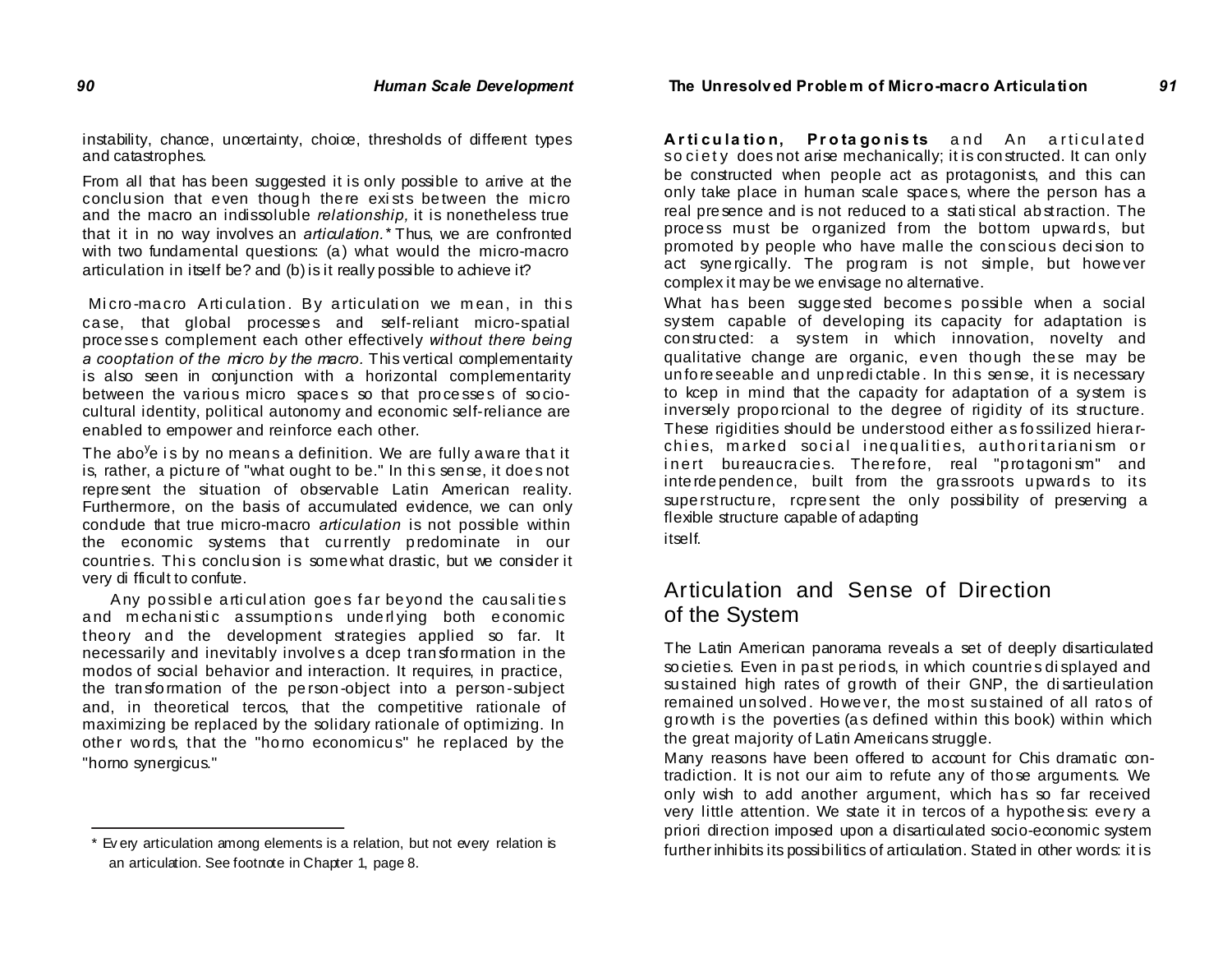not the *imposed* direction which will achieve articulation, but, on the contrary, it will be articulation that determines the most desirable direction.

If the current conditions are taken into account, there is hardly any sense in "forcing" the direction of a system. The priority is clear. What is required is to channel all efforts into bringing the parts of the system together into a coherent articulated whole. Only an articulated system can aspire to be a healthy system. And only a healthy system can aspire to self-reliance, to meeting the needs and fulfilling the potential of people.

PART TWO: FIRST STEPS INTO

# FURTHER REFLECTIONS

5.

# **ABOUT THE PRUNING OF LANGUAGE (AND OTHER UNUSUAL EXERCISES) FOR THE UNDERSTANDING OF SOCIAL IMPROVEMENT\***

*Manfred Max-Neef*

# **The Problem**

While trying to interpret the megacrisis that has taken over our present world, we suffer from a sort of generalized confusion in our approach to understanding. This means that there is no way of breaking the code of the crisis if we are not able to adequately codify our own form of understanding. Although we know how to *describe* and how te *explain,* we seem to overlook the fact that describing plus explaining does not amount to *understanding*.

<sup>\*</sup> An earlier v ersion of this chapter was publis hed under the title of "The Pruning of Language" in Dev elopment, 1988: 2/3, the journal of the Society f or International Development.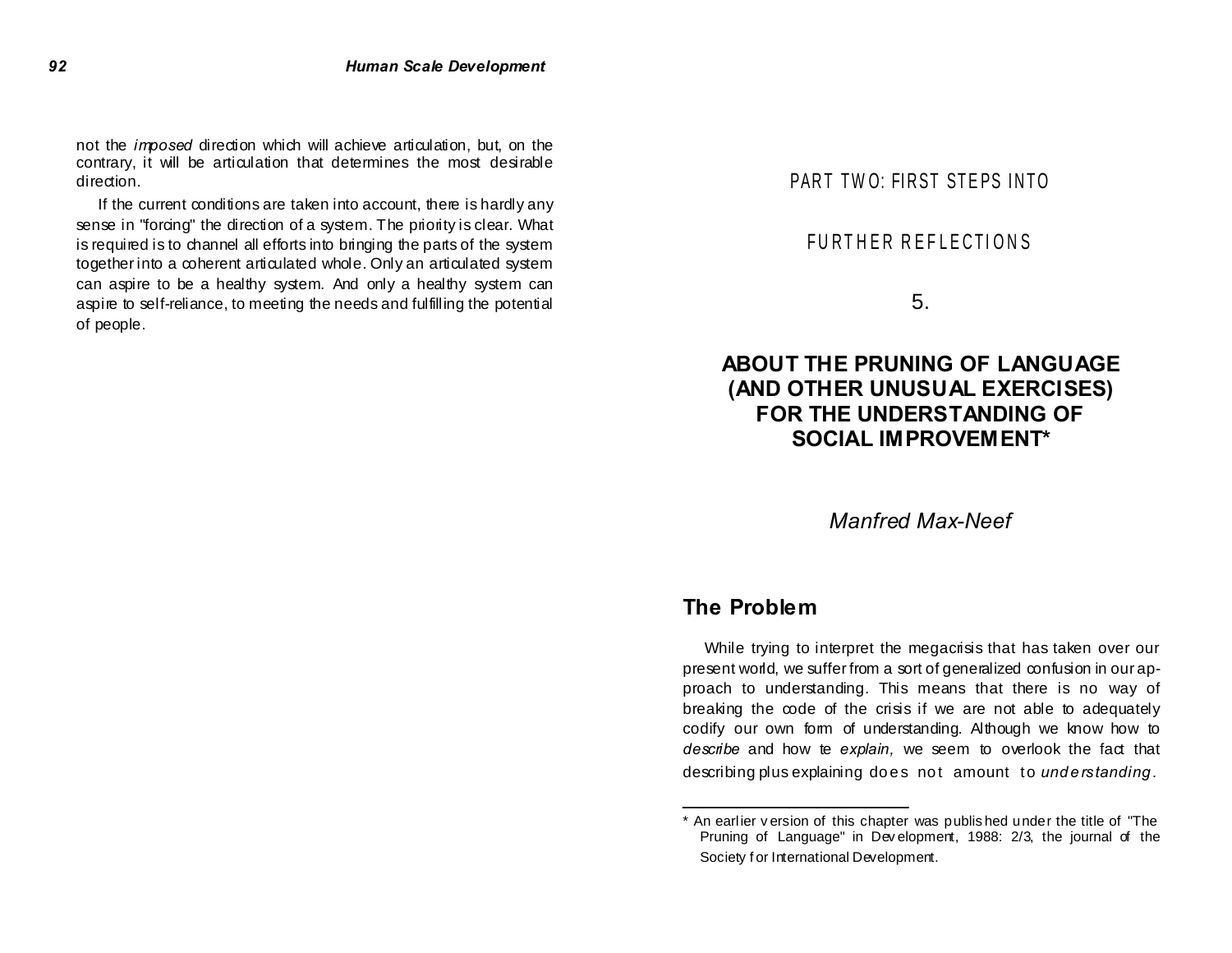The former have to do with knowledge, which is the stuff of science, while the latter has to do with meaning, the stuff of enlightenment. The result of this confusion is that at this stage of history, we know a lot but understand very little.

# **Manifestations of the Problem**

The confusion in our approach to understanding reveals itself in at least three ways: (a) our involvement with options of secondary relevance, (b) the utilization of simplistic theories for the interpretation of social complexity, and (c) the impoverishment of our language.

# **Options of Secondary Relevance**

We fight for options. However, when after opting, things do not work out the way we expected, it may be due to the fact that the chosen option was, without our being aware of it, of secondary relevance. This means that there must be (and we must look for it) an underlying option of primary relevance that has to be tackled first. A few illustrations may darify the point.

Obsessed as we seem to be with power, we always believe that things will change (for the better, of course) once "we" are in power (whoever that "we" may be—ourselves or those who represent our feelings and beliefs). To believe something like this is, of course, quite naive. If we look back in time, we will realize that at this stage all sorts of powers, or combinations of powers, have already been in power. Yet, as far as growing human satisfaction and welfare are concerned, things do not seem to be improving very much, all those past exercises of power notwith standing. The preoccupation as to *who* should be in power is, therefore, an option of secondary relevance. The underlying question of primary relevance to be examined is power itself. If we understand it as the capacity of control and manipulation exercised by the person (or group) that has the force, and contrast it with *authority understood* as the capacity of influence exercised by the person (or group) to whom legitimacy is granted because of recognized capacities and qualities—we may pose our question thus: "Are things going wrong because it is the wrong group that is in power, or are things going wrong.

because there is something wrong with power?" Today, more than ever before in this century, this question demands an answer, and the answer consists of deciding whether or not we are willing to substitute authority for power, and thus re-invent true democracy again. Authority as defined here can only function at the Human Scale.

In the midst of the New International Economic Disorder that has brought about the inequity as well as the iniquity of Third World indebtedness, many countries are again concerned with the problem of who should have control of the banking system—the state, the private sector or a combination of both. This is, of course, an important matter. However, we should ask: Are so many national finances in disarray be-cause there is something wrong with those who *control* the banking system, or is there something wrong with the banking system itself? Although this question may justify a whole treatise, we recall here just a few financial debacles characteristic of our present times.

From the production of goods and services, the dynamic edge of economic activity has shifted to paper transactions and speculation. Future markets and speculation have begun controlling real producers and consumers such as the poor, and women, tribals and peasants in the Third World, dispensing with them if they do not

into the market transactions of artificially created prices. Instead of a sustainable reproduction of wealth, the global economic system, led by commercial capitalism, has started to focus on instant wealth creation through speculation at the cost of the future—and of the poor. The decade of 1973-1982 has seen the escalation of capital flow from transnational banks and financial institutions to the Third World. This phase of borrowing is at the root of the contemporary Third World debt crisis. And this borrowing was induced to recycle the huge amounts of liquidity that the financial system of the North had built up and could not absorb. The Third World became an important source for investment at high profitability: profits of the seven biggest U.S. banks rocketed from 22 percent in 1970 to 55 percent in 1981, and to a record 60 percent in the following year. The South was caught in a debt trap, borrowing merely to pay interests on earlier loans.1

In older days, economic growth carne from production, while today wealth is created from unproductive economic fictions. Not more than 5 percent of commodity transactions on future markets turn into actual exchange of goods. It goes without saying that it is high time that such a system undergoes a radical reconceptualization, fitting the demands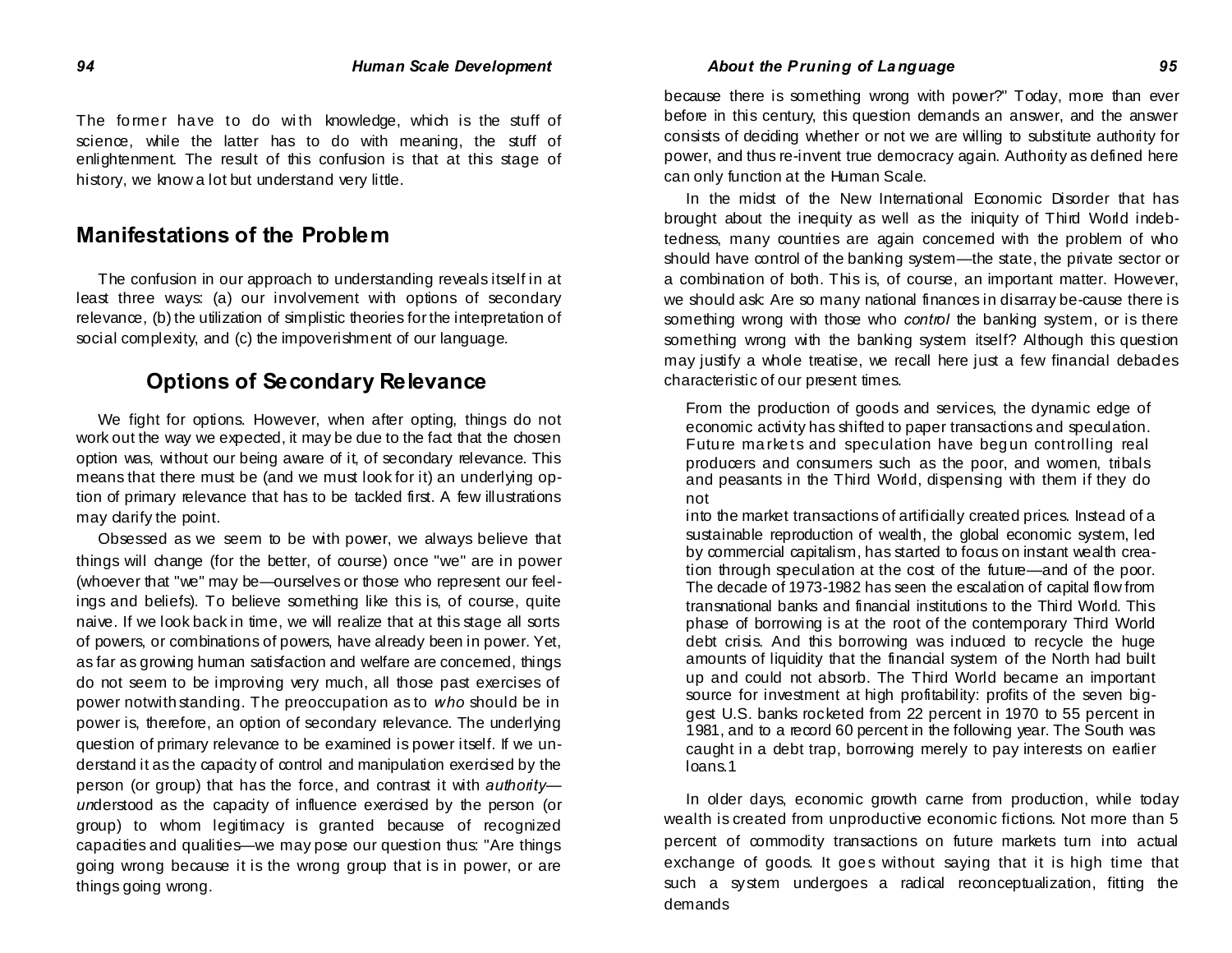and exigencies of our world's present reality.

For a long time, one of the most pressing options in Latin America has been that of dictatorship or political democracy. It would seem outrageous to say that this is not a highly relevant option. Its importance notwithstanding, a still more important option should be brought to the fore. We may phrase it thus: "Are the Latin American societies going to consolidate an authoritarian (and often repressive) culture, or are they capable of constructing a democratic culture, that is, a democracy of everyday life?" In other words, a democracy that begins in the household and extends itself to the school, to the working place, to the church, to the trade union, to the political party; all conceived as participatory institutions, yet organized in a rigidly hierarchical and authoritarian manner. This consideration is most certainly of primary relevance, because no political democracy can expect to last if it is constructed upon the foundations of an authoritarian culture. It will collapse sooner or later, as we have so often witnessed. Dictatorships in Latin America, even in places like Uruguay and Chile, should not be dismissed as historical accidents affecting societies of long-standing democratic traditions. The truth of the matter is that dictatorships are in many respects periodical exacerbations of underlying authoritarian cultures.

#### **Social Complexity and Simplistic Theories**

A simplistic mind is a mind full of answers. It is also a mind that seldom realizes the simple fact that answers must be preceded by pertinent questions. The person with a simplistic mind looks for inspiration and knowledge in simplistic theories, mainly in those that confirm his or her preconceptions. Furthermore, he or she tends to be very active. Hence, we are talking about someone who can be very dangerous indeed.

I have found many development experts in my life—having myself been one for many years—with a very simplistic mind and a very active personality. If I were to depict the archetype of such an expert in a comic strip, presented would be a man with a somewhat perplexed expression in his face, carrying a fat attache case full of answers, while actively looking for the problems to fit the answers.

Quite apart from the caricatures we may devise, the serious fact remains that while our societies have become increasingly complex, our theories of society, whether social or economic, have become increasingly simplistic. This is dange rous, because we know that the parameters of a system can only be controlled from a system of higher complexity. In other words, through simplistic theories and models we cannot expect to understand the behavior of the type of social systemsof which we are members in our world today. There are many examples of this, and a few should suffice here.

First of all is the disproportionate importance granted to economics, artificially disassociating it from other human disciplines such aspolitics. In fact, politics today seems primarily concerned with economic problems. Summits are mainly economic summits, and macroeconomics seems to be the cathedral of modern mythology. There no longer appears to be any significant problems of humanity that remain outside the realm of macro-economic manipulation. Yet we seem to forget what macroeconomics is all about and, more than that, what recent history can tell us. Quoted below is a dramatic statement by the distinguished economist Jane Jacobs:

Macro-economics—large-scale economies—is the branch of learning entrusted with the theory and practice of understanding and fostering national and international economies. It is a shambles. lis undoing was the good fortune of having been believed in and accepted in a big way. We think of the experiments of partial physicists and space explorers as being extraordinarily expensive, and so they are. But the costs are nothing compared with the incomprehensively huge resources that banks, industries, governments and international institutions like the World Bank, the International Monetary Fund and the United Nations have poured into tests of macro-economic theory. Never has a science, or supposed science, been so generously indulged. And never have experiments left in their wakes more wreckage, unpleasant surprises, blasted hopes and confusion, to the point that the question seriously arises whether the wreckage is repairable; if it is, certainly not with more of the same.2

The belief in the efficiency of certain macro-economic models is so intense, that one often wonders whether they have not become pan of a new form of religion. As a matter of fact, we can witness over and again that when an economic policy based on a closer macro - economic model fails to deliver, the reaction of the economic establishment behind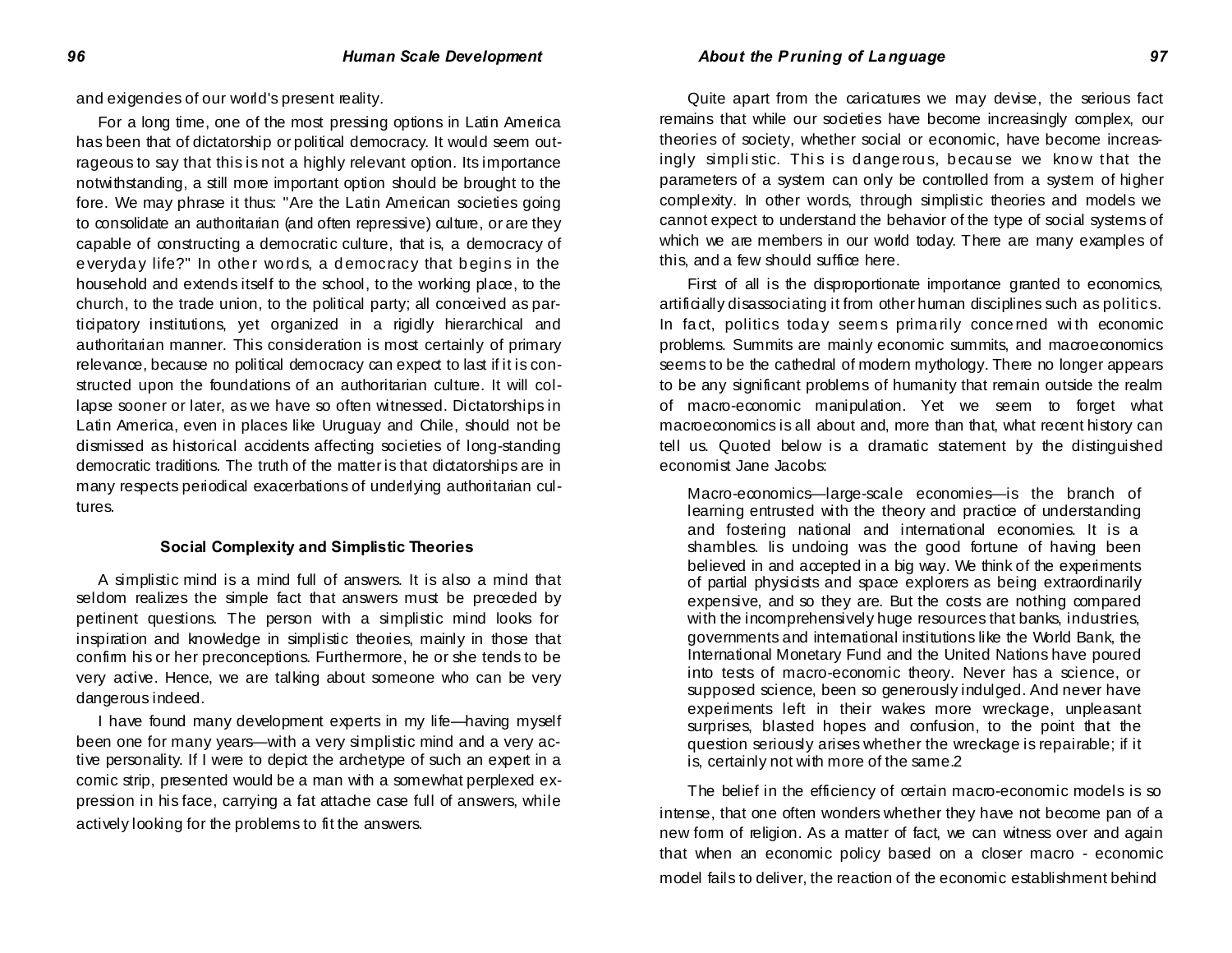that policy will be such that one can only reach the condusion that while the model is always right, it is reality that plays foul tricks. Hence, the model not only remains, but is reapplied with greater vigor.

The fascination with macro-economic models is partially due to the fact that all their components are measurable.This isimportant because for a simplistic mind, all that is important is precisely that which can be measured. Therefore, one should no longer be surprised that there are so many economists around who, instead of finding satisfaction in being more or less correct in their predictions, prefer being wrong with high precision.

Another manifestation of simplism is what I should like to call "Northern thinking for Southern action." If as a Latin American economist I wish to become an expert in Latin American development problems, it is necessary to study in the United States or in Europe to be respectable in the eyes of both my Southem and Northem colleagues. It goes without saying that this is not only dangerous but absurd. In fact, it has led to a systematic inability on the part of such "appropriately" educated economists to interpret their own reality. Just one example:

In all economic theories, beginning with Cantillon and Adam Smith and continuing with Ricardo, Marx and all the way through Keynes and Phillips (with his beautiful curves), something identified in the modem jargon as stagflation (inflation with growing unemployment) simply could not occur. It did not fit any respectable economic theory practiced at the time of the phenomenon'sappearance. Yet, at the end of the 1960s, it became quite clear that suddenly in the United States inflation wasno longer trading off against drops in unemployment.The initial reaction of most economists was that what seemed to be happening was actually not happening. Surely all would return to normal if thresholds were readjusted. But reality was stubbom, and the growing evidences had to be accepted as a turning point in economics—actually the end of Keynesianism followed by the disastrous emergence of the Friedmanian monetarists.

Now, if we just attempt to be simplistic, we may describe stagflation as a situation characterized by high and rising prices together with insufficient jobs. This is surprising, because that is precisely one of the characteristics that has prevailed in more countries. With Northern thinking (and with the kind of by Southern economists as well),

something like stagflation could only be discovered and so acquire legitimate existence if, and only if, it appeared in the North. The fact that it was to be found everywhere in the South simply went unnoticed. After all, a poor country that is expensive for its own inhabitants is normally dismissed as very inexpensive by all its Northern visitors. Cases like this—and there are many more—should invite deep critical reflection.

## **Impoverishment of Our Language**

One of the consequences of the type of simplism described so far is, of course, the impoverishment of our language and, in particular, of the development language. While being the product of a culture, a language is also a generator of culture. Hence, if the language is poor, the culture is poor. By the same token, if the development language is poor, development itself will be poor. Overestimated yet nonsensical indicators (about which so much as been written) are just one example of dominant components of the development language. Another example is the fragmentation of people and societies as a result of the semantics of reductionist and mechanistic thinking.

The interesting thing about an impoverished language is that, contrary to what might appear as obvious; it is not a language that requires more words and concepts. What characterizes a poor language is that it has too many words behind which—knowingly or unknowingly—we hide our ignorance.

In endeavoring to enrich a language, the challenge consists of finding the key words that exist behind those voids of ignorance.

# **Searching for Answers**

As a mental exercise, an adequate pruning of key words should be the answer to an impoverished language. The principle behind the act of pruning should be clear to anyone who has ever been interested in orchards. Through pruning we will achieve more and better from less. Fewer branches and leaves wilt allow more light to be absorbed and thus produce better fruits. In the case of a language, the pruning of chosen words will force us inevitably into higher degrees of clarity,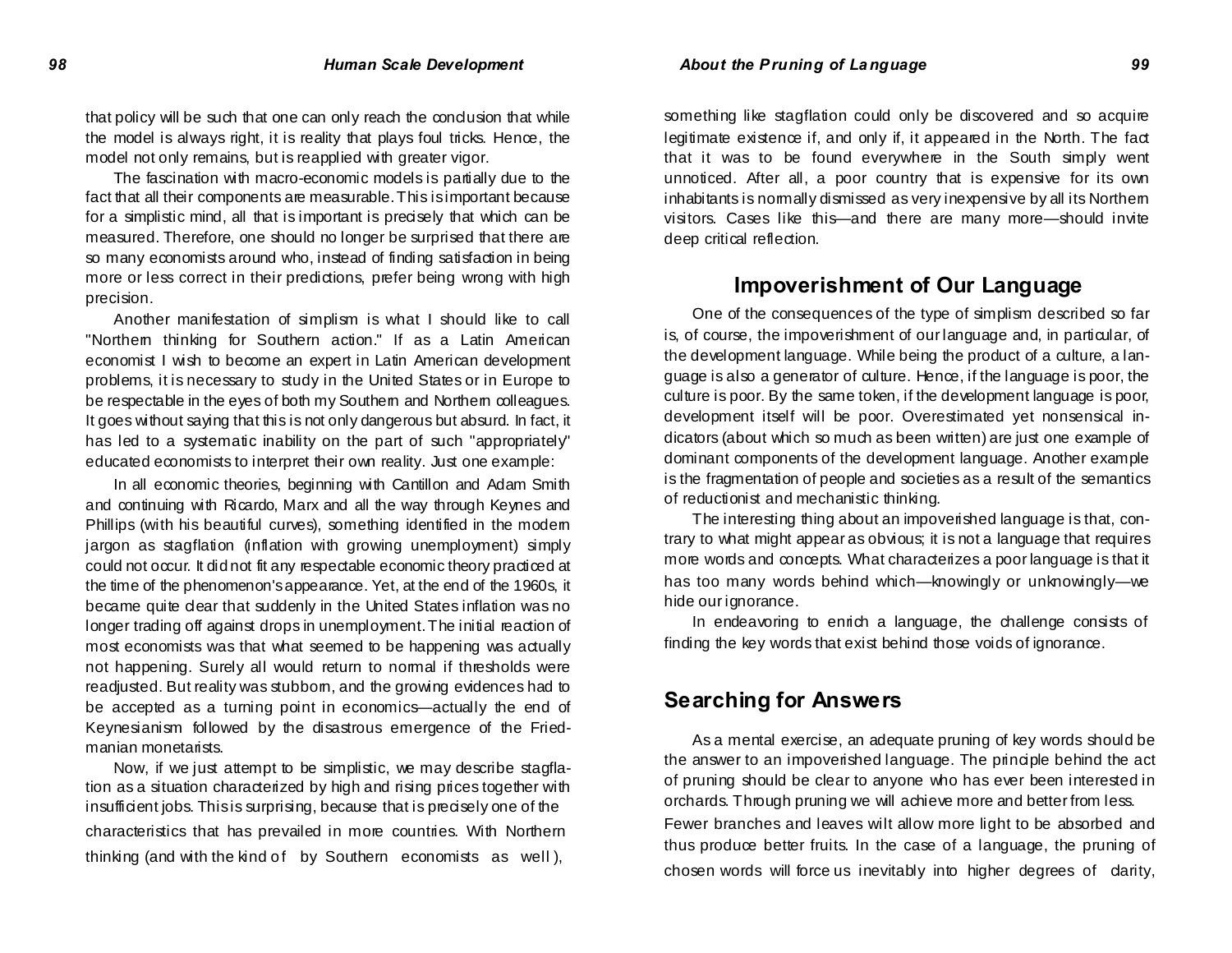The answer to the dangers emanating from the utilization of simplistic theories consists of devising methods which, either through our direct participation or through our committed intellectual involvement will allow us to actually become part of, or really to feel identified with, that which we intend to understand. No understanding is possible if we detach ourselves from the object of our intended understanding. Detachment can only generate knowledge, not understanding.

The possibilities of improving our choice of options, our capacity to fluently distinguish between those of primary and secondary relevance, will greatly depend on the quality of the solutions we may give to the other two problems: language and simplism. Hence, let us examine the suggested answers in action.

# **On Pruning**

In order to play my game—because a mental game is what it is—I chose to prune from my language the following words: development, economic growth, efficiency and productivity. In addition to these words, such conventional economic indicators as Gross National Product and its offspring were also pruned. A fundamental question arose immediately: "Without these words, can I make judgments about social improvement, or must I suffer in perpetual silence?" What follows is the result of my personal experience in answering the challenge.

I again asked myself the old question: "What should be the aim of my society?" In the past, an answer, such as "sustained growth, higher productivity and increased efficiency as a means to the achievement of ever higher stages of development so that all the people can satisfy their basic needs," would have sounded nice and be acceptable. Now, such a statement becomes perfectly meaningless. It finally became clear to me that any social system's fundamental aim should be the achievement of *coherence;* that is, of coherence with itself, meaning in turn that it should not become a caricature of some other system. Furthermore, a coherent system should fulfill at least three attributes that will be identified as Completeness, Consistency and Decidability.

1. *Completeness,* meaning that the system strives to organize itself in a way that allows for its reproduction in an increasingly self-

reliant manner. In other words, the fundamental human needs of all the members of the system can increasingly be met with the satisfiers generated within the system. $^3$  This neither implies self-sufficiency, nor autarchy or isolationism. Trade and other forms of exchange should by all means take place, the only precaution being that they do not do so at the expense of the peoples' security and well-being, as is the case when socioeconomic strategies are arranged according to the simplistic and fallacious belief that all will be better off once the GNP grows sufficiently.

- *2. Consistency,* meaning that the system's chosen form of reproduction leads to no self-destructive contradictions. Going back to the pre-pruned language for the purpose of illustration, a good example of a self-destructive contradiction is economic growth at the expense of environmental degradation or resources depletion. Self-destructive contradictions can also arise in the political and cultural spheres. A consistent system, as described here, is essentially a synergic system.
- *3. Decidability,* meaning that the system has an inbuilt capacity to learn from experience—its own and those of others. As a consequence, the system may allow its members to make relevant choices. A system that satisfies this attribute cannot have an authoritarian structure, where information flows only in one direction from the top downwards. It requires a participatory structure where feedback is not inhibited. A decidable system, as described here, is essentially a direct democracy, where diversity in all its forms and manifestations is not only protected but stimulated.

The pruning of language opens possibilities for the design of new and relevant indicators of social improvement. Indicators of completeness, of consistency and of decidability may lead, without falling into the mathematical shortcomings of aggregate global indicators, to the eventual emergence of some sort of meaningful "Global Coherence" notions. A program (in the scientific sense of the word) is open for exploration. 4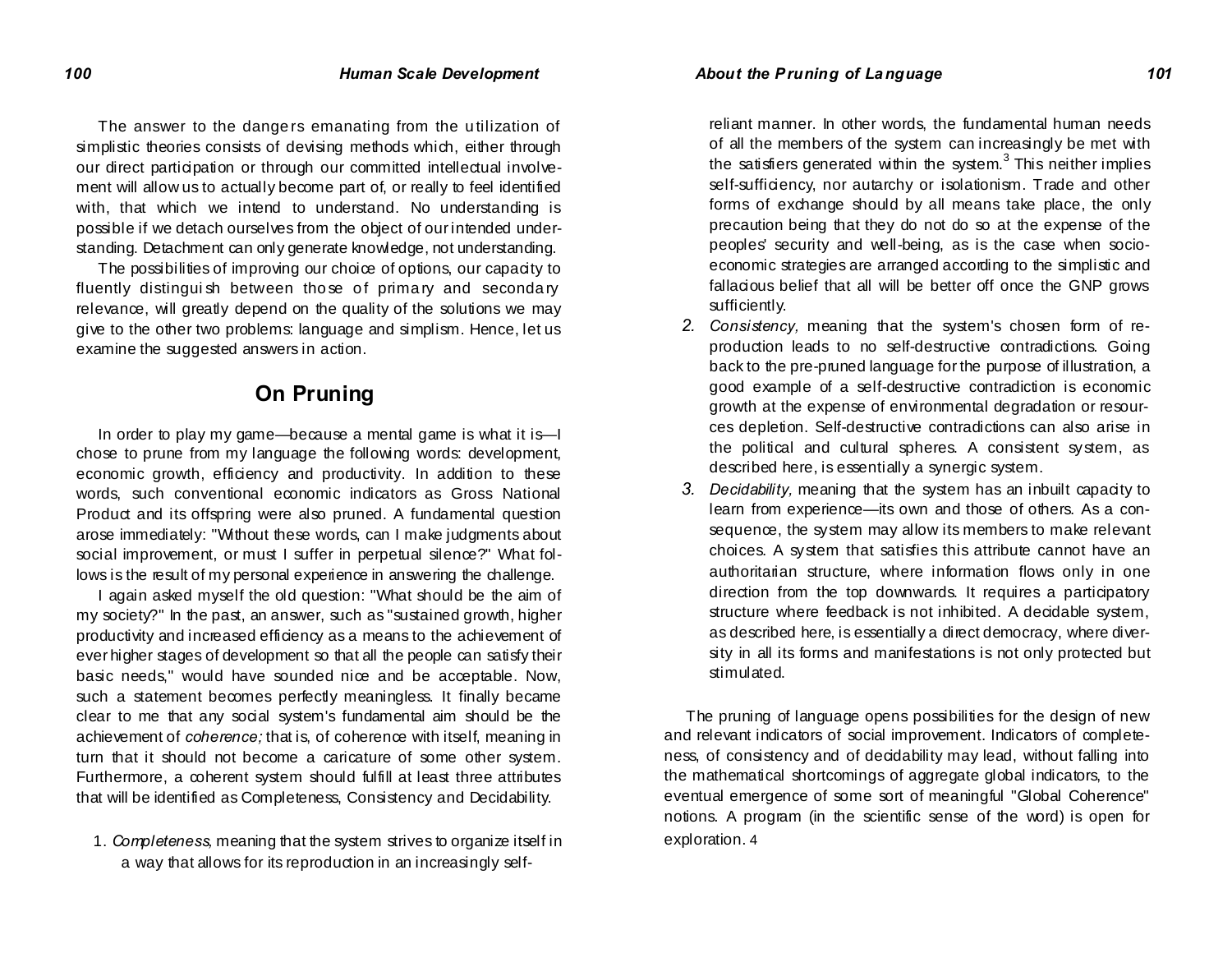# **On Interpretation**

An isolated element (object) "a" can be described but cannot be explained. A relation between elements through a given operator "\*" that makes the relation possible, for example, "a \* b" can both be described and explained. Now, as mentioned in the opening remarks of this chapter, describing plus explaining does not amount to understanding. The system "a \* b" can only be understood from a system of higher complexity. This means that in the case of human systems (or sub-systems), as is our concern here, only when I increase the complexity of a system (or sub-system) by becoming part of it—"Y  $*$  (a  $*$  b)"—can I begin to understand it.

Although the formulations of the previous paragraph may seem obscure to some, they illustrate (perhaps in an oversimplified manner) what we have in mind. The idea can, however, be expressed in more colloquial terms. Suppose that you have studied everything there is -from the anthropological, cultural, psychological, biological and biochemical points of view—about the phenomenon of love. You are an erudite. You know everything that can be known about love, but you will never understand love unless you fall in love. This principle is valid for all human systems, although it is almost always overlooked. In fact, social and economic research seldom goes beyond describing and explaining. Take the case of poverty, for instance. I dare say that if we have so far been unable to eradicate poverty, it is because we know too much about it, without understanding the essence of its existence as well as the mechanisms of its origins.

The last statement leads me to an additional reflection. Problem solving belongs to the realm of knowledge and requires fragmented thinking. In the realm of understanding, problem posing and problem solving do not make sense since we deal with transformations that start with, and within, ourselves. It is no longer the "we are here, and the poor are there, and we have to do something about it, so let us devise a strategy that may solve the problem." It is rather the "we are part of something that has to be transformed because it is wrong, and, since I share the responsibility for what is wrong, there is nothing that can stop me from starting the process by transforming myself." Even *if* I am a researcher, I must learn to integrate myself with the object of my research.

There are, of course, different forms of achieving integration between researcher and object of research. It need not be physical integration, although in the ca se of so cial, economic and often cultural re search, it should. There are methods of mental integration in the

abstract fields of research, but it is not the purpose of this chapter to describe such methods. In any case, it should be added that if we had more "barefoot" economists and sociologists around, we might begin

to witness some improvements in the results of economic and social policies.

# **Conclusion**

Having carried out the exercise of pruning and becoming aware of the limits of knowledge on the one hand, and of the differences between knowledge and understanding on the other, there is no harm in going back to my old words, even to my old language. If I do so now (and it would be foolish if I did not), both the words as well as the language to which they conform will no longer be masks behind which ignorance remains hidden but will become fertile spaces for the permanent progress toward intellectual wholeness.

# **NOTES**

- 1. Vandana Shiva, *Staying Alive,* London: Zed Books, 1988, p. 220.
- 2. Jane Jacobs, *Cities and the Wealth of Nations,* New York: Random House, 1985, p. 6.
- 3. Concerning the concept of Fundamental Human Needs and Satisfiers, see M. Max-Neef, A. Elizalde and M. Hopenhayn, *Human Scale Development,* Dag Hammarskjöld Foundation, Uppsala, Sweden, 1989, adapted as Part One of this book.
- 4. The Development Alternatives Centre (CEPAUR) in Chile, headed by the author, is presently engaged in research along such fines.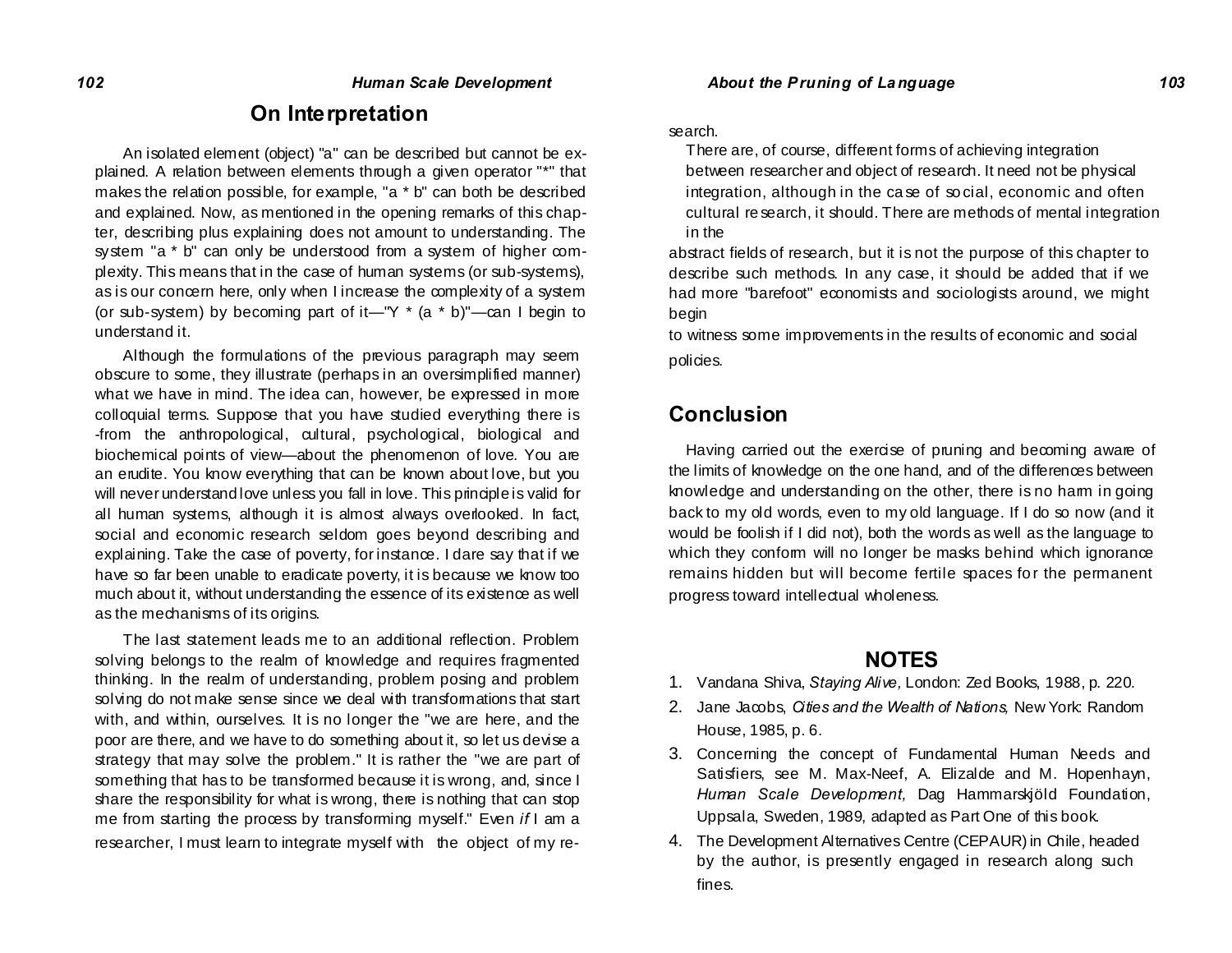# **6.**

# A STUPID WAY OF LIFE\*

## *Manfred Max-Neef*

# **Insight**

Since childhood, I have been concerned with what I considered to be a very important question: "What makes human beings unique? Is there some human attribute that no other animal shares with us?" The first answer received was that human beingshave a soul, and animals have not. Since I loved, and still love, animals, it sounded a bit strange and painful. Furthermore, if God was so just and generous—which I still believed in those days—he would not make such a discrimination. So, I was not convinced.

A few years later, under the influence of early teachers, I was led to condude that we were the only intelligent beings, with animals having only instincts. It did not take too long to realize that I was on the wrong track again. Thanks to the contributions made by ethology, we know now that animals also have intelligence. And so I pondered, until one day I finally thought I had it— humans are the only beings capable

<sup>\*</sup> Adapted from The Schumache r Memo rial Lectu re, Bri stol, England, October 8, 1989.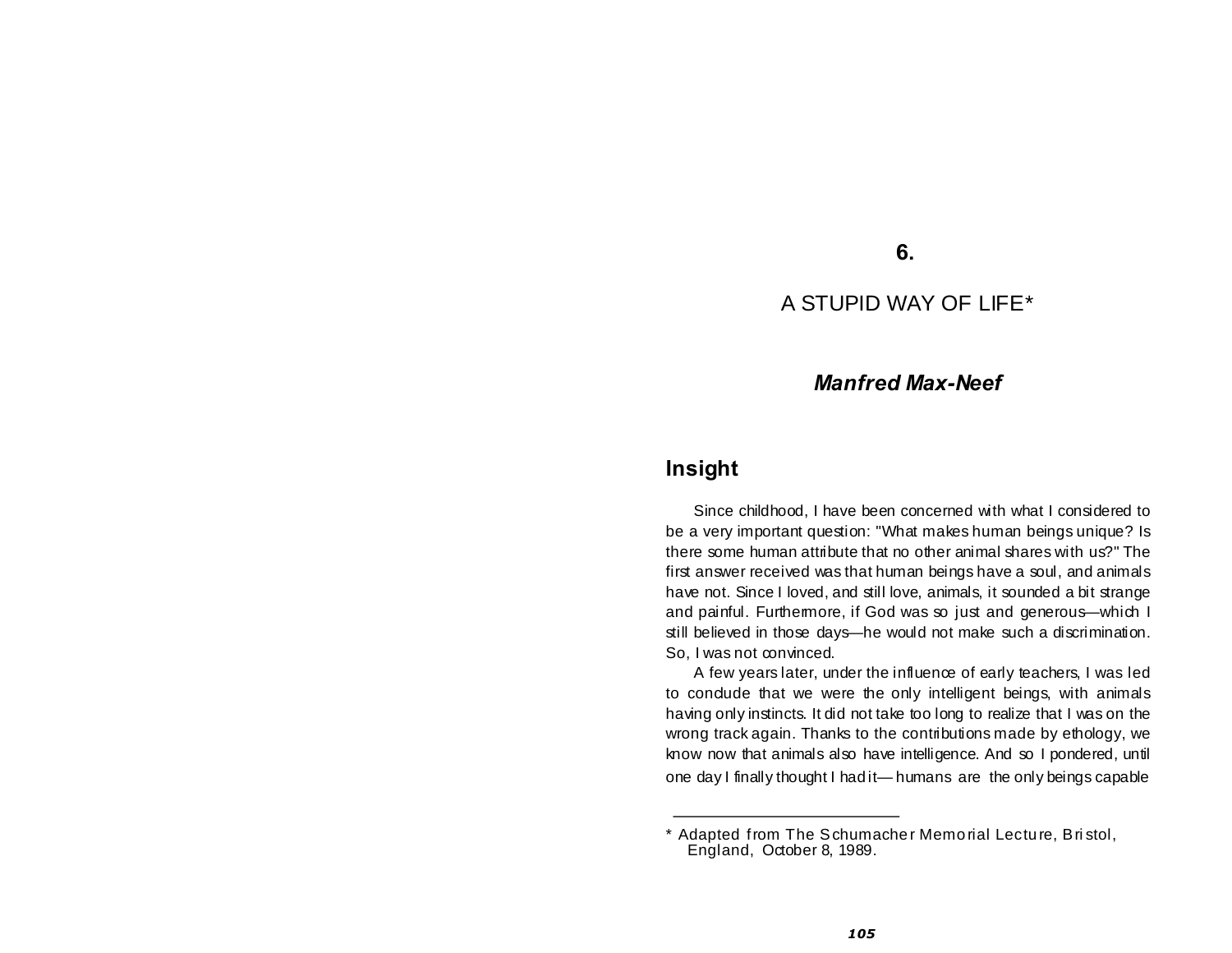of humor. Again I was disappointed by a study demonstrating that even birds make jokes and "laugh" at each other. I had almost decided to give up, having become a university student in the meantime, when I mentioned my frustration to my father. He simply looked at me and said: "Why don't you try stupidity?" Although shocked at first, the years have passed, and I would like to announce that, unless someone else can claim legitimate precedence, I am very proud of probably being the founder of a new and very important discipline—the discipline of stupidology. I hold, thus, the strong opinion that stupidity is a unique trait of human beings. No other beings are stupid except us!

Of course, such statements may sound a bit strange, even whimsical, at first. But in the winter term of 1975, I gave a course in Wellesley College, Massachusetts, open also to students of MIT, the title of which was "Inquiry into the-Nature and Causes of Human Stupidity." It was, as you can imagine, a very well-attended course. People thought that is was going to be fun, which in fact the first two sessions were. During the third session, participants began looking a bit more serious and by the fourth, there were already long faces. And as the course went on, we all discovered that it was a damn serious subject.

# **Crisis**

Now why do I mention this? Well, I am a person who travels a great deal, perhaps too much. And so last June and July, I completed my third voyage around the world in twenty months. It turned out to be a very special experience with something happening to me that never happened before while in Bangkok—the capital of one of my favorite Asian countries. The first morning I awoke to a state of great depression, as if I was facing a deep existential crisis. The sensation was, if it can be expressed in words: "I have seen too much. I don't want any more of it. I am fed up!" It was a dreadful, terrifying feeling, and I asked myself: "Why am I feeling this?" The answer carne in the form of the sudden comprehension that what grows the fastest—that what is diffused the widest and with the greatest efficiency, velocity and acceleration in the world today—is human stupidity. Whether I experienced the finalization of a plan to bulldoze away thousands of rural villages in Rumania

in order to modernize and expand agricultural production;' or witnessed the colossal World Bank-financed transmigration program in Indonesia, which eradicated millions of people and transported them from one end of the country to the other in the name of development; or whether it was that Thailand 's development authorities were very proud to announce that day that in the north, which was still heavily forested, several hundreds of villages were going to be destroyed with the people reinstalled in fourteen urban centers "with all the amenities they would require for a developed society"—all reflected the same kind of stupidity.

So I realized that stupidity is a cosmically democratic force. It contaminates everyone beyond race, creed and ideology. No one is safe. And whether in the North, the South, the West or the East, we commit the same stupidities over and again. Something happens to render us immune to experience.

Not all seemed dark, however. In the midst of my crisis, I realized that other trends were taking place, and that there were also positive signs. Actually, in the end, it all amounted to a sensation that I was witnessing the last 100 meters of a ten-kilometer race between two irreconcilable forces, and that one of them would win by just the tip of a nose, meaning that it might turn into the most important "tip of the nose" in human history.

Two forces, two paradigms, two utopias, if you wish, brilliantly described in Vandana Shiva's book Staying Alive, <sup>2</sup> that bring about a schizophrenic world. Every person concerned cannot possibly avoid falling into a schizophrenic state. This is our reality and we cannot fool ourselves. So the question is how do we face a situation like this? How do we interpret it? Or, how is it that we have fallen into a situation like this since I honestly believe that the world has not always been schizophrenic?

The final outcome of my crisis was relatively positive. A few days later I found myself on a beautiful Polynesian island with my wife the perfect place to fall in love with life again. Imagine walking into the crystal clear sea water of a magnificent coral red' and the fish coming up to eat from your hand. It was marvelous and 1 began to recover, and so I could continuo my reflection s under more au spiciou s circum stances.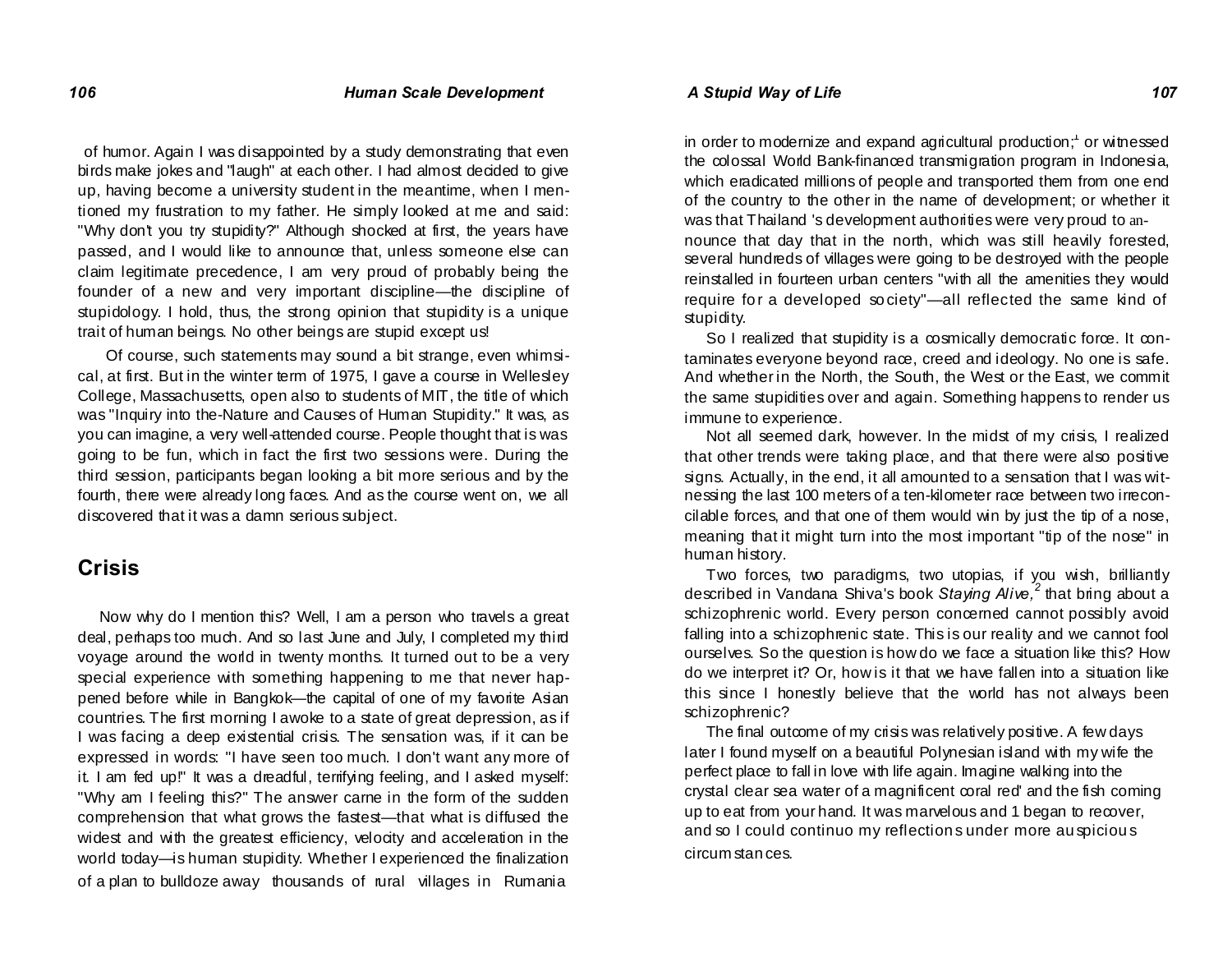It always happens that one receives help from friends, not only friends one has met personally, but friends one has made through books. On this occasion, it was Ludwig Wittgenstein who came to my aid. I focused again on the problem of language. Language is not only the expression of a culture, but it also generates culture. If the language is poor, the culture is poor. But the point is that we are also trapped by language. Language is a form of imprisonment. The way in which we use words or concepts influences and sometimes even determines not only our behavior but our perceptions as well. Every generation, as pointed out by the great Spanish philosopher José Ortega y Gasset, has its own theme, that is, its own preoccupation. I would add that every generation also has its own language in which it is trapped.

# **On Constraints of Language**

We are trapped, whether we want to be or not, in the language of economics, which has domesticated the entire world. A language domesticates us when it manages to permeate our everyday life and our everyday forms of expression. The language of economics is u sed in the kitchen, among friends, in the scientific associations, in the centers of culture, in the club, in the work place and even in the bedroom. Whatever part of the world, we are dominated by the language of economics and it heavily influences our behavior and perceptions.

Now the fact that we are domesticated by a certain language is not necessarily negative, although in this case it may be. It boils down to a question of coherence and incoherence, which I would like to explain and illustrate.

In the late 1920s and early 1930s, during the period known as the "Great World Crisis," the language of Keynesian macro-economics emerged. Keynesian macro-economics was not only the response to a crisis, but it allowed for its interpretation and,more than that, it was an efficient tool to overcome the crisis. It was a case, as I would like to call it, of a language coherent with its historical moment.

The next language shift occurred in the 1950s when the "development language" emerged. Although Joseph Schumpeter had already written about the concepts of economic development in the

1920s, it was not until the 1950s that it became fashionable. Now the language of development was not the consequence of a crisis; it was quite the opposite. It was a language that responded to the enthusiasm generated by the spectacular economic reconstruction of post-war Europe. It was an optimisticlanguage based on the strong belief that we had at last found the remedy to eradicate poverty from the world. Remember some of its diches: rapid industrialization, modernization, urbanization, big push, take-off, self-sustained growth, etc. It delivered many important and some spectacular changes all through the 1950s to 1960s that seemed to justify the optimism. In a way, it was again a case of coherence between language and historical reality.

Since the mid-1970s and all through the 1980s (this latter decade already baptized in United Nations circles as "the lost decade"), a new crisis, this megacrisis that confronts us now, came about—a megacrisis we are still unable to interpret in all its magnitude. The strange thing about this crisis is that it has not generated its own language. In this megacrisis, we are still using the language of development, "enriched," so to speak, through the introduction of precisely the most reactionary principles unearthed form the cemetery of neo-classic economics. So what we have now is a language based on the enthusiasm of unlimited economic growth and expansion faced with a reality of social and ecological collapse. This means that we are living—and this may be one of the outstanding characteristics of the present crisis—in a situation of dangerous incoherence: our language is incoherent with our historical reality.

Thisis not because an alternative language has not emerged. There are alternative languages that may prove to be more coherent, but the truth of the matter is that none of them have managed to cast the old one out. What we actually find is that, in the best of cases, some of the concepts of alternative languages have penetrated the still dominant language, but simply as adjectives. They represent only cosmetic improvements. Take a concept such as sustainability (all the byzantine discussions about and around its definition notwithstanding) being metamorphosed into su stainable growth. The merits of unending growth are not discussed, because its assumed virtues are a paramount component of conventional economic fundamentalism. So, all that is allowed for in the dominant language is a "nicer" growth.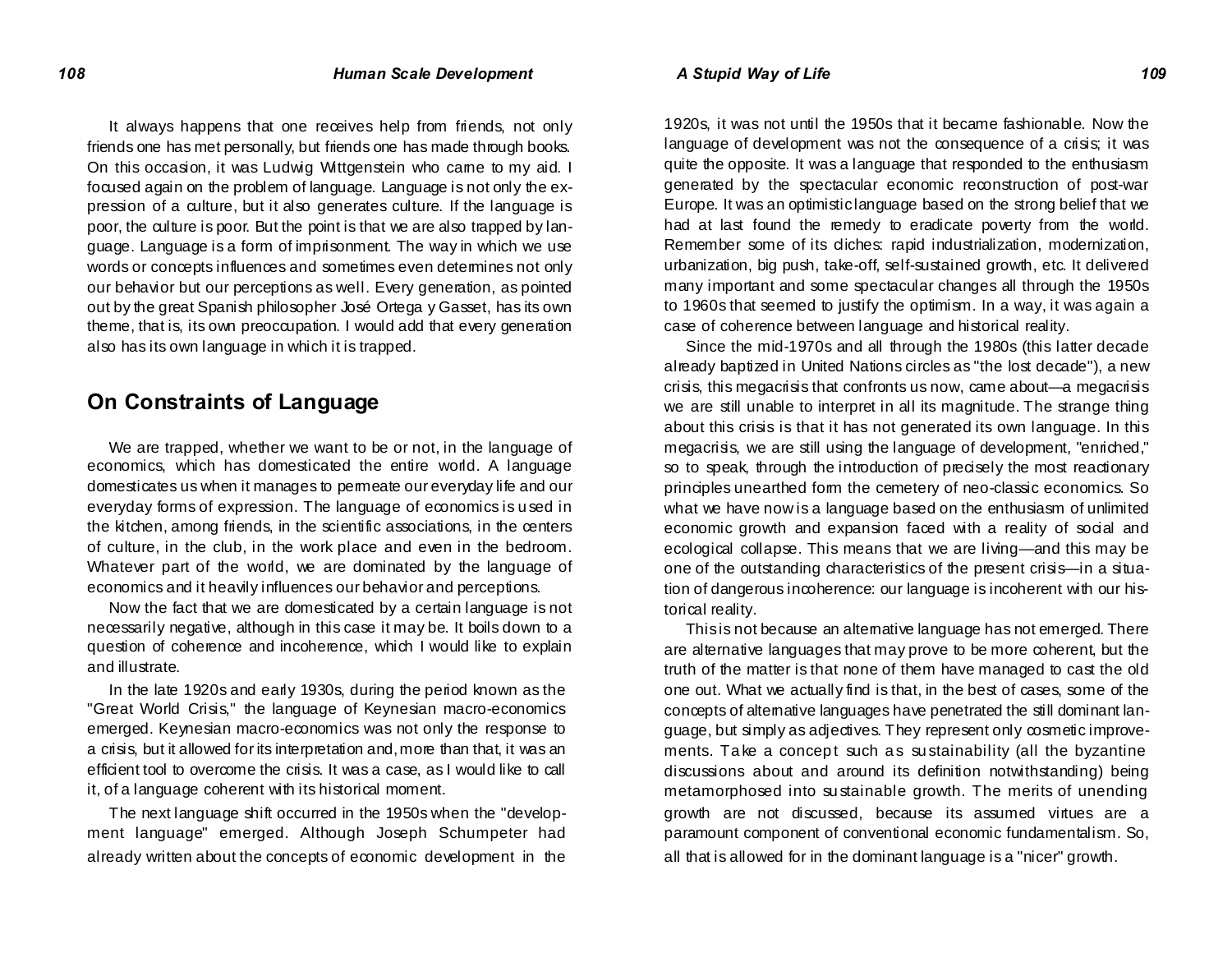Why do alternative languages not penetrate further? One reason is that much of the so-called alternative effort is not addressed to those who still adhere to the conventional and traditional positions. There seems to be a prevalent attitude, summed up in such observations as: "We don't talk to them"; after all, "academic are worthless"; "Westem science is harmful"; "business people are insensible." After all, if we are unable to dialogue intelligently, we will never cease to be schizophrenics. But these skeptics will remain; we cannot expect them to leave the planet. So those who are making efforts to change things should also try to make themselves understood by others. It is our turn, and we must have a sense of self-criticism. I would never adhere to the idea that we own the truth; that would be arrogant in the extreme. I simply presume that we are searching for something in good faith, but we may also be wrong, and looking back in twenty years, we may say: "How naive I was, how absurd my position. I never realized this and that."

There is nothing wrong in making mistakes; there *is* something wrong in being dishonest, and it is that which we cannot afford. We make proposals, we make propositions, and this is natural among humans. We tend to believe, probably influenced by the logical principle of the excluded middle, that every proposition is either right or wrong. That is why we are so passionate in always taking sides. I would recommend Wittgenstein again because then you will realize that propositions are not necessarily right or wrong. In fact, perhaps the majority of propositions are nonsensical, and this is something very important to keep in mind. We should also realize that it is very dangerous when beliefs turn into rigidities and inflexibilities. We have lived through the historical experiences of blue and brown and red fundamentalist intolerances. I sometimes shudder when I think of the possibilities of a future green fundamentalist intolerance.

## **Some Solutions?**

This world is tired of grand solutions. It is tired of people that know exactly what has to be done. It is fed up with people walking around with a briefcase full of solutions looking for the problems that fit those

solutions. I strongly believe that we should start respecting the capacity of reflection and the power of silence a bit more.

This world probably requires something extremely simple—to *be* together with it, and enjoy the magnificent diversity such an effort can bring about. But when I say *be,* I mean *be,* not be this or be that. This is in my opinion the greatest personal challenge each of us is faced with: to be brave enough to *be.*

Now, sine we are all concerned here with human well-being and the health of our planet, just let me remind you of a few facts. First, we are living in a planet in which societies are increasingly interconnected and interdependent in everything that is positive and everything that is negative. Actually, this is how it should be with every living system. Yet, due to the human attribute of stupidity, we fail to take advantage of the conditions of interdependence and interconnectedness to give solidarity a chance to display its synergic possibilities for overcoming our grave predicament. We still seem to favor the economic efficiencyof greed and the political dynamics of paranoia. This maintains a global system in which poverty keeps increasing worldwide and a great deal of the scientific and technological effort is directly or indirectly geared toward insuring the possibilities of destroying the entire human species.

Second, it no longer makes sense to talk about developed and developing countries, unless we add an additional category: the underdeveloping countries or countries in a process of underdevelopment. This would be the category to fit most of the presently rich countries, where peoples' quality of life is deteriorating at an alarming speed. Take one extreme case. A recent study in an early October 1989 issue of the *Miami Herald* shows that in the United States, one in every five children lives below the poverty line. A projection warns about the possibility that by the year 2010, the proportion may rise to one in every three. And this in a country that has 6 percent of the world population and accounts for almost 55 percent of the world's total energy consumption.

Third, one of the most tragic conditions, for which humanity as a whole should feel pain as well as shame, is that we have managed to construct a world, as has been pointed out by UNICEF, where the majority of the poor are children and, even worse, where the majority of the children are poor. One thing should be dean: we cannot go on pretending that we can solve an unsustainable poverty through the im-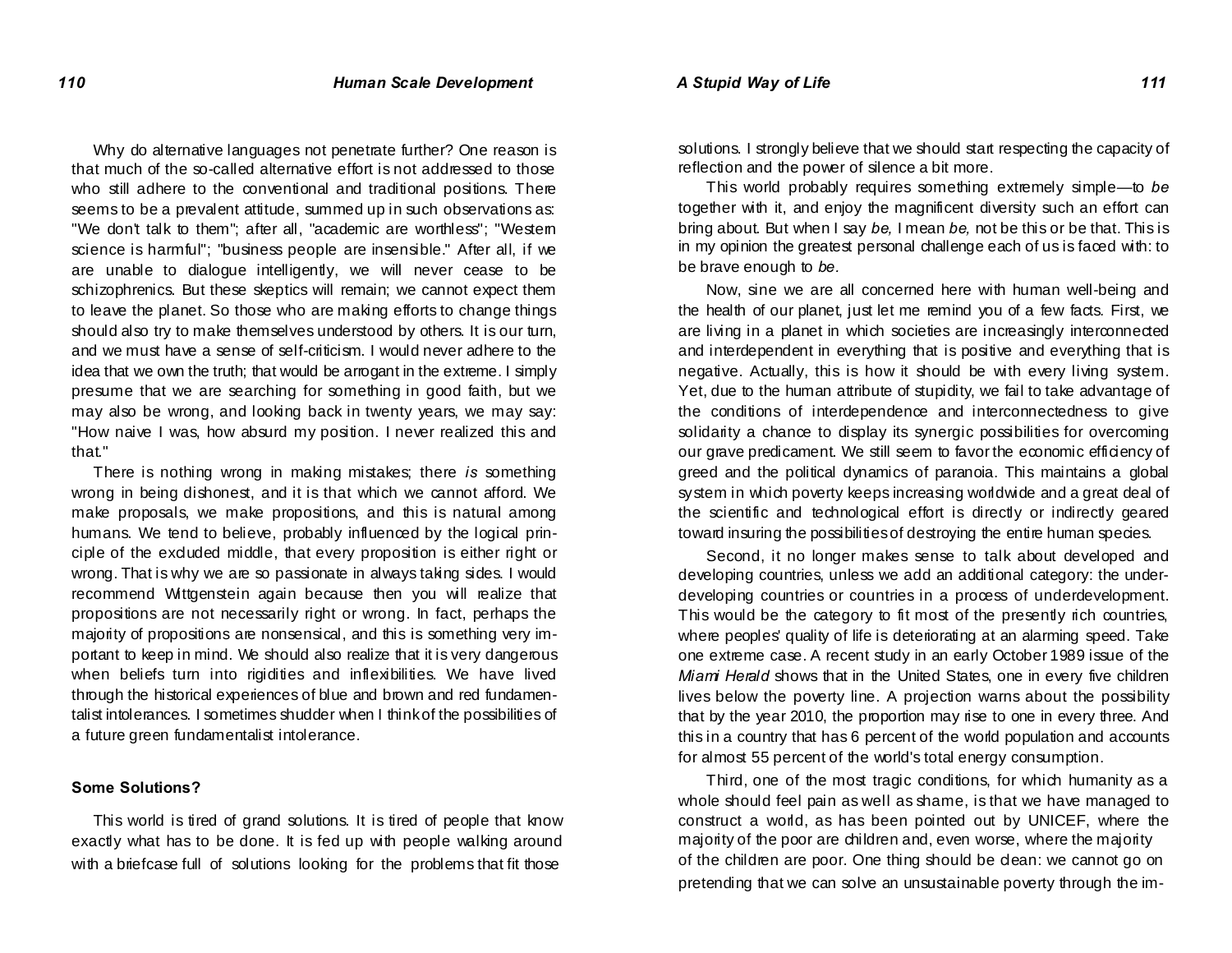#### plementation of an unsustainable development.

The paradoxical issue, it seems to me, is that we know a lot; we probably know all we need to know, but we understand very little. Let me elaborate on this statement.

We tend to believe that once we have described something, and then have explained that something, we have understood that something. This is a mistake because, as observed in the foregoing chapter, describing plus explaining does not amount to understanding. Let me remind you of the example I have on page 106: You can never understand love, unless you fall in love. This is valid for eve ry living system. You cannot attempt to understand something of which you are not a part. Hence, how can we understand a so ciety, a world, a planet, a biosphere, detaching ourselves from it?

How many of us actually understand the problems we are trying to solve? Problem solving belongs to the realm of knowledge and requires fragmented thinking. In the realm of understanding p roblem po sing and problem solving do not make sense, because we must deal with transformations that start with, and within, ourselves.

# Future Scenarios

Now, what about the future? In this matter I would like to sh are with you the insight of my good friend, the distinguished Argentinean e cologist Dr. Gilberto Gallopin, who has p ropo sed th ree po ssi ble scenarios.3

Scenario one, is the po ssibility of total or partial extinction of the human species. The most obvious way for thi s to come about would be a nuclear holo caust, which, as we know, is based on the p rinciple of Mu tually Assu red De stru ction. But ap art from the nuclear holocaust there are a number of processes under way that may bring this scena rio ab out: the dete rioration of the en vi ronmen t, de stru ction of fo re sts, destruction of genetic diversity, pollution of seas, la ke s and rivers, a sid rain, greenhouse effect, ozone layer depletion and so on.

Scenario two is the barbarianization of the world, a new way of turning human kind into barbarians. Characteristic will be the emergence of bubbles of enormous wealth, surrounded by

barricades or fortresses to protect that wealth from the immense territo rie s of poverty and mi sery extending beyond the barricades. It is interesting to note that this scenario appears more and more in the science fi ction literature of the last decade. It is the sort of Mad Max atmosphere which the Australians have so brilliantly depicted in their films. Many of its symptoms are already found in mental attitudes and in the actual creation of isolated areas for the very rich who do not want to be contaminated by seeing, hearing or having anything whatsoever to do with poverty. Part of this scenario will be the resurgence of repressive regimes cooperating with the wealthy bubbles and imposing fu rther hardships on the poor.

Scenario three presents the possibility of a great tran si tion—the passing from a dominant rationality of blind economic competition and greed to a rationality based on the principles of sharing and solidarity. We might call it the passing from a Mutually Assu red Destruction to an era of Mutually Assured Solidarity. But can we do it? Have we the tools, the will and the talent of con structing a mutually a ssu red solidarity? Can we overcome the stupidity that keeps such a possibility out of our reach? I believe that we can, and that we have the capacity. But there may not be too much time let.

We want to change die wo rld, but we are confronted with a great paradox. At this stage of my life, I have reached the conclusion that I lack the power to change the world or any significant part of it. I only have the power to change myself. And the fa scinating thing is that if I decide to change myself, the re i s no police force in the world that can prevent me from doing so. It is just my decision and if I want to do it, I can do it. Now, the point is that if I change myself, something may happen as a con sequence that may lead to a change in the world. But we are afraid of changing ourselve s. It is always ea sier to try to change others. The dictum of Socrates was "Know thyself," for he knew how afraid human beings are to know themselves. We know a lot about our neighbors, but we know little about ourselves. So, if we simply manage to change ourselves, something fascinating may happen to the world.

I hope the day comes in which every one of us may be brave enough to be capable of saying in absolute honesty: "I am, and because I am, I have become a part of . . ." It seem s to me that this is the right direction to follow if we want to put an end to a stupid way of life.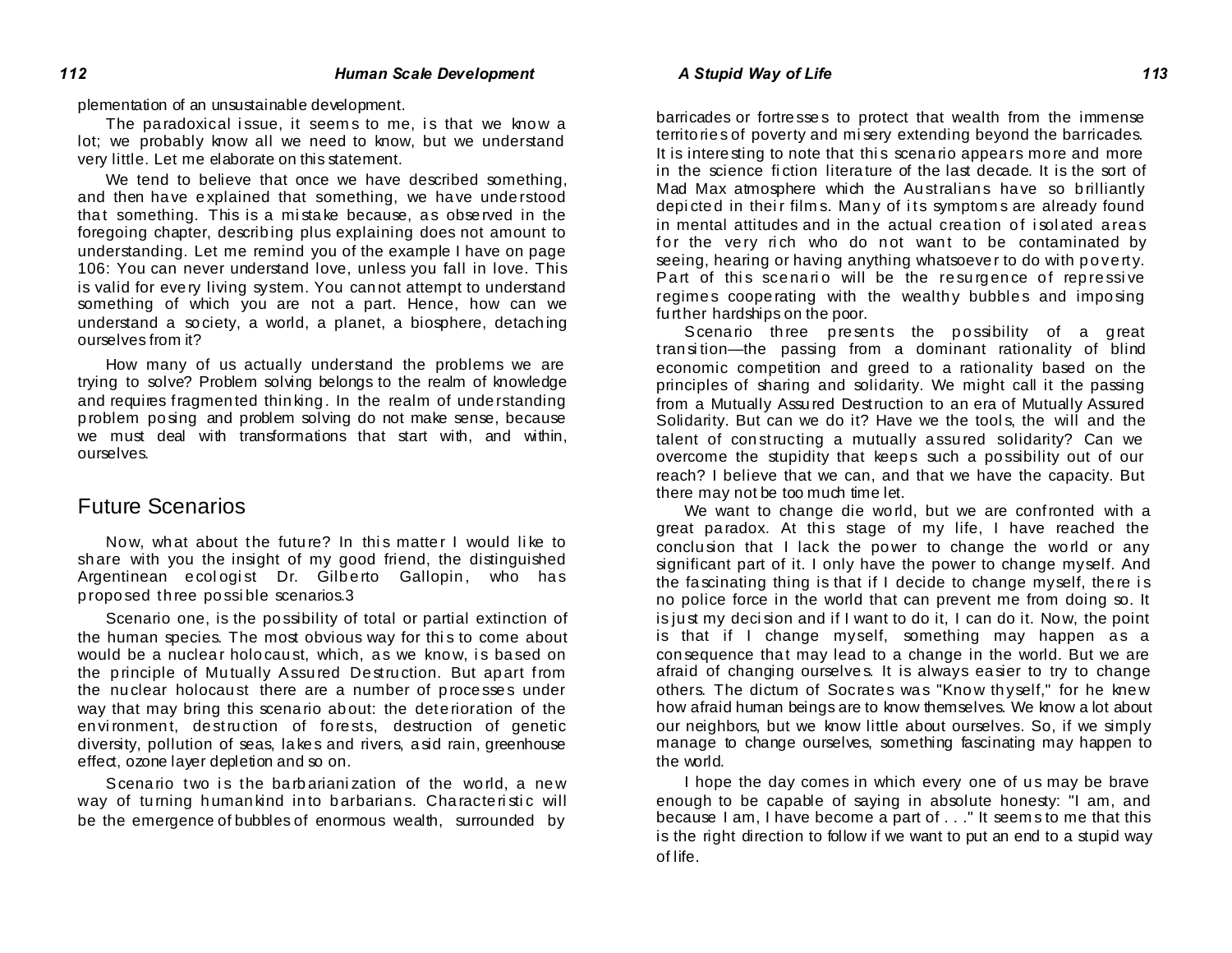# **NOTES**

- 1. The Schumacher Memorial Lecture, upon w hich this chapter is based, w as delivered before the fall of Ceausescu's regime.
- 2. Vandana Shiva, *Staying Alive,* London: Zed Books, 1988.
- 3. Outlined in a private conversation w ith the author.